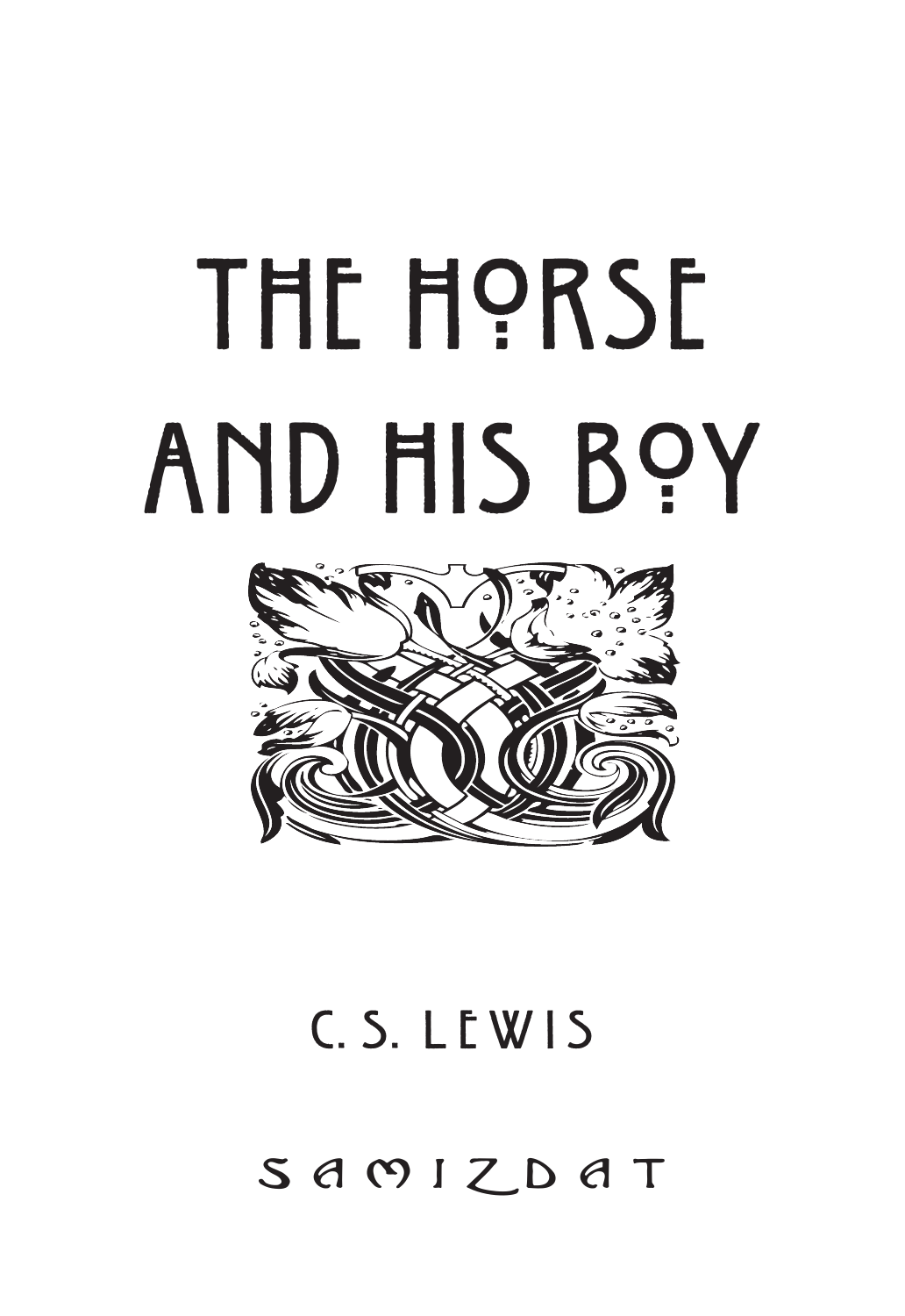**The Horse and His Boy**. (first published 1954) by C.S. Lewis (1895- 1963)

Edition used as base for this ebook: London: Geoffrey Bles, 1959 [third printing]

Source: [Project Gutenberg Canada](http://www.gutenberg.ca/), Ebook #1153 Ebook text was produced by Al Haines

**Warning** : this document is for free distribution only.

[Ebook Samizdat](http://www.samizdat.qc.ca/Ebooks/) 2017 (public domain under [Canadian copyright law\)](http://laws-lois.justice.gc.ca/eng/acts/C-42/page-3.html#h-6)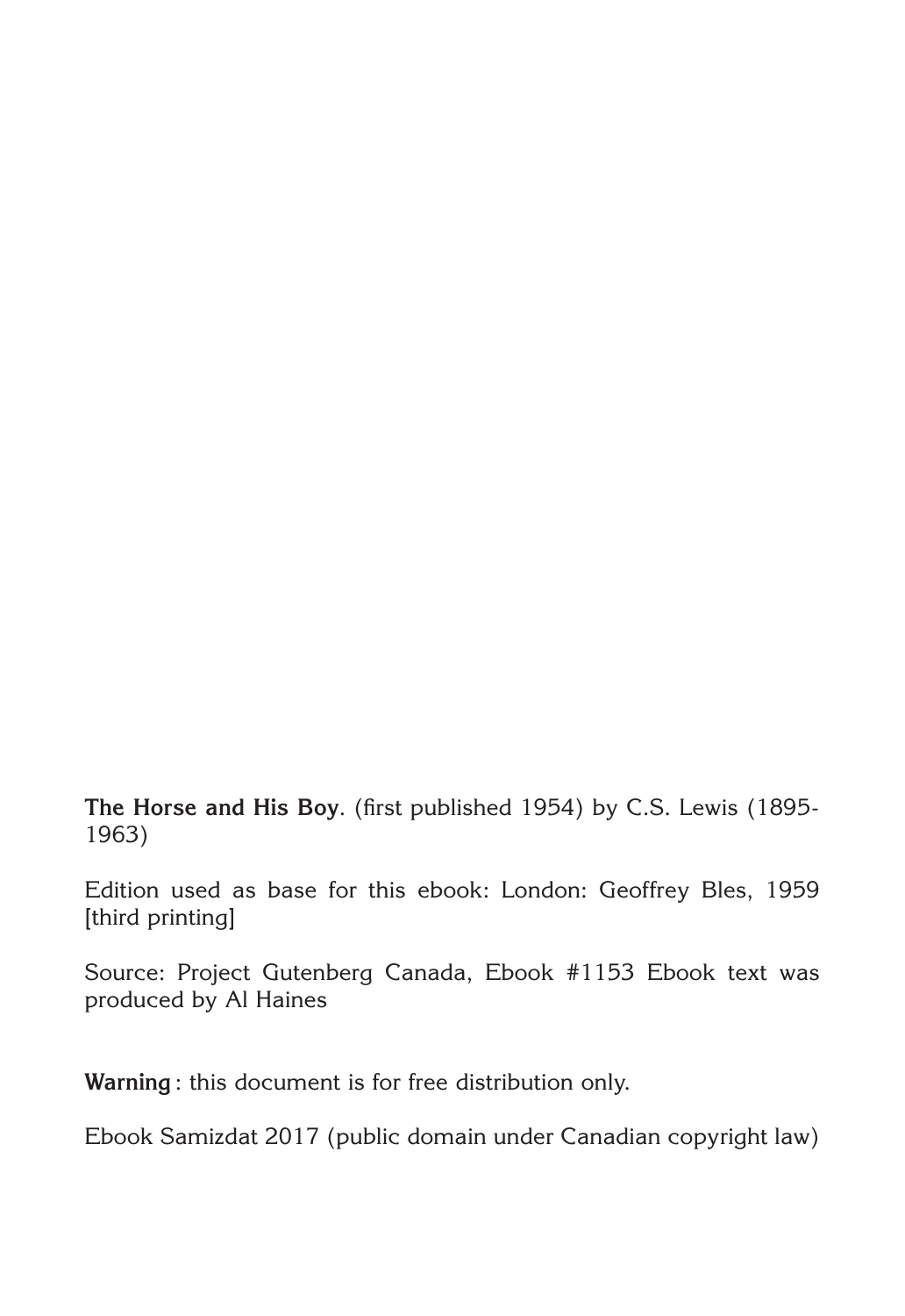*To David and Douglas Gresham*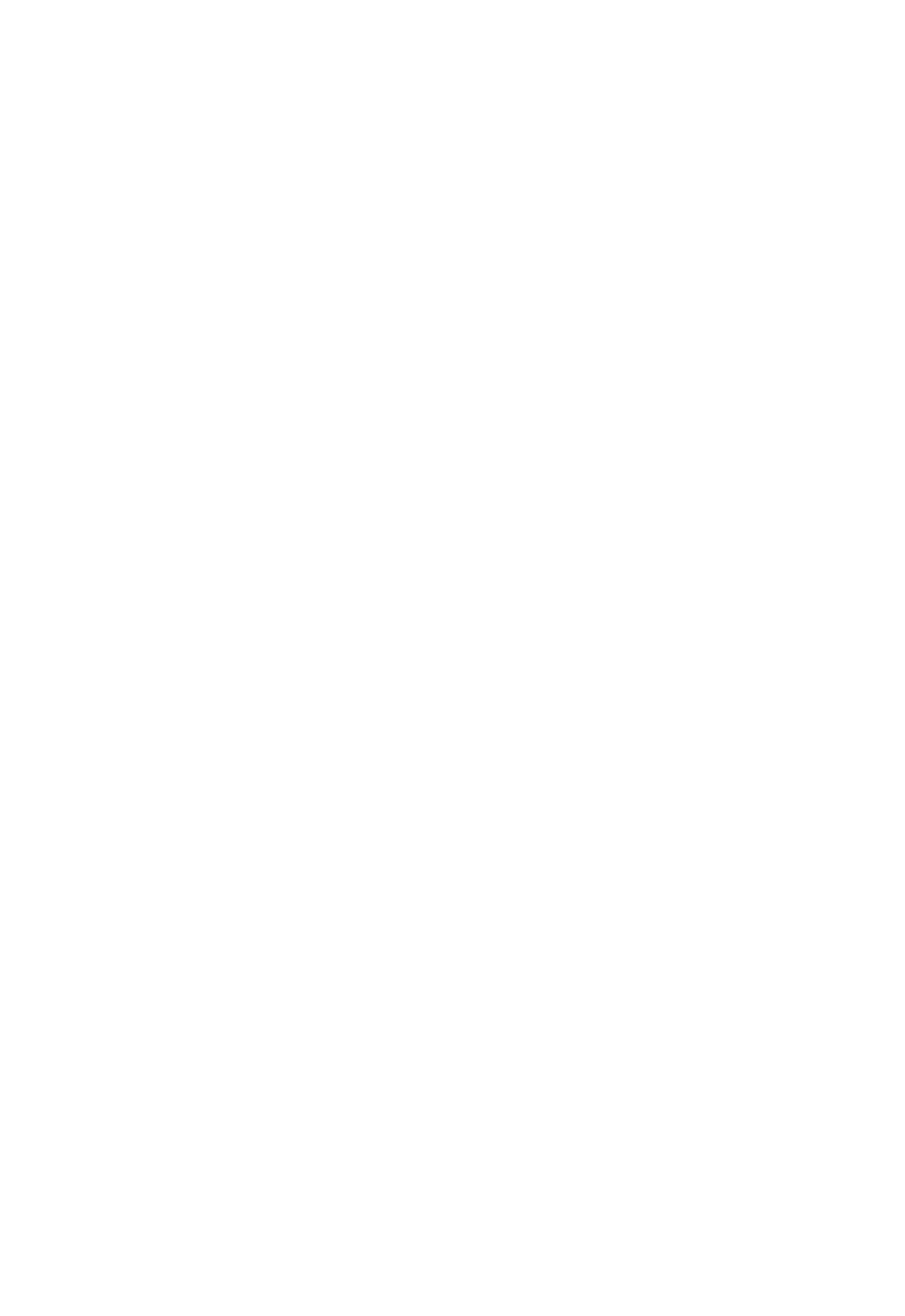## TABLE OF **CONTENTS**

| <b>CHAPTER I</b><br>How Shasta Set Out on His Travels         | $\mathbf{1}$ |
|---------------------------------------------------------------|--------------|
| <b>CHAPTER II</b><br>A Wayside Adventure                      | 10           |
| <b>CHAPTER III</b><br>At the Gates of Tashbaan                | 19           |
| <b>CHAPTER IV</b><br><b>Shasta Falls in With the Narnians</b> | 28           |
| <b>CHAPTER V</b><br><b>Prince Corin</b>                       | 37           |
| <b>CHAPTER VI</b><br><b>Shasta Among the Tombs</b>            | 45           |
| <b>CHAPTER VII</b><br>Aravis in Tashbaan                      | 52           |
| <b>CHAPTER VIII</b><br>In the House of the Tisroc             | 60           |
| <b>CHAPTER IX</b><br><b>Across the Desert</b>                 | 67           |
|                                                               |              |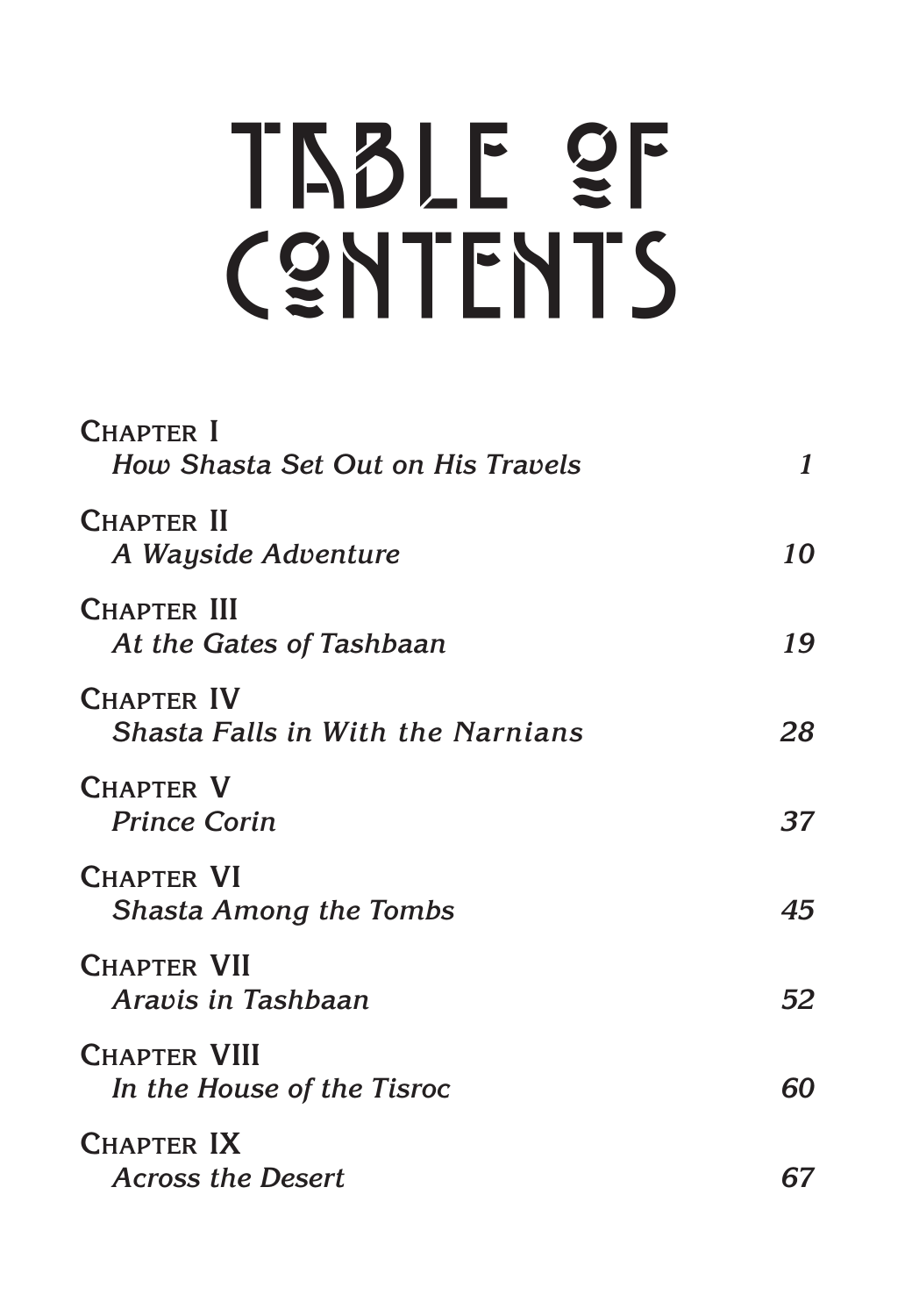| <b>CHAPTER X</b><br>The Hermit of the Southern March | 75  |
|------------------------------------------------------|-----|
| <b>CHAPTER XI</b><br>The Unwelcome Fellow Traveller  | 83  |
| <b>CHAPTER XII</b><br>Shasta in Narnia               | 91  |
| <b>CHAPTER XIII</b><br>The Fight at Anvard           | 99  |
| <b>CHAPTER XIV</b><br>How Bree Became a Wiser Horse  | 107 |
| <b>CHAPTER XV</b><br><b>Rabadash the Ridiculous</b>  | 15  |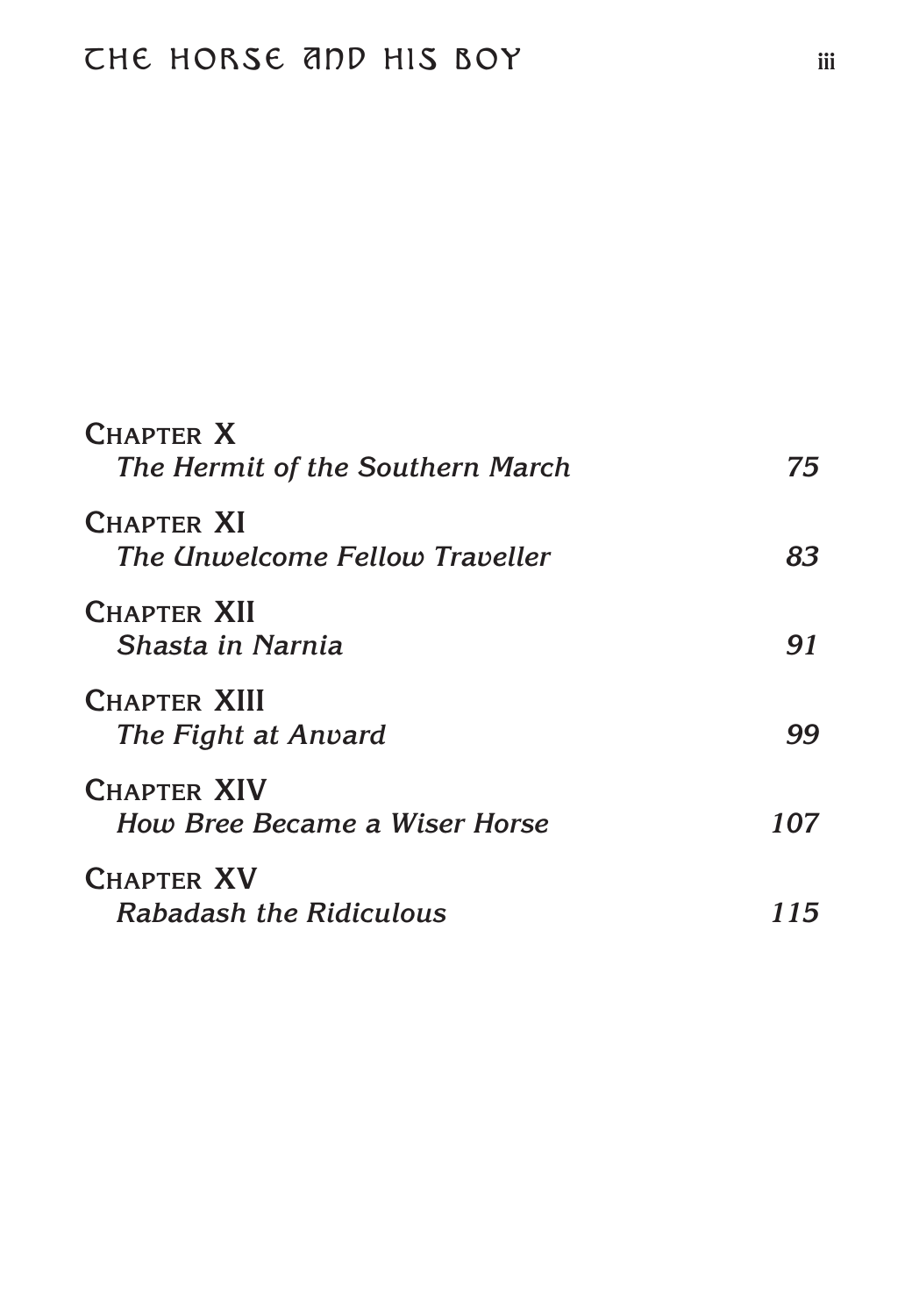#### Chapter I

### <span id="page-6-0"></span>How Shasta Set Out on His Travels

This is the story of an adventure that happened in Narnia and Calormen and the lands between, in the Golden Age when Peter was High King in Narnia and his brother and his two sisters were King and Queens under him.<br>In thos Calormen and the lands between, in the Golden Age when Peter was High King in Narnia and his brother and his two sisters were King and Queens under him.

there lived a poor fisherman called Arsheesh, and with him there lived a boy who called him Father. The boy's name was Shasta. On most days Arsheesh went out in his boat to fish in the morning, and in the afternoon he harnessed his donkey to a cart and loaded the cart with fish and went a mile or so southward to the village to sell it. If it had sold well he would come home in a moderately good temper and say nothing to Shasta, but if it had sold badly he would find fault with him and perhaps beat him. There was always something to find fault with for Shasta had plenty of work to do, mending and washing the nets, cooking the supper, and cleaning the cottage in which they both lived.

Shasta was not at all interested in anything that lay south of his home because he had once or twice been to the village with Arsheesh and he knew that there was nothing very interesting there. In the village he only met other men who were just like his father — men with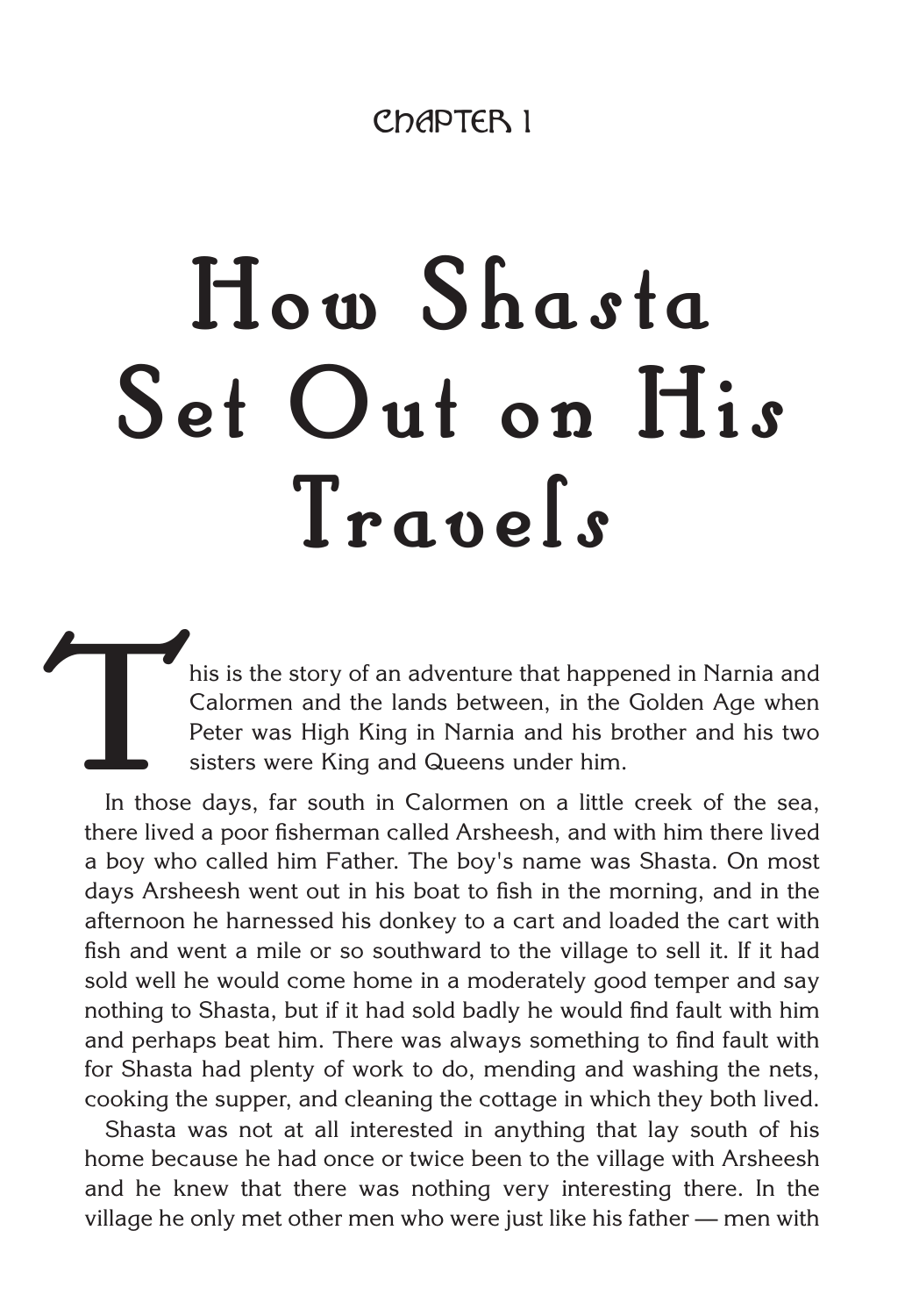long, dirty robes, and wooden shoes turned up at the toe, and turbans on their heads, and beards, talking to one another very slowly about things that sounded dull. But he was very interested in everything that lay to the north because no-one ever went that way and he was never allowed to go there himself. When he was sitting out of doors mending the nets, and all alone, he would often look eagerly to the north. One could see nothing but a grassy slope running up to a level ridge and beyond that the sky with perhaps a few birds in it.

Sometimes if Arsheesh was there Shasta would say, "O my Father, what is there beyond that hill?" And then if the fisherman was in a bad temper he would box Shasta's ears and tell him to attend to his work. Or if he was in a peaceable mood he would say, "O my son, do not allow your mind to be distracted by idle questions. For one of the poets has said, 'Application to business is the root of prosperity, but those who ask questions that do not concern them are steering the ship of folly towards the rock of indigence.'"

Shasta thought that beyond the hill there must be some delightful secret which his father wished to hide from him. In reality, however, the fisherman talked like this because he didn't know what lay to the north. Neither did he care. He had a very practical mind.

One day there came from the south a stranger who was unlike any man that Shasta had seen before. He rode upon a strong dappled horse with flowing mane and tail and his stirrups and bridle were inlaid with silver. The spike of a helmet projected from the middle of his silken turban and he wore a shirt of chain mail. By his side hung a curving scimitar, a round shield studded with bosses of brass hung at his back, and his right hand grasped a lance. His face was dark, but this did not surprise Shasta because all the people of Calormen are like that; what did surprise him was the man's beard which was dyed crimson, and curled and gleaming with scented oil. But Arsheesh knew by the gold ring on the stranger's bare arm that he was a Tarkaan or great lord, and he bowed kneeling before him till his beard touched the earth and made signs to Shasta to kneel also.

The stranger demanded hospitality for the night which of course the fisherman dared not refuse. All the best they had was set before the Tarkaan for supper (and he didn't think much of it) and Shasta, as always happened when the fisherman had company, was given a hunk of bread and turned out of the cottage. On these occasions he usually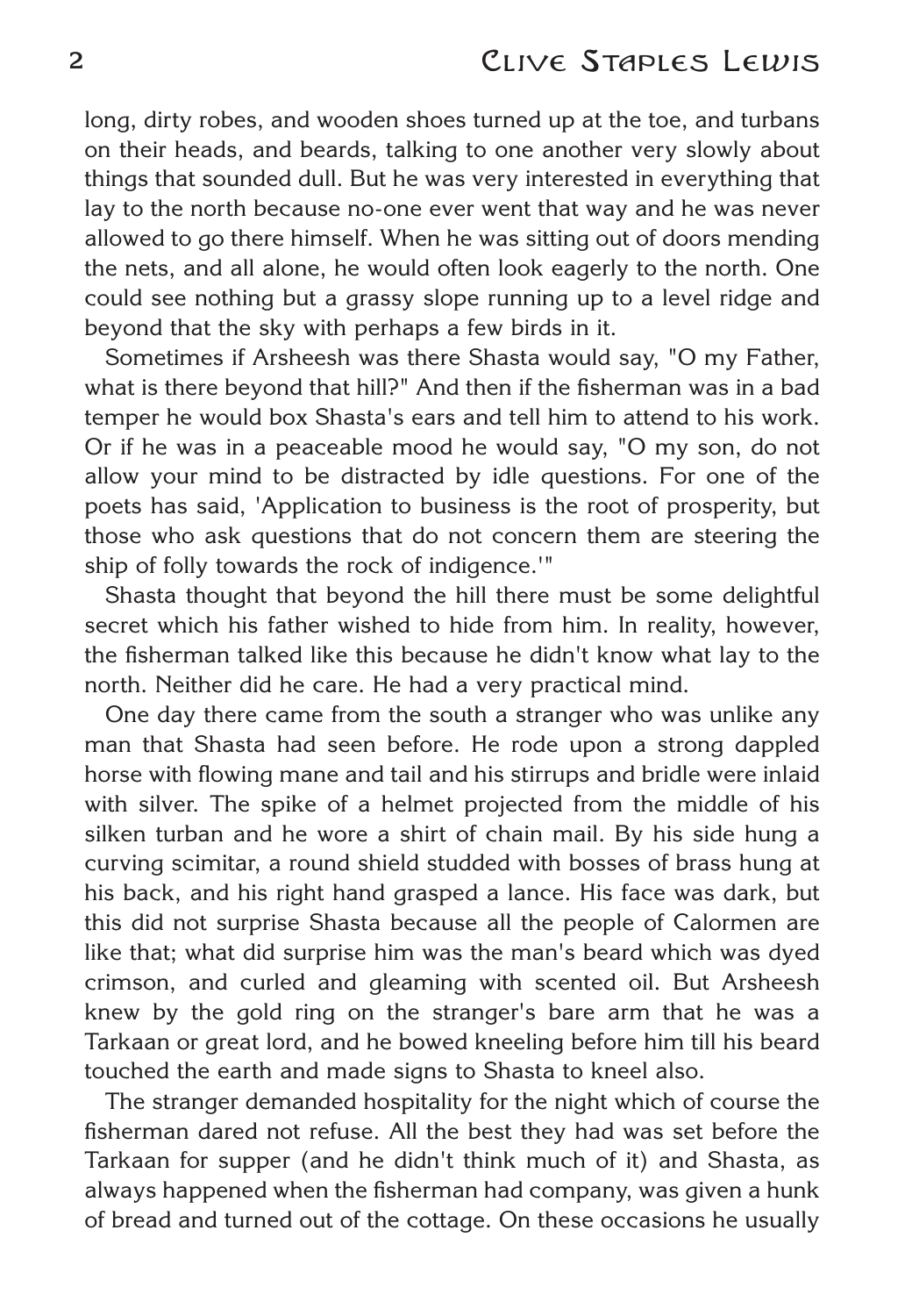slept with the donkey in its little thatched stable. But it was much too early to go to sleep yet, and Shasta, who had never learned that it is wrong to listen behind doors, sat down with his ear to a crack in the wooden wall of the cottage to hear what the grown-ups were talking about. And this is what he heard.

"And now, O my host," said the Tarkaan, "I have a mind to buy that boy of yours."

"O my master," replied the fisherman (and Shasta knew by the wheedling tone the greedy look that was probably coming into his face as he said it), "what price could induce your servant, poor though he is, to sell into slavery his only child and his own flesh? Has not one of the poets said, 'Natural affection is stronger than soup and offspring more precious than carbuncles?'"

"It is even so," replied the guest drily. "But another poet has likewise said, 'He who attempts to deceive the judicious is already baring his own back for the scourge.' Do not load your aged mouth with falsehoods. This boy is manifestly no son of yours, for your cheek is as dark as mine but the boy is fair and white like the accursed but beautiful barbarians who inhabit the remote north."

"How well it was said," answered the fisherman, "that Swords can be kept off with shields but the Eye of Wisdom pierces through every defence! Know then, O my formidable guest, that because of my extreme poverty I have never married and have no child. But in that same year in which the Tisroc (may he live for ever) began his august and beneficent reign, on a night when the moon was at her full, it pleased the gods to deprive me of my sleep. Therefore I arose from my bed in this hovel and went forth to the beach to refresh myself with looking upon the water and the moon and breathing the cool air. And presently I heard a noise as of oars coming to me across the water and then, as it were, a weak cry. And shortly after, the tide brought to the land a little boat in which there was nothing but a man lean with extreme hunger and thirst who seemed to have died but a few moments before (for he was still warm), and an empty water skin, and a child, still living. 'Doubtless,' said I, 'these unfortunates have escaped from the wreck of a great ship, but by the admirable designs of the gods, the elder has starved himself to keep the child alive and has perished in sight of land.' Accordingly, remembering how the gods never fail to reward those who befriend the destitute, and being moved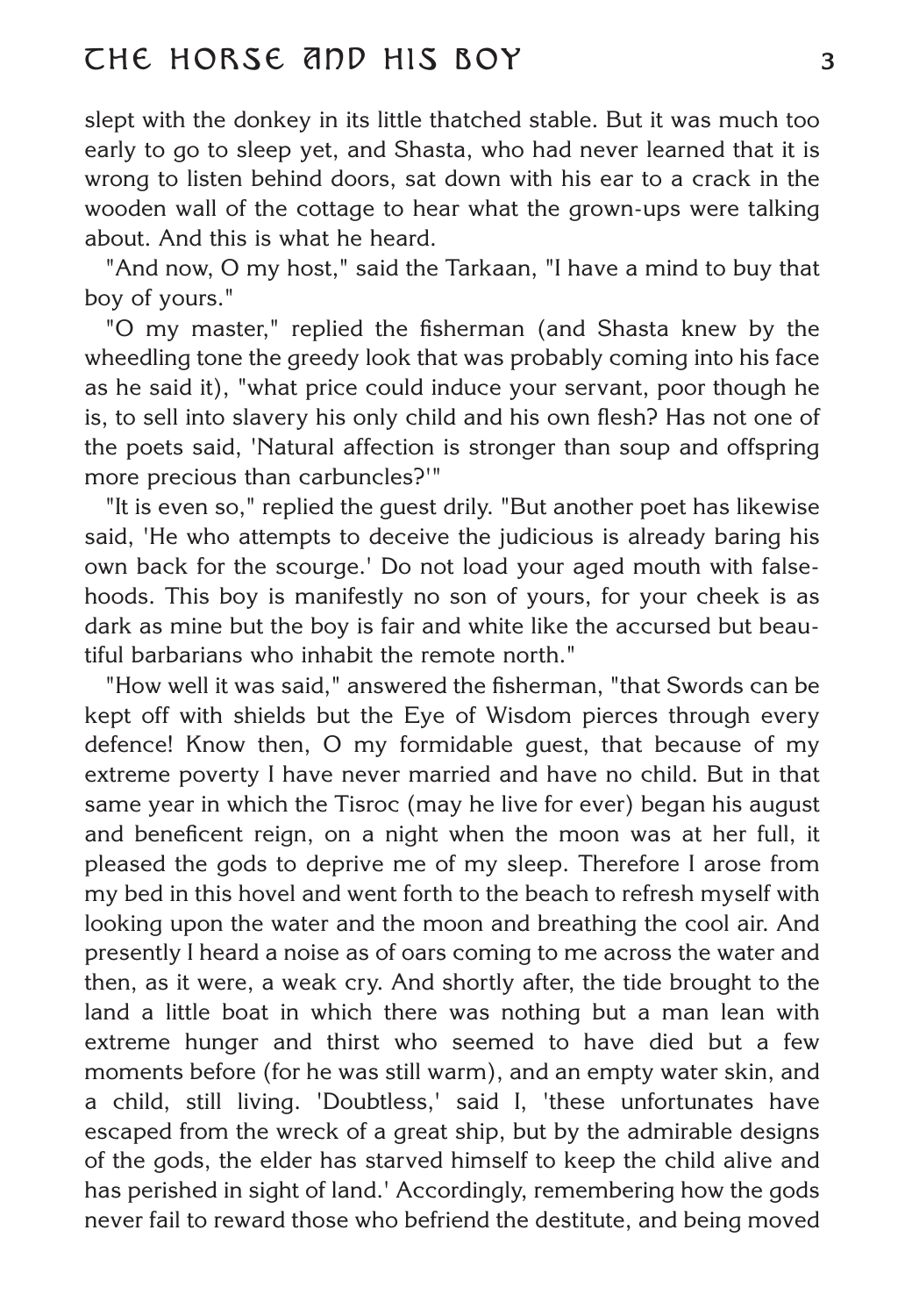by compassion (for your servant is a man of tender heart) — "

"Leave out all these idle words in your own praise," interrupted the Tarkaan. "It is enough to know that you took the child — and have had ten times the worth of his daily bread out of him in labour, as anyone can see. And now tell me at once what price you put on him, for I am wearied with your loquacity."

"You yourself have wisely said," answered Arsheesh, "that the boy's labour has been to me of inestimable value. This must be taken into account in fixing the price. For if I sell the boy I must undoubtedly either buy or hire another to do his work."

"I'll give you fifteen crescents for him," said the Tarkaan.

"Fifteen!" cried Arsheesh in a voice that was something between a whine and a scream. "Fifteen! For the prop of my old age and the delight of my eyes! Do not mock my grey beard, Tarkaan though you be. My price is seventy."

At this point Shasta got up and tiptoed away. He had heard all he wanted, for he had often listened when men were bargaining in the village and knew how it was done. He was quite certain that Arsheesh would sell him in the end for something much more than fifteen crescents and much less than seventy, but that he and the Tarkaan would take hours in getting to an agreement.

You must not imagine that Shasta felt at all as you and I would feel if we had just overheard our parents talking about selling us for slaves. For one thing, his life was already little better than slavery; for all he knew, the lordly stranger on the great horse might be kinder to him than Arsheesh. For another, the story about his own discovery in the boat had filled him with excitement and with a sense of relief. He had often been uneasy because, try as he might, he had never been able to love the fisherman, and he knew that a boy ought to love his father. And now, apparently, he was no relation to Arsheesh at all. That took a great weight off his mind. "Why, I might be anyone!" he thought. "I might be the son of a Tarkaan myself — or the son of the Tisroc (may he live for ever) — or of a god!"

He was standing out in the grassy place before the cottage while he thought these things. Twilight was coming on apace and a star or two was already out, but the remains of the sunset could still be seen in the west. Not far away the stranger's horse, loosely tied to an iron ring in the wall of the donkey's stable, was grazing. Shasta strolled over to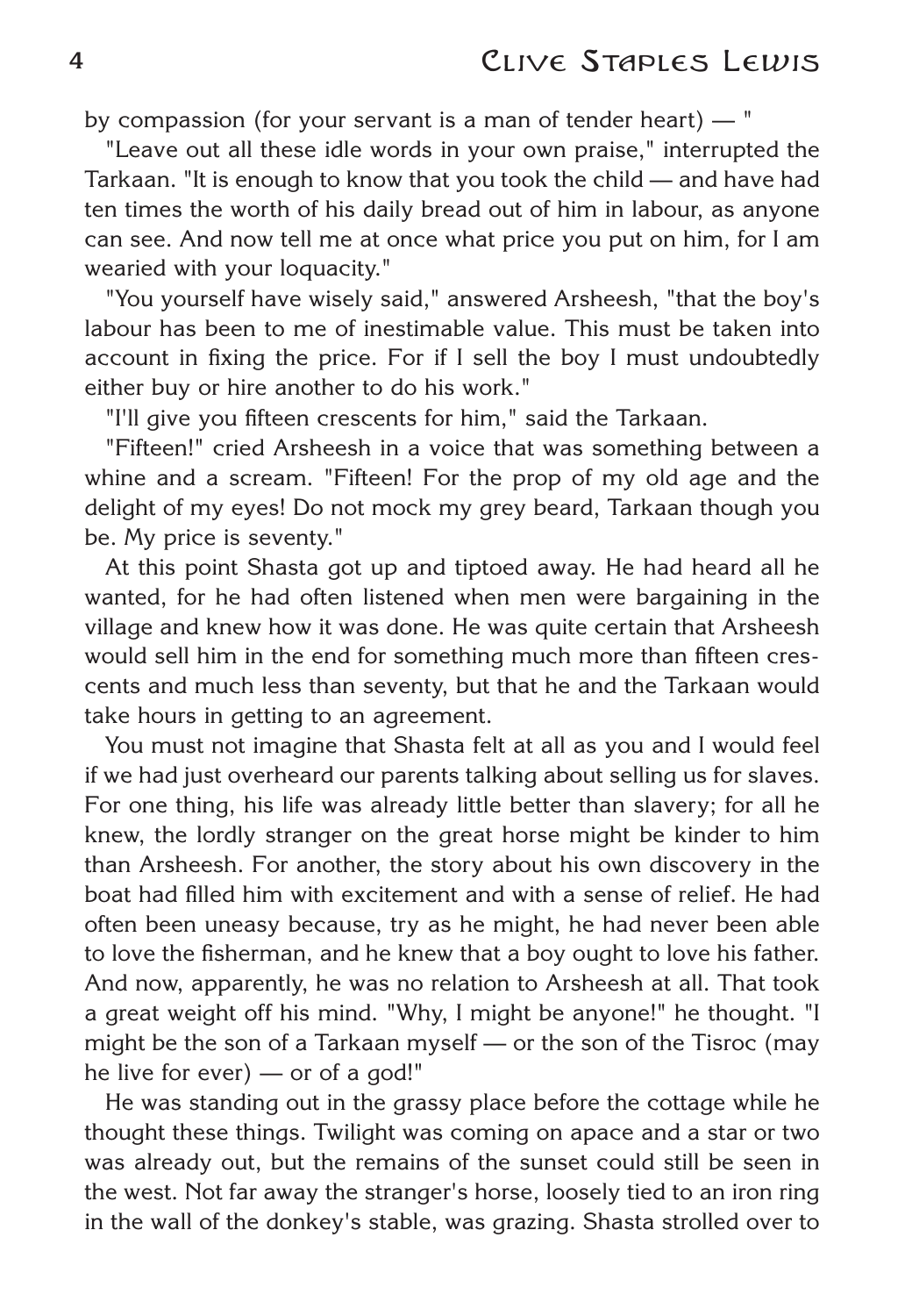it and patted its neck. It went on tearing up the grass and took no notice of him.

Then another thought came into Shasta's mind. "I wonder what sort of a man that Tarkaan is," he said out loud. "It would be splendid if he was kind. Some of the slaves in a great lord's house have next to nothing to do. They wear lovely clothes and eat meat every day. Perhaps he'd take me to the wars and I'd save his life in a battle and then he'd set me free and adopt me as his son and give me a palace and a chariot and a suit of armour. But then he might be a horrid, cruel man. He might send me to work on the fields in chains. I wish I knew. How can I know? I bet this horse knows, if only he could tell me."

The horse had lifted its head. Shasta stroked its smooth-as-satin nose and said, "I wish *you* could talk, old fellow."

And then for a second he thought he was dreaming, for quite distinctly, though in a low voice, the Horse said, "But I can."

Shasta stared into its great eyes and his own grew almost as big, with astonishment.

"How ever did *you* learn to talk?" he asked.

"Hush! Not so loud," replied the Horse. "Where I come from, nearly all the animals talk."

"Where ever is that?" asked Shasta.

"Narnia," answered the Horse. "The happy land of Narnia — Narnia of the heathery mountains and the thymy downs, Narnia of the many rivers, the plashing glens, the mossy caverns and the deep forests ringing with the hammers of the Dwarfs. Oh the sweet air of Narnia! An hour's life there is better than a thousand years in Calormen." It ended with a whinny that sounded very like a sigh.

"How did you get here?" said Shasta.

"Kidnapped," said the Horse. "Or stolen, or captured — whichever you like to call it. I was only a foal at the time. My mother warned me not to range the southern slopes, into Archenland and beyond, but I wouldn't heed her. And by the Lion's Mane I have paid for my folly. All these years I have been a slave to humans, hiding my true nature and pretending to be dumb and witless like *their* horses."

"Why didn't you tell them who you were?"

"Not such a fool, that's why. If they'd once found out I could talk they would have made a show of me at fairs and guarded me more carefully than ever. My last chance of escape would have been gone."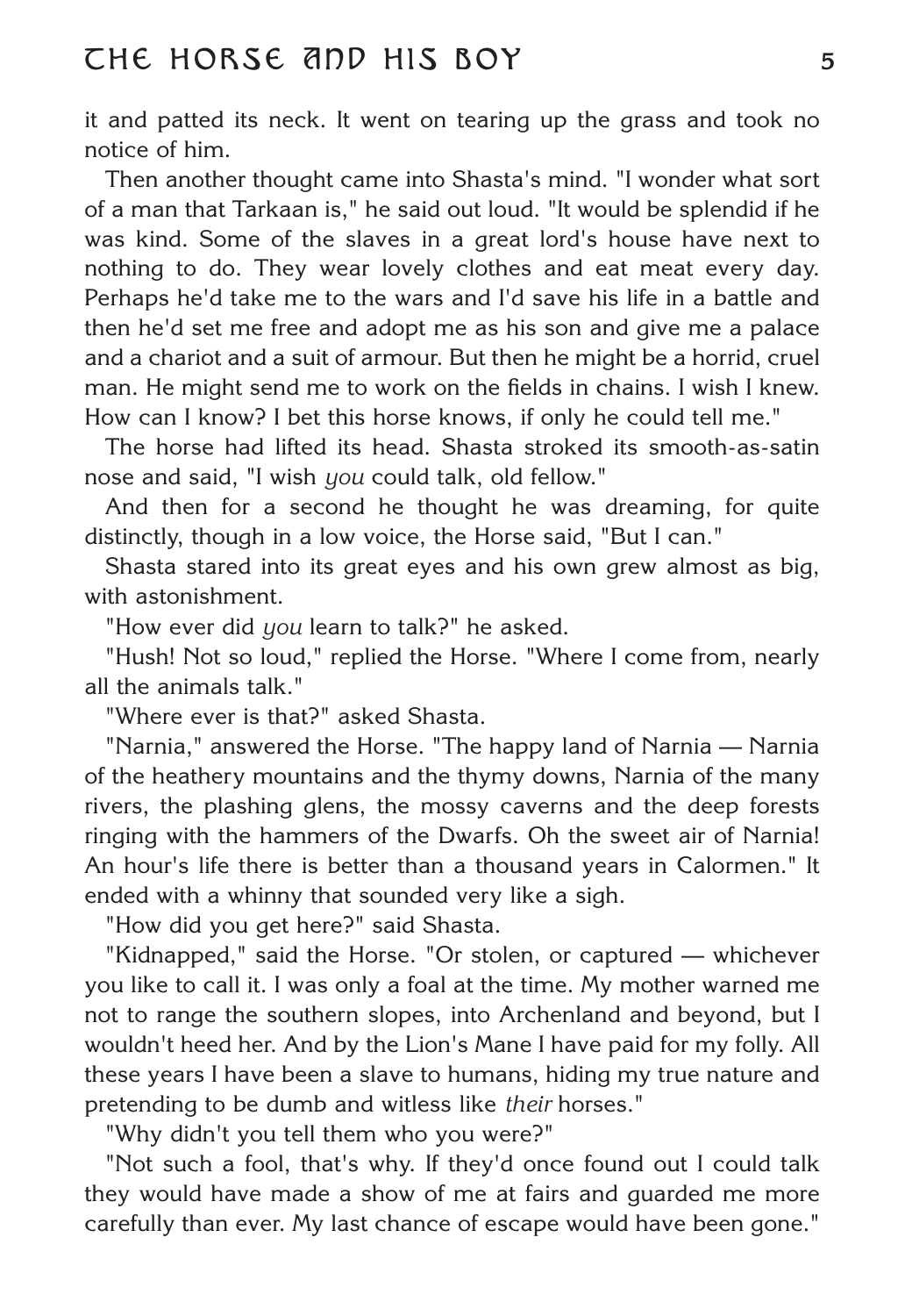"And why — " began Shasta, but the Horse interrupted him.

"Now look," it said, "we mustn't waste time on idle questions. You want to know about my master the Tarkaan Anradin. Well, he's bad. Not too bad to me, for a war horse costs too much to be treated very badly. But you'd better be lying dead to-night than go to be a human slave in his house to-morrow."

"Then I'd better run away," said Shasta, turning very pale.

"Yes, you had," said the Horse. "But why not run away with me?"

"Are you going to run away too?" said Shasta.

"Yes, if you'll come with me," answered the Horse. "This is the chance for both of us. You see if I run away without a rider, everyone who sees me will say 'Stray horse' and be after me as quick as he can. With a rider I've a chance to get through. That's where you can help me. On the other hand, you can't get very far on those two silly legs of yours (what absurd legs humans have!) without being overtaken. But on me you can outdistance any other horse in this country. That's where I can help you. By the way, I suppose you know how to ride?"

"Oh yes, of course," said Shasta. "At least, I've ridden the donkey."

"Ridden the *what*?" retorted the Horse with extreme contempt. (At least, that is what he meant. Actually it came out in a sort of neigh — "Ridden the wha-ha-ha-ha-ha." Talking horses always become more horsey in accent when they are angry.)

"In other words," it continued, "you *can't* ride. That's a drawback. I'll have to teach you as we go along. If you can't ride, can you fall?"

"I suppose anyone can fall," said Shasta.

"I mean can you fall and get up again without crying and mount again and fall again and yet not be afraid of falling?"

"I — I'll try," said Shasta.

"Poor little beast," said the Horse in a gentler tone. "I forget you're only a foal. We'll make a fine rider of you in time. And now — we mustn't start until those two in the hut are asleep. Meantime we can make our plans. My Tarkaan is on his way north to the great city, to Tashbaan itself and the court of the Tisroc — "

"I say," put in Shasta in rather a shocked voice, "oughtn't you to say May he live for ever?"

"Why?" asked the Horse. "I'm a free Narnian. And why should I talk slaves' and fools' talk? I don't want him to live for ever, and I know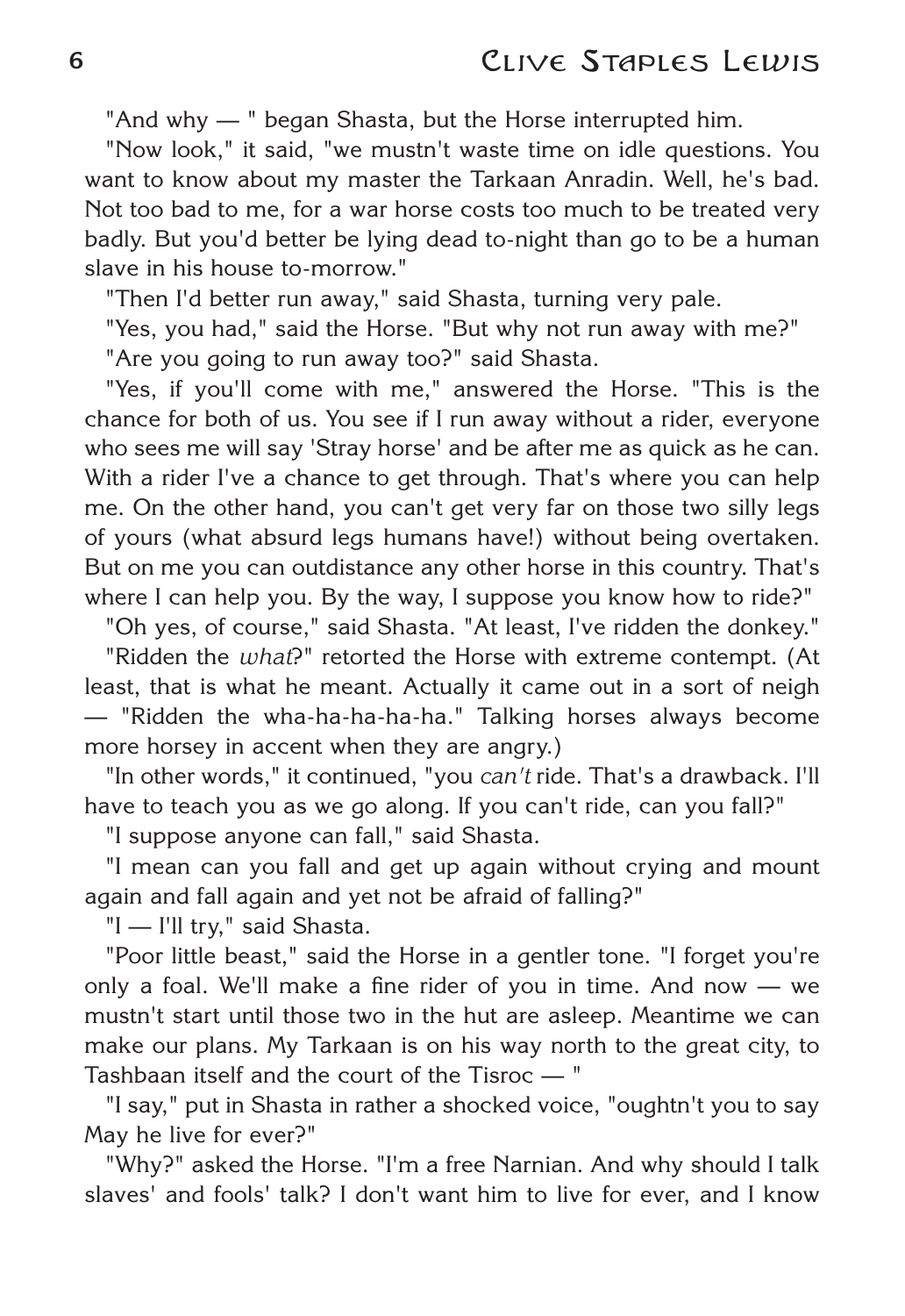that he's not going to live for ever whether I want him to or not. And I can see you're from the free north too. No more of this southern jargon between you and me! And now, back to our plans. As I said, my human was on his way north to Tashbaan."

"Does that mean we'd better go to the south?"

"I think not," said the Horse. "You see, he thinks I'm dumb and witless like his other horses. Now if I really were, the moment I got loose I'd go back home to my stable and paddock; back to his palace which is two days' journey south. That's where he'll look for me. He'd never dream of my going on north on my own. And anyway he will probably think that someone in the last village who saw him ride through has followed us to here and stolen me."

"Oh hurrah!" said Shasta. "Then we'll go north. I've been longing to go to the north all my life."

"Of course you have," said the Horse. "That's because of the blood that's in you. I'm sure you're true northern stock. But not too loud. I should think they'd be asleep soon now."

"I'd better creep back and see," suggested Shasta.

"That's a good idea," said the Horse. "But take care you're not caught."

It was a good deal darker now and very silent except for the sound of the waves on the beach, which Shasta hardly noticed because he had been hearing it day and night as long as he could remember. The cottage, as he approached it, showed no light. When he listened at the front there was no noise. When he went round to the only window, he could hear, after a second or two, the familiar noise of the old fisherman's squeaky snore. It was funny to think that if all went well he would never hear it again. Holding his breath and feeling a little bit sorry, but much less sorry than he was glad, Shasta glided away over the grass and went to the donkey's stable, groped along to a place he knew where the key was hidden, opened the door and found the Horse's saddle and bridle which had been locked up there for the night. He bent forward and kissed the donkey's nose. "I'm sorry we can't take you," he said.

"There you are at last," said the Horse when he got back to it. "I was beginning to wonder what had become of you."

"I was getting your things out of the stable," replied Shasta. "And now, can you tell me how to put them on?"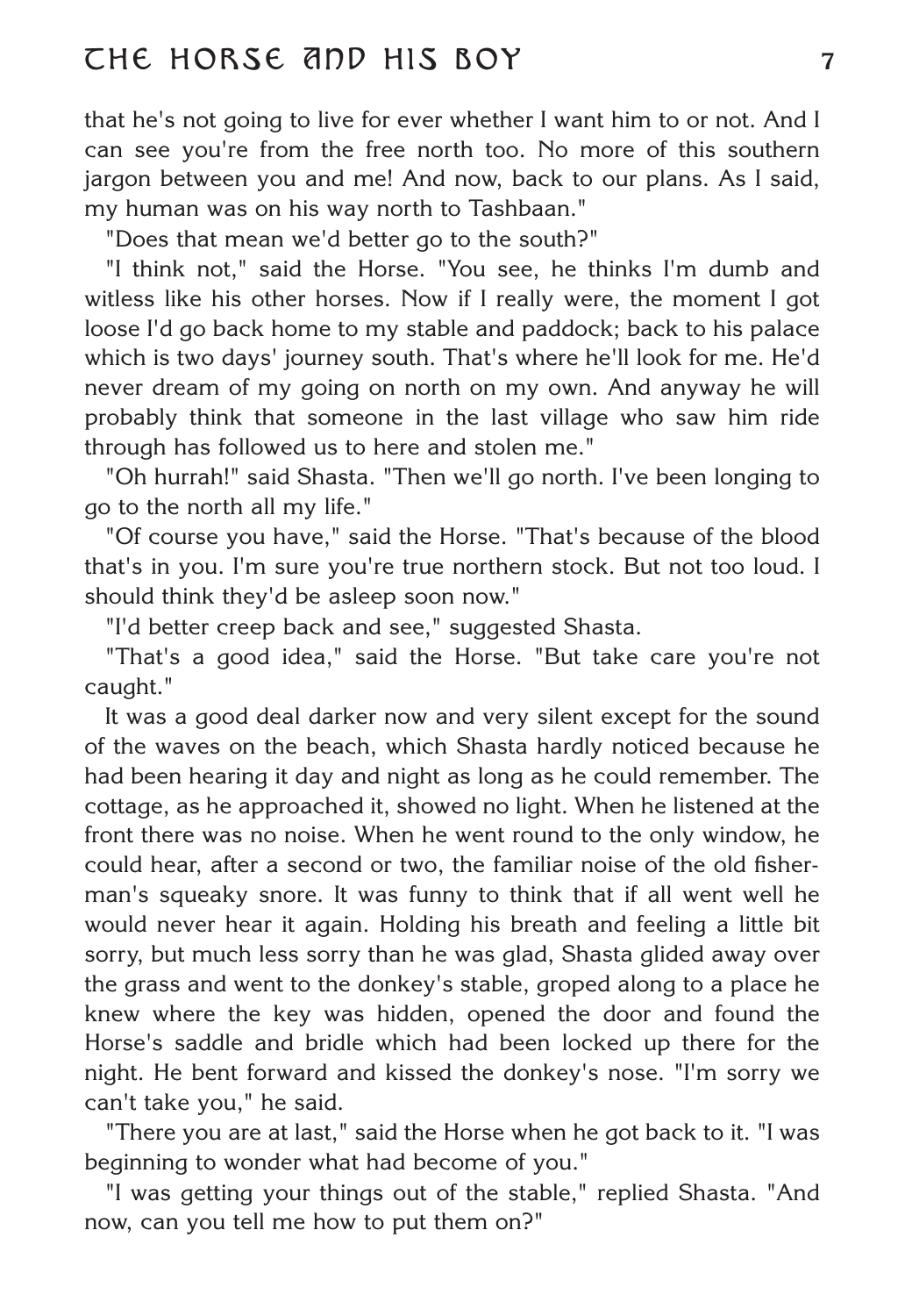#### **8** Clive Staples Lewis

For the next few minutes Shasta was at work, very cautiously to avoid jingling, while the Horse said things like, "Get that girth a bit tighter," or "You'll find a buckle lower down," or "You'll need to shorten those stirrups a good bit." When all was finished it said:

"Now; we've got to have reins for the look of the thing, but you won't be using them. Tie them to the saddle-bow: very slack so that I can do what I like with my head. And remember — you are not to touch them."

"What are they for, then?" asked Shasta.

"Ordinarily they are for directing me," replied the Horse. "But as I intend to do all the directing on this journey, you'll please keep your hands to yourself. And there's another thing. I'm not going to have you grabbing my mane."

"But, I say," pleaded Shasta. "If I'm not to hold on by the reins or by your mane, what *am* I to hold on by?"

"You hold on with your knees," said the Horse. "That's the secret of good riding. Grip my body between your knees as hard as you like; sit straight up, straight as a poker; keep your elbows in. And by the way, what did you do with the spurs?"

"Put them on my heels, of course," said Shasta. "I do know that much."

"Then you can take them off and put them in the saddle-bag. We may be able to sell them when we get to Tashbaan. Ready? And now I think you can get up."

"Ooh! You're a dreadful height," gasped Shasta after his first, and unsuccessful attempt.

"I'm a horse, that's all," was the reply. "Anyone would think I was a haystack from the way you're trying to climb up me! There, that's better. Now sit *up* and remember what I told you about your knees. Funny to think of me who has led cavalry charges and won races having a potato-sack like you in the saddle! However, off we go." It chuckled, not unkindly.

And it certainly began their night journey with great caution. First of all it went just south of the fisherman's cottage to the little river which there ran into the sea, and took care to leave in the mud some very plain hoof-marks pointing south. But as soon as they were in the middle of the ford it turned upstream and waded till they were about a hundred yards further inland than the cottage. Then it selected a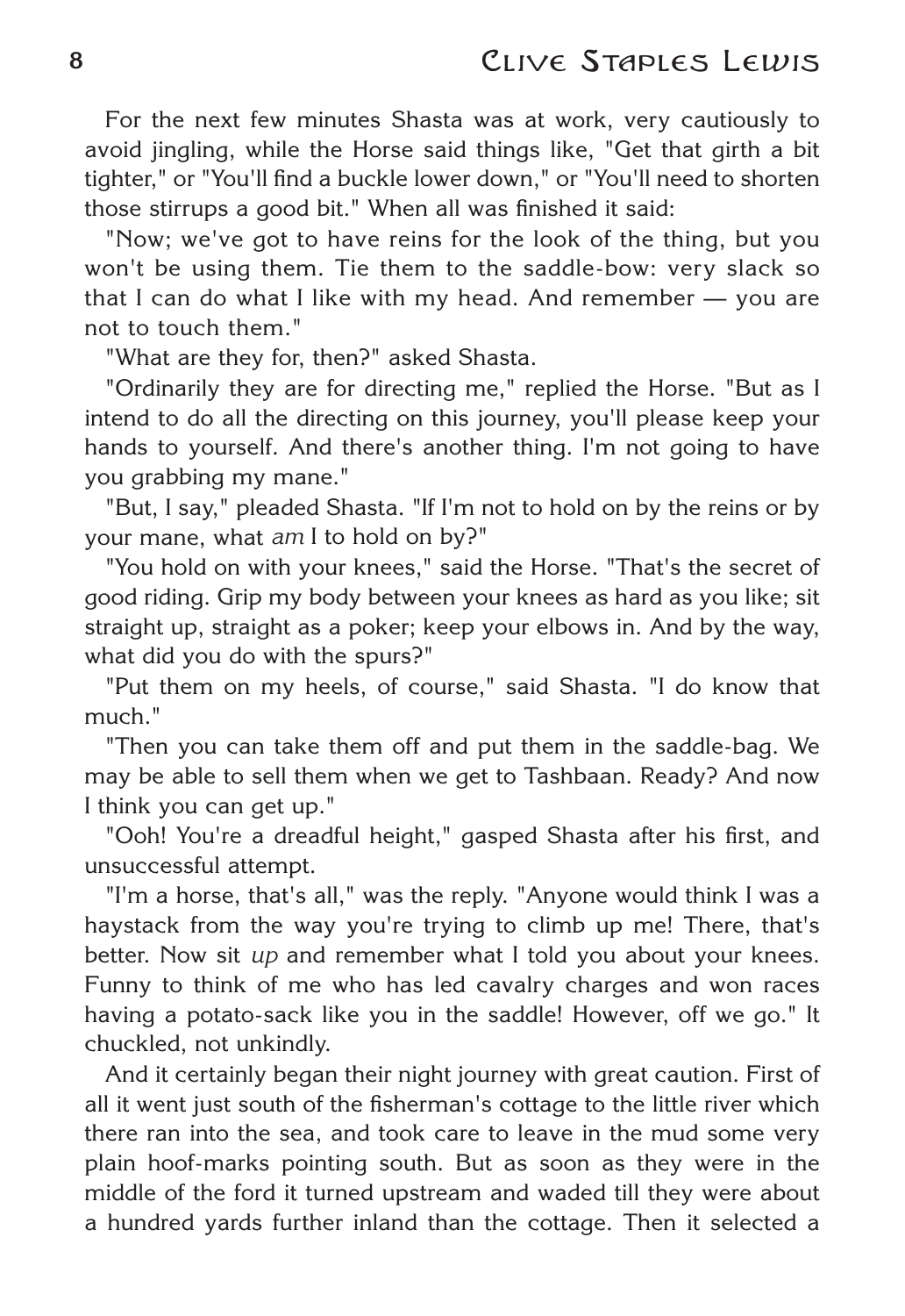nice gravelly bit of bank which would take no footprints and came out on the northern side. Then, still at a walking pace, it went northward till the cottage, the one tree, the donkey's stable, and the creek everything, in fact, that Shasta had ever known — had sunk out of sight in the grey summer-night darkness. They had been going uphill and now were at the top of the ridge — that ridge which had always been the boundary of Shasta's known world. He could not see what was ahead except that it was all open and grassy. It looked endless; wild and lonely and free.

"I say!" observed the Horse. "What a place for a gallop, eh?"

"Oh don't let's," said Shasta. "Not yet. I don't know how to please, Horse. I don't know your name."

"Breehy-hinny-brinny-hoohy-hah," said the Horse.

"I'll never be able to say that," said Shasta. "Can I call you Bree?"

"Well, if it's the best you can do, I suppose you must," said the Horse. "And what shall I call you?"

"I'm called Shasta."

"H'm," said Bree. "Well now, there's a name that's *really* hard to pronounce. But now about this gallop. It's a good deal easier than trotting if you only knew, because you don't have to rise and fall. Grip with your knees and keep your eyes straight ahead between my ears. Don't look at the ground. If you think you're going to fall just grip harder and sit up straighter. Ready? Now: for Narnia and the North."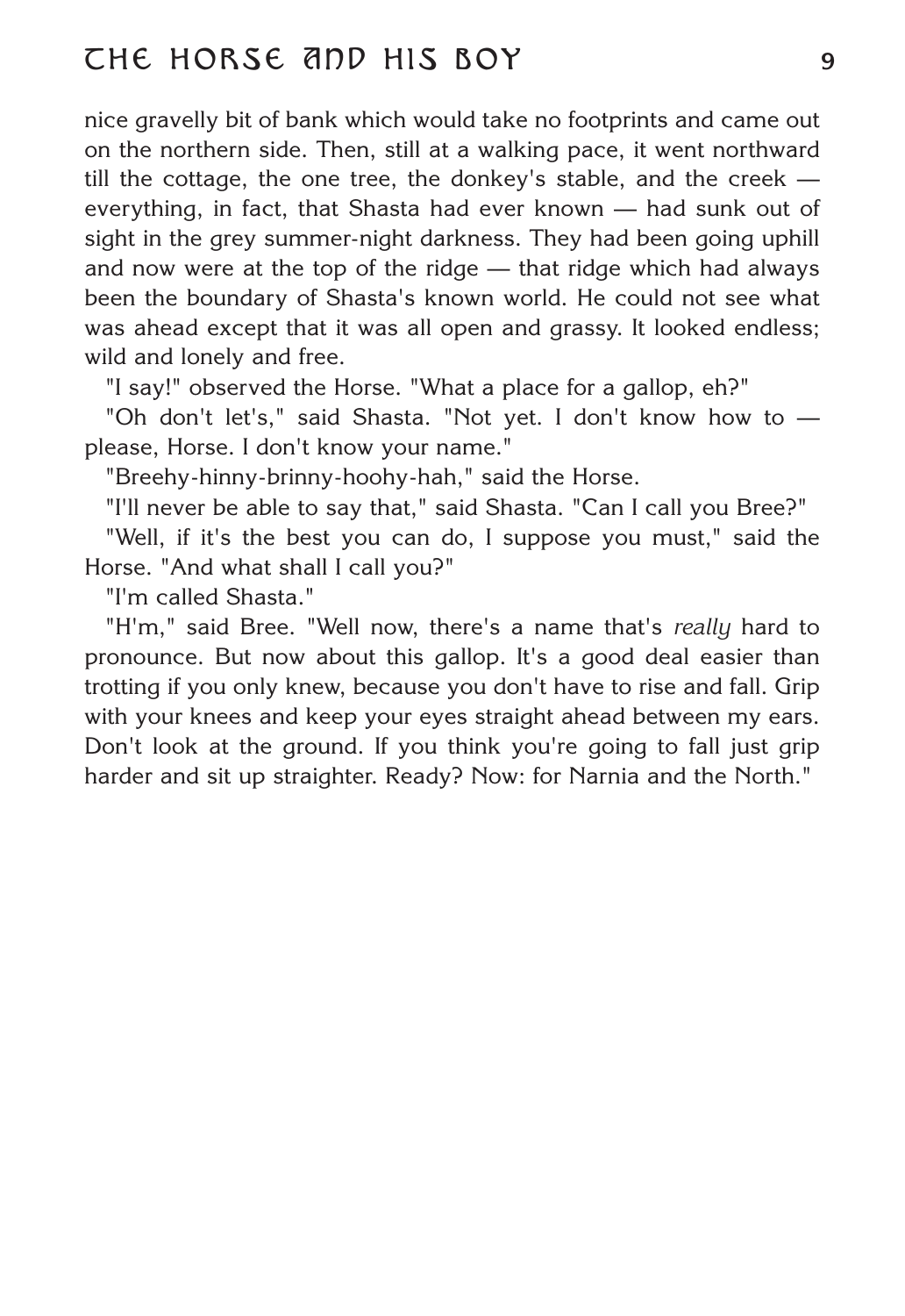#### Chapter II

### <span id="page-15-0"></span>A Wayside Adventure

I t was nearly noon on the following day when Shasta was wakened by something warm and soft moving over his face. He opened his eyes and found himself staring into the long face of a horse; its nose and lips were almost touching his. He remembered the exciting events of the previous night and sat up. But as he did so he groaned.

"Ow, Bree," he gasped. "I'm so sore. All over. I can hardly move."

"Good morning, small one," said Bree. "I was afraid you might feel a bit stiff. It can't be the falls. You didn't have more than a dozen or so, and it was all lovely, soft springy turf that must have been almost a pleasure to fall on. And the only one that might have been nasty was broken by that gorse bush. No: it's the riding itself that comes hard at first. What about breakfast? I've had mine."

"Oh bother breakfast. Bother everything," said Shasta. "I tell you I can't move." But the horse nuzzled at him with its nose and pawed him gently with a hoof till he had to get up. And then he looked about him and saw where they were. Behind them lay a little copse. Before them the turf, dotted with white flowers sloped down to the brow of a cliff. Far below them, so that the sound of the breaking waves was very faint, lay the sea. Shasta had never seen it from such a height and never seen so much of it before, nor dreamed how many colours it had. On either hand the coast stretched away, headland after head-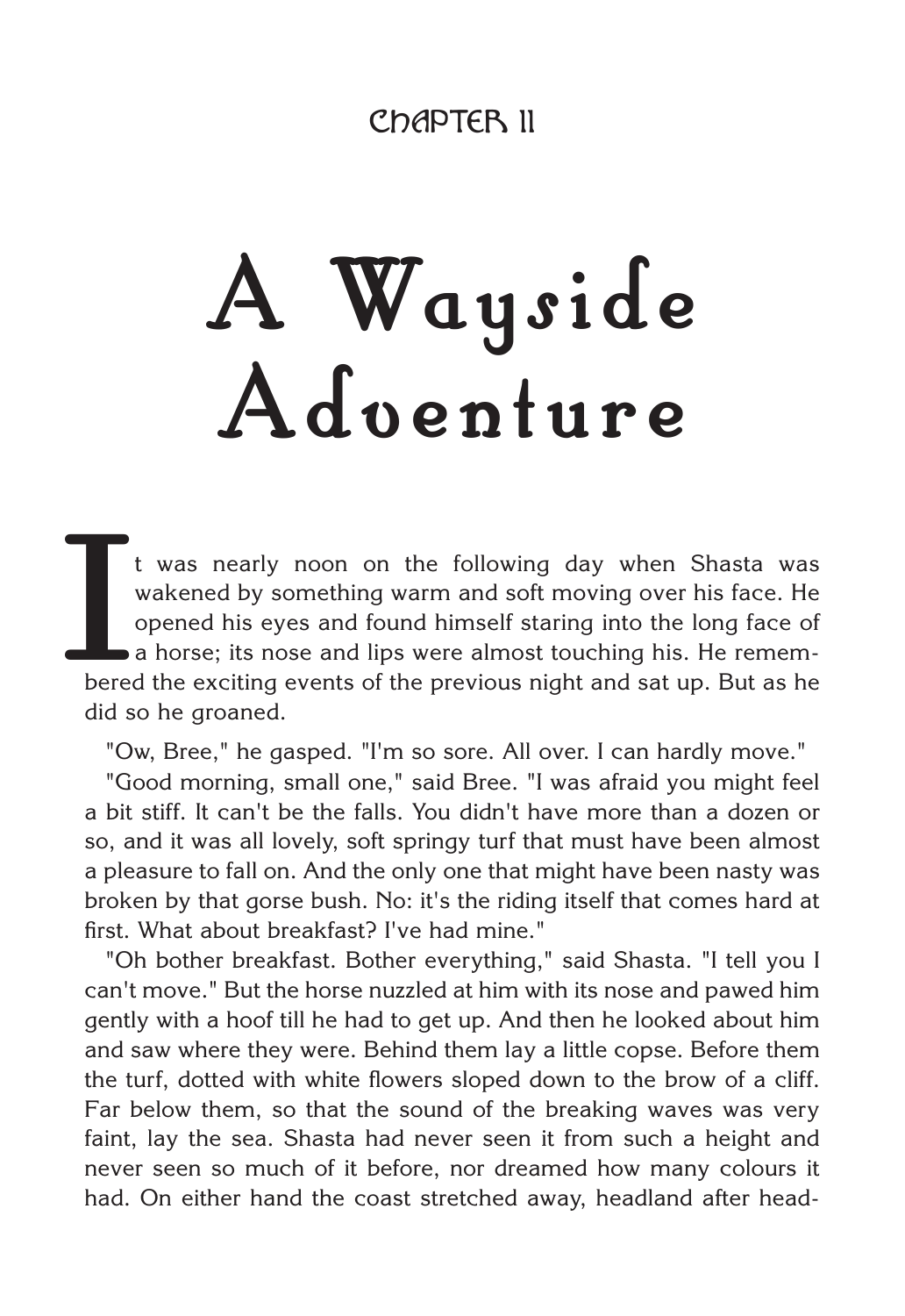land, and at the points you could see the white foam running up the rocks but making no noise because it was so far off. There were gulls flying overhead and the heat shivered on the ground; it was a blazing day. But what Shasta chiefly noticed was the air. He couldn't think what was missing, until at last he realised that there was no smell of fish in it. For of course, neither in the cottage nor among the nets, had he ever been away from that smell in his life. And this new air was so delicious, and all his old life seemed so far away, that he forgot for a moment about his bruises and his aching muscles and said:

"I say, Bree, didn't you say something about breakfast?"

"Yes, I did," answered Bree. "I think you'll find something in the saddle-bags. They're over there on that tree where you hung them up last night — or early this morning, rather."

They investigated the saddle-bags and the results were cheering a meat pasty, only slightly stale, a lump of dried figs and another lump of green cheese, a little flask of wine, and some money; about forty crescents in all, which was more than Shasta had ever seen.

While Shasta sat down — painfully and cautiously — with his back against a tree and started on the pasty, Bree had a few more mouthfuls of grass to keep him company.

"Won't it be stealing to use the money?" asked Shasta.

"Oh," said the Horse, looking up with its mouth full of grass, "I never thought of that. A free horse and a talking horse mustn't steal, of course. But I think it's all right. We're prisoners and captives in enemy country. That money is booty, spoil. Besides, how are we to get any food for you without it? I suppose, like all humans, you won't eat natural food like grass and oats."

"I can't."

"Ever tried?"

"Yes, I have. I can't get it down at all. You couldn't either if you were me." "You're rum little creatures, you humans," remarked Bree.

When Shasta had finished his breakfast (which was by far the nicest he had ever eaten) Bree said, "I think I'll have a nice roll before we put on that saddle again." And he proceeded to do so. "That's good. That's very good," he said, rubbing his back on the turf and waving all four legs in the air. "You ought to have one too, Shasta," he snorted. "It's most refreshing."

But Shasta burst out laughing and said, "You do look funny when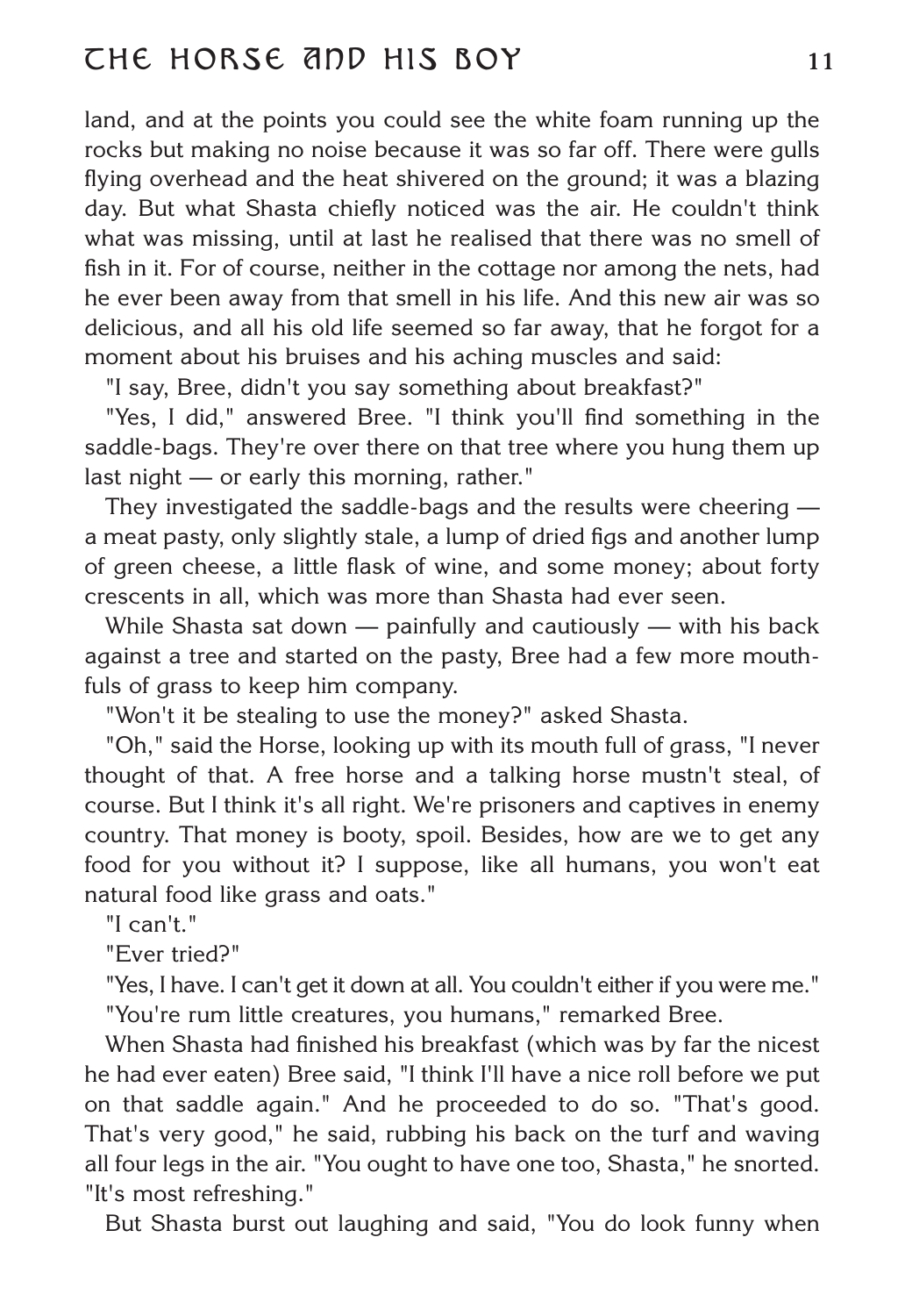you're on your back!"

"I look nothing of the sort," said Bree. But then suddenly he rolled round on his side, raised his head and looked hard at Shasta, blowing a little.

"Does it really look funny?" he asked in an anxious voice.

"Yes, it does," replied Shasta. "But what does it matter?"

"You don't think, do you," said Bree, "that it might be a thing *talking* horses never do? — a silly, clownish trick I've learned from the dumb ones? It would be dreadful to find, when I get back to Narnia, that I've picked up a lot of low, bad habits. What do you think, Shasta? Honestly, now. Don't spare my feelings. Should you think the real, free horses — the talking kind — do roll?"

"How should I know? Anyway I don't think I should bother about it if I were you. We've got to get there first. Do you know the way?"

"I know my way to Tashbaan. After that comes the desert. Oh, we'll manage the desert somehow, never fear. Why, we'll be in sight of the Northern mountains then. Think of it! To Narnia and the North! Nothing will stop us then. But I'd be glad to be past Tashbaan. You and I are safer away from cities."

"Can't we avoid it?"

"Not without going a long way inland, and that would take us into cultivated land and main roads; and I wouldn't know the way. No, we'll just have to creep along the coast. Up here on the downs we'll meet nothing but sheep and rabbits and gulls and a few shepherds. And by the way, what about starting?"

Shasta's legs ached terribly as he saddled Bree and climbed into the saddle, but the Horse was kindly to him and went at a soft pace all afternoon. When evening twilight came they dropped by steep tracks into a valley and found a village. Before they got into it Shasta dismounted and entered it on foot to buy a loaf and some onions and radishes. The Horse trotted round by the fields in the dusk and met Shasta at the far side. This became their regular plan every second night.

These were great days for Shasta, and every day better than the last as his muscles hardened and he fell less often. Even at the end of his training Bree still said he sat like a bag of flour in the saddle. "And even if it was safe, young 'un, I'd be ashamed to be seen with you on the main road." But in spite of his rude words Bree was a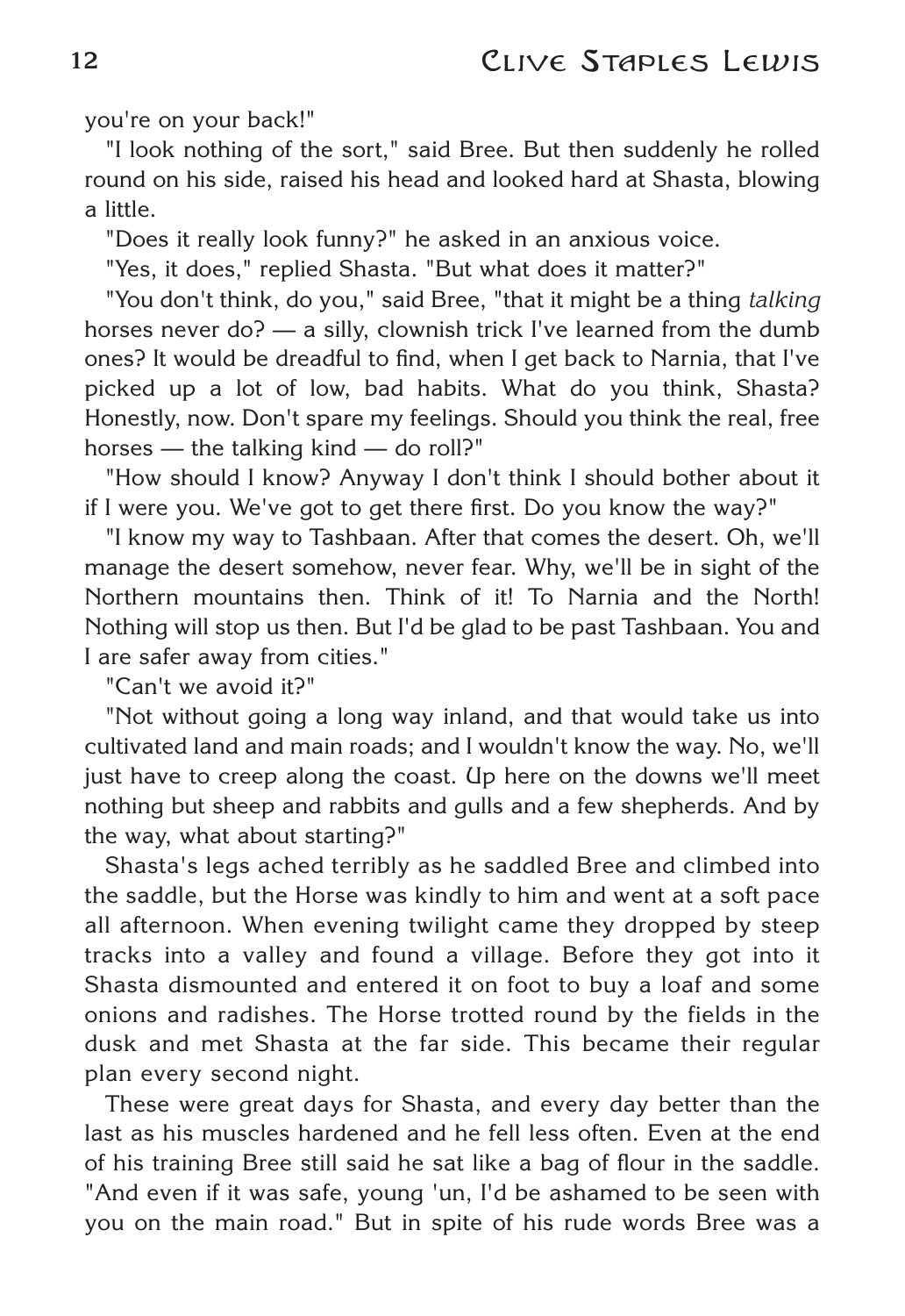patient teacher. No one can teach riding so well as a horse. Shasta learned to trot, to canter, to jump, and to keep his seat even when Bree pulled up suddenly or swung unexpectedly to the left or the right — which, as Bree told him, was a thing you might have to do at any moment in a battle. And then of course Shasta begged to be told of the battles and wars in which Bree had carried the Tarkaan. And Bree would tell of forced marches and the fording of swift rivers, of charges and of fierce fights between cavalry and cavalry, when the war horses fought as well as the men, being all fierce stallions, trained to bite and kick, and to rear at the right moment so that the horse's weight as well as the rider's would come down on an enemy's crest in the stroke of sword or battle-axe. But Bree did not want to talk about the wars as often as Shasta wanted to hear about them. "Don't speak of them, youngster," he would say. "They were only the Tisroc's wars and I fought in them as a slave and a dumb beast. Give me the Narnian wars where I shall fight as a free Horse among my own people! Those will be wars worth talking about. Narnia and the North! Bra-ha-ha! Broo Hoo!"

Shasta soon learned, when he heard Bree talking like that, to prepare for a gallop.

After they had travelled on for weeks and weeks past more bays and headlands and rivers and villages than Shasta could remember, there came a moonlit night when they started their journey at evening, having slept during the day. They had left the downs behind them and were crossing a wide plain with a forest about half a mile away on their left. The sea, hidden by low sand-hills, was about the same distance on their right. They had jogged along for about an hour, sometimes trotting and sometimes walking, when Bree suddenly stopped.

"What's up?" said Shasta.

"S-s-ssh!" said Bree, craning his neck round and twitching his ears. "Did you hear something? Listen."

"It sounds like another horse — between us and the wood," said Shasta after he had listened for about a minute.

"It is another horse," said Bree. "And that's what I don't like."

"Isn't it probably just a farmer riding home late?" said Shasta with a yawn.

"Don't tell me!" said Bree. "That's not a farmer's riding. Nor a farmer's horse either. Can't you tell by the sound? That's quality, that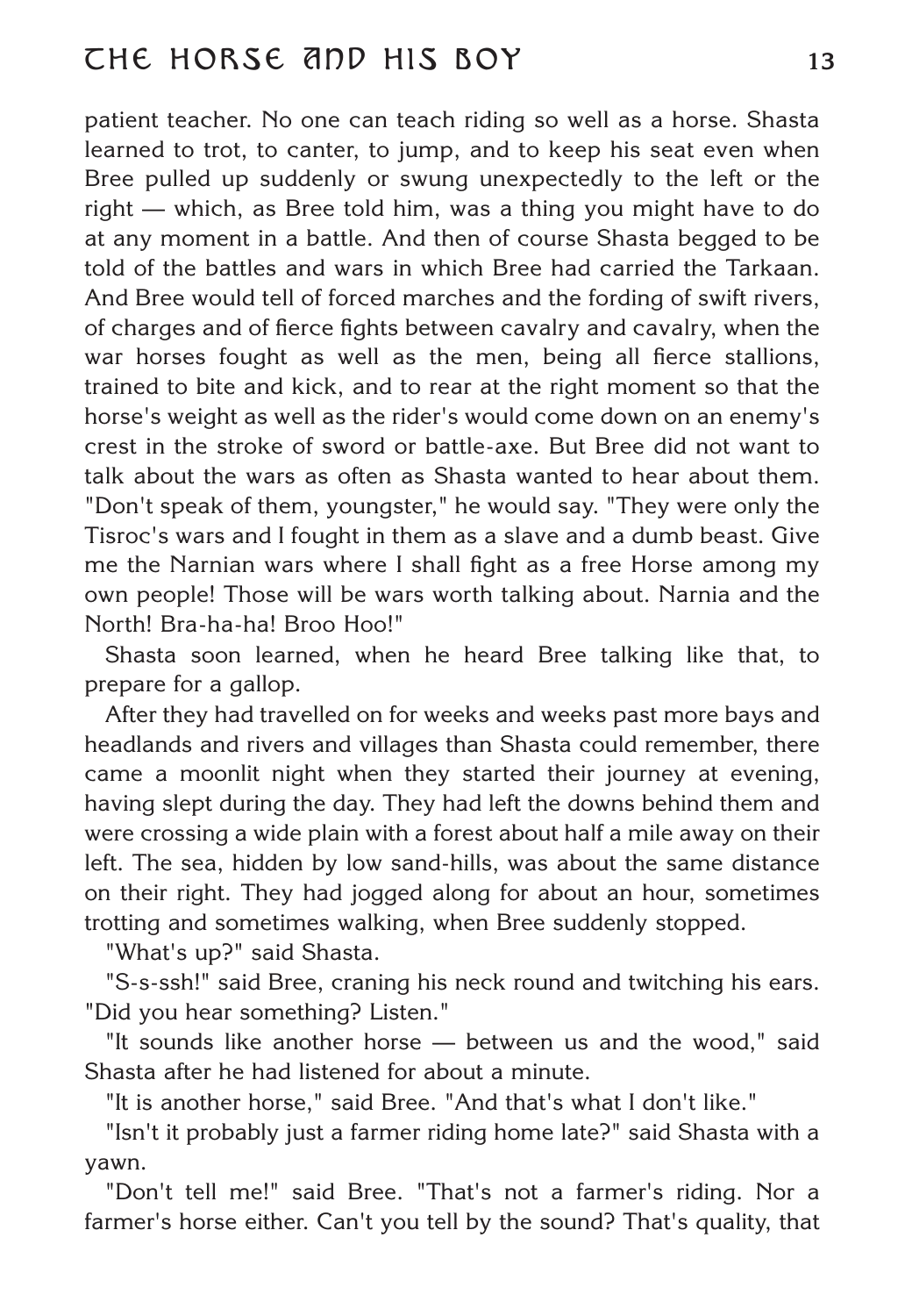#### **14** Clive Staples Lewis

horse is. And it's being ridden by a real horseman. I tell you what it is, Shasta. There's a Tarkaan under the edge of that wood. Not on his war horse — it's too light for that. On a fine blood mare, I should say."

"Well it's stopped now, whatever it is," said Shasta.

"You're right," said Bree. "And why should he stop just when we do? Shasta, my boy, I do believe there's someone shadowing us at last."

"What shall we do?" said Shasta in a lower whisper than before. "Do you think he can see us as well as hear us?"

"Not in this light so long as we stay quite still," answered Bree. "But look! There's a cloud coming up. I'll wait till that gets over the moon. Then we'll get off to our right as quietly as we can, down to the shore. We can hide among the sandhills if the worst comes to the worst."

They waited till the cloud covered the moon and then, first at a walking pace and afterwards at a gentle trot, made for the shore.

The cloud was bigger and thicker than it had looked at first and soon the night grew very dark. Just as Shasta was saying to himself "We must be nearly at those sandhills by now" his heart leaped into his mouth because an appalling noise had suddenly risen up out of the darkness ahead; a long snarling roar, melancholy and utterly savage. Instantly Bree swerved round and began galloping inland again as fast as he could gallop.

"What is it?" gasped Shasta.

"Lions!" said Bree, without checking his pace or turning his head.

After that there was nothing but sheer galloping for some time. At last they splashed across a wide, shallow stream and Bree came to a stop on the far side. Shasta noticed that he was trembling and sweating all over.

"That water may have thrown the brute off our scent," panted Bree when he had partly got his breath again. "We can walk for a bit now."

As they walked Bree said, "Shasta, I'm ashamed of myself. I'm just as frightened as a common, dumb Calormene horse. I am really. I don't feel like a Talking Horse at all. I don't mind swords and lances and arrows but I can't bear — those creatures. I think I'll trot for a bit."

About a minute later, however, he broke into a gallop again, and no wonder. For the roar broke out again, this time on their left from the direction of the forest.

"Two of them," moaned Bree.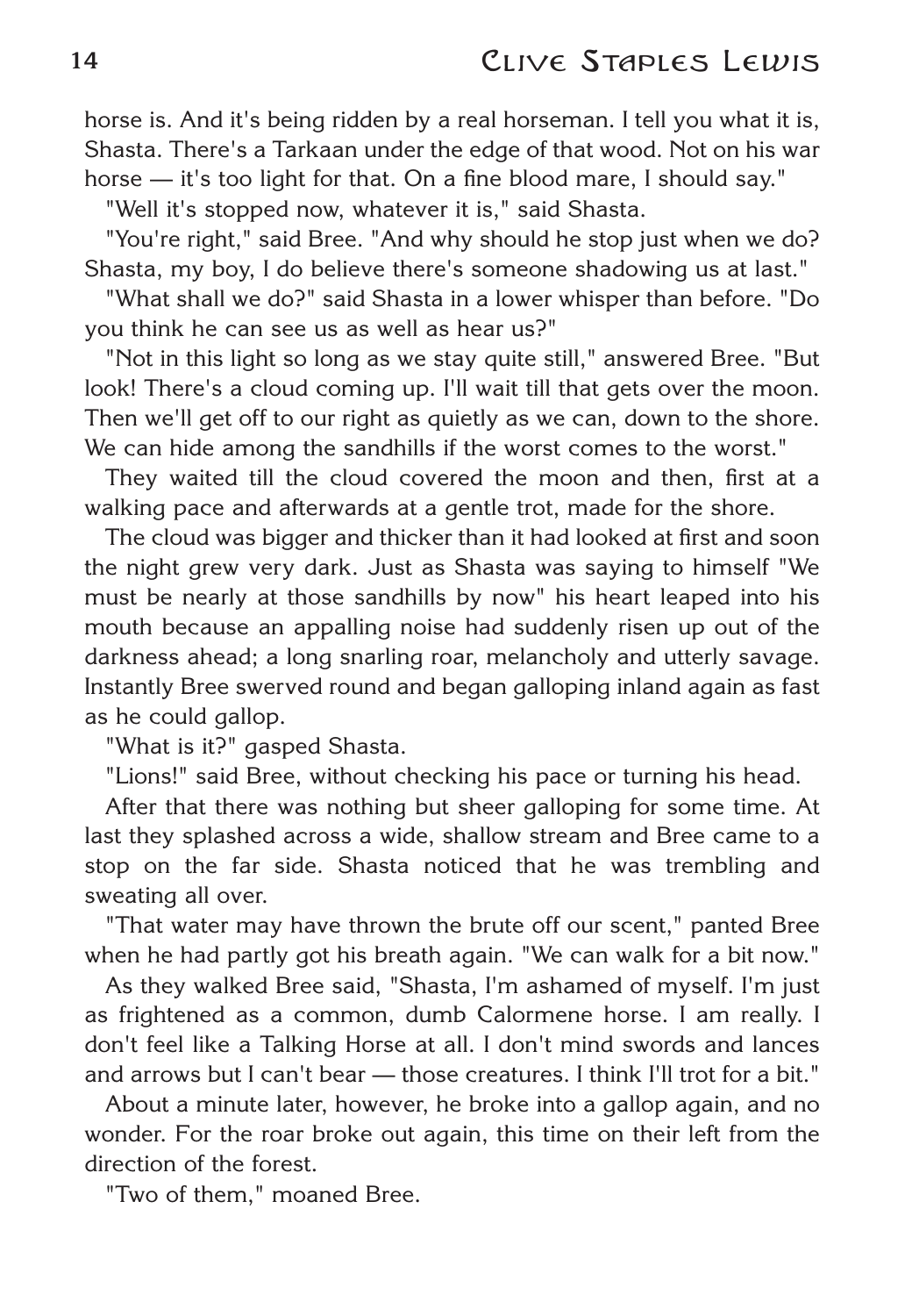When they had galloped for several minutes without any further noise from the lions Shasta said, "I say! That other horse is galloping beside us now. Only a stone's throw away."

"All the b-better," panted Bree. "Tarkaan on it — will have a sword — protect us all."

"But Bree!" said Shasta. "We might just as well be killed by lions as caught. Or I might. They'll hang me for horse-stealing." He was feeling less frightened of lions than Bree because he had never met a lion; Bree had.

Bree only snorted in answer but he did sheer away to his right. Oddly enough the other horse seemed also to be sheering away to the left, so that in a few seconds the space between them had widened a good deal. But as soon as it did so there came two more lions' roars, immediately after one another, one on the right and the other on the left, and the horses began drawing nearer together. So, apparently, did the lions. The roaring of the brutes on each side was horribly close and they seemed to be keeping up with the galloping horses quite easily. Then the cloud rolled away. The moonlight, astonishingly bright, showed up everything almost as if it were broad day. The two horses and the two riders were galloping neck to neck and knee to knee just as if they were in a race. Indeed Bree said (afterwards) that a finer race had never been seen in Calormen.

Shasta now gave himself up for lost and began to wonder whether lions killed you quickly or played with you as a cat plays with a mouse and how much it would hurt. At the same time (one sometimes does this at the most frightful moments) he noticed everything. He saw that the other rider was a very small, slender person, mail-clad (the moon shone on the mail) and riding magnificently. He had no beard.

Something flat and shining was spread out before them. Before Shasta had time even to guess what it was there was a great splash and he found his mouth half full of salt water. The shining thing had been a long inlet of the sea. Both horses were swimming and the water was up to Shasta's knees. There was an angry roaring behind them and looking back Shasta saw a great, shaggy, and terrible shape crouched on the water's edge; but only one. "We must have shaken off the other lion," he thought.

The lion apparently did not think its prey worth a wetting; at any rate it made no attempt to take the water in pursuit. The two horses, side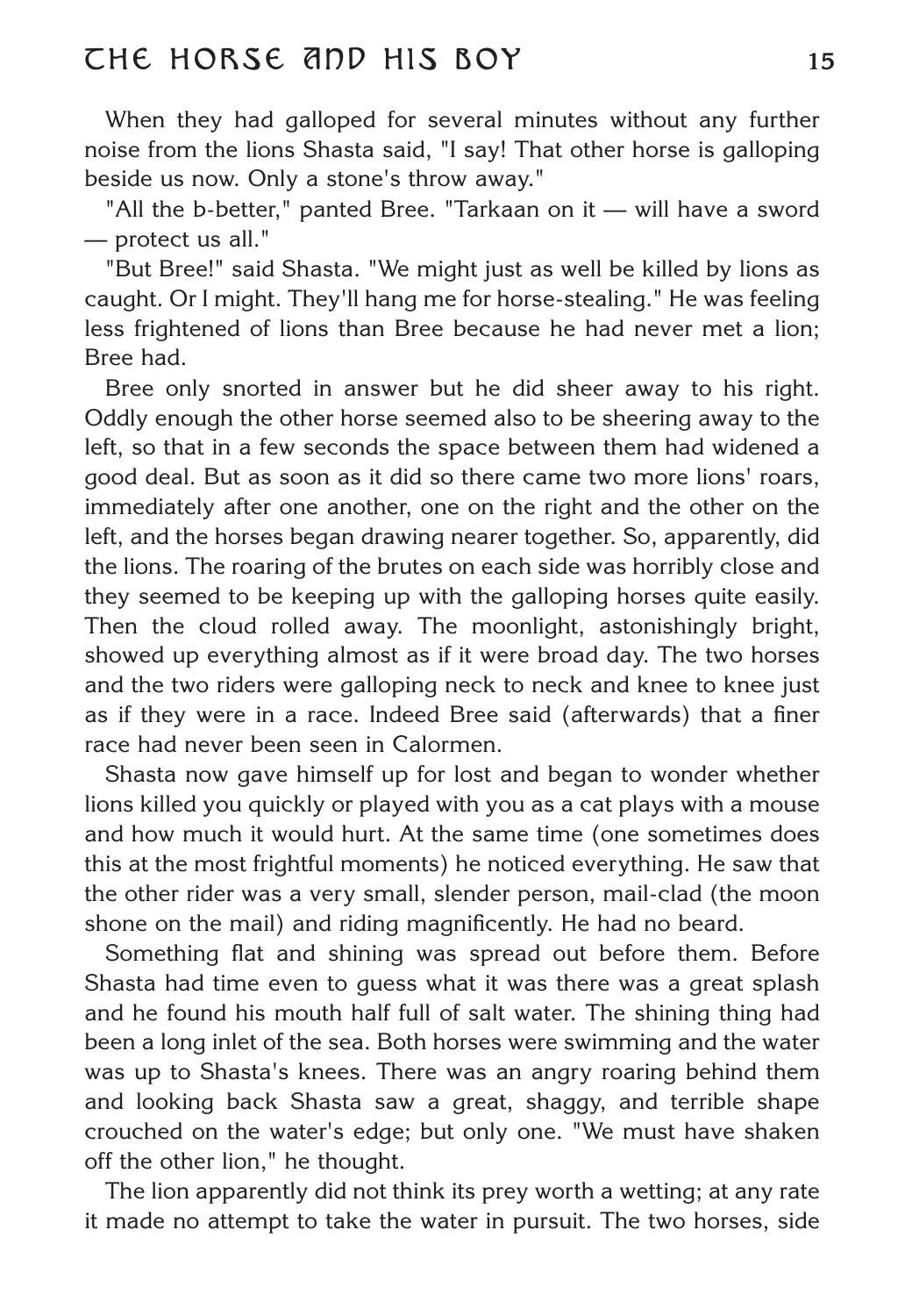by side, were now well out into the middle of the creek and the opposite shore could be clearly seen. The Tarkaan had not yet spoken a word. "But he will," thought Shasta. "As soon as we have landed. What am I to say? I must begin thinking out a story."

Then, suddenly, two voices spoke at his side.

"Oh, I am so tired," said the one.

"Hold your tongue, Hwin, and don't be a fool," said the other.

"I'm dreaming," thought Shasta. "I could have sworn that other horse spoke."

Soon the horses were no longer swimming but walking and soon with a great sound of water running off their sides and tails and with a great crunching of pebbles under eight hoofs, they came out on the further beach of the inlet. The Tarkaan, to Shasta's surprise, showed no wish to ask questions. He did not even look at Shasta but seemed anxious to urge his horse straight on. Bree, however, at once shouldered himself in the other horse's way.

"Broo-hoo-hah!" he snorted. "Steady there! *I* heard you, I did. There's no good pretending, Ma'am. I heard you. You're a Talking Horse, a Narnian horse just like me."

"What's it got to do with you if she is?" said the strange rider fiercely, laying hand on sword-hilt. But the voice in which the words were spoken had already told Shasta something.

"Why, it's only a girl!" he exclaimed.

"And what business is it of yours if I am *only* a girl?" snapped the stranger. "You're only a boy: a rude, common little boy — a slave probably, who's stolen his master's horse."

"That's all *you* know," said Shasta.

"He's not a thief, little Tarkheena," said Bree. "At least, if there's been any stealing, you might just as well say I *stole him*. And as for its not being my business, you wouldn't expect me to pass a lady of my own race in this strange country without speaking to her? It's only natural I should."

"I think it's very natural too," said the mare.

"I wish you'd held your tongue, Hwin," said the girl. "Look at the trouble you've got us into."

"I don't know about trouble," said Shasta. "You can clear off as soon as you like. We shan't keep you."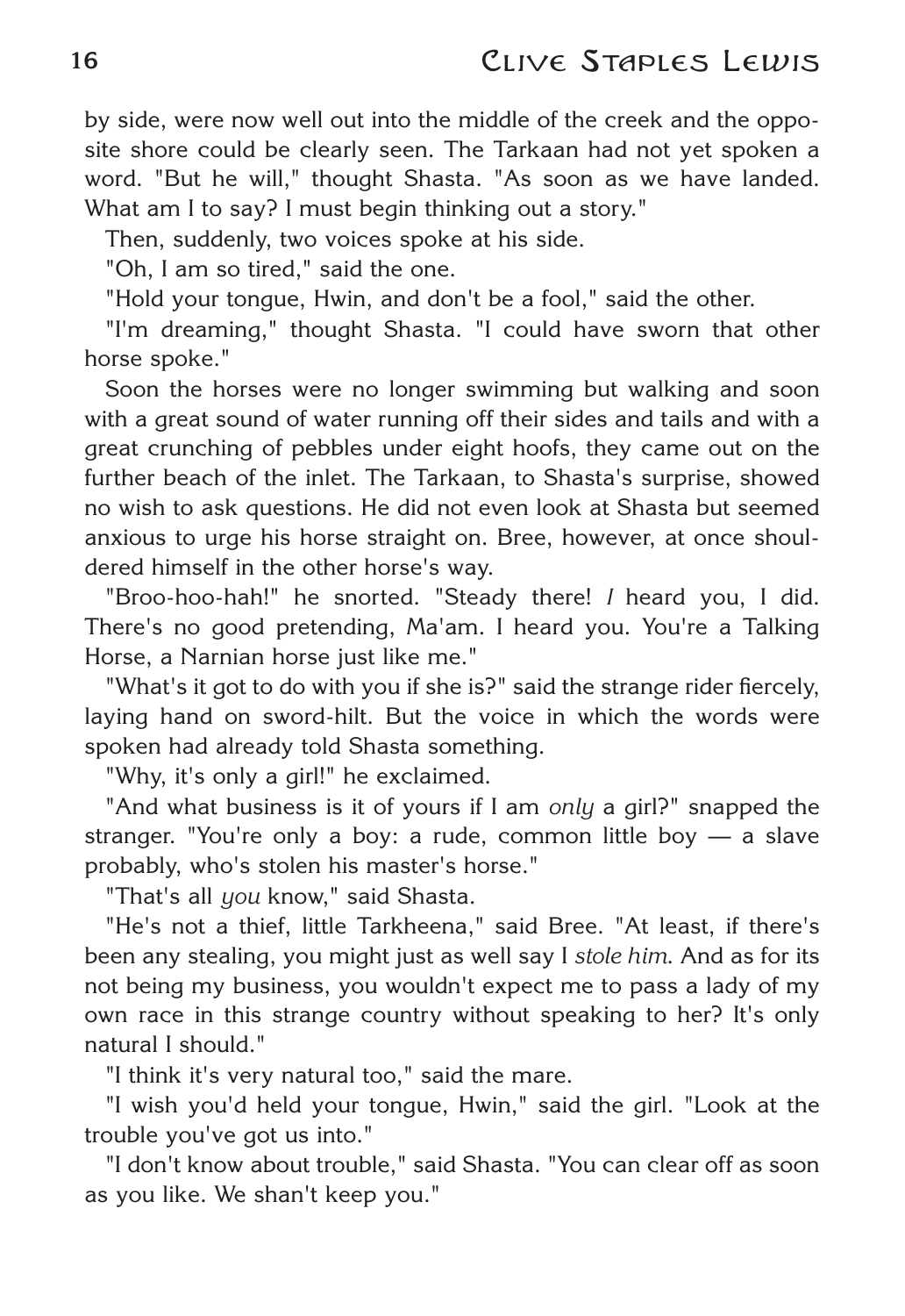"No, you shan't," said the girl.

"What quarrelsome creatures these humans are," said Bree to the mare. "They're as bad as mules. Let's try to talk a little sense. I take it, Ma'am, your story is the same as mine? Captured in early youth — years of slavery among the Calormenes?"

"Too true, sir," said the mare with a melancholy whinny.

"And now, perhaps - escape?"

"Tell him to mind his own business, Hwin," said the girl.

"No, I *won't*, Aravis," said the mare, putting her ears back. "This is my escape just as much as yours. And I'm sure a noble warhorse like this is not going to betray us. We are trying to escape, to get to Narnia."

"And so, of course, are we," said Bree. "Of course you guessed that at once. A little boy in rags riding (or trying to ride) a war horse at dead of night couldn't mean anything but an escape of some sort. And, if I may say so, a high-born Tarkheena riding alone at night dressed up in her brother's armour — and very anxious for everyone to mind their own business and ask her no questions — well, if that's not fishy, call me a cob!"

"All right then," said Aravis. "You've guessed it. Hwin and I are running away. We are trying to get to Narnia. And now, what about it?"

"Why, in that case, what is to prevent us all going together?" said Bree. "I trust, Madam Hwin, you will accept such assistance and protection as I may be able to give you on the journey?"

"Why do you keep on talking to my horse instead of to me?" asked the girl.

"Excuse me, Tarkheena," said Bree (with just the slightest backward tilt of his ears), "but that's Calormene talk. We're free Narnians, Hwin and I, and I suppose, if you're running away to Narnia, you want to be one too. In that case Hwin isn't *your* horse any longer. One might just as well say you're *her* human."

The girl opened her mouth to speak and then stopped. Obviously she had not quite seen it in that light before.

"Still," she said after a moment's pause, "I don't know that there's so much point in all going together. Aren't we more likely to be noticed?"

"Less," said Bree; and the mare said, "Oh do let's. I should feel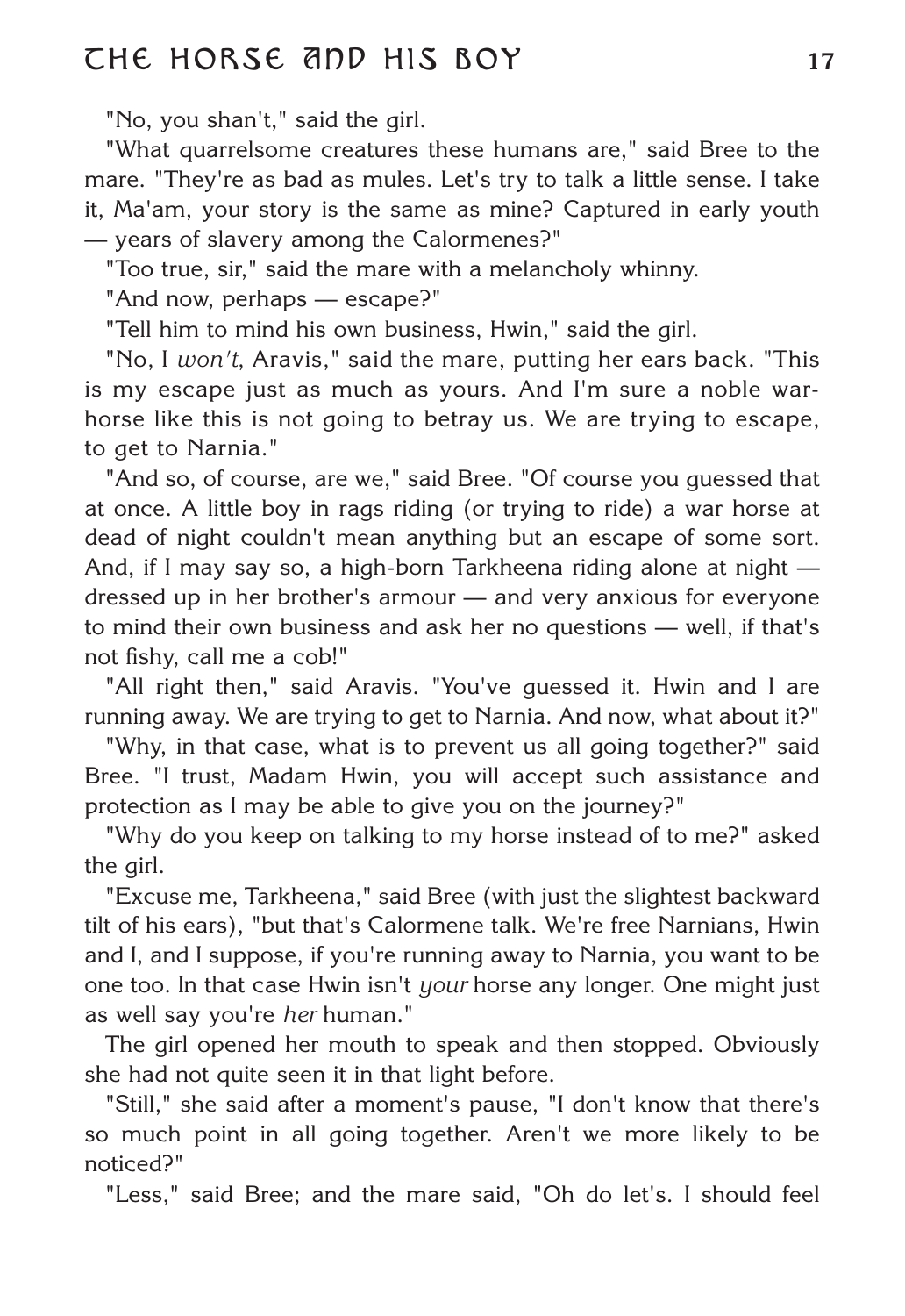much more comfortable. We're not even certain of the way. I'm sure a great charger like this knows far more than we do."

"Oh come on, Bree," said Shasta, "and let them go their own way. Can't you see they don't want us?"

"We do," said Hwin.

"Look here," said the girl. "I don't mind going with *you*, Mr. War-Horse, but what about this boy? How do I know he's not a spy?"

"Why don't you say at once that you think I'm not good enough for you?" said Shasta.

"Be quiet, Shasta," said Bree. "The Tarkheena's question is quite reasonable. I'll vouch for the boy, Tarkheena. He's been true to me and a good friend. And he's certainly either a Narnian or an Archenlander."

"All right, then. Let's go together." But she didn't say anything to Shasta and it was obvious that she wanted Bree, not him.

"Splendid!" said Bree. "And now that we've got the water between us and those dreadful animals, what about you two humans taking off our saddles and our all having a rest and hearing one another's stories."

Both the children unsaddled their horses and the horses had a little grass and Aravis produced rather nice things to eat from her saddlebag. But Shasta sulked and said No thanks, and that he wasn't hungry. And he tried to put on what he thought very grand and stiff manners, but as a fisherman's hut is not usually a good place for learning grand manners, the result was dreadful. And he half knew that it wasn't a success and then became sulkier and more awkward than ever. Meanwhile the two horses were getting on splendidly. They remembered the very same places in Narnia — "the grasslands up above Beaversdam" and found that they were some sort of second cousins once removed. This made things more and more uncomfortable for the humans until at last Bree said, "And now, Tarkheena, tell us your story. And don't hurry it — I'm feeling comfortable now."

Aravis immediately began, sitting quite still and using a rather different tone and style from her usual one. For in Calormen, storytelling (whether the stories are true or made up) is a thing you're taught, just as English boys and girls are taught essay-writing. The difference is that people want to hear the stories, whereas I never heard of anyone who wanted to read the essays.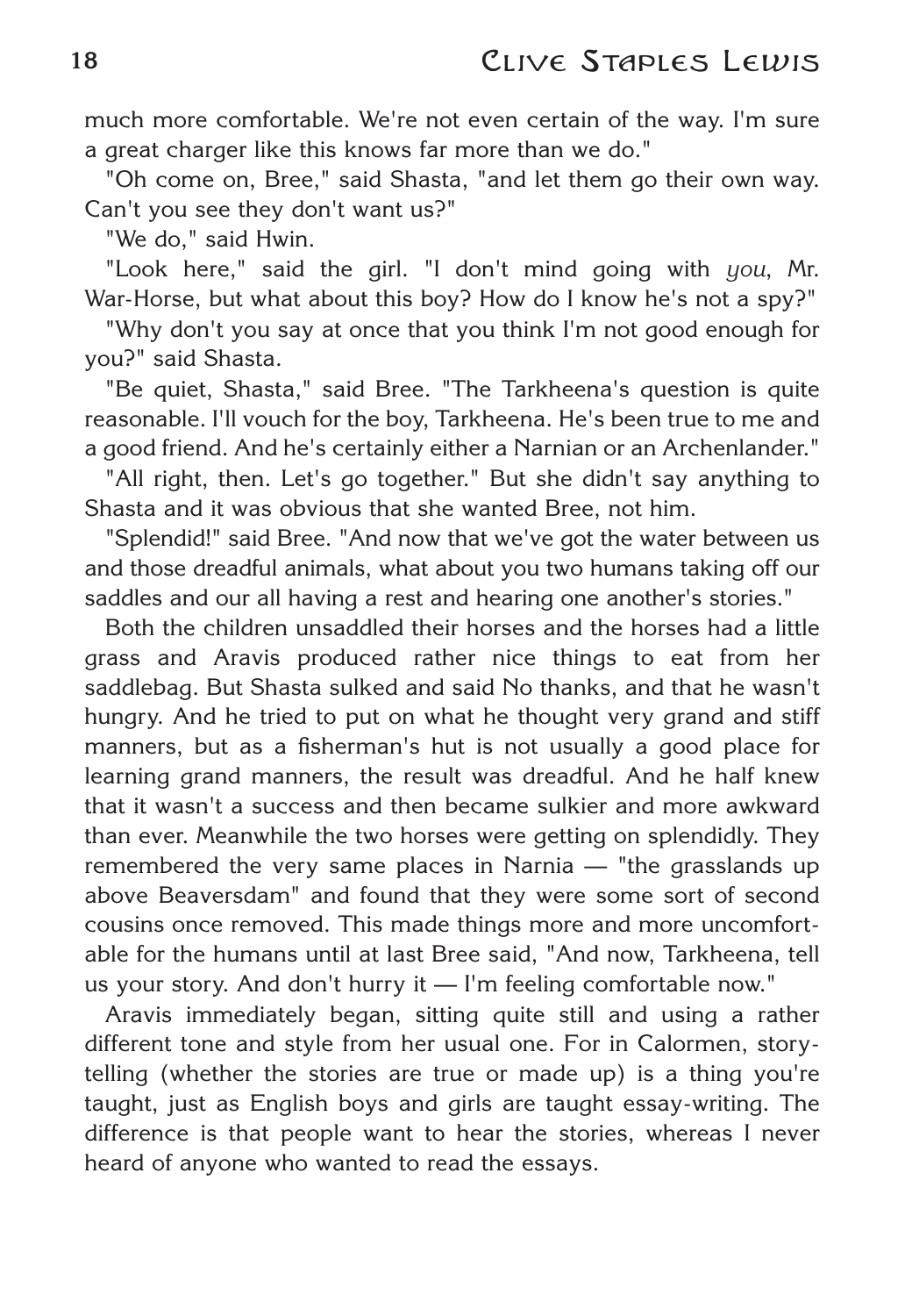#### Chapter III

### <span id="page-24-0"></span>At the Gates of Tashbaan

y name," said the girl at once, "is Aravis Tarkheena and<br>I am the only daughter of Kidrash Tarkaan, the son of<br>Rishti Tarkaan, the son of Kidrash Tarkaan, the son of<br>Ilsombreh Tisroc, the son of Ardeeb Tisroc who was<br>desce I am the only daughter of Kidrash Tarkaan, the son of Rishti Tarkaan, the son of Kidrash Tarkaan, the son of Ilsombreh Tisroc, the son of Ardeeb Tisroc who was descended in a right line from the god Tash. My father is lord of the province of Calavar and is one who has the right of standing on his feet in his shoes before the face of the Tisroc himself (may he live for ever). My mother (on whom be the peace of the gods) is dead and my father has married another wife. One of my brothers has fallen in battle against the rebels in the far west and the other is a child. Now it came to pass that my father's wife, my stepmother, hated me and the sun appeared dark in her eyes as long as I lived in my father's house. And so she persuaded my father to promise me in marriage to Ahoshta Tarkaan. Now this Ahoshta is of base birth, though in these latter years he has won the favour of the Tisroc (may he live for ever) by flattery and evil counsels, and is now made a Tarkaan and lord of many cities and is likely to be chosen as the Grand Vizier when the present Grand Vizier dies. Moreover he is at least sixty years old and has a hump on his back and his face resembles that of an ape. Nevertheless my father, because of the wealth and power of this Ahoshta, and being persuaded by his wife, sent messengers offering me in marriage, and the offer was favourably accepted and Ahoshta sent word that he would marry me this very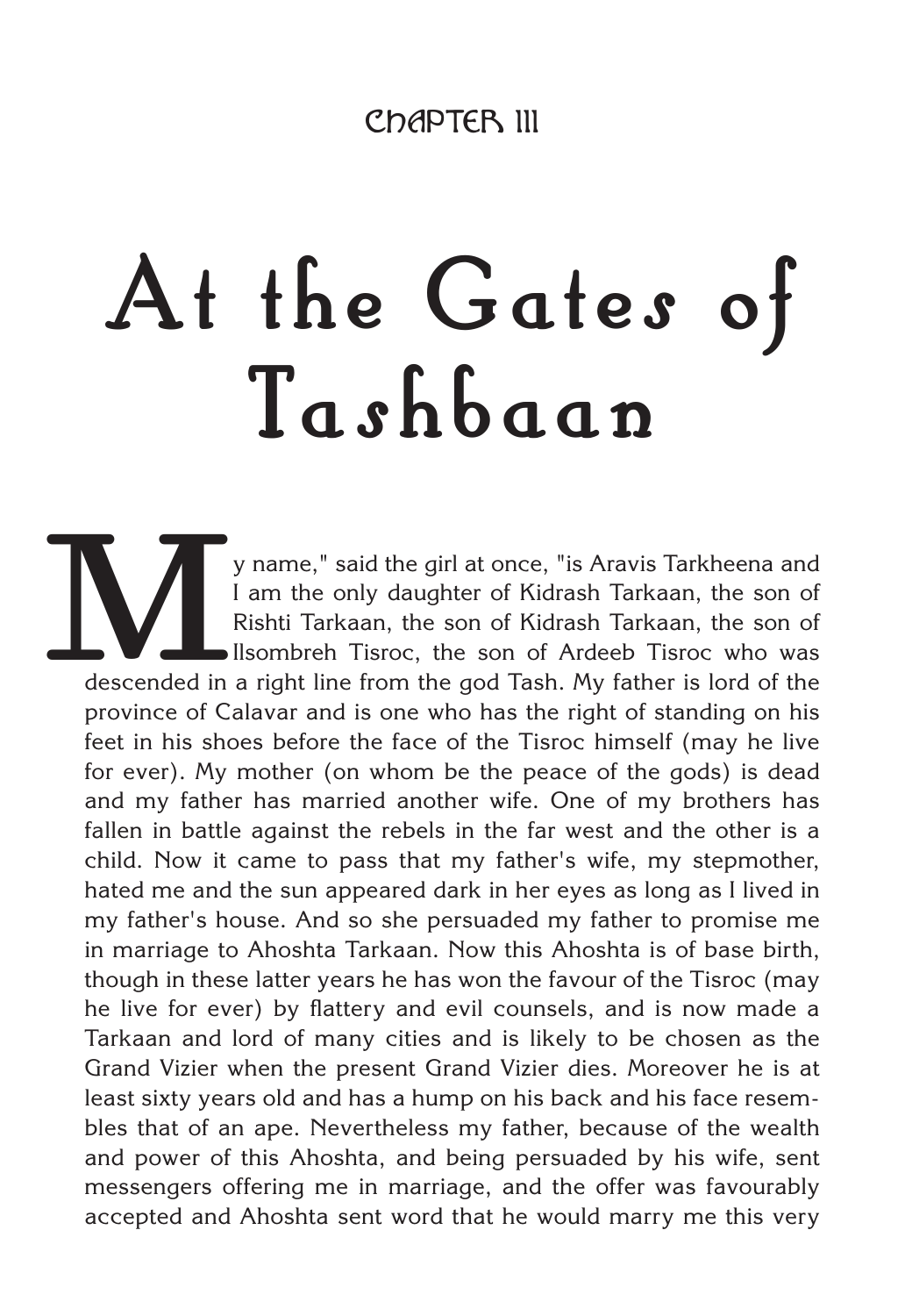year at the time of high summer.

"When this news was brought to me the sun appeared dark in my eyes and I laid myself on my bed and wept for a day. But on the second day I rose up and washed my face and caused my mare Hwin to be saddled and took with me a sharp dagger which my brother had carried in the western wars and rode out alone. And when my father's house was out of sight and I was come to a green open place in a certain wood where there were no dwellings of men, I dismounted from Hwin my mare and took out the dagger. Then I parted my clothes where I thought the readiest way lay to my heart and I prayed to all the gods that as soon as I was dead I might find myself with my brother. After that I shut my eyes and my teeth and prepared to drive the dagger into my heart. But before I had done so, this mare spoke with the voice of one of the daughters of men and said, 'O my mistress, do not by any means destroy yourself, for if you live you may yet have good fortune but all the dead are dead alike.'"

"I didn't say it half so well as that," muttered the mare.

"Hush, Ma'am, hush," said Bree, who was thoroughly enjoying the story. "She's telling it in the grand Calormene manner and no storyteller in a Tisroc's court could do it better. Pray go on, Tarkheena."

"When I heard the language of men uttered by my mare," continued Aravis, "I said to myself, the fear of death has disordered my reason and subjected me to delusions. And I became full of shame for none of my lineage ought to fear death more than the biting of a gnat. Therefore I addressed myself a second time to the stabbing, but Hwin came near to me and put her head in between me and the dagger and discoursed to me most excellent reasons and rebuked me as a mother rebukes her daughter. And now my wonder was so great that I forgot about killing myself and about Ahoshta and said, 'O my mare, how have you learned to speak like one of the daughters of men?' And Hwin told me what is known to all this company, that in Narnia there are beasts that talk, and how she herself was stolen from thence when she was a little foal. She told me also of the woods and waters of Narnia and the castles and the great ships, till I said, 'In the name of Tash and Azaroth and Zardeenah Lady of the Night, I have a great wish to be in that country of Narnia.' 'O my mistress,' answered the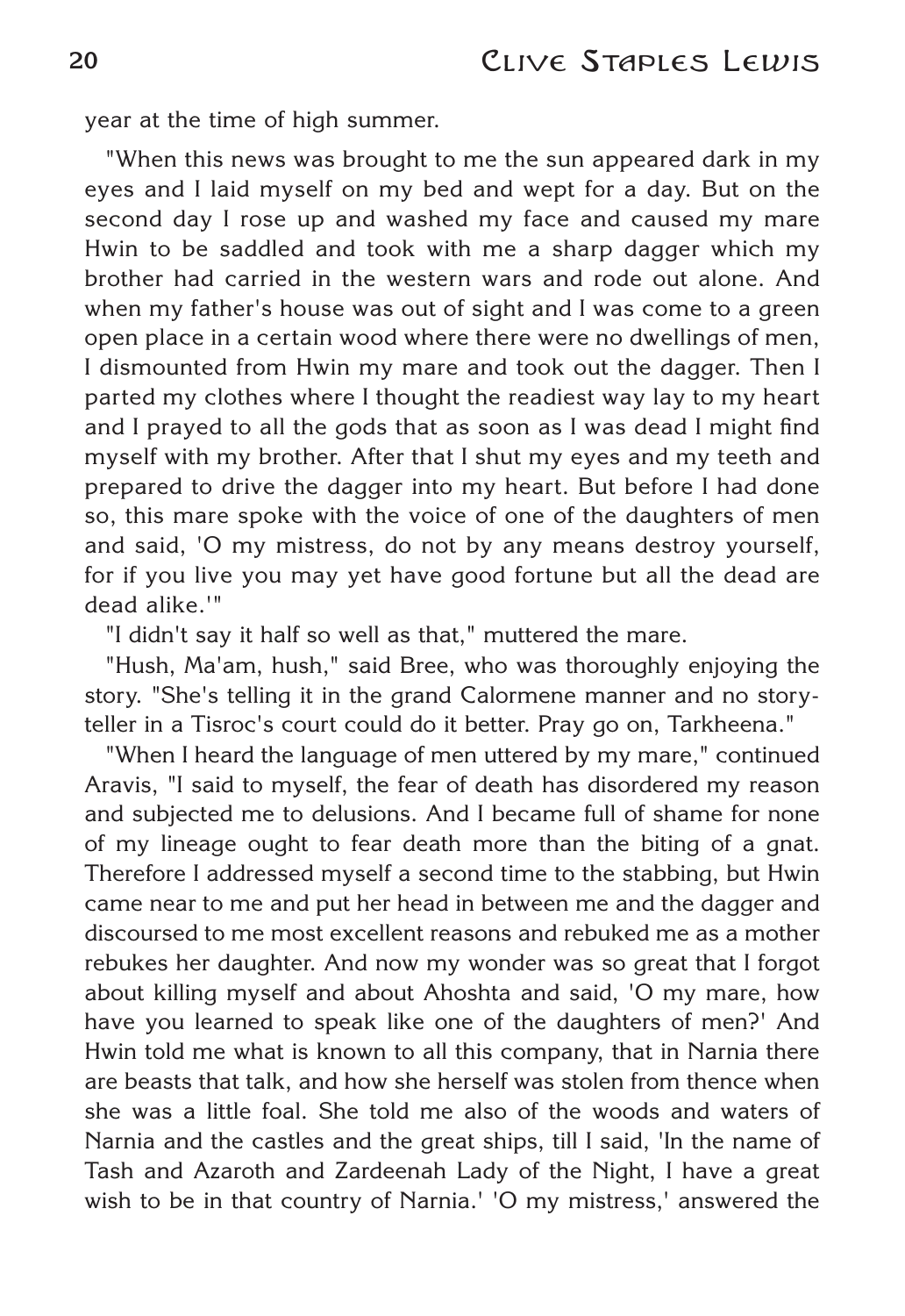mare, 'if you were in Narnia you would be happy, for in that land no maiden is forced to marry against her will.'

"And when we had talked together for a great time hope returned to me and I rejoiced that I had not killed myself. Moreover it was agreed between Hwin and me that we should steal ourselves away together and we planned it in this fashion. We returned to my father's house and I put on my gayest clothes and sang and danced before my father and pretended to for delighted with the marriage which he had prepared be me. Also I said to him, 'O my father and O the delight of my eyes, give me your licence and permission to go with one of my maidens alone for three days into the woods to do secret sacrifices to Zardeenah, Lady of the Night and of Maidens, as is proper and customary for damsels when they must bid farewell to the service of Zardeenah and prepare themselves for marriage.' And he answered, 'O my daughter and O the delight of my eyes, so shall it be.'

"But when I came out from the presence of my father I went immediately to the oldest of his slaves, his secretary, who had dandled me on his knees when I was a baby and loved me more than the air and the light. And I swore him to be secret and begged him to write a certain letter for me. And he wept and implored me to change my resolution but in the end he said, 'To hear is to obey,' and did all my will. And I sealed the letter and hid it in my bosom."

"But what was in the letter?" asked Shasta.

"Be quiet, youngster," said Bree. "You're spoiling the story. She'll tell us all about the letter in the right place. Go on, Tarkheena."

"Then I called the maid who was to go with me to the woods and perform the rites of Zardeenah and told her to wake me very early in the morning. And I became merry with her and gave her wine to drink; but I had mixed such things in her cup that I knew she must sleep for a night and a day. As soon as the household of my father had committed themselves to sleep I arose and put on an armour of my brother's which I always kept in my chamber in his memory. I put into my girdle all the money I had and certain choice jewels and provided myself also with food, and saddled the mare with my own hands and rode away in the second watch of the night. I directed my course not to the woods where my father supposed that I would go but north and east to Tashbaan.

"Now for three days and more I knew that my father would not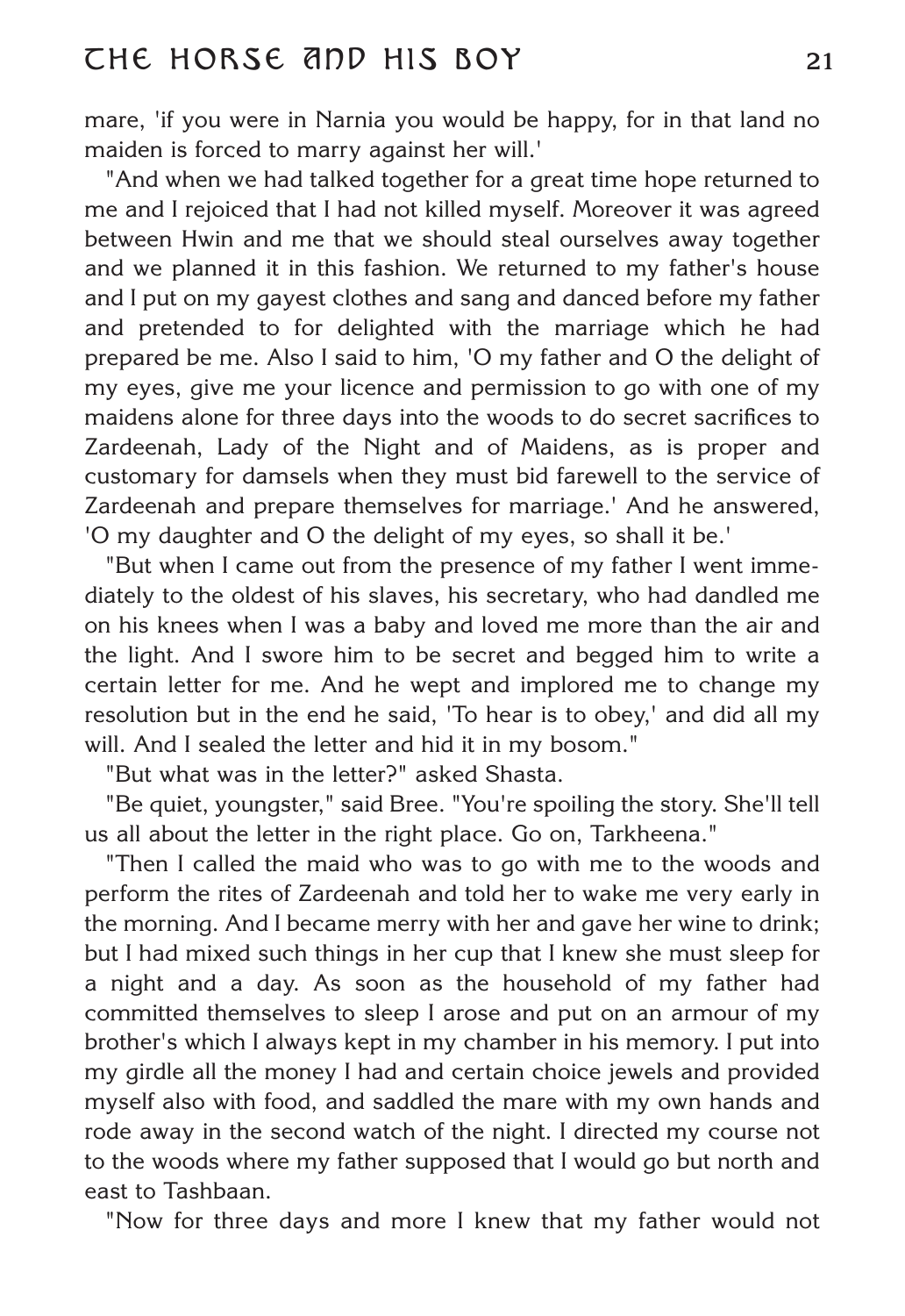seek me, being deceived by the words I had said to him. And on the fourth day we arrived at the city of Azim Balda. Now Azim Balda stands at the meeting of many roads and from it the posts of the Tisroc (may he live for ever) ride on swift horses to every part of the empire: and it is one of the rights and privileges of the greater Tarkaans to send messages by them. I therefore went to the Chief of the Messengers in the House of Imperial Posts in Azim Balda and said, 'O dispatcher of messages, here is a letter from my uncle Ahoshta Tarkaan to Kidrash Tarkaan lord of Calavar. Take now these five crescents and cause it to be sent to him.' And the Chief of the Messengers said, 'To hear is to obey.'

"This letter was feigned to be written by Ahoshta and this was the signification of the writing: 'Ahoshta Tarkaan to Kidrash Tarkaan, salutation and peace. In the name of Tash the irresistible, the inexorable. Be it known to you that as I made my journey towards your house to perform the contract of marriage between me and your daughter Aravis Tarkheena, it pleased fortune and the gods that I fell in with her in the forest when she had ended the rites and sacrifices of Zardeenah according to the custom of maidens. And when I learned who she was, being delighted with her beauty and discretion, I became inflamed with love and it appeared to me that the sun would be dark to me if I did not marry her at once. Accordingly I prepared the necessary sacrifices and married your daughter the same hour that I met her and have returned with her to my own house. And we both pray and charge you to come hither as speedily as you may that we may be delighted with your face and speech; and also that you may bring with you the dowry of my wife, which, by reason of my great charges and expenses, I require without delay. And because thou and I are as brothers I assure myself that you will not be angered by the haste of my marriage which is wholly occasioned by the great love I bear your daughter. And I commit you to the care of all the gods.'

"As soon as I had done this I rode on in all haste from Azim Balda, fearing no pursuit and expecting that my father, having received such a letter, would send messages to Ahoshta or go to him himself, and that before the matter was discovered I should be beyond Tashbaan. And that is the pith of my story until this very night when I was chased by lions and met you at the swimming of the salt water."

"And what happened to the girl — the one you drugged?" asked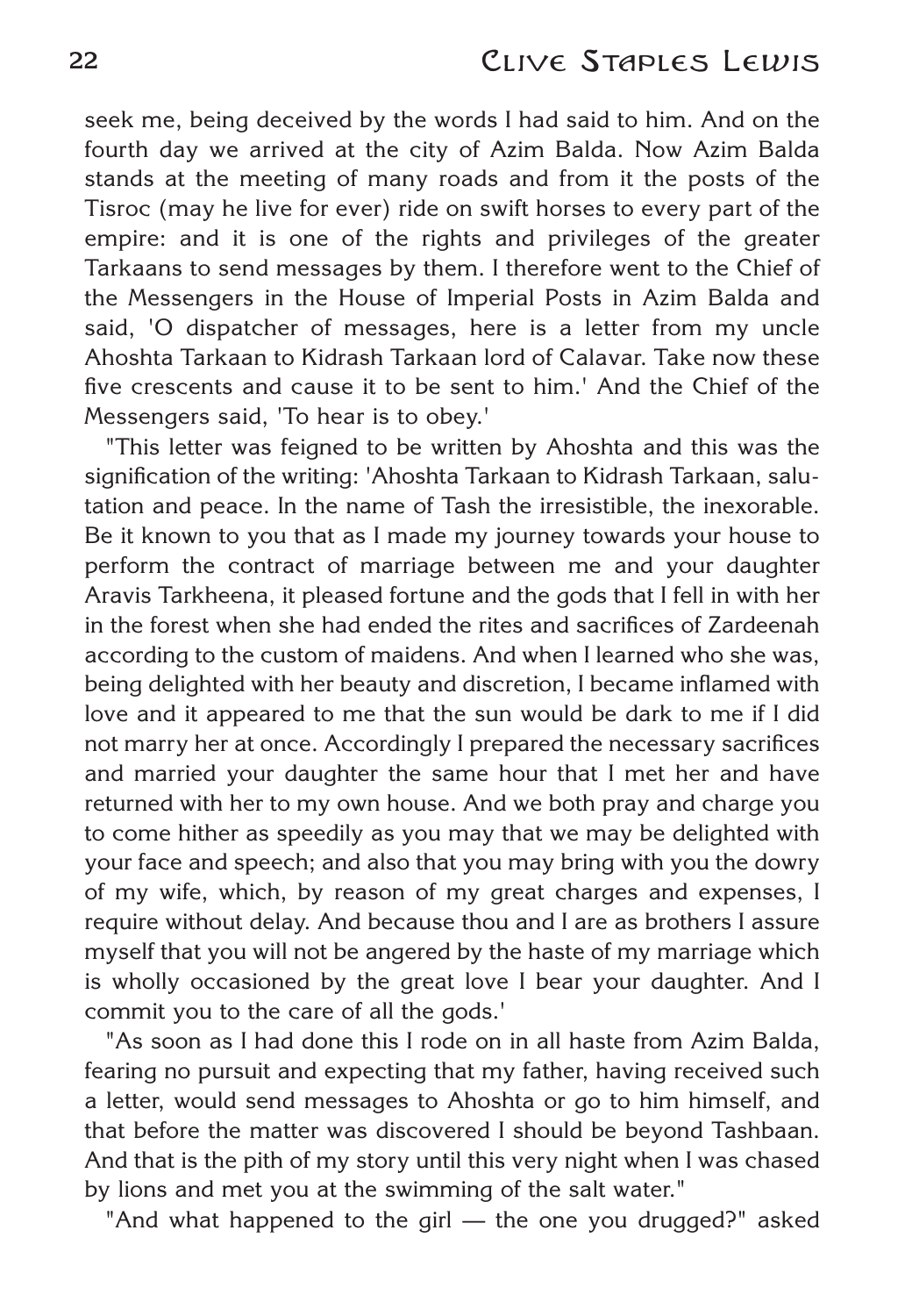#### Shasta.

"Doubtless she was beaten for sleeping late," said Aravis coolly. "But she was a tool and spy of my stepmother's. I am very glad they should beat her."

"I say, that was hardly fair," said Shasta.

"I did not do any of these things for the sake of pleasing *you*," said Aravis.

"And there's another thing I don't understand about that story," said Shasta. "You're not grown up, I don't believe you're any older than I am. I don't believe you're as old. How could you be getting married at your age?"

Aravis said nothing, but Bree at once said, "Shasta, don't display your ignorance. They're always married at that age in the great Tarkaan families."

Shasta turned very red (though it was hardly light enough for the others to see this) and felt snubbed. Aravis asked Bree for his story. Bree told it, and Shasta thought that he put in a great deal more than he needed about the falls and the bad riding. Bree obviously thought it very funny, but Aravis did not laugh. When Bree had finished they all went to sleep.

Next day all four of them, two horses and two humans, continued their journey together. Shasta thought it had been much pleasanter when he and Bree were on their own. For now it was Bree and Aravis who did nearly all the talking. Bree had lived a long time in Calormen and had always been among Tarkaans and Tarkaans' horses, and so of course he knew a great many of the same people and places that Aravis knew. She would always be saying things like "But if you were at the fight of Zulindreh you would have seen my cousin Alimash," and Bree would answer, "Oh, yes, Alimash, he was only captain of the chariots, you know. I don't quite hold with chariots or the kind of horses who draw chariots. That's not real cavalry. But he is a worthy nobleman. He filled my nosebag with sugar after the taking of Teebeth." Or else Bree would say, "I was down at the lake of Mezreel that summer," and Aravis would say, "Oh, Mezreel! I had a friend there, Lasaraleen Tarkheena. What a delightful place it is. Those gardens, and the Valley of the Thousand Perfumes!" Bree was not in the least trying to leave Shasta out of things, though Shasta sometimes nearly thought he was. People who know a lot of the same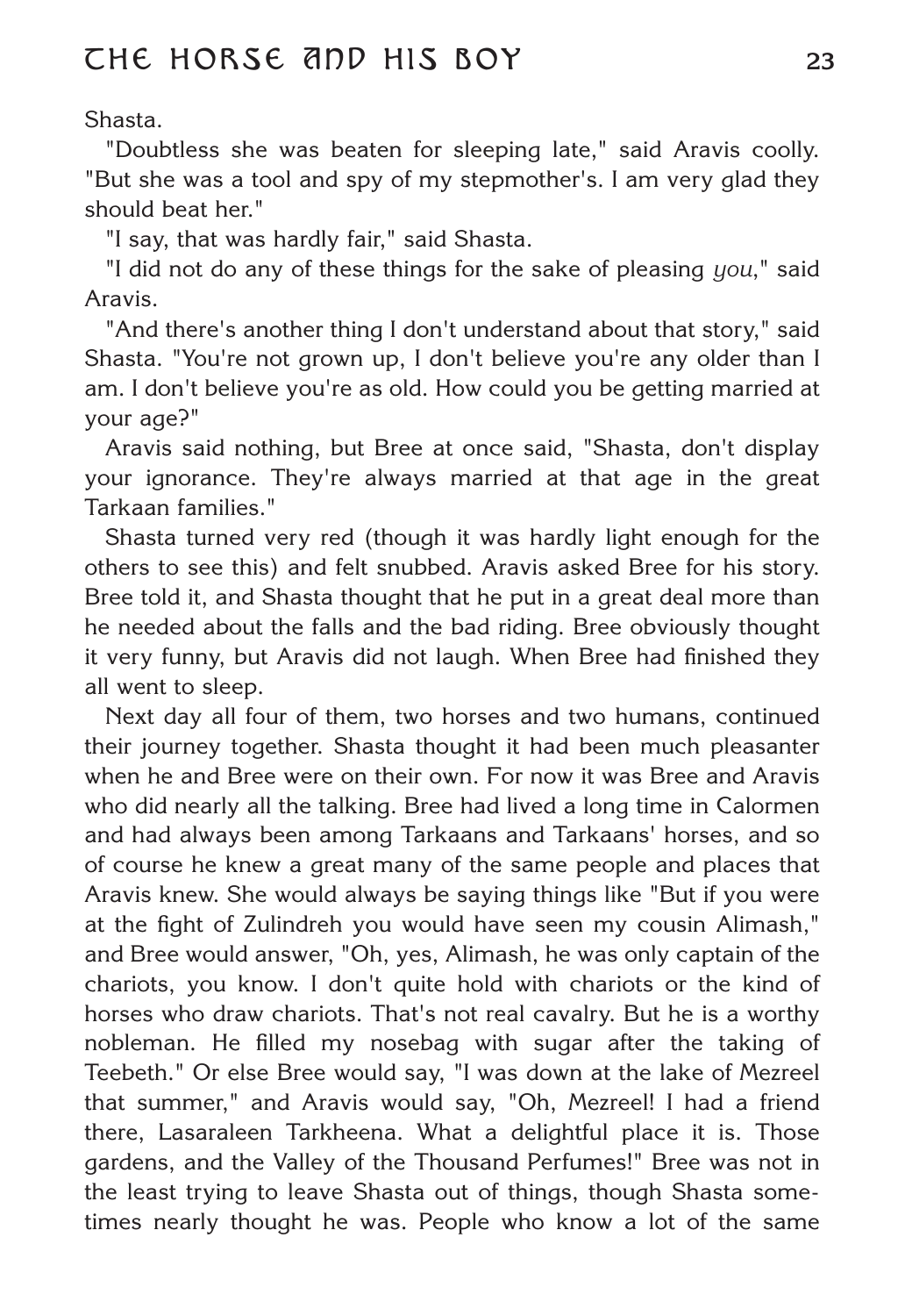things can hardly help talking about them, and if you're there you can hardly help feeling that you're out of it.

Hwin the mare was rather shy before a great war-horse like Bree and said very little. And Aravis never spoke to Shasta at all if she could help it.

Soon, however, they had more important things to think of. They were getting near Tashbaan. There were more, and larger, villages, and more people on the roads. They now did nearly all their travelling by night and hid as best they could during the day. And at every halt they argued and argued about what they were to do when they reached Tashbaan. Everyone had been putting off this difficulty, but now it could be put off no longer. During these discussions Aravis became a little, a very little, less unfriendly to Shasta; one usually gets on better with people when one is making plans than when one is talking about nothing in particular.

Bree said the first thing now to do was to fix a place where they would all promise to meet on the far side of Tashbaan even if, by any ill luck, they got separated in passing the city. He said the best place would be the Tombs of the Ancient Kings on the very edge of the desert. "Things like great stone bee-hives," he said, "you can't possibly miss them. And the best of it is that none of the Calormenes will go near them because they think the place is haunted by ghouls and are afraid of it." Aravis asked if it wasn't really haunted by ghouls. But Bree said he was a free Narnian horse and didn't believe in these Calormene tales. And then Shasta said he wasn't a Calormene either and didn't care a straw about these old stories of ghouls. This wasn't quite true. But it rather impressed Aravis (though at the moment it annoyed her too) and of course she said she didn't mind any number of ghouls either. So it was settled that the Tombs should be their assembly place on the other side of Tashbaan, and everyone felt they were getting on very well till Hwin humbly pointed out that the real problem was not where they should go when they had got through Tashbaan but how they were to get through it.

"We'll settle that to-morrow, Ma'am," said Bree. "Time for a little sleep now."

But it wasn't easy to settle. Aravis's first suggestion was that they should swim across the river below the city during the night and not go into Tashbaan at all. But Bree had two reasons against this. One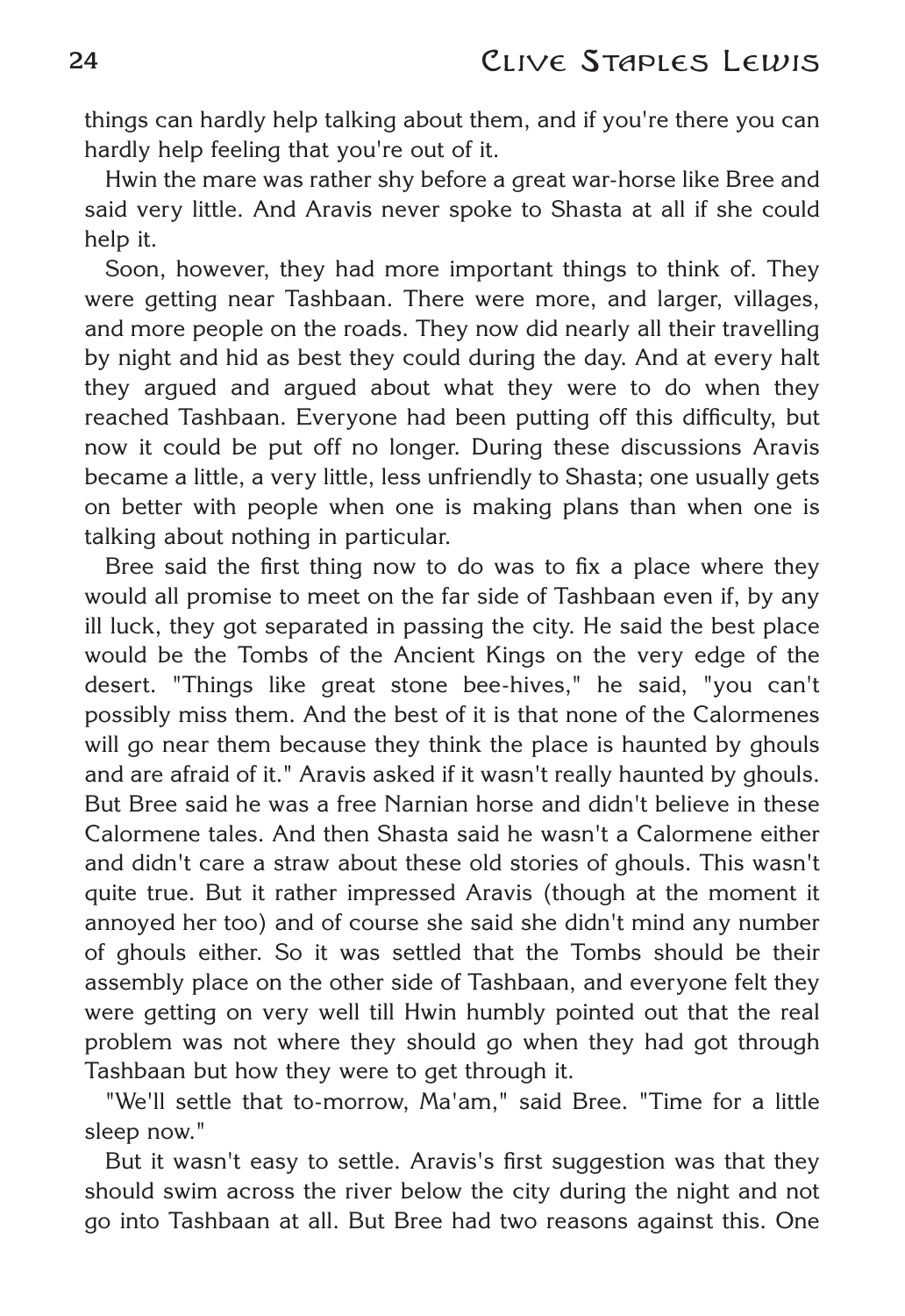was that the river-mouth was very wide and it would be far too long a swim for Hwin to do, especially with a rider on her back. (He thought it would be too long for himself too, but he said much less about that.) The other was that it would be full of shipping and of course anyone on the deck of a ship who saw two horses swimming past would be almost certain to be inquisitive.

Shasta thought they should go up the river above Tashbaan and cross it where it was narrower. But Bree explained that there were gardens and pleasure houses on both banks of the river for miles and that there would be Tarkaans and Tarkheenas living in them and riding about the roads and having water parties on the river. In fact it would be the most likely place in the world for meeting someone who would recognise Aravis or even himself.

"We'll have to have a disguise," said Shasta.

Hwin said it looked to her as if the safest thing was to go right through the city itself from gate to gate because one was less likely to be noticed in the crowd. But she approved of the idea of disguise as well. She said, "Both the humans will have to dress in rags and look like peasants or slaves. And all Aravis's armour and our saddles and things must be made into bundles and put on our backs, and the children must pretend to drive us and people will think we're only pack-horses."

"My dear Hwin!" said Aravis rather scornfully. "As if anyone could mistake Bree for anything but a war-horse however you disguised him!"

"I should think not, indeed," said Bree, snorting and letting his ears go ever so little back.

"I know it's not a *very* good plan," said Hwin. "But I think it's our only chance. And we haven't been groomed for ages and we're not looking quite ourselves (at least, I'm sure I'm not). I do think if we get well plastered with mud and go along with our heads down as if we're tired and lazy — and don't lift our hooves hardly at all — we might not be noticed. And our tails ought to be cut shorter: not neatly, you know, but all ragged."

"My dear Madam," said Bree. "Have you pictured to yourself how very disagreeable it would be to arrive in Narnia in that condition?"

"Well," said Hwin humbly (she was a very sensible mare), "the main thing is to get there."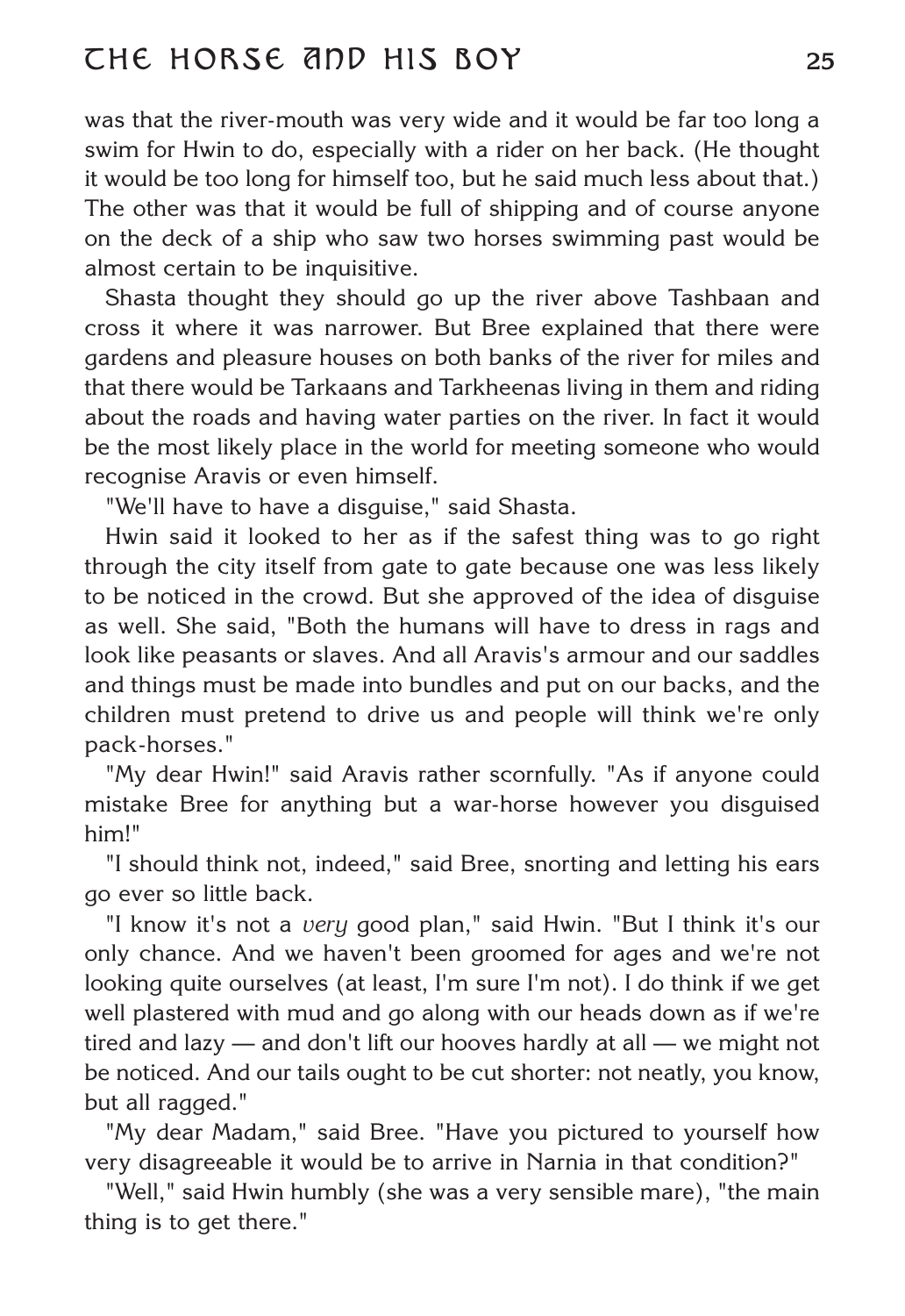Though nobody much liked it, it was Hwin's plan which had to be adopted in the end. It was a troublesome one and involved a certain amount of what Shasta called stealing, and Bree called "raiding". One farm lost a few sacks that evening and another lost a coil of rope the next: but some tattered old boy's clothes for Aravis to wear had to be fairly bought and paid for in a village. Shasta returned with them in triumph just as evening was closing in. The others were waiting for him among the trees at the foot of a low range of wooded hills which lay right across their path. Everyone was feeling excited because this was the last hill; when they reached the ridge at the top they would be looking down on Tashbaan. "I do wish we were safely past it," muttered Shasta to Hwin. "Oh I do, I do," said Hwin fervently.

That night they wound their way through the woods up to the ridge by a wood-cutter's track. And when they came out of the woods at the top they could see thousands of lights in the valley down below them. Shasta had had no notion of what a great city would be like and it frightened him. They had their supper and the children got some sleep. But the horses woke them very early in the morning.

The stars were still out and the grass was terribly cold and wet, but daybreak was just beginning, far to their right across the sea. Aravis went a few steps away into the wood and came back looking odd in her new, ragged clothes and carrying her real ones in a bundle. These, and her armour and shield and scimitar and the two saddles and the rest of the horses' fine furnishings were put into the sacks. Bree and Hwin had already got themselves as dirty and bedraggled as they could and it only remained to shorten their tails. As the only tool for doing this was Aravis's scimitar, one of the packs had to be undone again in order to get it out. It was a longish job and rather hurt the horses.

"My word!" said Bree, "if I wasn't a Talking Horse what a lovely kick in the face I could give you! I thought you were going to cut it, not pull it out. That's what it feels like."

But in spite of semi-darkness and cold fingers all was done in the end, the big packs bound on the horses, the rope halters (which they were now wearing instead of bridles and reins) in the children's hands, and the journey began.

"Remember," said Bree. "Keep together if we possibly can. If not, meet at the Tombs of the Ancient Kings, and whoever gets there first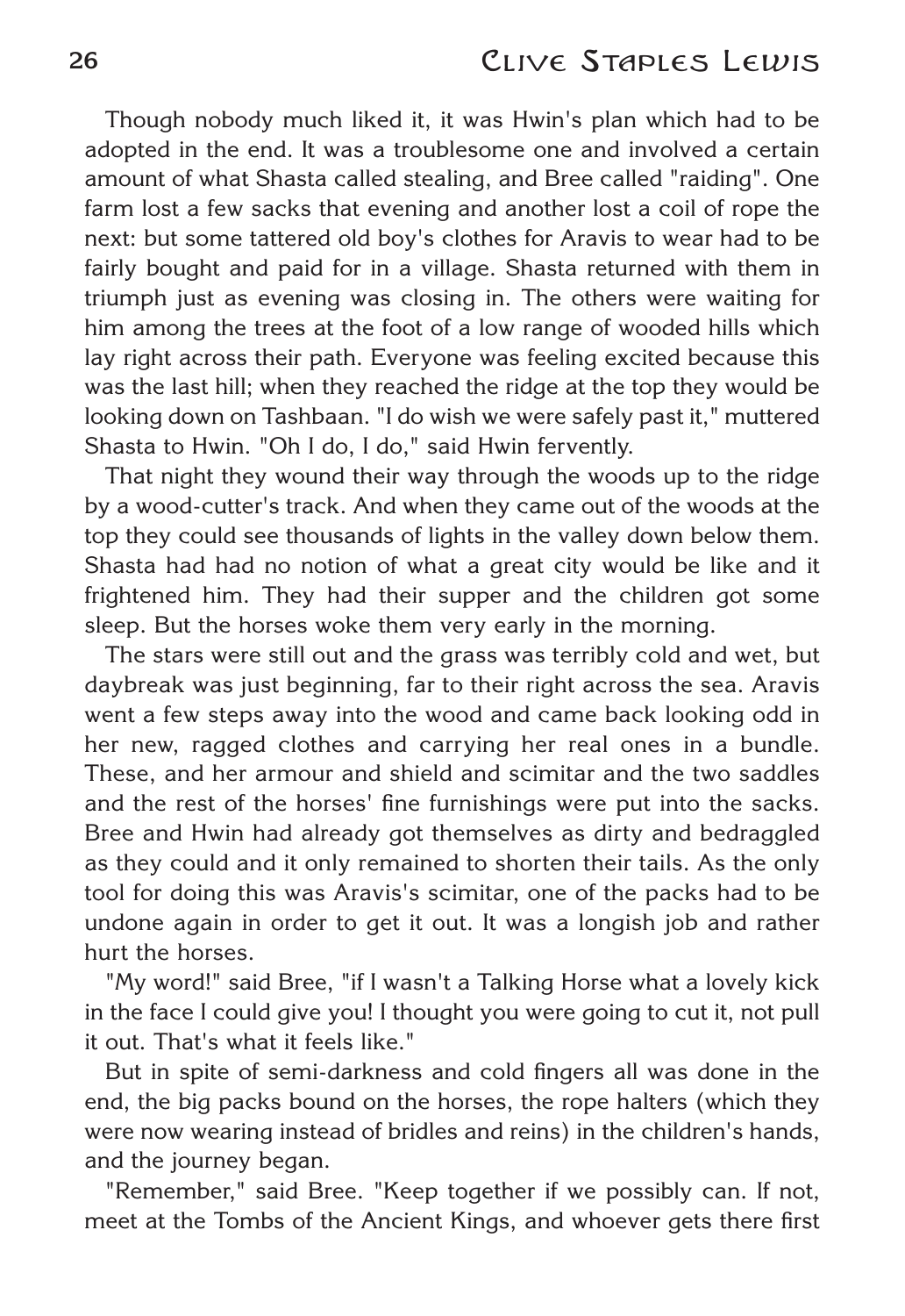#### must wait for the others."

"And remember," said Shasta. "Don't you two horses forget yourselves and start *talking*, whatever happens."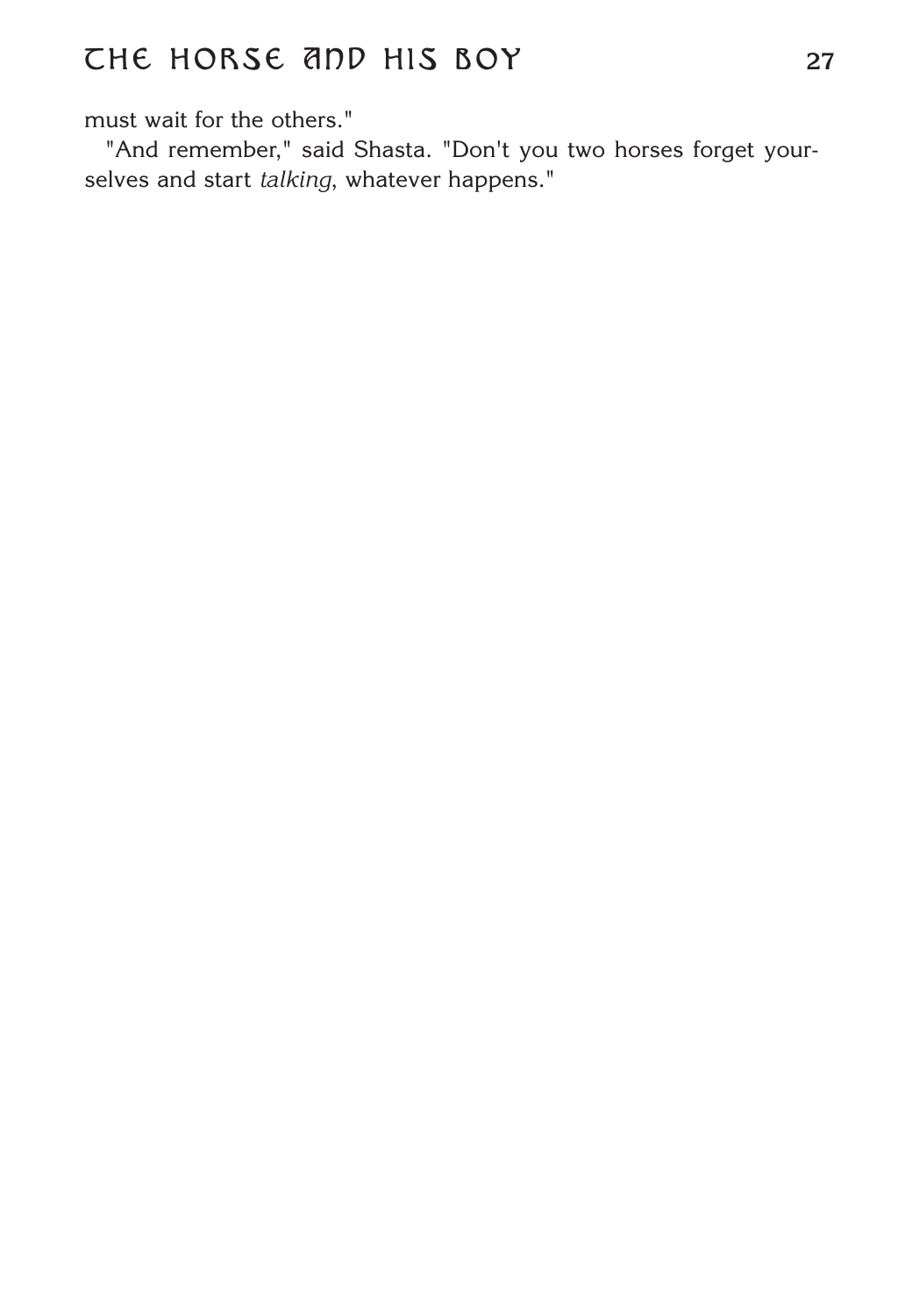#### Chapter II)

### <span id="page-33-0"></span>S hasta Falls in With the Narnians

t first Shasta could see nothing in the valley below him but<br>a sea of mist with a few domes and pinnacles rising from it;<br>but as the light increased and the mist cleared away he saw<br>more and more. A broad river divided its a sea of mist with a few domes and pinnacles rising from it; but as the light increased and the mist cleared away he saw more and more. A broad river divided itself into two streams and on the island between them stood the city of Tashbaan, one of the wonders of the world. Round the very edge of the island, so that the water lapped against the stone, ran high walls strengthened with so many towers that he soon gave up trying to count them. Inside the walls the island rose in a hill and every bit of that hill, up to the Tisroc's palace and the great temple of Tash at the top, was completely covered with buildings — terrace above terrace, street above street, zigzag roads or huge flights of steps bordered with orange trees and lemon trees, roof-gardens, balconies, deep archways, pillared colonnades, spires, battlements, minarets, pinnacles. And when at last the sun rose out of the sea and the great silver-plated dome of the temple flashed back its light, he was almost dazzled.

"Get on, Shasta," Bree kept saying.

The river banks on each side of the valley were such a mass of gardens that they looked at first like forest, until you got closer and saw the white walls of innumerable houses peeping out from beneath the trees. Soon after that, Shasta noticed a delicious smell of flowers and fruit. About fifteen minutes later they were down among them,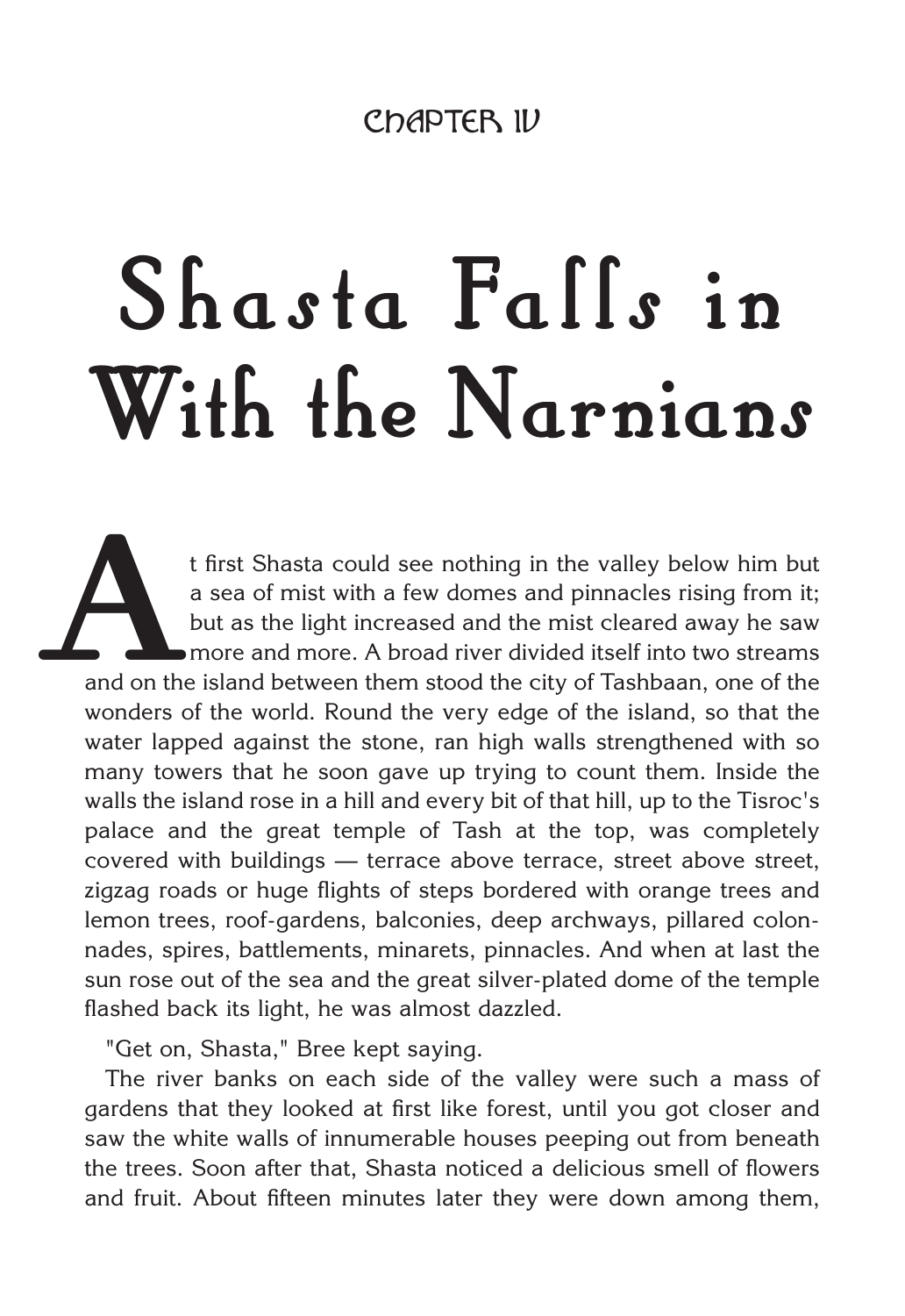plodding on a level road with white walls on each side and trees bending over the walls.

"I say," said Shasta in an awed voice. "This is a wonderful place!"

"I daresay," said Bree. "But I wish we were safely through it and out at the other side. Narnia and the north!"

At that moment a low, throbbing noise began which gradually swelled louder and louder till the whole valley seemed to be swaying with it. It was a musical noise, but so strong and solemn as to be a little frightening.

"That's the horns blowing for the city gates to be open," said Bree. "We shall be there in a minute. Now, Aravis, do droop your shoulders a bit and step heavier and try to look less like a princess. Try to imagine you've been kicked and cuffed and called names all your life."

"If it comes to that," said Aravis, "what about you drooping your head a bit more and arching your neck a bit less and trying to look less like a war-horse?"

"Hush," said Bree. "Here we are."

And they were. They had come to the river's edge and the road ahead of them ran along a many-arched bridge. The water danced brightly in the early sunlight; away to their right nearer the river's mouth, they caught a glimpse of ships' masts. Several other travellers were before them on the bridge, mostly peasants driving laden donkeys and mules or carrying baskets on their heads. The children and the horses joined the crowd.

"Is anything wrong?" whispered Shasta to Aravis, who had an odd look on her face.

"Oh it's all very well for *you*," whispered Aravis rather savagely. "What do *you* care about Tashbaan? But I ought to be riding in on a litter with soldiers before me and slaves behind, and perhaps going to a great feast in the Tisroc's palace (may he live for ever) — not sneaking in like this. It's different for you."

Shasta thought all this very silly.

At the far end of the bridge the walls of the city towered high above them and the brazen gates stood open in the gateway which was really wide but looked narrow because it was so very high. Half a dozen soldiers, leaning on their spears, stood on each side. Aravis couldn't help thinking, "They'd all jump to attention and salute me if they knew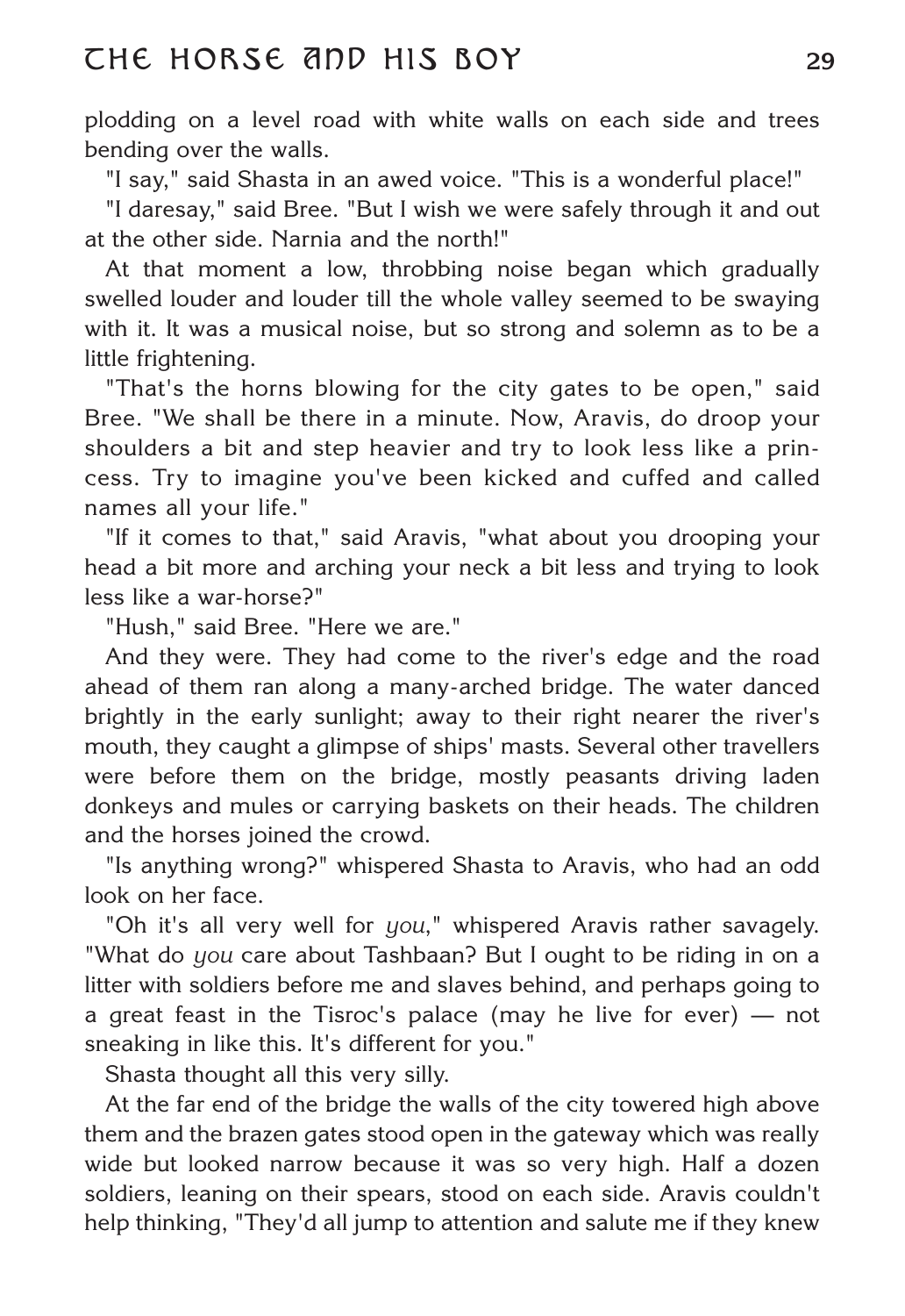whose daughter I am." But the others were only thinking of how they'd get through and hoping the soldiers would not ask any questions. Fortunately they did not. But one of them picked a carrot out of a peasants' basket and threw it at Shasta with a rough laugh, saying:

"Hey! Horse-boy! You'll catch it if your master finds you've been using his saddle-horse for pack work."

This frightened him badly for of course it showed that no one who knew anything about horses would mistake Bree for anything but a charger.

"It's my master's orders, so there!" said Shasta. But it would have been better if he had held his tongue for the soldier gave him a box on the side of his face that nearly knocked him down and said, "Take that, you young filth, to teach you how to talk to freemen." But they all slunk into the city without being stopped. Shasta cried only a very little; he was used to hard knocks.

Inside the gates Tashbaan did not at first seem so splendid as it had looked from a distance. The first street was narrow and there were hardly any windows in the walls on each side. It was much more crowded than Shasta had expected: crowded partly by the peasants (on their way to market) who had come in with them, but also with water-sellers, sweetmeat sellers, porters, soldiers, beggars, ragged children, hens, stray dogs, and bare-footed slaves. What you would chiefly have noticed if you had been there was the smells, which came from unwashed people, unwashed dogs, scent, garlic, onions, and the piles of refuse which lay everywhere.

Shasta was pretending to lead but it was really Bree, who knew the way and kept guiding him by little nudges with his nose. They soon turned to the left and began going up a steep hill. It was much fresher and pleasanter, for the road was bordered by trees and there were houses only on the right side; on the other they looked out over the roofs of houses in the lower town and could see some way up the river. Then they went round a hairpin bend to their right and continued rising. They were zigzagging up to the centre of Tashbaan. Soon they came to finer streets. Great statues of the gods and heroes of Calormen — who are mostly impressive rather than agreeable to look at — rose on shining pedestals. Palm trees and pillared arcades cast shadows over the burning pavements. And through the arched gateways of many a palace Shasta caught sight of green branches, cool fountains,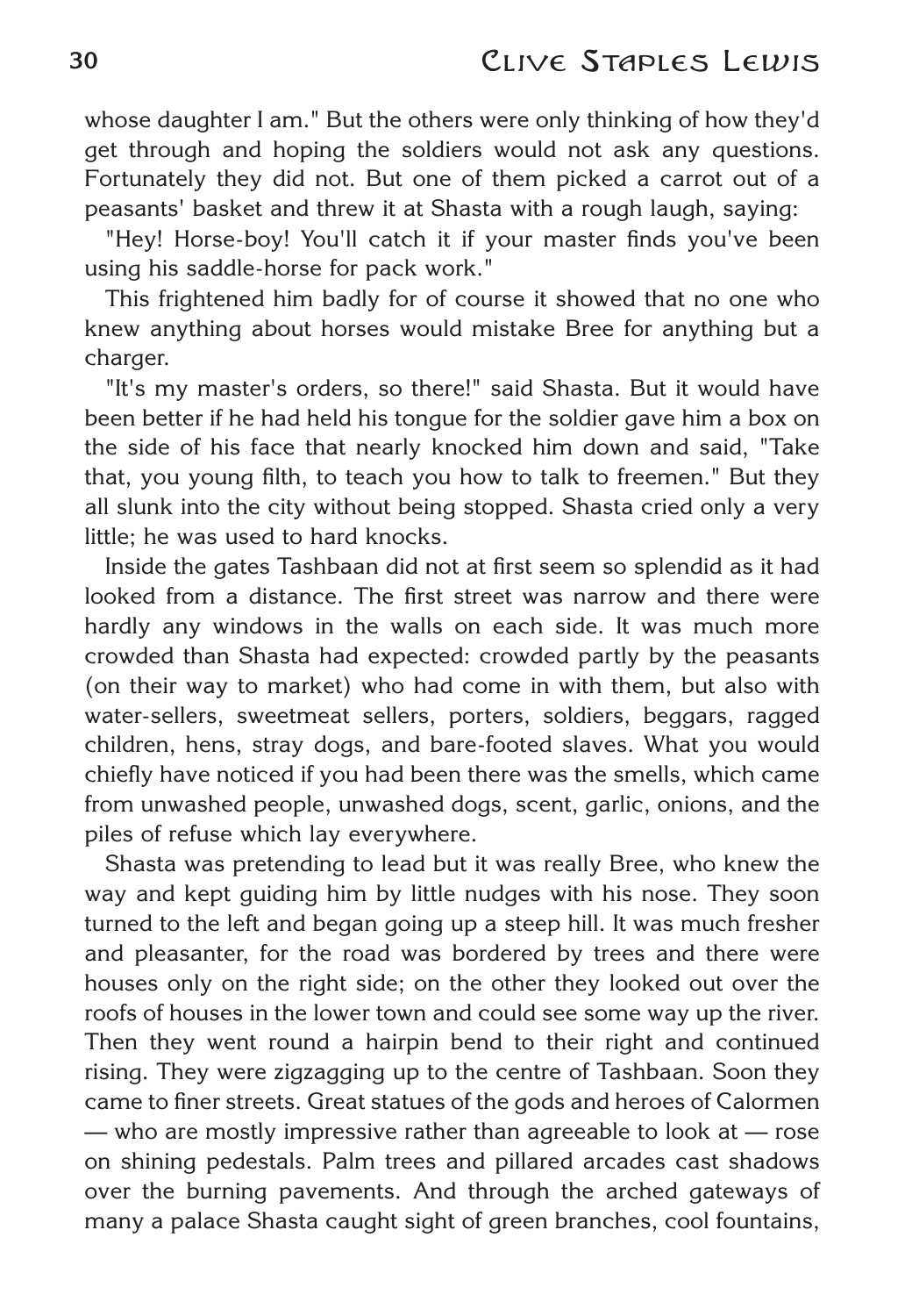and smooth lawns. It must be nice inside, he thought.

At every turn Shasta hoped they were getting out of the crowd, but they never did. This made their progress very slow, and every now and then they had to stop altogether. This usually happened because a loud voice shouted out "Way, way way, for the Tarkaan", or "for the Tarkheena", or "for the fifteenth Vizier", or "for the Ambassador", and everyone in the crowd would crush back against the walls; and above their heads Shasta would sometimes see the great lord or lady for whom all the fuss was being made, lolling upon a litter which four or even six gigantic slaves carried on their bare shoulders. For in Tashbaan there is only one traffic regulation, which is that everyone who is less important has to get out of the way for everyone who is more important; unless you want a cut from a whip or a punch from the butt end of a spear.

It was in a splendid street very near the top of the city (the Tisroc's palace was the only thing above it) that the most disastrous of these stoppages occurred.

"Way! Way! Way!" came the voice. "Way for the White Barbarian King, the guest of the Tisroc (may he live for ever)! Way for the Narnian lords."

Shasta tried to get out of the way and to make Bree go back. But no horse, not even a talking horse from Narnia, backs easily. And a woman with a very edgy basket in her hands, who was just behind Shasta, pushed the basket hard against his shoulders, and said, "Now then! Who are you shoving!" And then someone else jostled him from the side and in the confusion of the moment he lost hold of Bree. And then the whole crowd behind him became so stiffened and packed tight that he couldn't move at all. So he found himself, unintentionally, in the first row and had a fine sight of the party that was coming down the street.

It was quite unlike any other party they had seen that day. The crier who went before it shouting "Way, way!" was the only Calormene in it. And there was no litter; everyone was on foot. There were about half a dozen men and Shasta had never seen anyone like them before. For one thing, they were all as fair-skinned as himself, and most of them had fair hair. And they were not dressed like men of Calormen. Most of them had legs bare to the knee. Their tunics were of fine, bright, hardy colours — woodland green, or gay yellow, or fresh blue. Instead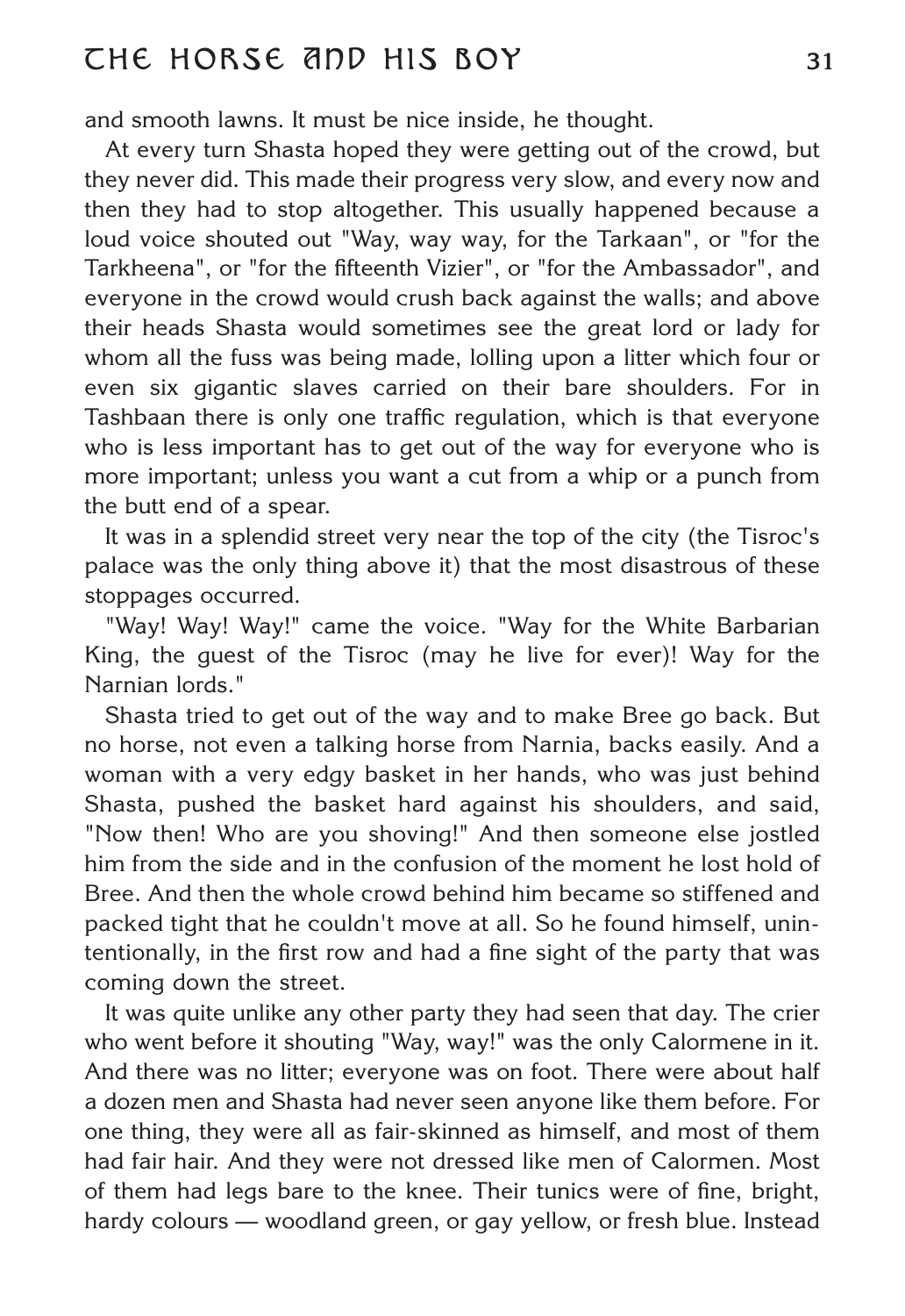of turbans they wore steel or silver caps, some of them set with jewels, and one with little wings on each side of it. A few were bare-headed. The swords at their sides were long and straight, not curved like Calormene scimitars. And instead of being grave and mysterious like most Calormenes, they walked with a swing and let their arms and shoulders go free, and chatted and laughed. One was whistling. You could see that they were ready to be friends with anyone who was friendly and didn't give a fig for anyone who wasn't. Shasta thought he had never seen anything so lovely in his life.

But there was no time to enjoy it for at once a really dreadful thing happened. The leader of the fair-headed men suddenly pointed at Shasta, cried out, "There he is! There's our runaway!" and seized him by the shoulder. Next moment he gave Shasta a smack — not a cruel one to make you cry but a sharp one to let you know you are in disgrace — and added, shaking him:

"Shame on you, my lord! Fie for shame! Queen Susan's eyes are red with weeping because of you. What! Truant for a whole night! Where have you been?"

Shasta would have darted under Bree's body and tried to make himself scarce in the crowd if he had had the least chance; but the fair-haired men were all round him by now and he was held firm.

Of course his first impulse was to say that he was only poor Arsheesh the fisherman's son and that the foreign lord must have mistaken him for someone else. But then, the very last thing he wanted to do in that crowded place was to start explaining who he was and what he was doing. If he started on that, he would soon be asked where he had got his horse from, and who Aravis was — and then, good-bye to any chance of getting through Tashbaan. His next impulse was to look at Bree for help. But Bree had no intention of letting all that crowd know that he could talk, and stood looking just as stupid as a horse can. As for Aravis, Shasta did not even dare to look at her for fear of drawing attention. And there was no time to think, for the leader of the Narnians said at once:

"Take one of his little lordship's hands, Peridan, of your courtesy and I'll take the other. And now, on. Our royal sister's mind will be greatly eased when she sees our young scapegrace safe in our lodging."

And so, before they were half-way through Tashbaan, all their plans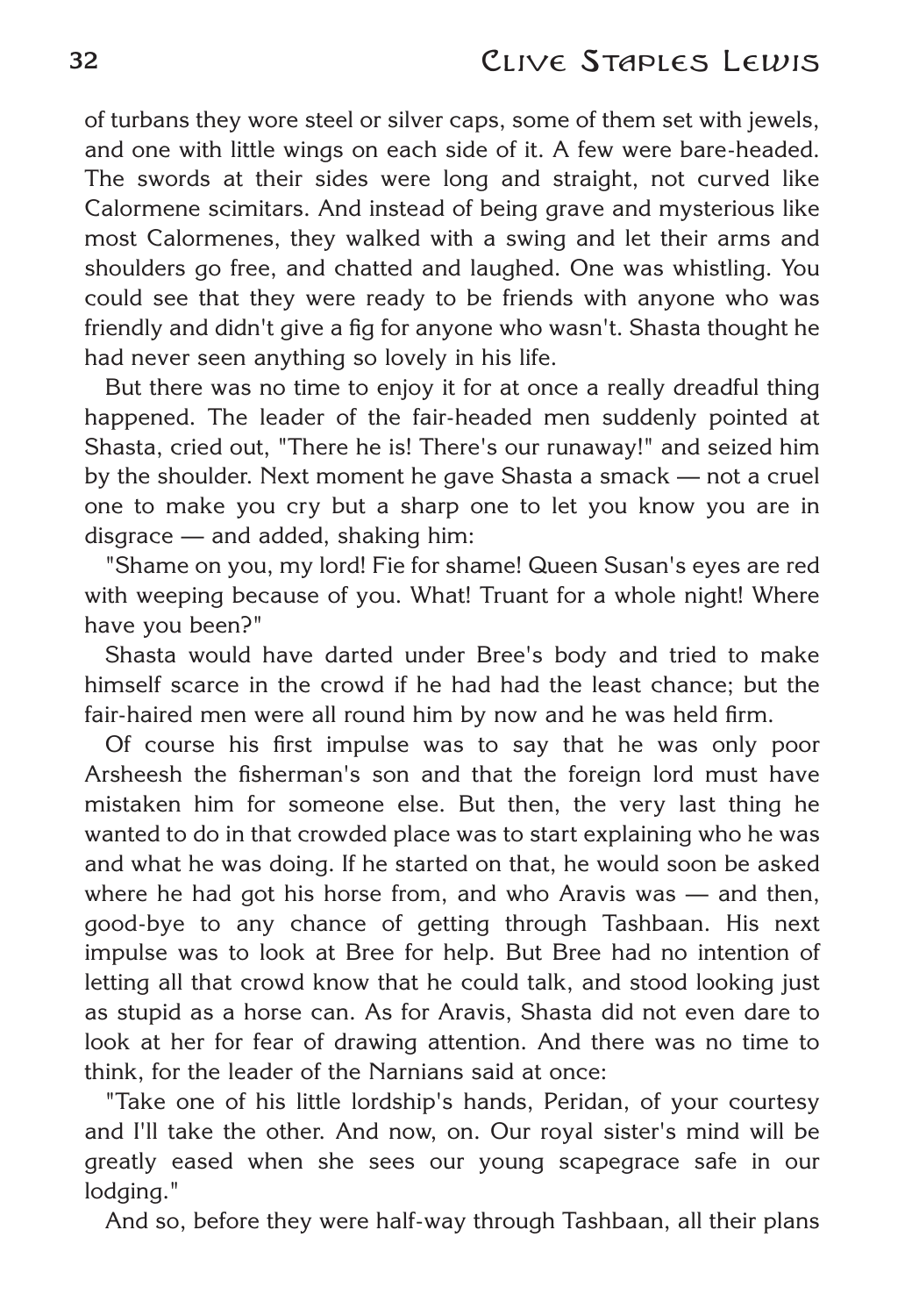were ruined, and without even a chance to say good-bye to the others Shasta found himself being marched off among strangers and quite unable to guess what might be going to happen next. The Narnian King — for Shasta began to see by the way the rest spoke to him that he must be a king — kept on asking him questions; where he had been, how he had got out, what he had done with his clothes, and didn't he know that he had been very naughty. Only the king called it "naught" instead of naughty.

And Shasta said nothing in answer, because he couldn't think of anything to say that would not be dangerous.

"What! All mum?" asked the king. "I must plainly tell you, prince, that this hangdog silence becomes one of your blood even less than the scape itself. To run away might pass for a boy's frolic with some spirit in it. But the king's son of Archenland should avouch his deed: not hang his head like a Calormene slave."

This was very unpleasant, for Shasta felt all the time that this young king was the very nicest kind of grown-up and would have liked to make a good impression on him.

The strangers led him  $-$  held tightly by both hands  $-$  along a narrow street and down a flight of shallow stairs and then up another to a wide doorway in a white wall with two tall, dark cypress trees, one on each side of it. Once through the arch, Shasta found himself in a courtyard which was also a garden. A marble basin of clear water in the centre was kept continually rippling by the fountain that fell into it. Orange trees grew round it out of smooth grass, and the four white walls which surrounded the lawn were covered with climbing roses. The noise and dust and crowding of the streets seemed suddenly far away. He was led rapidly across the garden and then into a dark doorway. The crier remained outside. After that they took him along a corridor, where the stone floor felt beautifully cool to his hot feet, and up some stairs. A moment later he found himself blinking in the light of a big, airy room with wide open windows, all looking north so that no sun came in. There was a carpet on the floor more wonderfully coloured than anything he had ever seen and his feet sank down into it as if he were treading in thick moss. All round the walls there were low sofas with rich cushions on them, and the room seemed to be full of people; very queer people some of them, thought Shasta. But he had no time to think of that before the most beautiful lady he had ever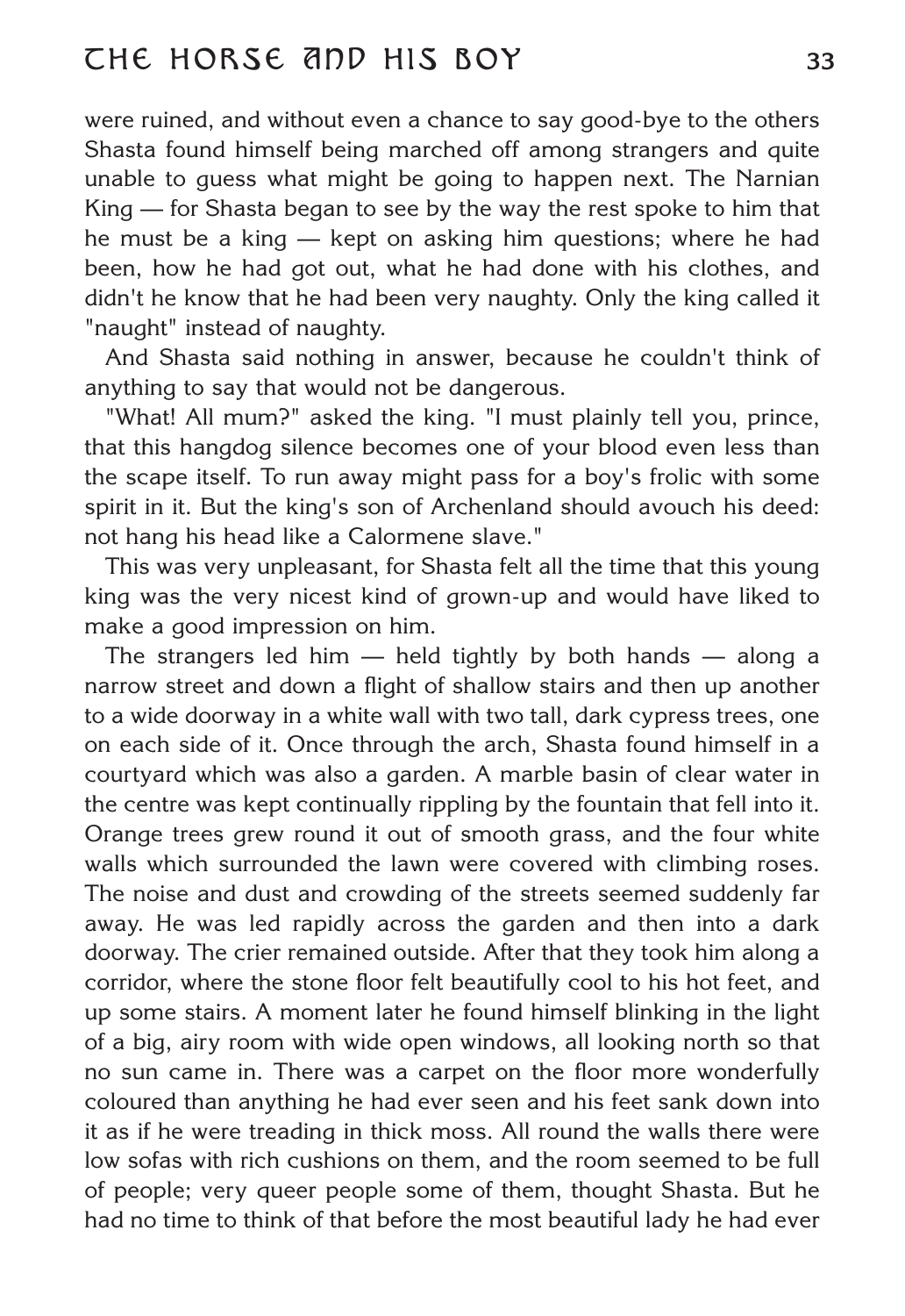seen rose from her place and threw her arms round him and kissed him, saying:

"Oh Corin, Corin, how could you? And thou and I such close friends ever since thy mother died. And what should I have said to thy royal father if I came home without thee? Would have been a cause almost of war between Archenland and Narnia which are friends time out of mind. It was naught, playmate, very naught of thee to use us so."

"Apparently," thought Shasta to himself, "I'm being mistaken for a prince of Archenland, wherever that is. And these must be the Narnians. I wonder where the real Corin is?" But these thoughts did not help him to say anything out loud.

"Where hast been, Corin?" said the lady, her hands still on Shasta's shoulders.

"I — I don't know," stammered Shasta.

"There it is, Susan," said the King. "I could get no tale out of him, true or false."

"Your Majesties! Queen Susan! King Edmund!" said a voice: and when Shasta turned to look at the speaker he nearly jumped out of his skin with surprise. For this was one of those queer people whom he had noticed out of the corner of his eye when he first came into the room. He was about the same height as Shasta himself. From the waist upwards he was like a man, but his legs were hairy like a goat's, and shaped like a goat's and he had goat's hooves and a tail. His skin was rather red and he had curly hair and a short pointed beard and two little horns. He was in fact a Faun, which is a creature Shasta had never seen a picture of or even heard of. And if you've read a book called *The Lion, the Witch, and the Wardrobe* you may like to know that this was the very same Faun, Tumnus by name, whom Queen Susan's sister Lucy had met on the very first day when she found her way into Narnia. But he was a good deal older now for by this time Peter and Susan and Edmund and Lucy had been Kings and Queens of Narnia for several years.

"Your Majesties," he was saying, "His little Highness has had a touch of the sun. Look at him! He is dazed. He does not know where he is."

Then of course everyone stopped scolding Shasta and asking him questions and he was made much of and laid on a sofa and cushions were put under his head and he was given iced sherbet in a golden cup to drink and told to keep very quiet.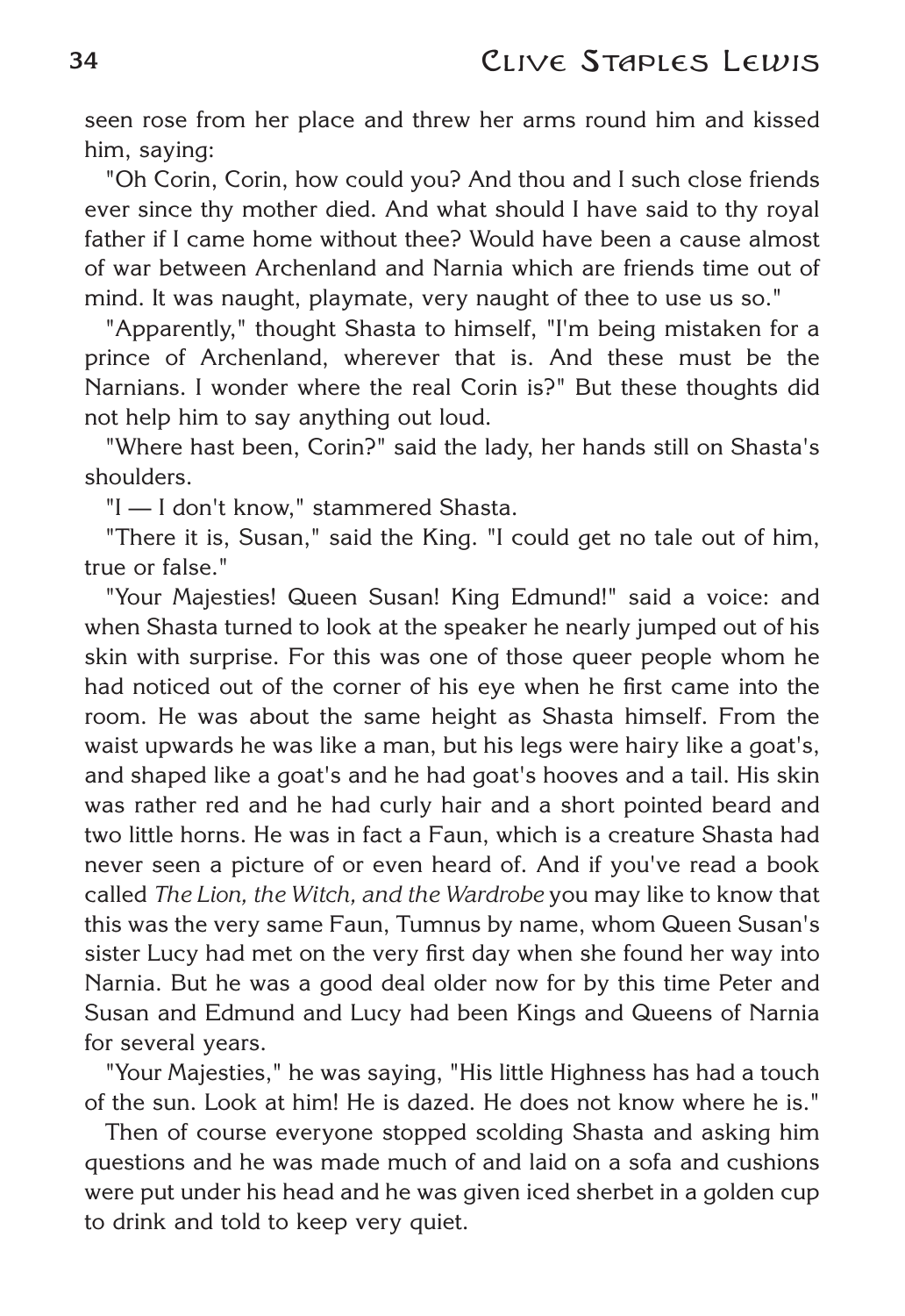Nothing like this had ever happened to Shasta in his life before. He had never even imagined lying on anything so comfortable as that sofa or drinking anything so delicious as that sherbet. He was still wondering what had happened to the others and how on earth he was going to escape and meet them at the Tombs, and what would happen when the real Corin turned up again. But none of these worries seemed so pressing now that he was comfortable. And perhaps, later on, there would be nice things to eat!

Meanwhile the people in that cool, airy room were very interesting. Besides the Faun there were two Dwarfs (a kind of creature he had never seen before) and a very large Raven. The rest were all humans; grown-ups, but young, and all of them, both men and women, had nicer faces and voices than most Calormenes. And soon Shasta found himself taking an interest in the conversation.

"Now, Madam," the King was saying to Queen Susan (the lady who had kissed Shasta). "What think you? We have been in this city fully three weeks. Have you yet settled in your mind whether you will marry this dark-faced lover of yours, this Prince Rabadash, or no?"

The lady shook her head. "No, brother," she said, "not for all the jewels in Tashbaan." ("Hullo!" thought Shasta. "Although they're king and queen, they're brother and sister, not married to one another.")

"Truly, sister," said the King, "I should have loved you the less if you had taken him. And I tell you that at the first coming of the Tisroc's ambassadors into Narnia to treat of this marriage, and later when the Prince was our guest at Cair Paravel, it was a wonder to me that ever you could find it in your heart to show him so much favour."

"That was my folly, Edmund," said Queen Susan, "of which I cry you mercy. Yet when he was with us in Narnia, truly this Prince bore himself in another fashion than he does now in Tashbaan. For I take you all to witness what marvellous feats he did in that great tournament and hastilude which our brother the High King made for him, and how meekly and courteously he consorted with us the space of seven days. But here, in his own city, he has shown another face."

"Ah!" croaked the Raven. "It is an old saying: see the bear in his own den before you judge of his conditions."

"That's very true, Sallowpad," said one of the Dwarfs. "And another is, Come, live with me and you'll know me."

"Yes," said the King. "We have now seen him for what he is: that is,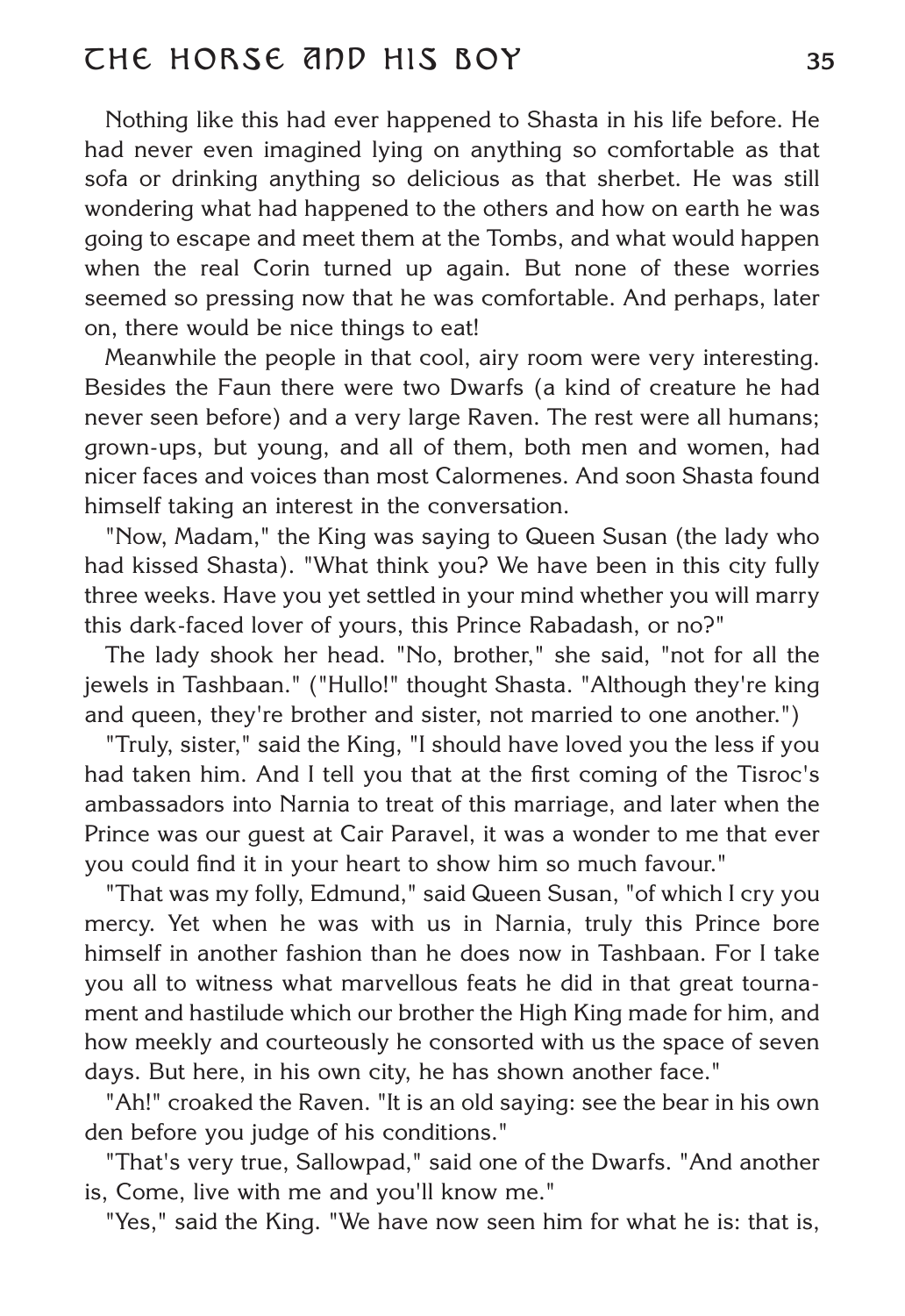a most proud, bloody, luxurious, cruel and self-pleasing tyrant."

"Then in the name of Aslan," said Susan, "let us leave Tashbaan this very day."

"There's the rub, sister," said Edmund. "For now I must open to you all that has been growing in my mind these last two days and more. Peridan, of your courtesy look to the door and see that there is no spy upon us. All well? So. For now we must be secret."

Everyone had begun to look very serious. Queen Susan jumped up and ran to her brother. "Oh, Edmund," she cried. "What is it? There is something dreadful in your face."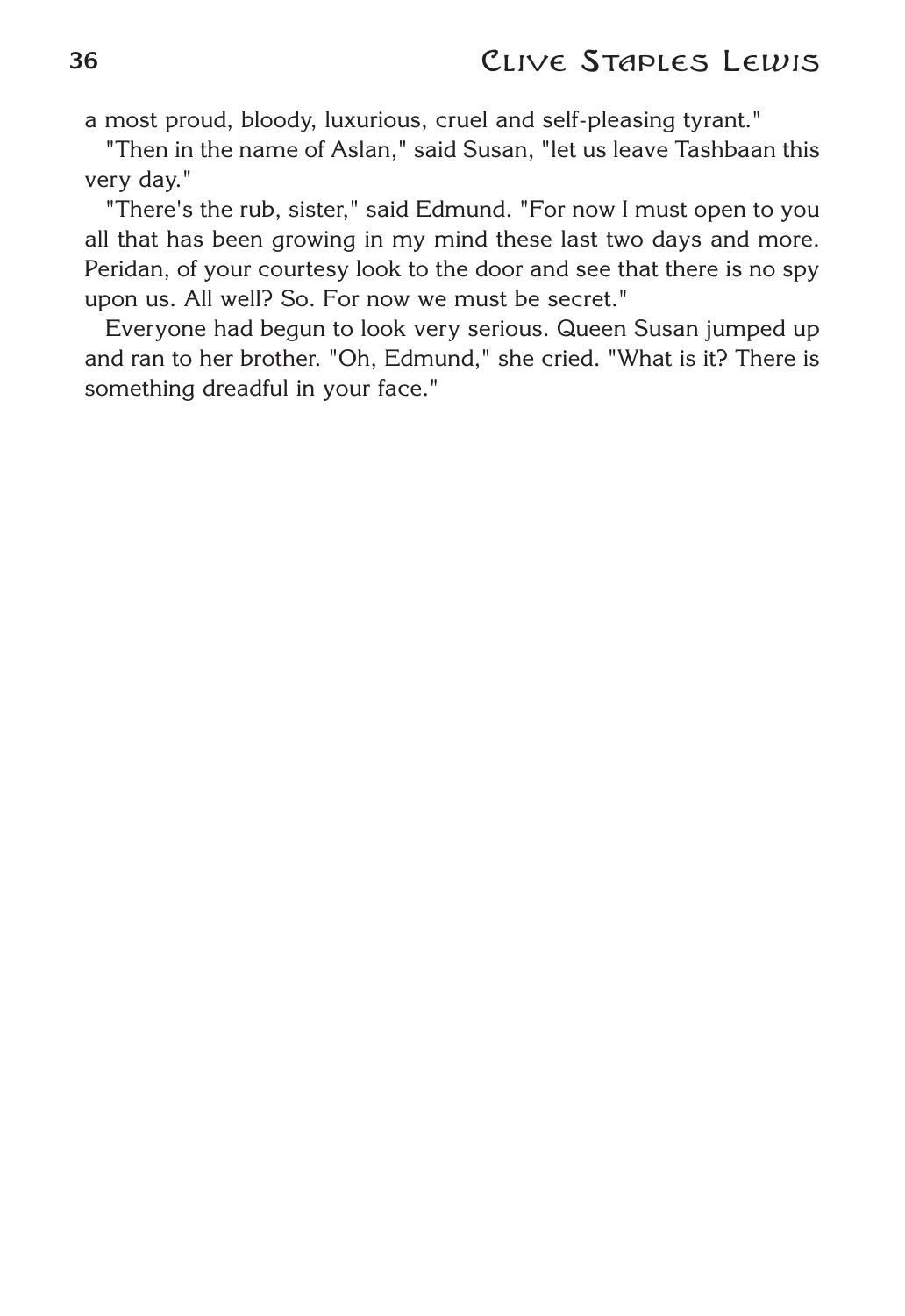#### Chapter V

### Prince Corin

We are sister and very good Lady," said King Edmund,<br>"you must now show your courage. For I tell you plainly<br>we are in no small danger."<br>"What is it, Edmund?" asked the Queen.<br>"It is this," said Edmund. "I do not think we "you must now show your courage. For I tell you plainly we are in no small danger."

"What is it, Edmund?" asked the Queen.

"It is this," said Edmund. "I do not think we shall find it easy to leave Tashbaan. While the Prince had hope that you would take him, we were honoured guests. But by the Lion's Mane, I think that as soon as he has your flat denial we shall be no better than prisoners."

One of the Dwarfs gave a low whistle.

"I warned your Majesties, I warned you," said Sallowpad the Raven. "Easily in but not easily out, as the lobster said in the lobster pot!"

"I have been with the Prince this morning," continued Edmund. "He is little used (more's the pity) to having his will crossed. And he is very chafed at your long delays and doubtful answers. This morning he pressed very hard to know your mind. I put it aside — meaning at the same time to diminish his hopes — with some light common jests about women's fancies, and hinted that his suit was likely to be cold. He grew angry and dangerous. There was a sort of threatening, though still veiled under a show of courtesy, in every word he spoke."

"Yes," said Tumnus. "And when I supped with the Grand Vizier last night, it was the same. He asked me how I liked Tashbaan. And I (for I could not tell him I hated every stone of it and I would not lie) told him that now, when high summer was coming on, my heart turned to the cool woods and dewy slopes of Narnia. He gave a smile that meant no good and said, 'There is nothing to hinder you from dancing there again, little goatfoot; *always provided you leave us in exchange*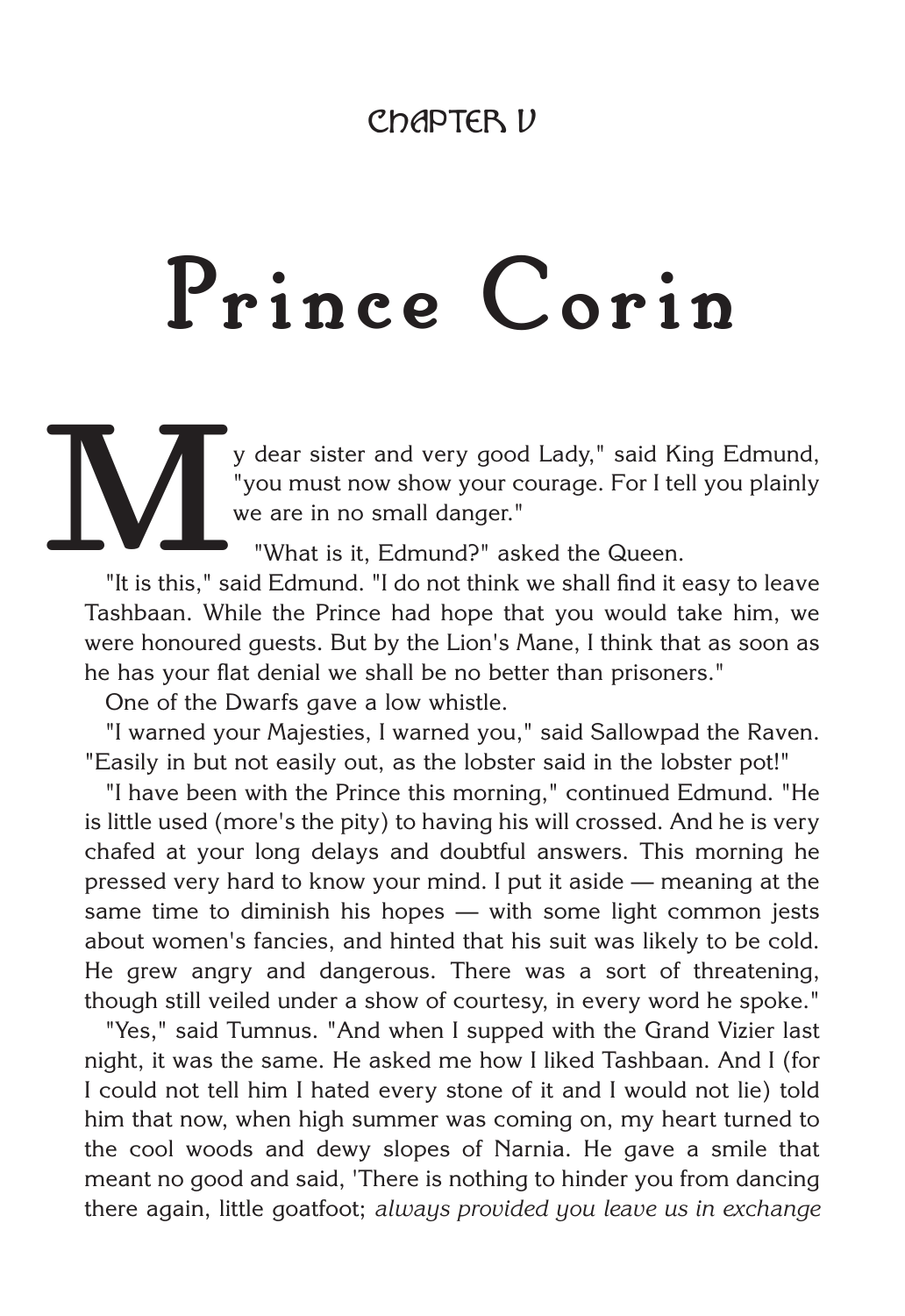*a bride for our prince*.'"

"Do you mean he would make me his wife by force?" exclaimed Susan.

"That's my fear, Susan," said Edmund. "Wife: or slave, which is worse."

"But how can he? Does the Tisroc think our brother the High King would suffer such an outrage?"

"Sire," said Peridan to the King. "They would not be so mad. Do they think there are no swords and spears in Narnia?"

"Alas," said Edmund. "My guess is that the Tisroc has very small fear of Narnia. We are a little land. And little lands on the borders of a great empire were always hateful to the lords of the great empire. He longs to blot them out, gobble them up. When first he suffered the Prince to come to Cair Paravel as your lover, sister, it may be that he was only seeking an occasion against us. Most likely he hopes to make one mouthful of Narnia and Archenland both."

"Let him try," said the second Dwarf. "At sea we are as big as he is. And if he assaults us by land, he has the desert to cross."

"True, friend," said Edmund. "But is the desert a sure defence? What does Sallowpad say?"

"I know that desert well," said the Raven. "For I have flown above it far and wide in my younger days" (you may be sure that Shasta pricked up his ears at this point). "And this is certain; that if the Tisroc goes by the great oasis he can never lead a great army across it into Archenland. For though they could reach the oasis by the end of their first day's march, yet the springs there would be too little for the thirst of all those soldiers and their beasts. But there is another way."

Shasta listened more attentively still.

"He that would find that way," said the Raven, "must start from the Tombs of the Ancient Kings and ride north-west so that the double peak of Mount Pire is always straight ahead of him. And so, in a day's riding or a little more, he shall come to the head of a stony valley, which is so narrow that a man might be within a furlong of it a thousand times and never know that it was there. And looking down this valley he will see neither grass nor water nor anything else good. But if he rides on down it he will come to a river and can ride by that water all the way into Archenland."

"And do the Calormenes know of this western way?" asked the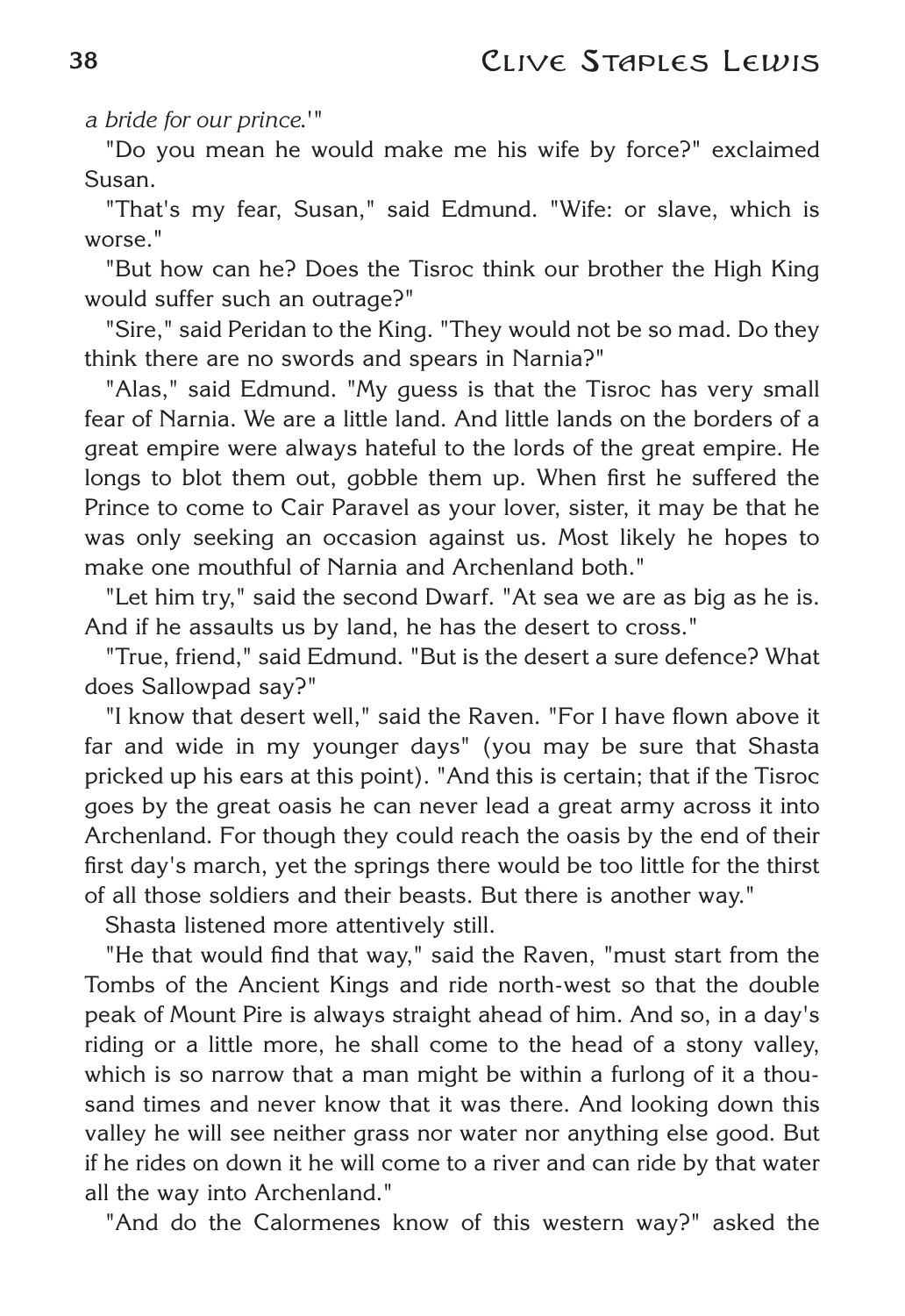Queen.

"Friends, friends," said Edmund, "what is the use of all this discourse? We are not asking whether Narnia or Calormen would win if war arose between them. We are asking how to save the honour of the Queen and our own lives out of this devilish city. For though my brother, Peter the High King, defeated the Tisroc a dozen times over, yet long before that day our throats would be cut and the Queen's grace would be the wife, or more likely, the slave, of this prince."

"We have our weapons, King," said the first Dwarf. "And this is a reasonably defensible house."

"As to that," said the King, "I do not doubt that every one of us would sell our lives dearly in the gate and they would not come at the Queen but over our dead bodies. Yet we should be merely rats fighting in a trap when all's said."

"Very true," croaked the Raven. "These last stands in a house make good stories, but nothing ever came of them. After their first few repulses the enemy always set the house on fire."

"I am the cause of all this," said Susan, bursting into tears. "Oh, if only I had never left Cair Paravel. Our last happy day was before those ambassadors came from Calormen. The Moles were planting an orchard for us... oh... oh." And she buried her face in her hands and sobbed.

"Courage, Su, courage," said Edmund. "Remember — but what is the matter with *you*, Master Tumnus?" For the Faun was holding both his horns with his hands as if he were trying to keep his head on by them and writhing to and fro as if he had a pain in his inside.

"Don't speak to me, don't speak to me," said Tumnus. "I'm thinking. I'm thinking so that I can hardly breathe. Wait, wait, do wait."

There was a moment's puzzled silence and then the Faun looked up, drew a long breath, mopped its forehead and said:

"The only difficulty is how to get down to our ship — with some stores, too — without being seen and stopped."

"Yes," said a Dwarf drily. "Just as the beggar's only difficulty about riding is that he has no horse."

"Wait, wait," said Mr. Tumnus impatiently. "All we need is some pretext for going down to our ship to-day and taking stuff on board."

"Yes," said King Edmund doubtfully.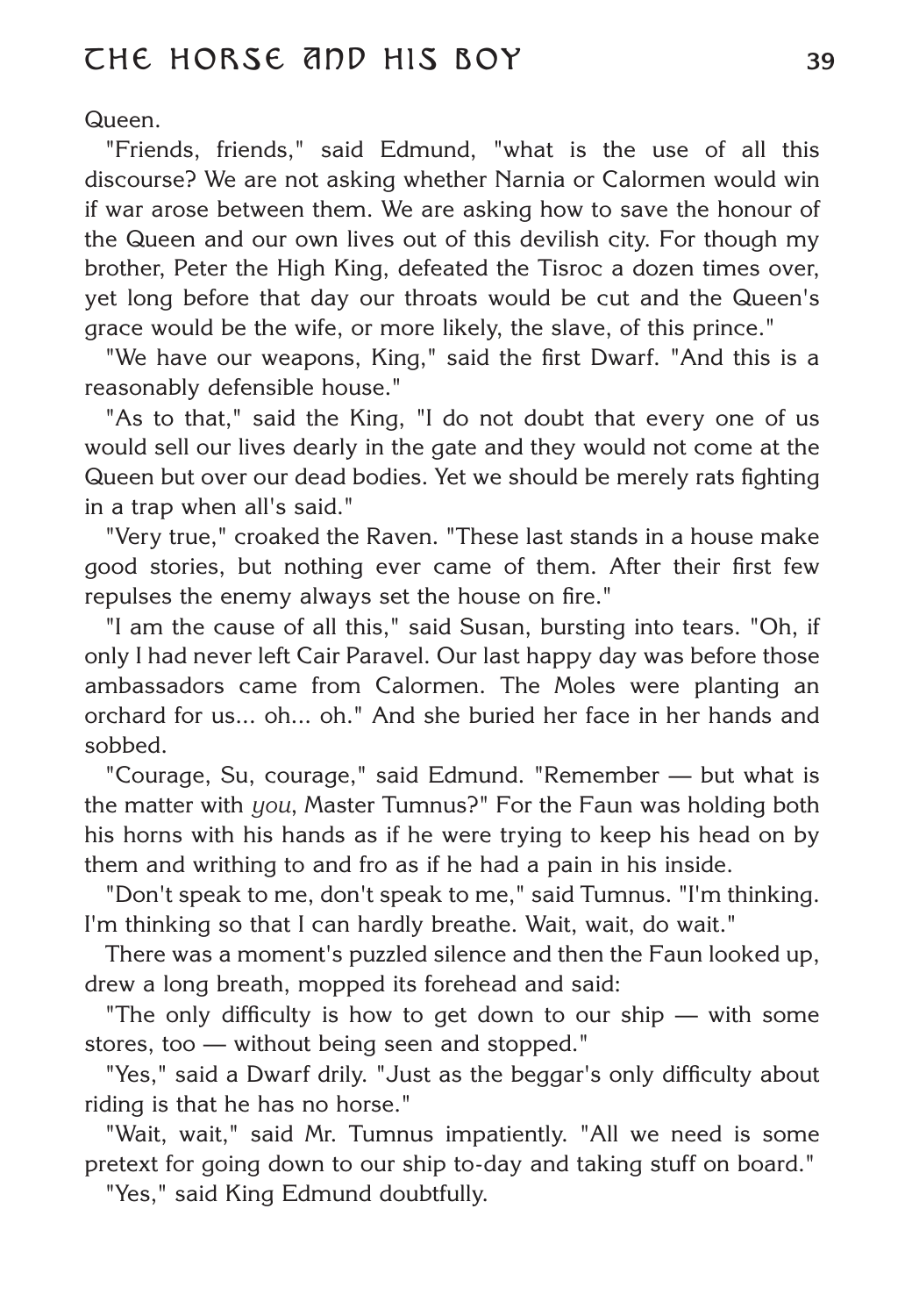"Well, then," said the Faun, "how would it be if your Majesties bade the Prince to a great banquet to be held on board our own galleon, the *Splendour Hyaline*, to-morrow night? And let the message be worded as graciously as the Queen can contrive without pledging her honour: so as to give the Prince a hope that she is weakening."

"This is very good counsel, Sire," croaked the Raven.

"And then," continued Tumnus excitedly, "everyone will expect us to be going down to the ship all day, making preparations for our guests. And let some of us go to the bazaars and spend every minim we have at the fruiterers and the sweetmeat sellers and the wine merchants, just as we would if we were really giving a feast. And let us order magicians and jugglers and dancing girls and flute players, all to be on board to-morrow night."

"I see, I see," said King Edmund, rubbing his hands.

"And then," said Tumnus, "we'll all be on board to-night. And as soon as it is quite dark — "

"Up sails and out oars  $-$ !" said the King.

"And so to sea," cried Tumnus, leaping up and beginning to dance. "And our nose northward," said the first Dwarf.

"Running for home! Hurrah for Narnia and the North!" said the other.

"And the Prince waking next morning and finding his birds flown!" said Peridan, clapping his hands.

"Oh Master Tumnus, dear Master Tumnus," said the Queen, catching his hands and swinging with him as he danced. "You have saved us all."

"The Prince will chase us," said another lord, whose name Shasta had not heard.

"That's the least of my fears," said Edmund. "I have seen all the shipping in the river and there's no tall ship of war nor swift galley there. I wish he may chase us! For the *Splendour Hyaline* could sink anything he has to send after her — if we were overtaken at all."

"Sire," said the Raven. "You shall hear no better plot than the Faun's though we sat in council for seven days. And now, as we birds say, nests before eggs. Which is as much as to say, let us all take our food and then at once be about our business."

Everyone arose at this and the doors were opened and the lords and the creatures stood aside for the King and Queen to go out first.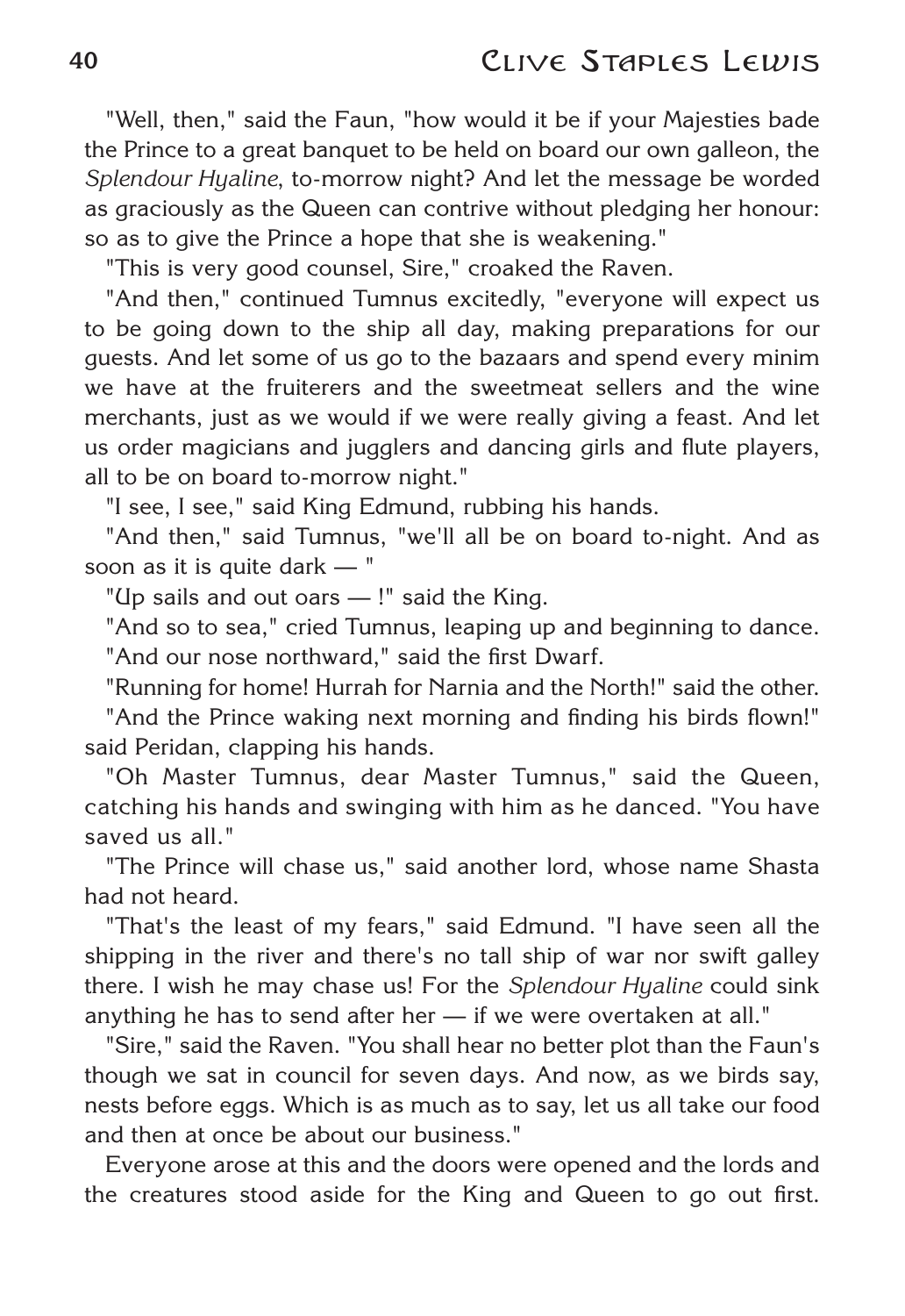Shasta wondered what he ought to do, but Mr. Tumnus said, "Lie there, your Highness, and I will bring you up a little feast to yourself in a few moments. There is no need for you to move until we are all ready to embark." Shasta laid his head down again on the pillows and soon he was alone in the room.

"This is perfectly dreadful," thought Shasta. It never came into his head to tell these Narnians the whole truth and ask for their help. Having been brought up by a hard, close-fisted man like Arsheesh, he had a fixed habit of never telling grown-ups anything if he could help it: he thought they would always spoil or stop whatever you were trying to do. And he thought that even if the Narnian King might be friendly to the two horses, because they were Talking Beasts of Narnia, he would hate Aravis, because she was a Calormene, and either sell her for a slave or send her back to her father. As for himself, "I simply daren't tell them I'm not Prince Corin *now*," thought Shasta. "I've heard all their plans. If they knew I wasn't one of themselves, they'd never let me out of this house alive. They'd be afraid I'd betray them to the Tisroc. They'd kill me. And if the real Corin turns up, it'll all come out, and they *will*!" He had, you see, no idea of how noble and free-born people behave.

"What am I to do? What am I to do?" he kept saying to himself. "What — hullo, here comes that goaty little creature again."

The Faun trotted in, half dancing, with a tray in its hands which was nearly as large as itself. This he set on an inlaid table beside Shasta's sofa, and sat down himself on the carpeted floor with his goaty legs crossed.

"Now, princeling," he said. "Make a good dinner. It will be your last meal in Tashbaan."

It was a fine meal after the Calormene fashion. I don't know whether you would have liked it or not, but Shasta did. There were lobsters, and salad, and snipe stuffed with almonds and truffles, and a complicated dish made of chicken-livers and rice and raisins and nuts, and there were cool melons and gooseberry fools and mulberry fools, and every kind of nice thing that can be made with ice. There was also a little flagon of the sort of wine that is called "white" though it is really yellow.

While Shasta was eating, the good little Faun, who thought he was still dazed with sunstroke, kept talking to him about the fine times he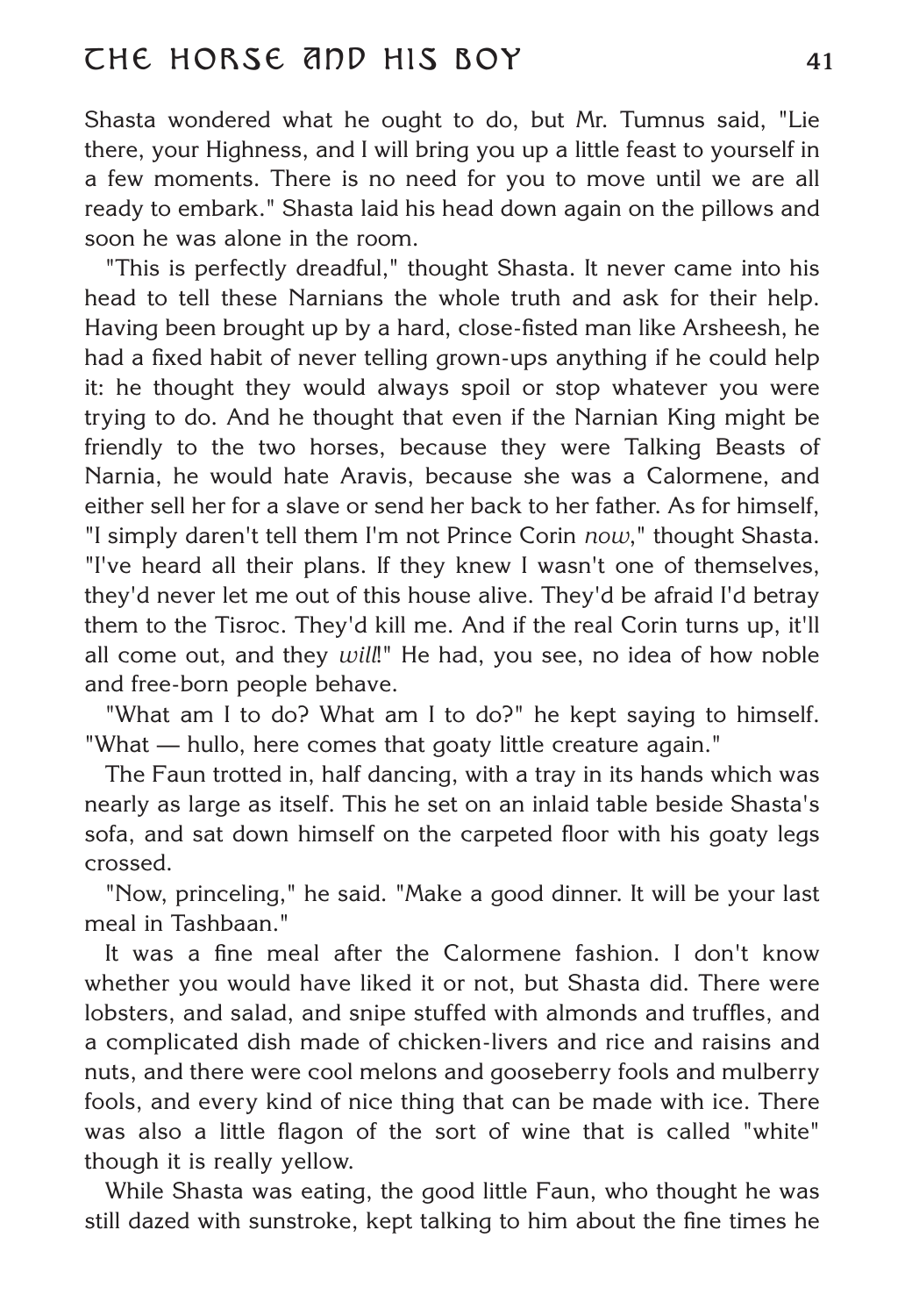would have when they all got home; about his good old father King Lune of Archenland and the little castle where he lived on the southern slopes of the pass. "And don't forget," said Mr. Tumnus, "that you are promised your first suit of armour and your first war horse on your next birthday. And then your Highness will begin to learn how to tilt and joust. And in a few years, if all goes well, King Peter has promised your royal father that he himself will make you Knight at Cair Paravel. And in the meantime there will be plenty of comings and goings between Narnia and Archenland across the neck of the mountains. And of course you remember you have promised to come for a whole week to stay with me for the Summer Festival, and there'll be bonfires and all-night dances of Fauns and Dryads in the heart of the woods and, who knows? — we might see Aslan himself!"

When the meal was over the Faun told Shasta to stay quietly where he was. "And it wouldn't do you any harm to have a little sleep," he added. "I'll call you in plenty of time to get on board. And then, Home. Narnia and the North!"

Shasta had so enjoyed his dinner and all the things Tumnus had been telling him that when he was left alone his thoughts took a different turn. He only hoped now that the real Prince Corin would not turn up until it was too late and that he would be taken away to Narnia by ship. I am afraid he did not think at all of what might happen to the real Corin when he was left behind in Tashbaan. He was a little worried about Aravis and Bree waiting for him at the Tombs. But then he said to himself, "Well, how can I help it?" and, "Anyway, that Aravis thinks she's too good to go about with me, so she can jolly well go alone," and at the same time he couldn't help feeling that it would be much nicer going to Narnia by sea than toiling across the desert.

When he had thought all this he did what I expect you would have done if you had been up very early and had a long walk and a great deal of excitement and then a very good meal, and were lying on a sofa in a cool room with no noise in it except when a bee came buzzing in through the wide open windows. He fell asleep.

What woke him was a loud crash. He jumped up off the sofa, staring. He saw at once from the mere look of the room — the lights and shadows all looked different — that he must have slept for several hours. He saw also what had made the crash: a costly porcelain vase which had been standing on the window-sill lay on the floor broken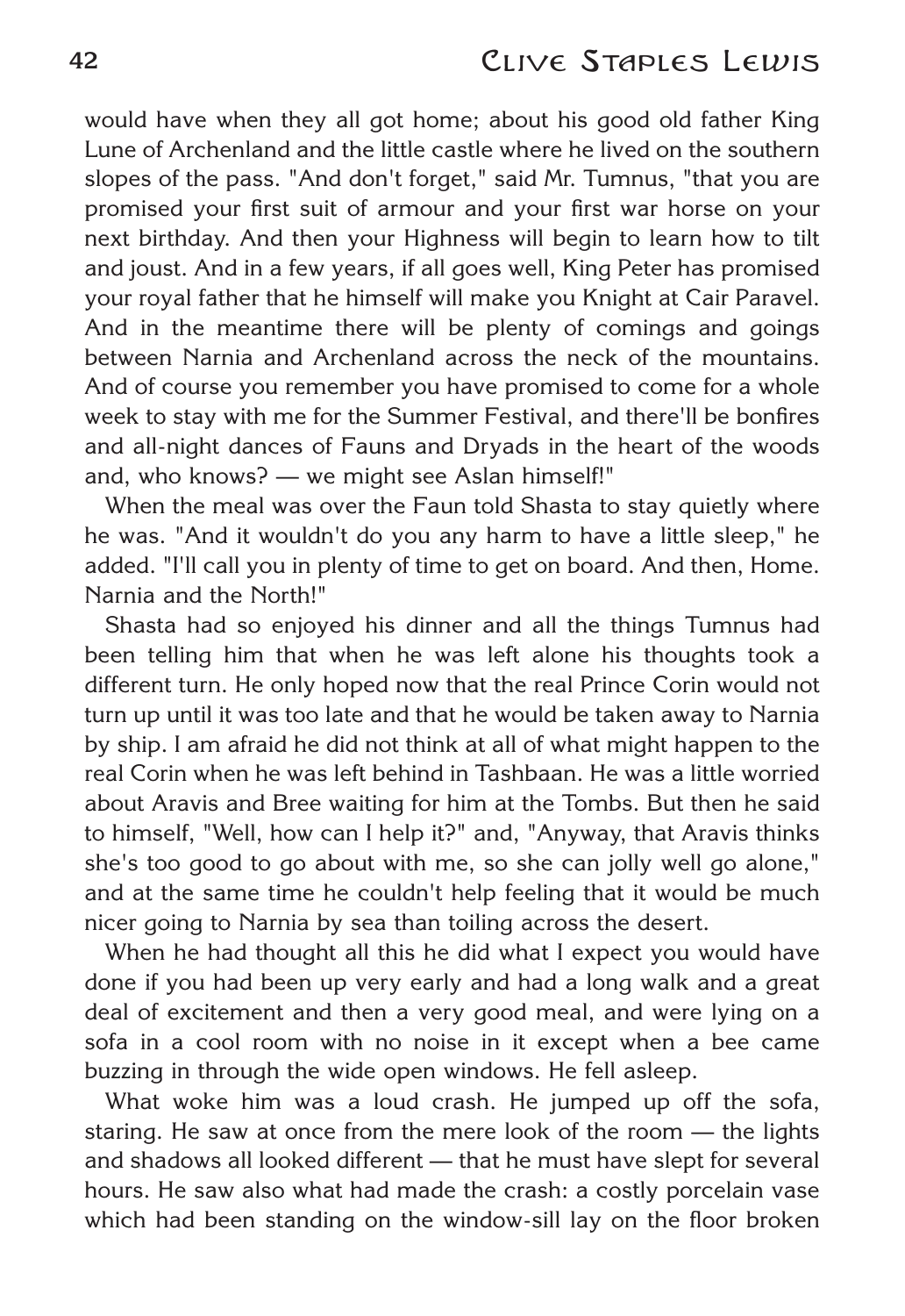into about thirty pieces. But he hardly noticed all these things. What he did notice was two hands gripping the window-sill from outside. They gripped harder and harder (getting white at the knuckles) and then up came a head and a pair of shoulders. A moment later there was a boy of Shasta's own age sitting astride of the sill with one leg hanging down inside the room.

Shasta had never seen his own face in a looking-glass. Even if he had, he might not have realised that the other boy was (at ordinary times) almost exactly like himself. At the moment this boy was not particularly like anyone for he had the finest black eye you ever saw, and a tooth missing, and his clothes (which must have been splendid ones when he put them on) were torn and dirty, and there was both blood and mud on his face.

"Who are you?" said the boy in a whisper.

"Are you Prince Corin?" said Shasta.

"Yes, of course," said the other. "But who are you?"

"I'm nobody, nobody in particular, I mean," said Shasta. "King Edmund caught me in the street and mistook me for you. I suppose we must look like one another. Can I get out the way you've got in?"

"Yes, if you're any good at climbing," said Corin. "But why are you in such a hurry? I say: we ought to be able to get some fun out of this being mistaken for one another."

"No, no," said Shasta. "We must change places at once. It'll be simply frightful if Mr. Tumnus comes back and finds us both here. I've had to pretend to be you. And you're starting to-night — secretly. And where were you all this time?"

"A boy in the street made a beastly joke about Queen Susan," said Prince Corin, "so I knocked him down. He ran howling into a house and his big brother came out. So I knocked the big brother down. Then they all followed me until we ran into three old men with spears who are called the Watch. So I fought with the Watch and they knocked me down. It was getting dark by now. Then the Watch took me along to lock me up somewhere. So I asked them if they'd like a stoup of wine and they said they didn't mind if they did. Then I took them to a wine shop and got them some and they all sat down and drank till they fell asleep. I thought it was time for me to be off so I came out quietly and then I found the first boy — the one who had started all the trouble — still hanging about. So I knocked him down again. After that I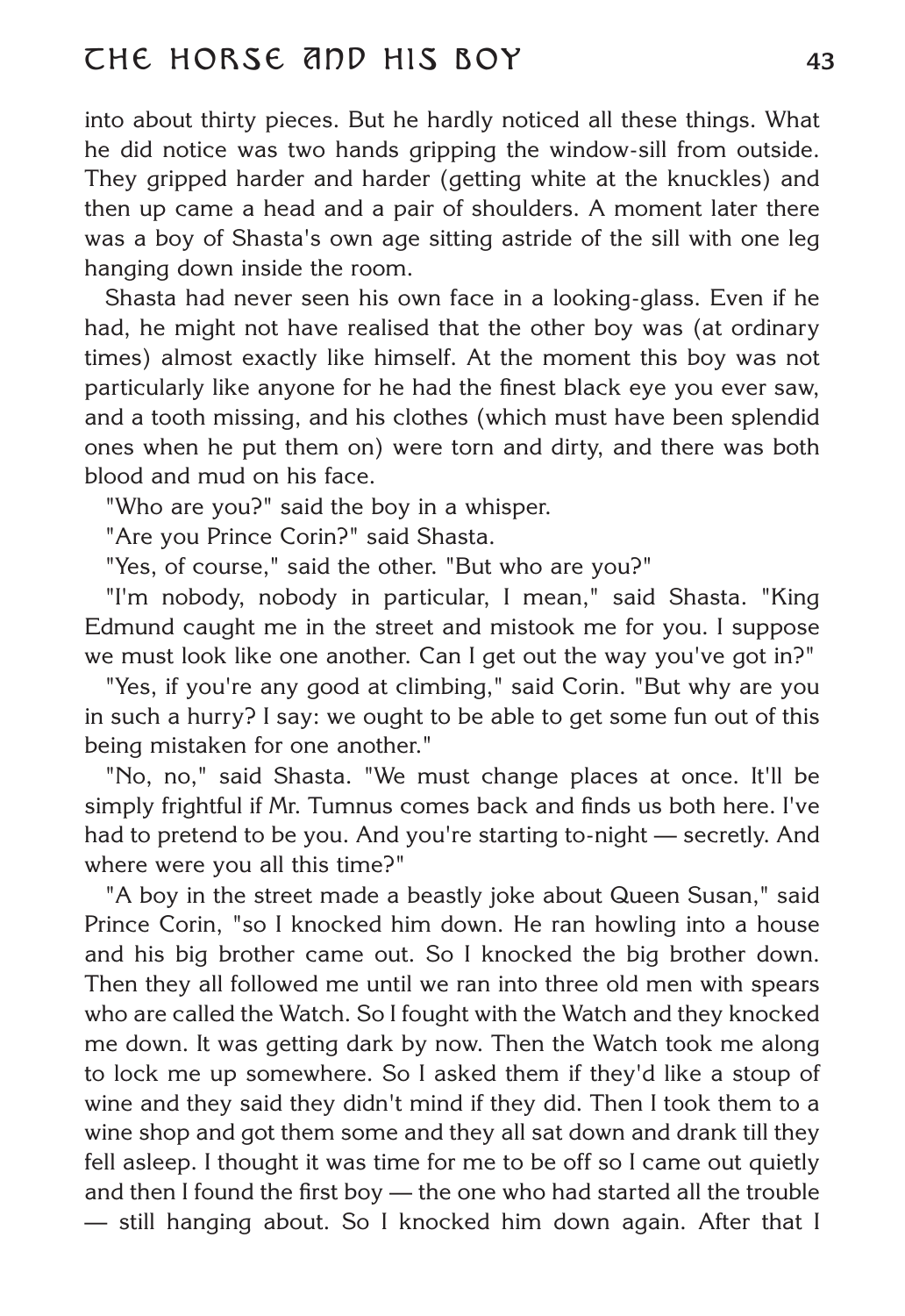climbed up a pipe on to the roof of a house and lay quiet till it began to get light this morning. Ever since that I've been finding my way back. I say, is there anything to drink?"

"No, I drank it," said Shasta. "And now, show me how you got in. There's not a minute to lose. You'd better lie down on the sofa and pretend — but I forgot. It'll be no good with all those bruises and black eye. You'll just have to tell them the truth, once I'm safely away."

"What else did you think I'd be telling them?" asked the Prince with a rather angry look. "And who are *you*?"

"There's no time," said Shasta in a frantic whisper. "I'm a Narnian, I believe; something northern anyway. But I've been brought up all my life in Calormen. And I'm escaping: across the desert; with a talking Horse called Bree. And now, quick! How do I get away?"

"Look," said Corin. "Drop from this window on to the roof of the verandah. But you must do it lightly, on your toes, or someone will hear you. Then along to your left and you can get up to the top of that wall if you're any good at all as a climber. Then along the wall to the corner. Drop onto the rubbish heap you will find outside, and there you are."

"Thanks," said Shasta, who was already sitting on the sill. The two boys were looking into each other's faces and suddenly found that they were friends.

"Good-bye," said Corin. "And *good* luck. I do hope you get safe away."

"Good-bye," said Shasta. "I say, you have been having some adventures!"

"Nothing to yours," said the Prince. "*Now* drop; lightly — I say," he added as Shasta dropped, "I hope we meet in Archenland. Go to my father King Lune and tell him you're a friend of mine. Look out! I hear someone coming."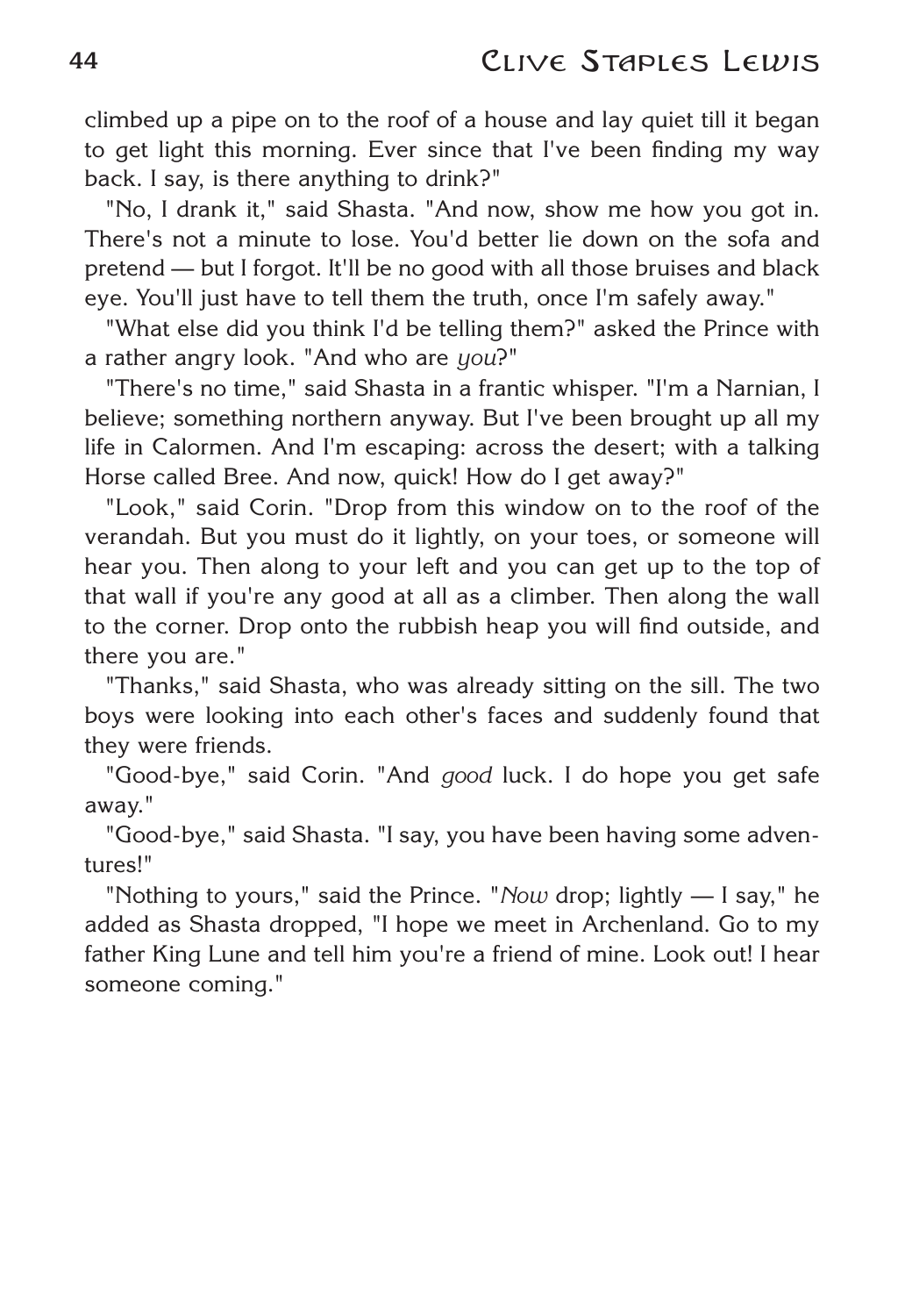#### Chapter VI

# S hasta Among the Tombs

hasta ran lightly along the roof on tiptoes. It felt hot to his bare feet. He was only a few seconds scrambling up the wall at the far end and when he got to the corner he found himself looking down into a narrow, smelly s feet. He was only a few seconds scrambling up the wall at the far end and when he got to the corner he found himself looking down into a narrow, smelly street, and there was a rubbish heap against the outside of the wall just as Corin had told him. Before jumping down he took a rapid glance round him to get his bearings. Apparently he had now come over the crown of the island-hill on which Tashbaan is built. Everything sloped away before him, flat roofs below flat roofs, down to the towers and battlements of the city's northern wall. Beyond that was the river and beyond the river a short slope covered with gardens. But beyond that again there was something he had never seen the like of — a great yellowish-grey thing, flat as a calm sea, and stretching for miles. On the far side of it were huge blue things, lumpy but with jagged edges, and some of them with white tops. "The desert! the mountains!" thought Shasta.

He jumped down onto the rubbish and began trotting along downhill as fast as he could in the narrow lane, which soon brought him into a wider street where there were more people. No-one bothered to look at a little ragged boy running along on bare feet. Still, he was anxious and uneasy till he turned a corner and there saw the city gate in front of him. Here he was pressed and jostled a bit, for a good many other people were also going out; and on the bridge beyond the gate the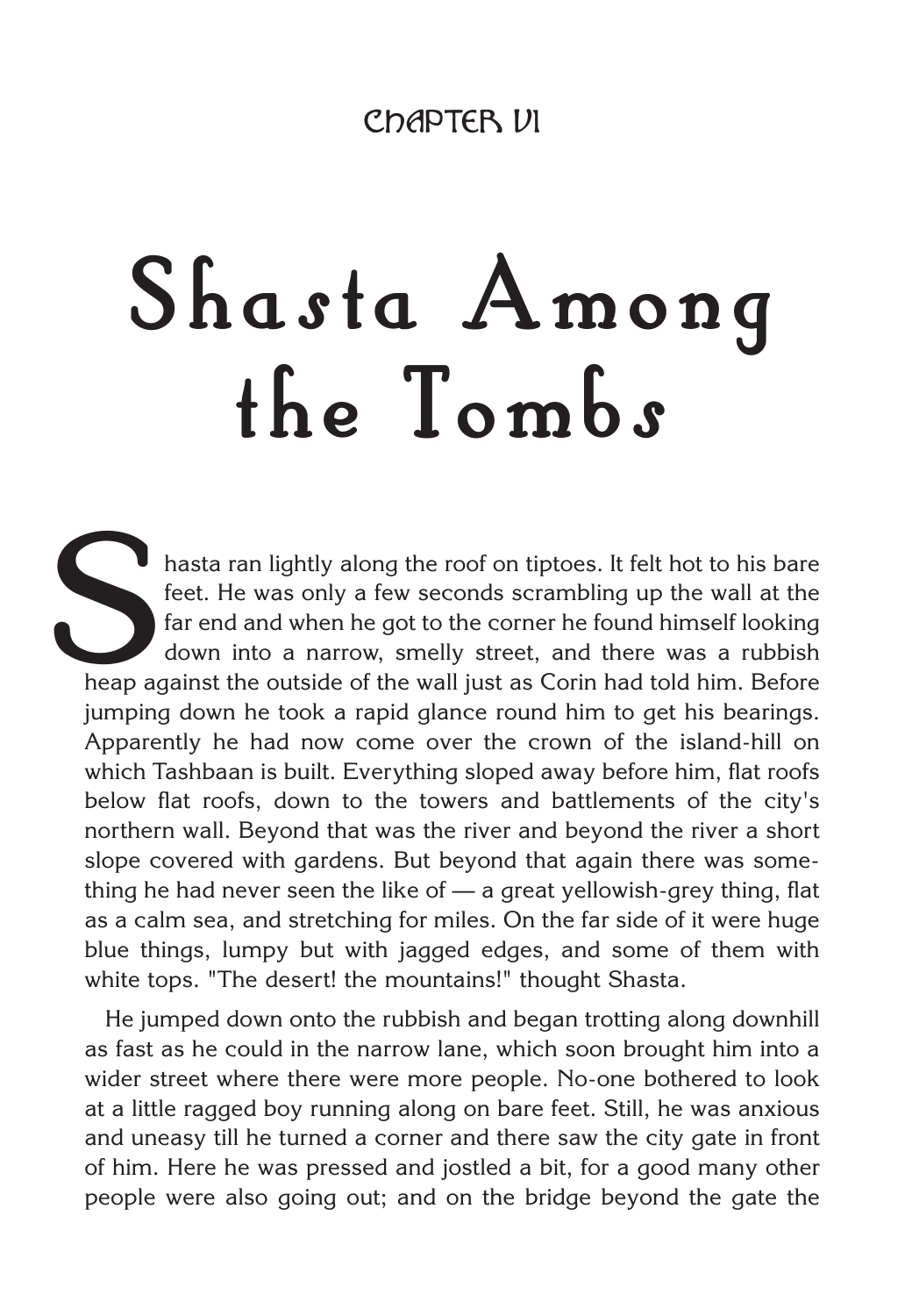crowd became quite a slow procession, more like a queue than a crowd. Out there, with clear running water on each side, it was deliciously fresh after the smell and heat and noise of Tashbaan.

When once Shasta had reached the far end of the bridge he found the crowd melting away; everyone seemed to be going either to the left or right along the river bank. He went straight ahead up a road that did not appear to be much used, between gardens. In a few paces he was alone, and a few more brought him to the top of the slope. There he stood and stared. It was like coming to the end of the world for all the grass stopped quite suddenly a few feet before him and the sand began: endless level sand like on a sea shore but a bit rougher because it was never wet. The mountains, which now looked further off than before, loomed ahead. Greatly to his relief he saw, about five minutes' walk away on his left, what must certainly be the Tombs, just as Bree had described them; great masses of mouldering stone shaped like gigantic bee-hives, but a little narrower. They looked very black and grim, for the sun was now setting right behind them.

He turned his face West and trotted towards the tombs. He could not help looking out very hard for any sign of his friends, though the setting sun shone in his face so that he could see hardly anything. "And anyway," he thought, "of course they'll be round on the far side of the farthest Tomb, not this side where anyone might see them from the city."

There were about twelve Tombs, each with a low arched doorway that opened into absolute blackness. They were dotted about in no kind of order, so that it took a long time, going round this one and going round that one, before you could be sure that you had looked round every side of every tomb. This was what Shasta had to do. There was nobody there.

It was very quiet here out on the edge of the desert; and now the sun had really set.

Suddenly from somewhere behind him there came a terrible sound. Shasta's heart gave a great jump and he had to bite his tongue to keep himself from screaming. Next moment he realised what it was: the horns of Tashbaan blowing for the closing of the gates. "Don't be a silly little coward," said Shasta to himself. "Why, it's only the same noise you heard this morning." But there is a great difference between a noise heard letting you in with your friends in the morning, and a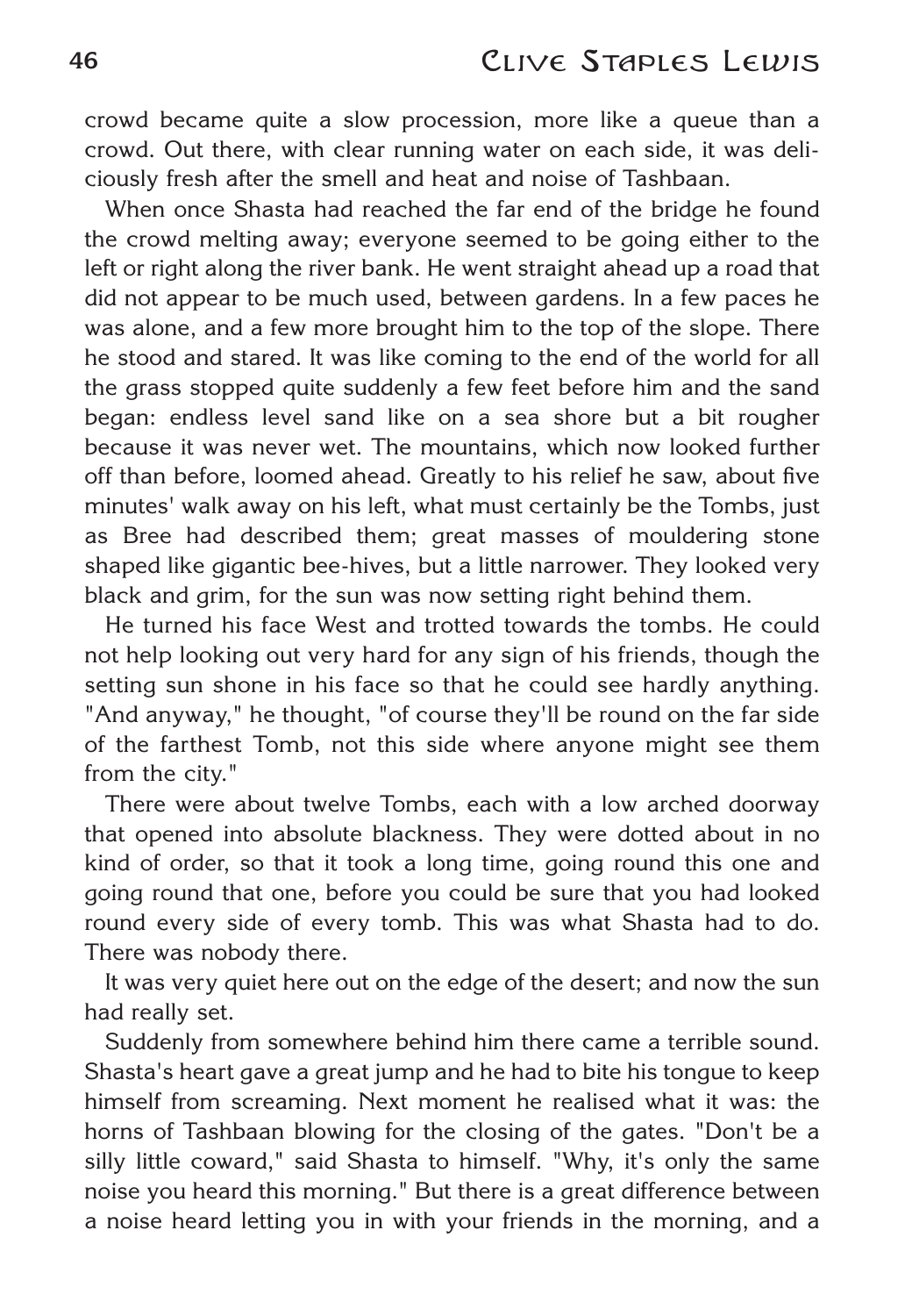noise heard alone at nightfall, shutting you out. And now that the gates were shut he knew there was no chance of the others joining him that evening. "Either they're shut up in Tashbaan for the night," thought Shasta, "or else they've gone on without me. It's just the sort of thing that Aravis would do. But Bree wouldn't. Oh, he wouldn't now, would he?"

In this idea about Aravis Shasta was once more quite wrong. She was proud and could be hard enough but she was as true as steel and would never have deserted a companion, whether she liked him or not.

Now that Shasta knew he would have to spend the night alone (it was getting darker every minute) he began to like the look of the place less and less. There was something very uncomfortable about those great, silent shapes of stone. He had been trying his hardest for a long time not to think of ghouls: but he couldn't keep it up any longer.

"Ow! Ow! Help!" he shouted suddenly, for at that very moment he felt something touch his leg. I don't think anyone can be blamed for shouting if something comes up from behind and touches him; not in such a place and at such a time, when he is frightened already. Shasta at any rate was too frightened to run. Anything would be better than being chased round and round the burial places of the Ancient Kings with something he dared not look at behind him. Instead, he did what was really the most sensible thing he could do. He looked round; and his heart almost burst with relief. What had touched him was only a cat.

The light was too bad now for Shasta to see much of the cat except that it was big and very solemn. It looked as if it might have lived for long, long years among the tombs, alone. Its eyes made you think it knew secrets it would not tell.

"Puss, puss," said Shasta. "I suppose you're not a *talking* cat."

The cat stared at him harder than ever. Then it started walking away, and of course Shasta followed it. It led him right through the Tombs and out on the desert side of them. There it sat down bolt upright with its tail curled round its feet and its face set towards the desert and towards Narnia and the North, as still as if it were watching for some enemy. Shasta lay down beside it with his back against the cat and his face towards the Tombs, because if one is nervous there's nothing like having your face towards the danger and having some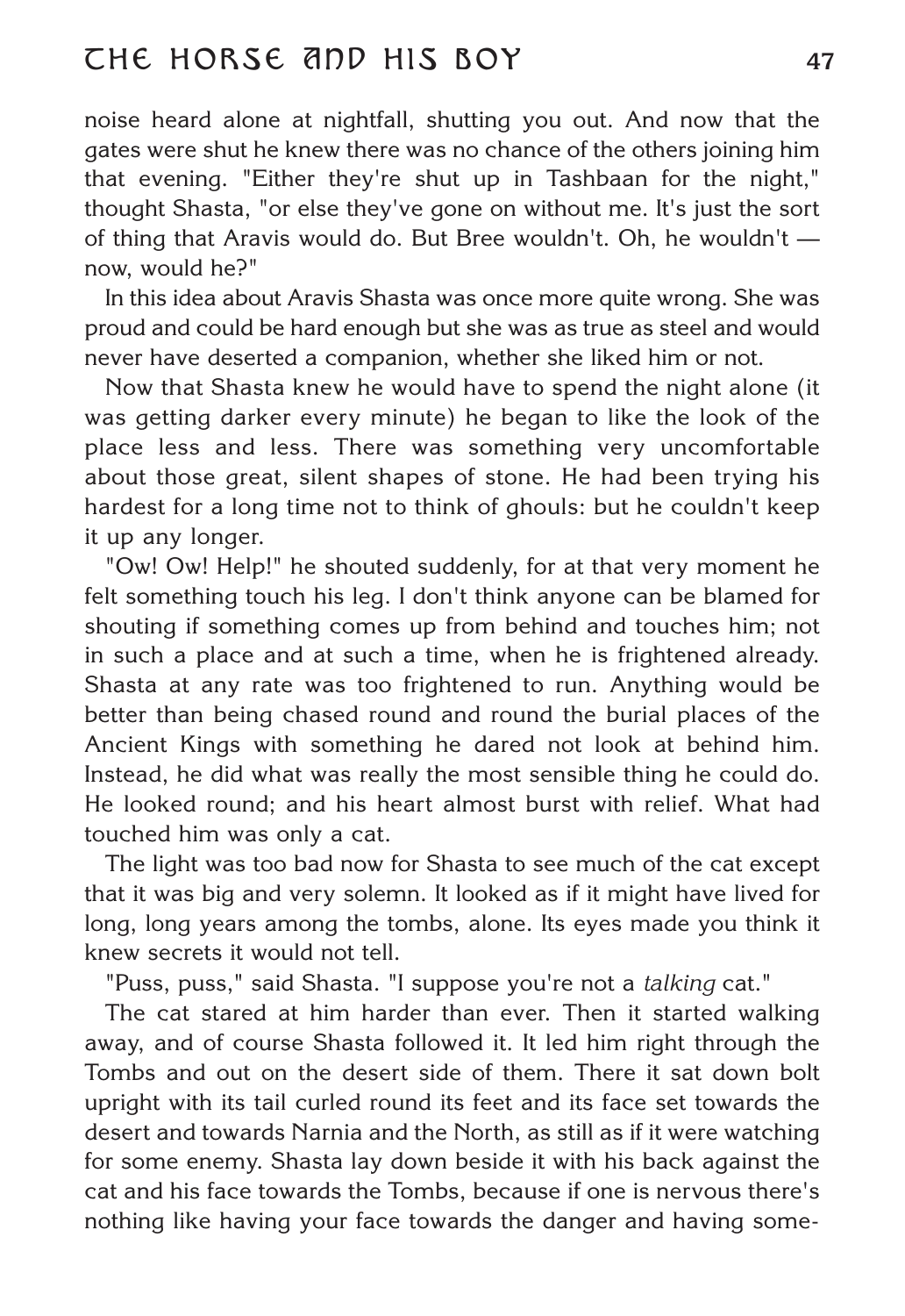thing warm and solid at your back. The sand wouldn't have seemed very comfortable to you, but Shasta had been sleeping on the ground for weeks and hardly noticed it. Very soon he fell asleep, though even in his dreams he went on wondering what had happened to Bree and Aravis and Hwin.

He was wakened suddenly by a noise he had never heard before. "Perhaps it was only a nightmare," said Shasta to himself. At the same moment he noticed that the cat had gone from his back, and he wished it hadn't. But he lay quite still without even opening his eyes because he felt sure he would be more frightened if he sat up and looked round at the Tombs and the loneliness: just as you or I might lie still with the clothes over our heads. But then the noise came again — a harsh, piercing cry from behind him out of the desert. Then of course he had to open his eyes and sit up.

The moon was shining brightly. The Tombs — far bigger and nearer than he had thought they would be — looked grey in the moonlight. In fact, they looked horribly like huge people, draped in grey robes that covered their heads and faces. They were not at all nice things to have near you when spending a night alone in a strange place. But the noise had come from the opposite side, from the desert. Shasta had to turn his back on the Tombs (he didn't like that much) and stare out across the level sand. The wild cry rang out again.

"I hope it's not more lions," thought Shasta. It was in fact not very like the lion's roars he had heard on the night when they met Hwin and Aravis, and was really the cry of a jackal. But of course Shasta did not know this. Even if he had known, he would not have wanted very much to meet a jackal.

The cries rang out again and again. "There's more than one of them, whatever they are," thought Shasta. "And they're coming nearer."

I suppose that if he had been an entirely sensible boy he would have gone back through the Tombs nearer to the river where there were houses, and wild beasts would be less likely to come. But then there were (or he thought there were) the ghouls. To go back through the Tombs would mean going past those dark openings in the Tombs; and what might come out of them? It may have been silly, but Shasta felt he had rather risk the wild beasts. Then, as the cries came nearer and nearer, he began to change his mind.

He was just going to run for it when suddenly, between him and the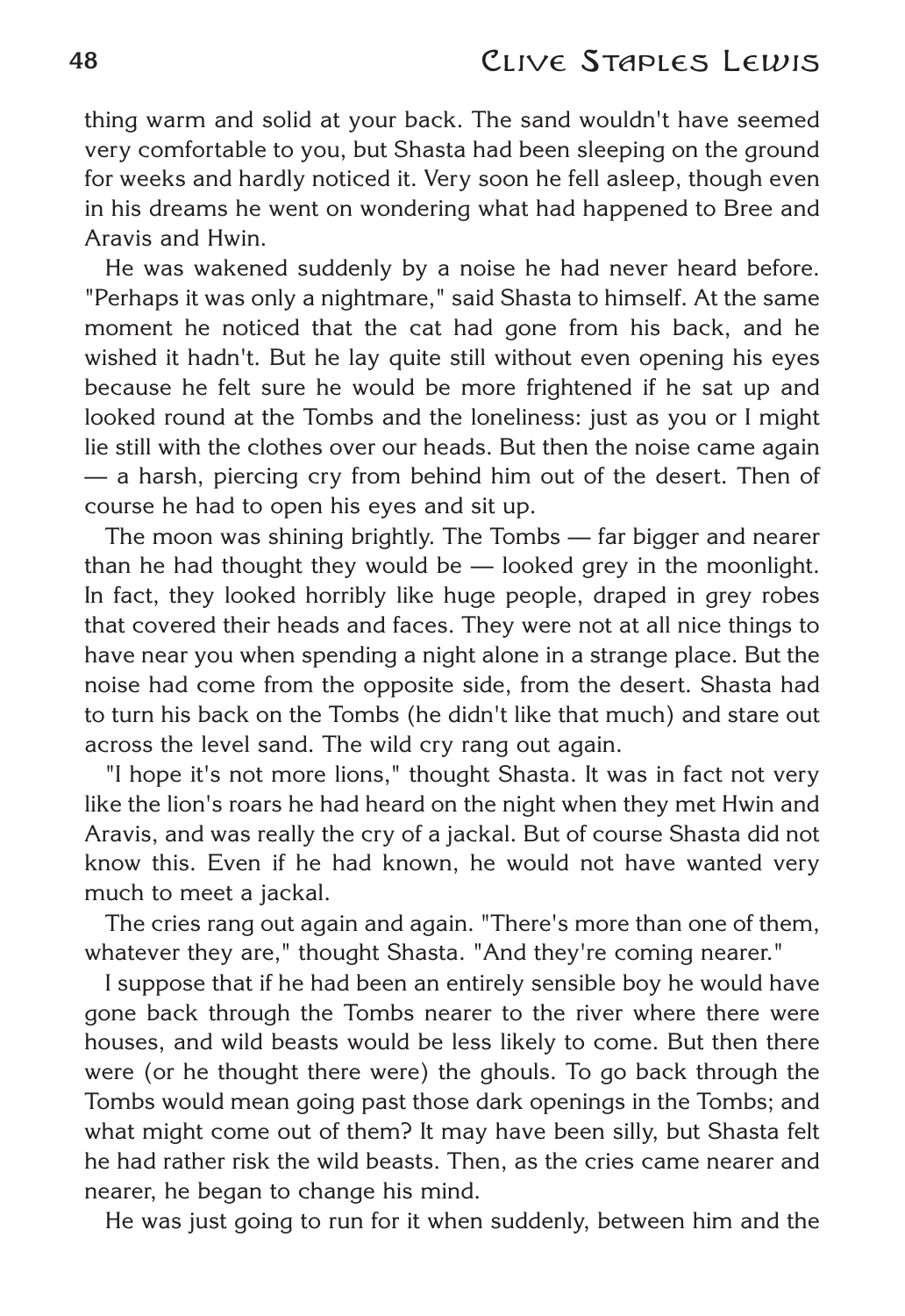desert, a huge animal bounded into view. As the moon was behind it, it looked quite black, and Shasta did not know what it was, except that it had a very big, shaggy head and went on four legs. It did not seem to have noticed Shasta, for it suddenly stopped, turned its head towards the desert and let out a roar which re-echoed through the Tombs and seemed to shake the sand under Shasta's feet. The cries of the other creatures suddenly stopped and he thought he could hear feet scampering away. Then the great beast turned to examine Shasta.

"It's a lion, I know it's a lion," thought Shasta. "I'm done. I wonder will it hurt much. I wish it was over. I wonder does anything happen to people after they're dead. O-o-oh! Here it comes!" And he shut his eyes and his teeth tight.

But instead of teeth and claws he only felt something warm lying down at his feet. And when he opened his eyes he said, "Why, it's not nearly as big as I thought! It's only half the size. No, it isn't even quarter the size. I do declare it's only the cat!! I must have dreamed all that about its being as big as a horse."

And whether he really had been dreaming or no, what was now lying at his feet, and staring him out of countenance with its big, green, unwinking eyes, was the cat; though certainly one of the largest cats he had ever seen.

"Oh Puss," gasped Shasta. "I *am* so glad to see you again. I've been having such horrible dreams." And he at once lay down again, back to back with the cat as they had been at the beginning of the night. The warmth from it spread all over him.

"I'll never do anything nasty to a cat again as long as I live," said Shasta, half to the cat and half to himself. "I did once, you know. I threw stones at a half-starved mangy old stray. Hey! Stop that." For the cat had turned round and given him a scratch. "None of that," said Shasta. "It isn't as if you could understand what I'm saying." Then he dozed off.

Next morning when he woke, the cat was gone, the sun was already up, and the sand hot. Shasta, very thirsty, sat up and rubbed his eyes. The desert was blindingly white and, though there was a murmur of noises from the city behind him, where he sat everything was perfectly still. When he looked a little left and west, so that the sun was not in his eyes, he could see the mountains on the far side of the desert, so sharp and clear that they looked only a stone's throw away. He partic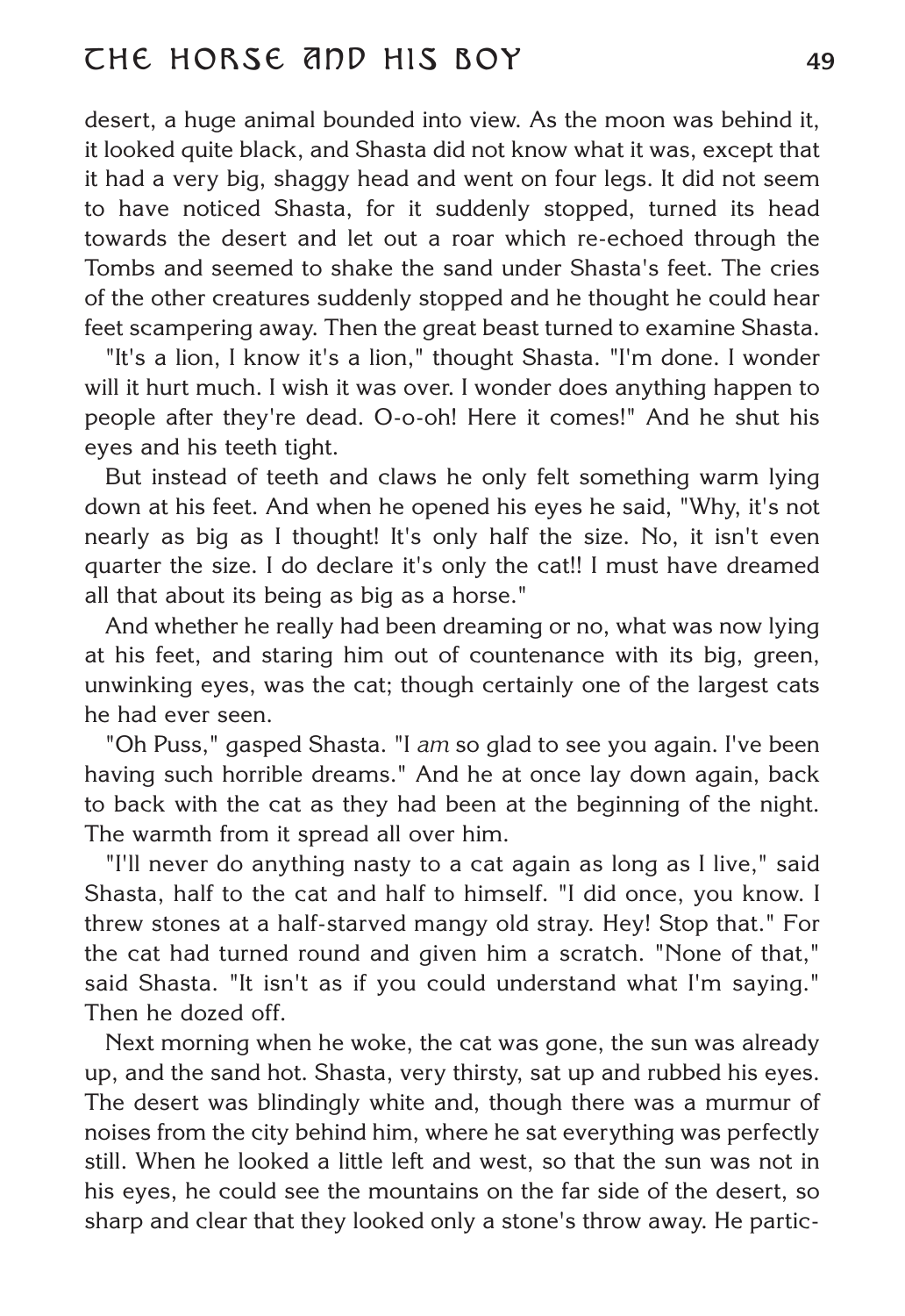ularly noticed one blue height that divided into two peaks at the top and decided that it must be Mount Pire. "That's our direction, judging by what the Raven said," he thought, "so I'll just make sure of it, so as not to waste any time when the others turn up." So he made a good, deep straight furrow with his foot pointing exactly to Mount Pire.

The next job, clearly, was to get something to eat and drink. Shasta trotted back through the Tombs — they looked quite ordinary now and he wondered how he could ever have been afraid of them — and down into the cultivated land by the river's side. There were a few people about but not very many, for the city gates had been open several hours and the early morning crowds had already gone in. So he had no difficulty in doing a little "raiding" (as Bree called it). It involved a climb over a garden wall and the results were three oranges, a melon, a fig or two, and a pomegranate. After that, he went down to the river bank, but not too near the bridge and had a drink. The water was so nice that he took off his hot, dirty clothes and had a dip; for of course Shasta, having lived on the shore all his life, had learned to swim almost as soon as he had learned to walk. When he came out he lay on the grass looking across the water at Tashbaan — all the splendour and strength and glory of it. But that made him remember the dangers of it too. He suddenly realised that the others might have reached the Tombs while he was bathing ("and gone on without me, as likely as not"), so he dressed in a fright and tore back at such a speed that he was all hot and thirsty when he arrived and so the good of his bath was gone.

Like most days when you are alone and waiting for something this day seemed about a hundred hours long. He had plenty to think of, of course, but sitting alone, just thinking, is pretty slow. He thought a good deal about the Narnians and especially about Corin. He wondered what had happened when they discovered that the boy who had been lying on the sofa and hearing all their secret plans wasn't really Corin at all. It was very unpleasant to think of all those nice people imagining him a traitor.

But as the sun slowly, slowly climbed up to the top of the sky and then slowly, slowly began going downwards to the West, and no-one came and nothing at all happened, he began to get more and more anxious. And of course he now realised that when they arranged to wait for one another at the Tombs no-one had said anything about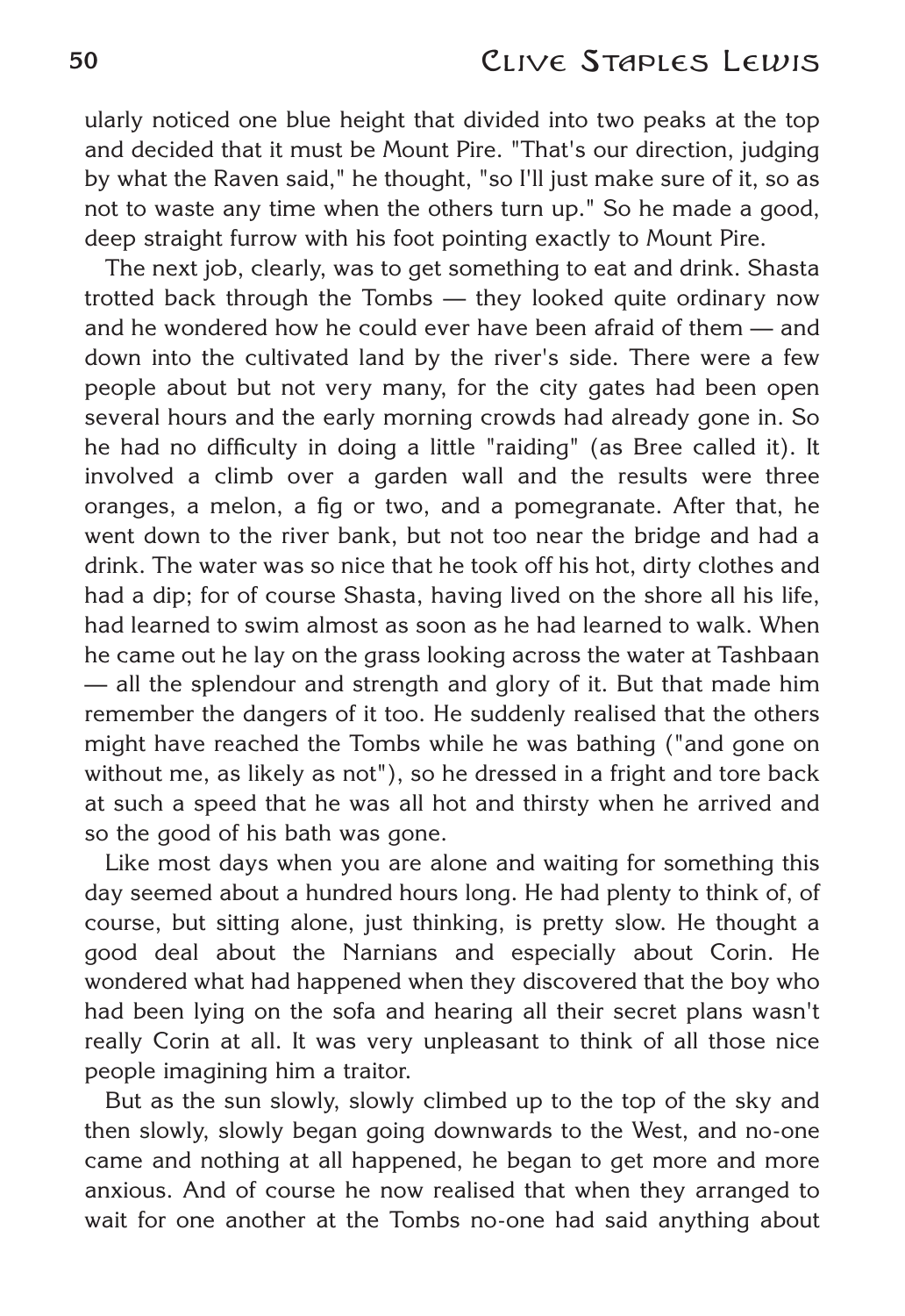How Long. He couldn't wait here for the rest of his life! And soon it would be dark again, and he would have another night just like last night. A dozen different plans went through his head, all wretched ones, and at last he fixed on the worst plan of all. He decided to wait till it was dark and then go back to the river and steal as many melons as he could carry and set out for Mount Pire alone, trusting for his direction to the line he had drawn that morning in the sand. It was a crazy idea and if he had read as many books as you have about journeys over deserts he would never have dreamed of it. But Shasta had read no books at all.

But before the sun set something did happen. Shasta was sitting in the shadow of one of the Tombs when he looked up and saw two horses coming towards him. Then his heart gave a great leap, for he recognised them as Bree and Hwin. But next moment his heart went down into his toes again. There was no sign of Aravis. The horses were being led by a strange man, an armed man pretty handsomely dressed like an upper slave in a great family. Bree and Hwin were no longer got up like packhorses, but saddled and bridled. And what could it all mean? "It's a trap," thought Shasta. "Somebody has caught Aravis and perhaps they've tortured her and she's given the whole thing away. They want me to jump out and run up and speak to Bree and then I'll be caught too! And yet if I don't, I may be losing my only chance to meet the others. Oh I do wish I knew what had happened." And he skulked behind the Tomb, looking out every few minutes, and wondering which was the least dangerous thing to do.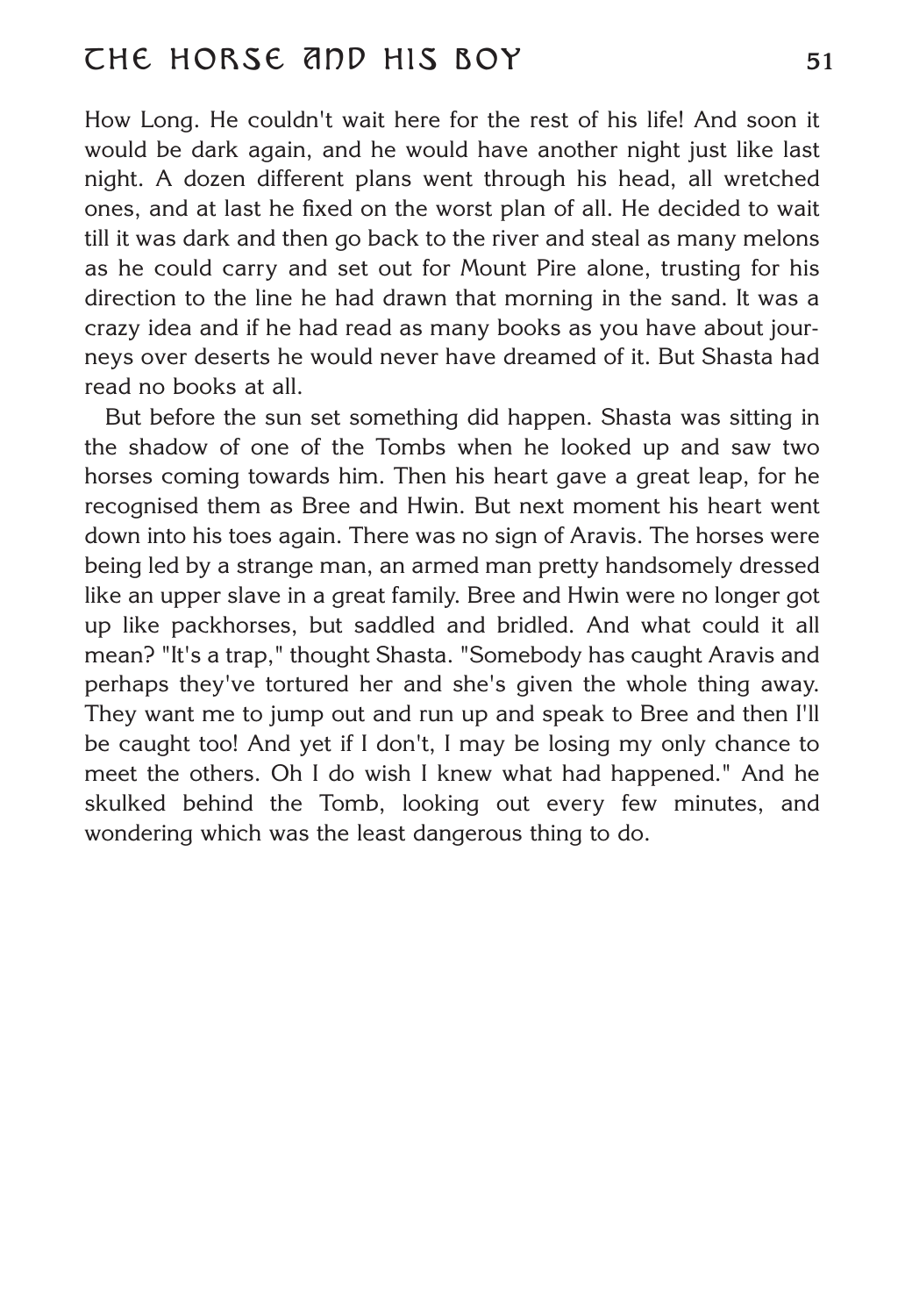#### Chapter VII

## Aravis in Tashbaan



the horses; and though her heart was beating as hard as a hammer, she did nothing to show it. As soon as the Narnian lords had passed she tried to move on again. But before she could take a step, another crier ("Bother all these people" thought Aravis) was heard shouting out, "Way, way, way! Way for the Tarkheena Lasaraleen!" and immediately, following the crier, came four armed slaves and then four bearers carrying a litter which was all a-flutter with silken curtains and all a-jingle with silver bells and which scented the whole street with perfumes and flowers. After the litter, female slaves in beautiful clothes, and then a few grooms, runners, pages, and the like. And now Aravis made her first mistake.

She knew Lasaraleen quite well — almost as if they had been at school together — because they had often stayed in the same houses and been to the same parties. And Aravis couldn't help looking up to see what Lasaraleen looked like now that she was married and a very great person indeed.

It was fatal. The eyes of the two girls met. And immediately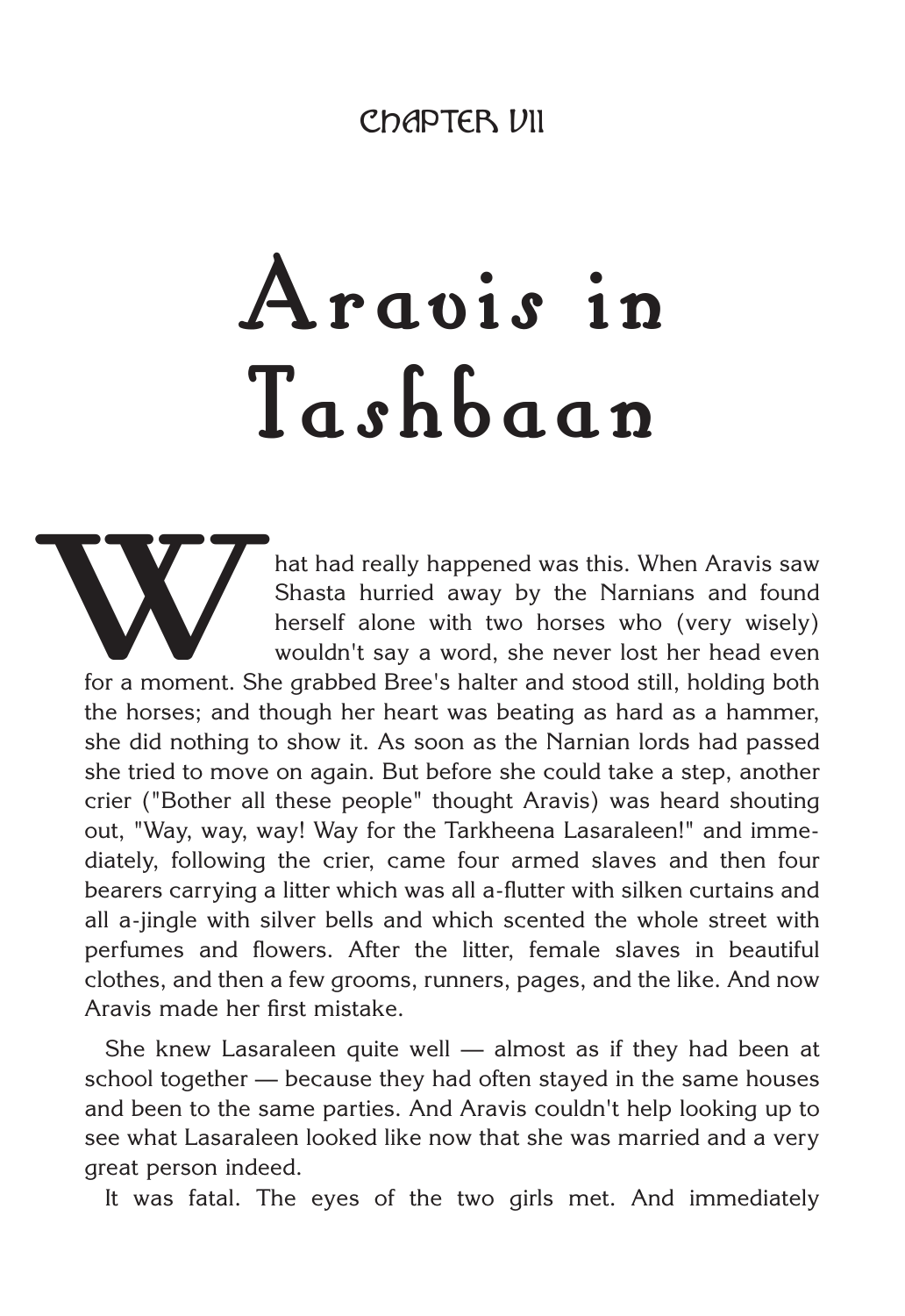Lasaraleen sat up in the litter and burst out at the top of her voice.

"Aravis! What on earth are you doing here? Your father — "

There was not a moment to lose. Without a second's delay Aravis let go the horses, caught the edge of the litter, swung herself up beside Lasaraleen and whispered furiously in her ear.

"Shut up! Do you hear! Shut up. You must hide me. Tell your people — "

"But darling — " began Lasaraleen in the same loud voice. (She didn't in the least mind making people stare; in fact she rather liked it.)

"Do what I tell you or I'll never speak to you again," hissed Aravis. "Please, please be quick, Las. It's frightfully important. Tell your people to bring those two horses along. Pull all the curtains of the litter and get away somewhere where I can't be found. And do *hurry*."

"All right, darling," said Lasaraleen in her lazy voice. "Here. Two of you take the Tarkheena's horses." (This was to the slaves.) "And now home. I say, darling, do you think we really want the curtains drawn on a day like this? I mean to say — "

But Aravis had already drawn the curtains, enclosing Lasaraleen and herself in a rich and scented, but rather stuffy, kind of tent.

"I mustn't be seen," she said. "My father doesn't know I'm here. I'm running away."

"My dear, how perfectly thrilling," said Lasaraleen. "I'm dying to hear all about it. Darling, you're sitting on my dress. Do you mind? That's better. It is a new one. Do you like it? I got it at  $-$  "

"Oh Las, do be serious," said Aravis. "Where is my father?"

"Didn't you know?" said Lasaraleen. "He's here, of course. He came to town yesterday and is asking about you everywhere. And to think of you and me being here together and his not knowing anything about it! It's the funniest thing I ever heard." And she went off into giggles. She always had been a terrible giggler, as Aravis now remembered.

"It isn't funny at all," she said. "It's dreadfully serious. Where can you hide me?"

"No difficulty at all, my dear girl," said Lasaraleen. "I'll take you home. My husband's away and no-one will see you. Phew! It's not much fun with the curtains drawn. I want to see people. There's no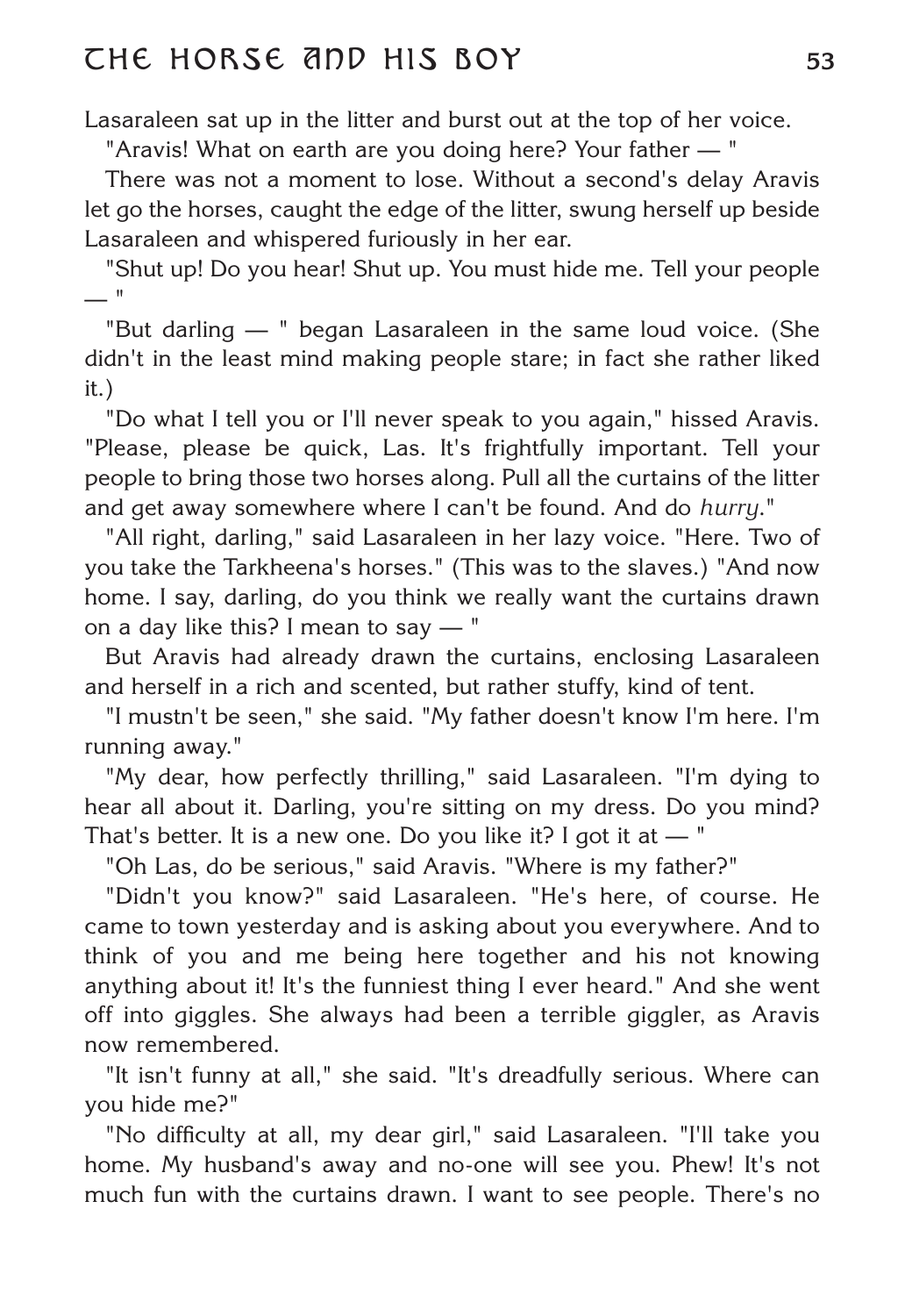point in having a new dress on if one's to go about shut up like this."

"I hope no-one heard you when you shouted out to me like that," said Aravis.

"No, no, of course, darling," said Lasaraleen absent-mindedly. "But you haven't even told me yet what you think of the dress."

"Another thing," said Aravis. "You must tell your people to treat those two horses very respectfully. That's part of the secret. They're really Talking Horses from Narnia."

"Fancy!" said Lasaraleen. "How exciting! And oh, darling, have you seen the barbarian queen from Narnia? She's staying in Tashbaan at present. They say Prince Rabadash is madly in love with her. There have been the most wonderful parties and hunts and things all this last fortnight. I can't see that she's so very pretty myself. But some of the Narnian *men* are lovely. I was taken out on a river party the day before yesterday, and I was wearing my — "

"How shall we prevent your people telling everyone that you've got a visitor — dressed like a beggar's brat — in your house? It might so easily get round to my father."

"Now don't keep on fussing, there's a dear," said Lasaraleen. "We'll get you some proper clothes in a moment. And here we are!"

The bearers had stopped and the litter was being lowered. When the curtains had been drawn Aravis found that she was in a courtyardgarden very like the one that Shasta had been taken into a few minutes earlier in another part of the city. Lasaraleen would have gone indoors at once but Aravis reminded her in a frantic whisper to say something to the slaves about not telling anyone of their mistress's strange visitor.

"Sorry, darling, it had gone right out of my head," said Lasaraleen. "Here. All of you. And you, doorkeeper. No-one is to be let out of the house to-day. And anyone I catch talking about this young lady will be first beaten to death and then burned alive and after that be kept on bread and water for six weeks. There."

Although Lasaraleen had said she was dying to hear Aravis's story, she showed no sign of really wanting to hear it at all. She was, in fact, much better at talking than at listening. She insisted on Aravis having a long and luxurious bath (Calormene baths are famous) and then dressing her up in the finest clothes before she would let her explain anything. The fuss she made about choosing the dresses nearly drove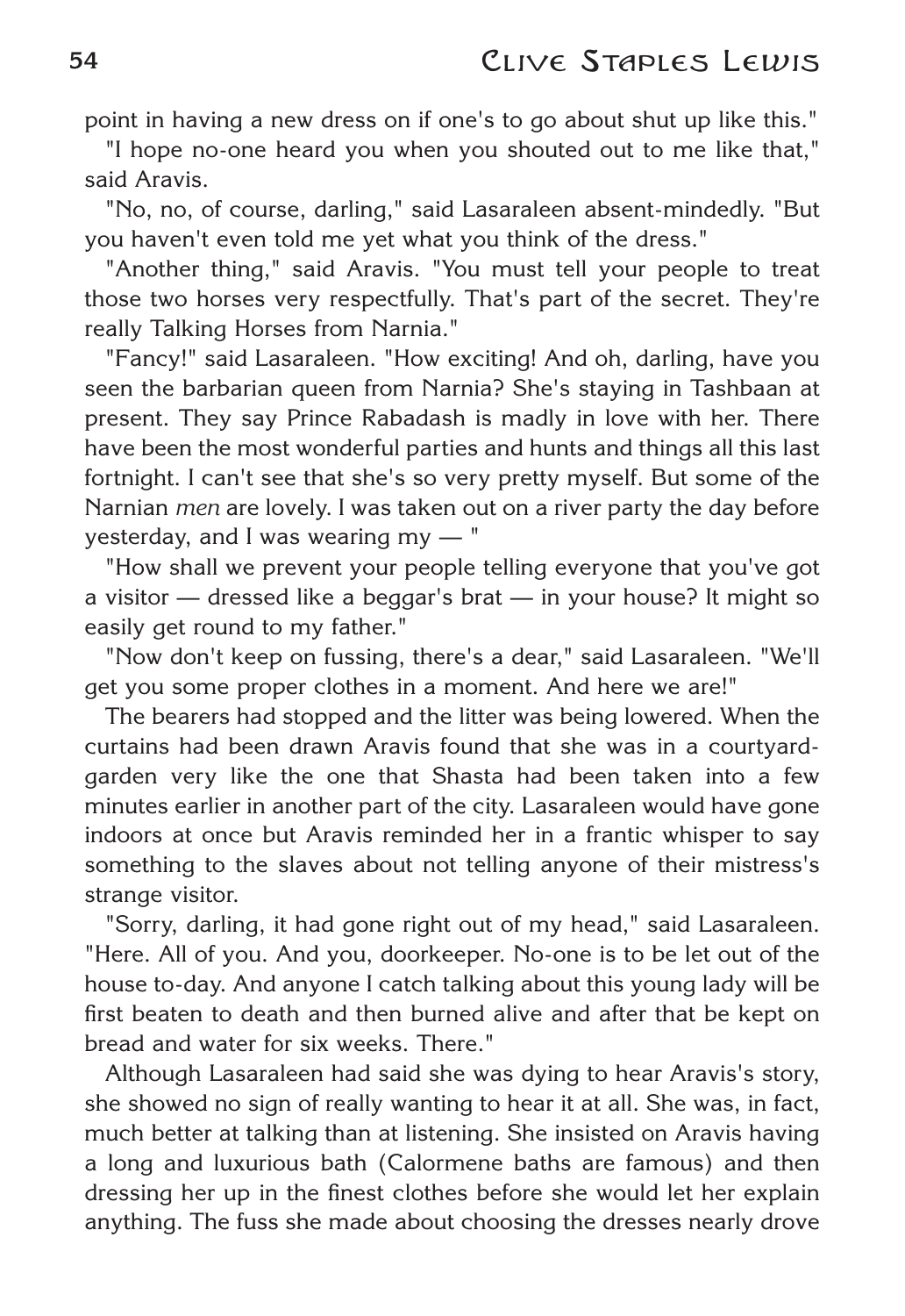Aravis mad. She remembered now that Lasaraleen had always been like that, interested in clothes and parties and gossip. Aravis had always been more interested in bows and arrows and horses and dogs and swimming. You will guess that each thought the other silly. But when at last they were both seated after a meal (it was chiefly of the whipped cream and jelly and fruit and ice sort) in a beautiful pillared room (which Aravis would have liked better if Lasaraleen's spoiled pet monkey hadn't been climbing about it all the time) Lasaraleen at last asked her why she was running away from home.

When Aravis had finished telling her story, Lasaraleen said, "But darling, why *don't* you marry Ahoshta Tarkaan? Everyone's crazy about him. My husband says he is beginning to be one of the greatest men in Calormen. He has just been made Grand Vizier now old Axartha has died. Didn't you know?"

"I don't care. I can't stand the sight of him," said Aravis.

"But darling, only think! Three palaces, and one of them that beautiful one down on the lake at Ilkeen. Positively ropes of pearls, I'm told. Baths of asses' milk. And you'd see such a lot of *me*."

"He can keep his pearls and palaces as far as I'm concerned," said Aravis.

"You always were a queer girl, Aravis," said Lasaraleen. "What more do you want?"

In the end, however, Aravis managed to make her friend believe that she was in earnest and even to discuss plans. There would be no difficulty now about getting the two horses out of the North gate and then on to the Tombs. No-one would stop or question a groom in fine clothes leading a war horse and a lady's saddle horse down to the river, and Lasaraleen had plenty of grooms to send. It wasn't so easy to decide what to do about Aravis herself. She suggested that she could be carried out in the litter with the curtains drawn. But Lasaraleen told her that litters were only used in the city and the sight of one going out through the gate would be certain to lead to questions.

When they had talked for a long time — and it was all the longer because Aravis found it hard to keep her friend to the point — at last Lasaraleen clapped her hands and said, "Oh, I have an idea. There is *one* way of getting out of the city without using the gates. The Tisroc's garden (may he live for ever!) runs right down to the water and there is a little water-door. Only for the palace people of course — but then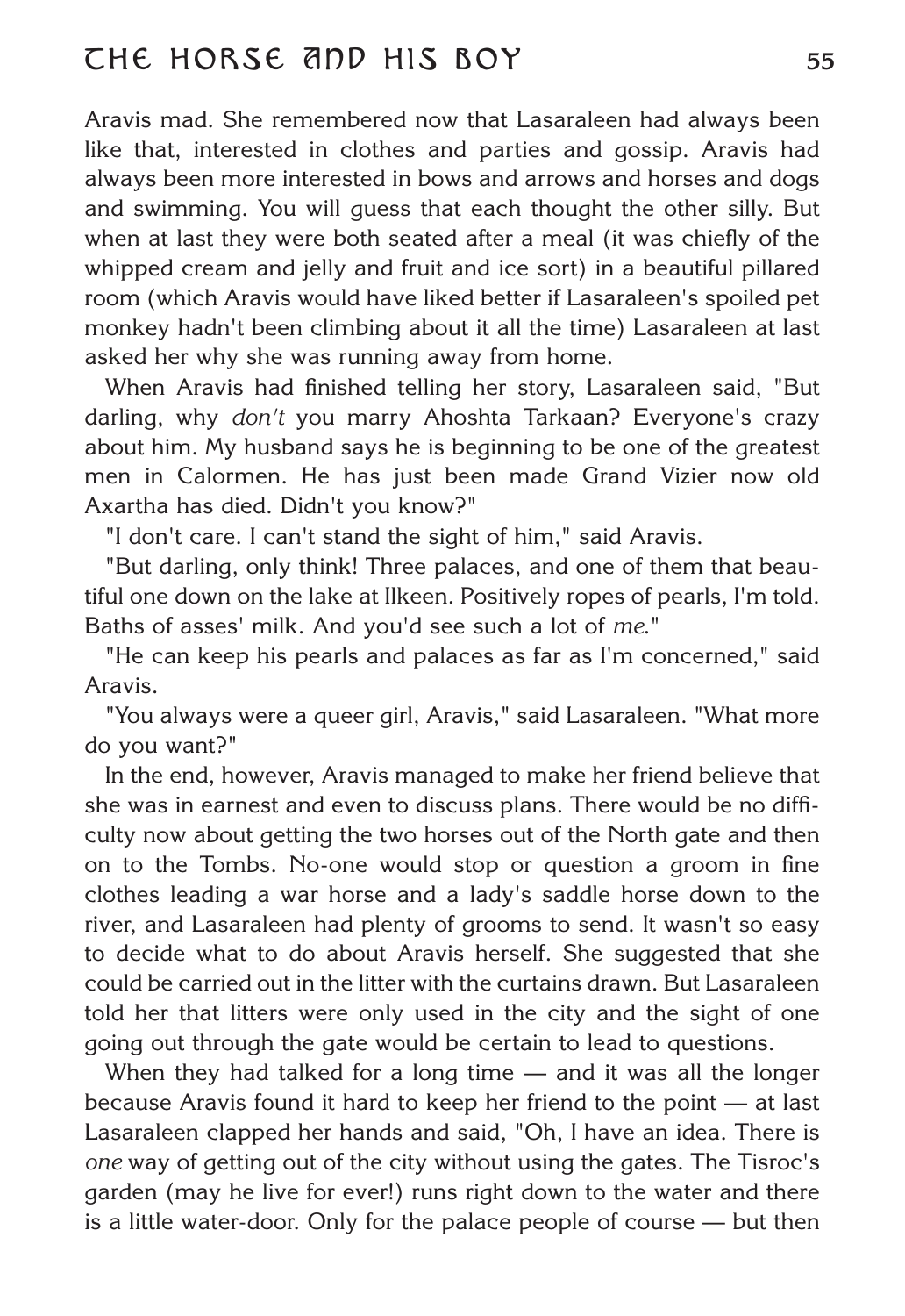you know, dear (here she tittered a little) we almost are palace people. I say, it is lucky for you that you came to me. The dear Tisroc (may he live for ever!) is so kind. We're asked to the palace almost every day and it is like a second home. I love all the dear princes and princesses and I positively *adore* Prince Rabadash. I might run in and see any of the palace ladies at any hour of the day or night. Why shouldn't I slip in with you, after dark, and let you out by the water-door? There are always a few punts and things tied up outside it. And even if we were caught — "

"All would be lost," said Aravis.

"Oh darling, don't get so excited," said Lasaraleen. "I was going to say, even if we were caught everyone would only say it was one of my mad jokes. I'm getting quite well known for them. Only the other day — do listen, dear, this is frightfully funny — "

"I meant, all would be lost *for me*," said Aravis a little sharply.

"Oh — ah — yes — I *do* see what you mean, darling. Well, can you think of any better plan?"

Aravis couldn't, and answered, "No. We'll have to risk it. When can we start?"

"Oh, not to-night," said Lasaraleen. "Of course not to-night. There's a great feast on to-night (I must start getting my hair done for it in a few minutes) and the whole place will be a blaze of lights. And such a crowd too! It would have to be to-morrow night."

This was bad news for Aravis, but she had to make the best of it. The afternoon passed very slowly and it was a relief when Lasaraleen went out to the banquet, for Aravis was very tired of her giggling and her talk about dresses and parties, weddings and engagements and scandals. She went to bed early and that part she did enjoy: it was so nice to have pillows and sheets again.

But the next day passed very slowly. Lasaraleen wanted to go back on the whole arrangement and kept on telling Aravis that Narnia was a country of perpetual snow and ice inhabited by demons and sorcerers, and she was mad to think of going there. "And with a peasant boy, too!" said Lasaraleen. "Darling, think of it! It's not Nice." Aravis had thought of it a good deal, but she was so tired of Lasaraleen's silliness by now that, for the first time, she began to think that travelling with Shasta was really rather more fun than fashionable life in Tashbaan. So she only replied, "You forget that I'll be a nobody,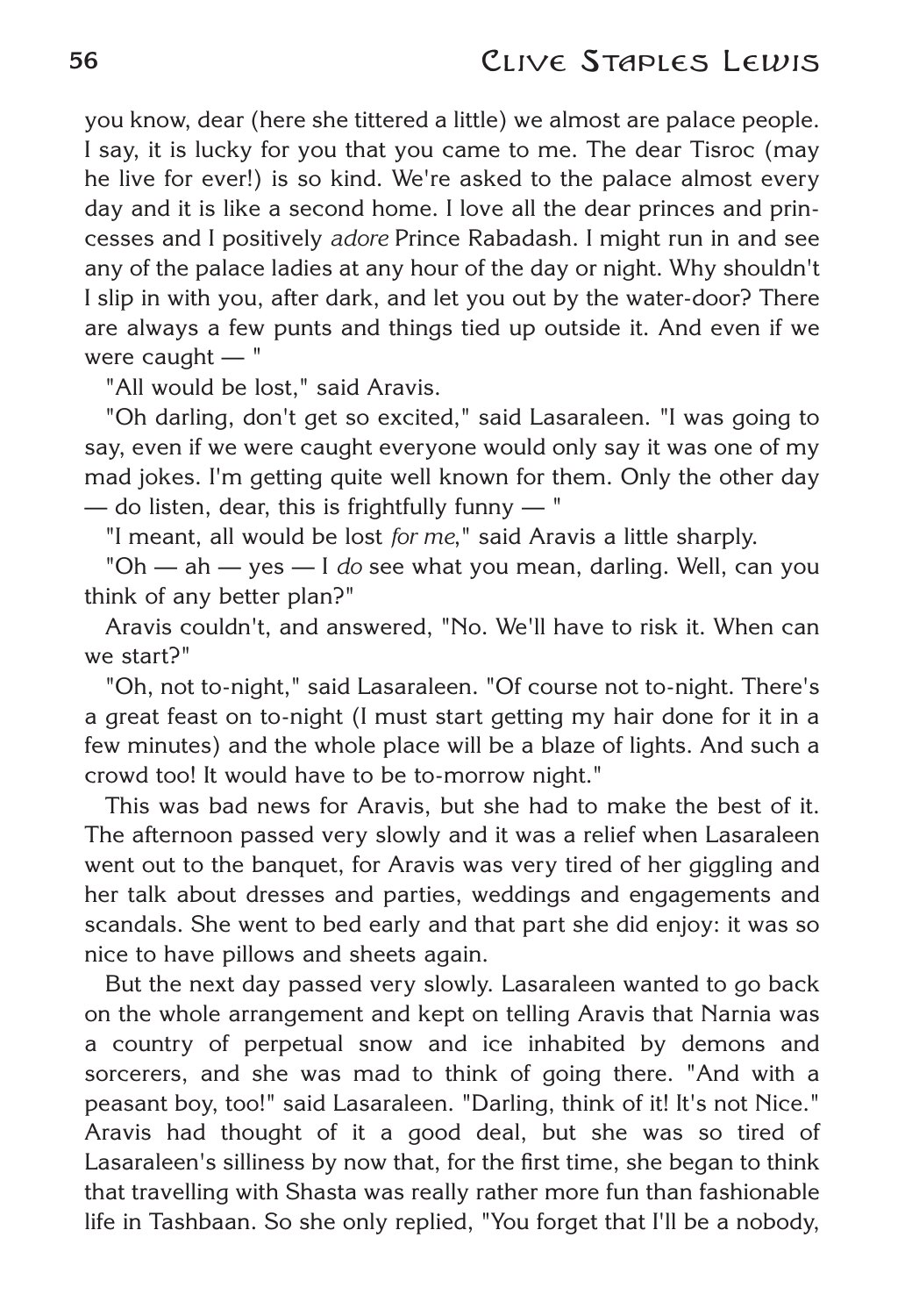just like him, when we get to Narnia. And anyway, I promised."

"And to think," said Lasaraleen, almost crying, "that if only you had sense you could be the wife of a Grand Vizier!" Aravis went away to have a private word with the horses.

"You must go with a groom a little before sunset down to the Tombs," she said. "No more of those packs. You'll be saddled and bridled again. But there'll have to be food in Hwin's saddle-bags and a full water-skin behind yours, Bree. The man has orders to let you both have a good long drink at the far side of the bridge."

"And then, Narnia and the North!" whispered Bree. "But what if Shasta is not at the Tombs?"

"Wait for him of course," said Aravis. "I hope you've been quite comfortable."

"Never better stabled in my life," said Bree. "But if the husband of that tittering Tarkheena friend of yours is paying his head groom to get the best oats, then I think the head groom is cheating him."

Aravis and Lasaraleen had supper in the pillared room.

About two hours later they were ready to start. Aravis was dressed to look like a superior slave-girl in a great house and wore a veil over her face. They had agreed that if any questions were asked Lasaraleen would pretend that Aravis was a slave she was taking as a present to one of the princesses.

The two girls went out on foot. A very few minutes brought them to the palace gates. Here there were of course soldiers on guard but the officer knew Lasaraleen quite well and called his men to attention and saluted. They passed at once into the Hall of Black Marble. A fair number of courtiers, slaves and others were still moving about here but this only made the two girls less conspicuous. They passed on into the Hall of Pillars and then into the Hall of Statues and down the colonnade, passing the great beaten-copper doors of the throne room. It was all magnificent beyond description; what they could see of it in the dim light of the lamps.

Presently they came out into the garden-court which sloped downhill in a number of terraces. On the far side of that they came to the Old Palace. It had already grown almost quite dark and they now found themselves in a maze of corridors lit only by occasional torches fixed in brackets to the walls. Lasaraleen halted at a place where you had to go either left or right.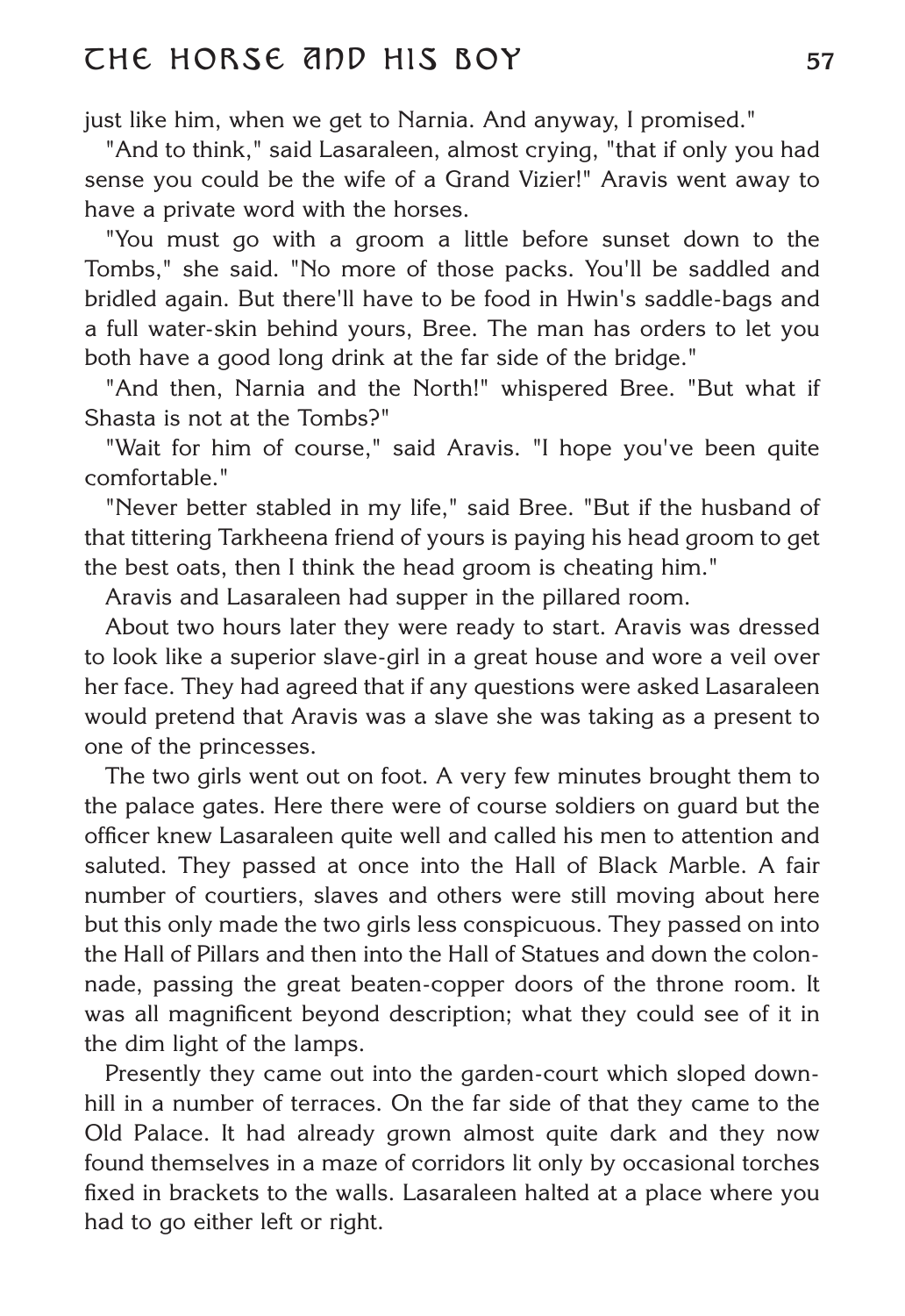"Go on, do go on," whispered Aravis, whose heart was beating terribly and who still felt that her father might run into them at any corner.

"I'm just wondering..." said Lasaraleen. "I'm not absolutely sure which way we go from here. I *think* it's the left. Yes, I'm almost sure it's the left. What fun this is!"

They took the left hand way and found themselves in a passage that was hardly lighted at all and which soon began going down steps.

"It's all right," said Lasaraleen. "I'm sure we're right now. I remember these steps." But at that moment a moving light appeared ahead. A second later there appeared from round a distant corner, the dark shapes of two men walking backwards and carrying tall candles. And of course it is only before royalties that people walk backwards. Aravis felt Lasaraleen grip her arm — that sort of sudden grip which is almost a pinch and which means that the person who is gripping you is very frightened indeed. Aravis thought it odd that Lasaraleen should be so afraid of the Tisroc if he were really such a friend of hers, but there was no time to go on thinking. Lasaraleen was hurrying her back to the top of the steps, on tiptoe, and groping wildly along the wall.

"Here's a door," she whispered. "Quick."

They went in, drew the door very softly behind them, and found themselves in pitch darkness. Aravis could hear by Lasaraleen's breathing that she was terrified.

"Tash preserve us!" whispered Lasaraleen. "What *shall* we do if he comes in here. Can we hide?"

There was a soft carpet under their feet. They groped forward into the room and blundered onto a sofa.

"Let's lie down behind it," whimpered Lasaraleen. "Oh, I *do* wish we hadn't come."

There was just room between the sofa and the curtained wall and the two girls got down. Lasaraleen managed to get the better position and was completely covered. The upper part of Aravis's face stuck out beyond the sofa, so that if anyone came into that room with a light and happened to look in exactly the right place they would see her. But of course, because she was wearing a veil, what they saw would not at once look like a forehead and a pair of eyes. Aravis shoved desperately to try to make Lasaraleen give her a little more room. But Lasaraleen, now quite selfish in her panic, fought back and pinched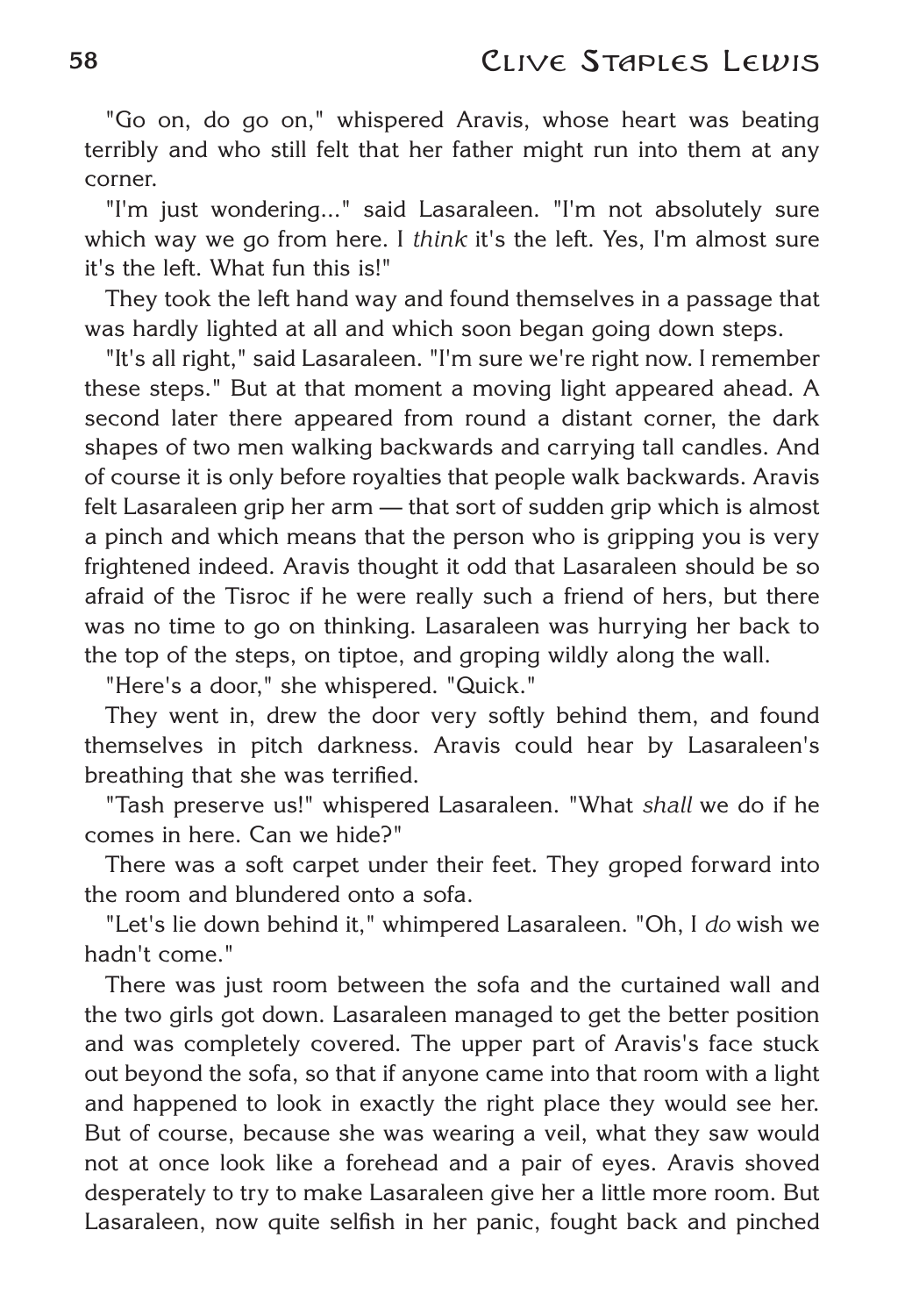her feet. They gave it up and lay still, panting a little. Their own breath seemed dreadfully noisy, but there was no other noise.

"Is it safe?" said Aravis at last in the tiniest possible whisper.

"I — I — *think* so," began Lasaraleen. "But my poor nerves — " and then came the most terrible noise they could have heard at that moment: the noise of the door opening. And then came light. And because Aravis couldn't get her head any further in behind the sofa, she saw everything.

First came the two slaves (deaf and dumb, as Aravis rightly guessed, and therefore used at the most secret councils) walking backwards and carrying the candles. They took up their stand one at each end of the sofa. This was a good thing, for of course it was now harder for anyone to see Aravis once a slave was in front of her and she was looking between his heels. Then came an old man, very fat, wearing a curious pointed cap by which she immediately knew that he was the Tisroc. The least of the jewels with which he was covered was worth more than all the clothes and weapons of the Narnian lords put together: but he was so fat and such a mass of frills and pleats and bobbles and buttons and tassels and talismans that Aravis couldn't help thinking the Narnian fashions (at any rate for men) looked nicer. After him came a tall young man with a feathered and jewelled turban on his head and an ivory-sheathed scimitar at his side. He seemed very excited and his eyes and teeth flashed fiercely in the candlelight. Last of all came a little hump-backed, wizened old man in whom she recognised with a shudder the new Grand Vizier and her own betrothed husband, Ahoshta Tarkaan himself.

As soon as all three had entered the room and the door was shut, the Tisroc seated himself on the divan with a sigh of contentment, the young man took his place, standing, before him and the Grand Vizier got down on his knees and elbows and laid his face flat on the carpet.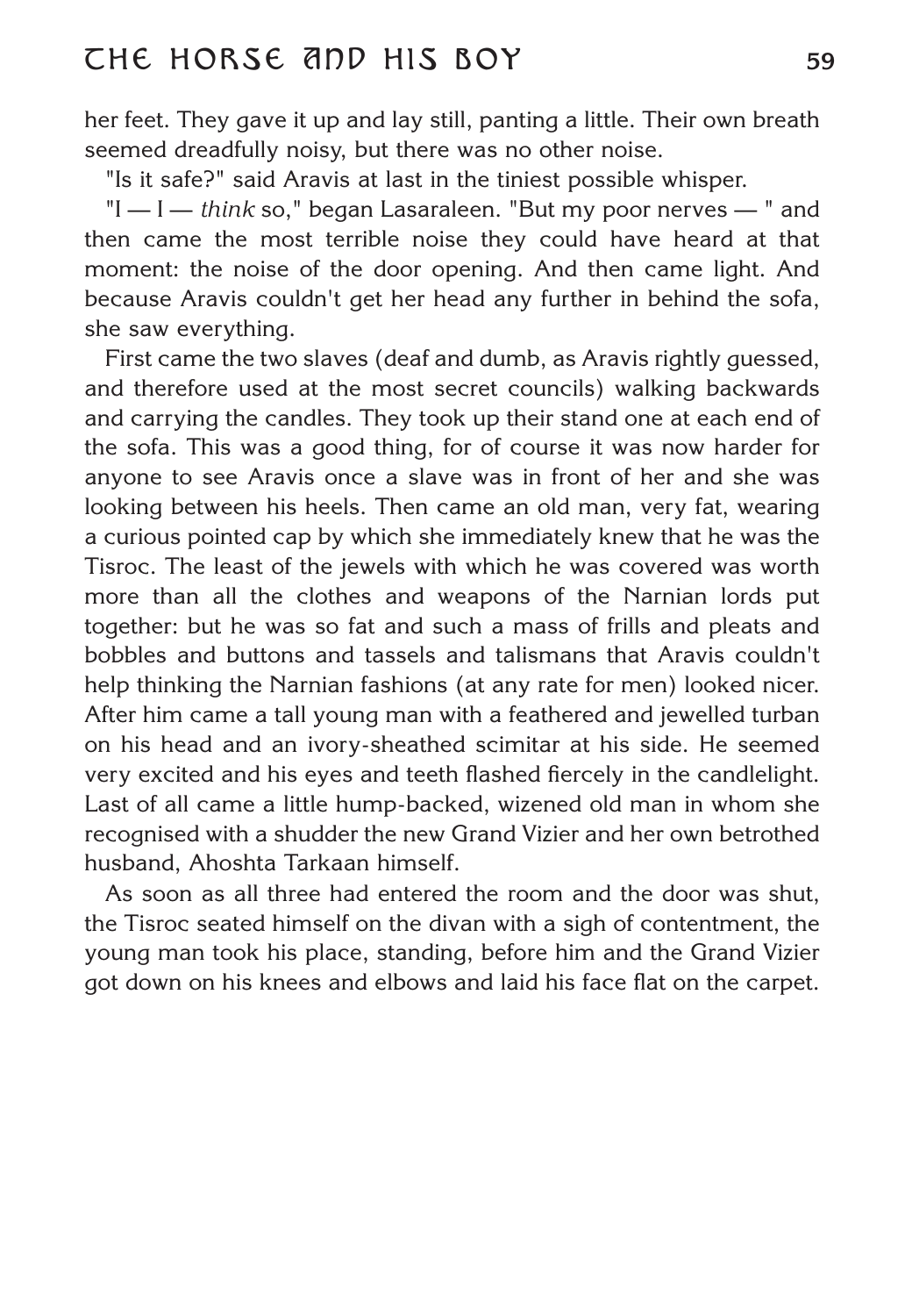#### Chapter VIII

# In the House of the Tisroc

A-my-father-and-oh-the-delight-of-my-eyes," began the young man, muttering the words very quickly and sulkily and not at all as if the Tisroc were the delight of his eyes. "May you live for ever, but you have utterly destr young man, muttering the words very quickly and sulkily and not at all as if the Tisroc were the delight of his eyes. "May you live for ever, but you have utterly destroyed me.

saw that the ship of the accursed barbarians was gone from her place I would perhaps have overtaken them. But you persuaded me to send first and see if they had not merely moved round the point into better anchorage. And now the whole day has been wasted. And they are gone — gone — out of my reach! The false jade, the — " and here he added a great many descriptions of Queen Susan which would not look at all nice in print. For of course this young man was Prince Rabadash and of course the false jade was Susan of Narnia.

"Compose yourself, O my son," said the Tisroc. "For the departure of guests makes a wound that is easily healed in the heart of a judicious host."

"But I *want* her," cried the Prince. "I must have her. I shall die if I do not get her — false, proud, black-hearted daughter of a dog that she is! I cannot sleep and my food has no savour and my eyes are darkened because of her beauty. I must have the barbarian queen."

"How well it was said by a gifted poet," observed the Vizier, raising his face (in a somewhat dusty condition) from the carpet, "that deep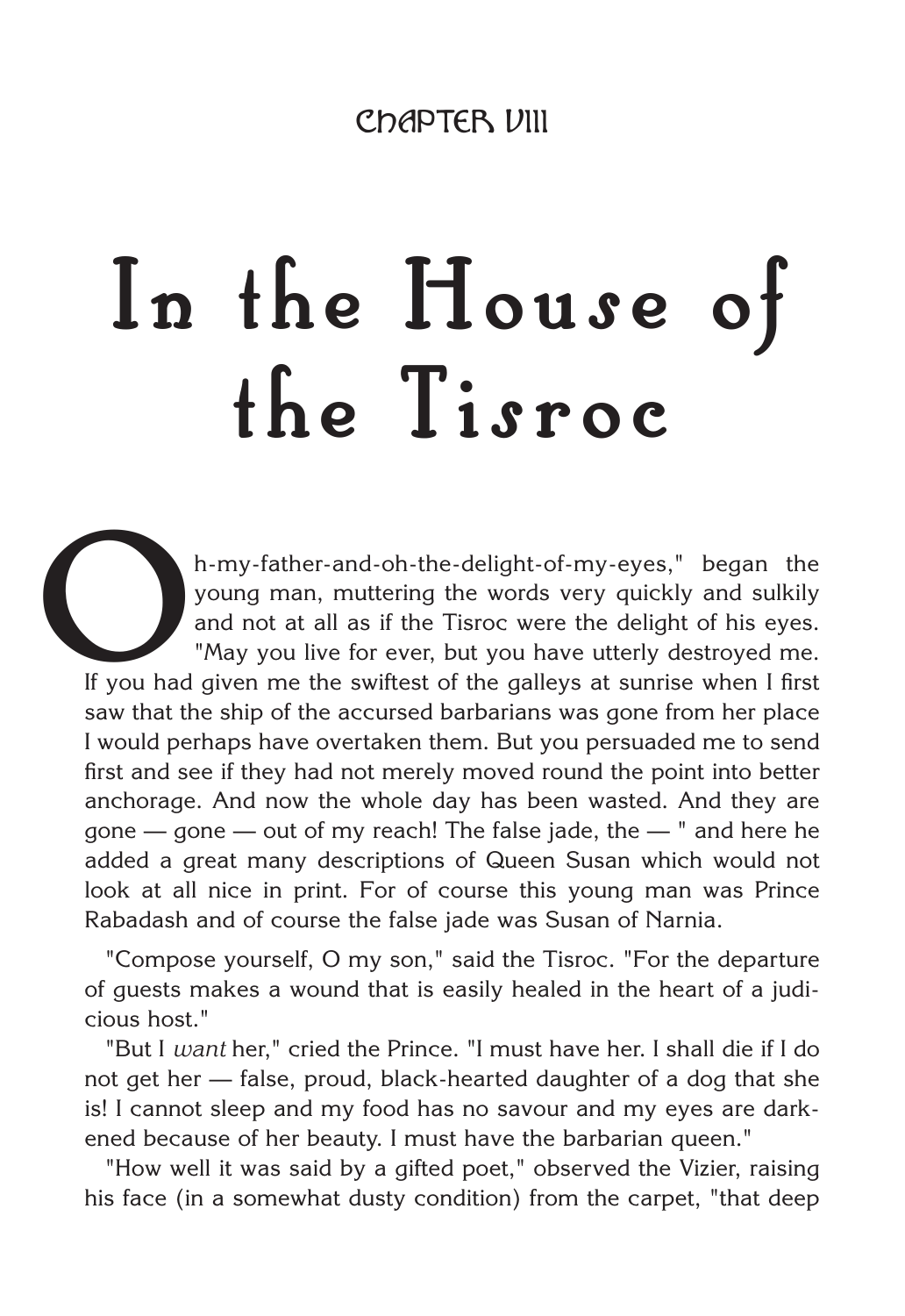draughts from the fountain of reason are desirable in order to extinguish the fire of youthful love."

This seemed to exasperate the Prince. "Dog," he shouted, directing a series of well-aimed kicks at the hindquarters of the Vizier, "do not dare to quote the poets to me. I have had maxims and verses flung at me all day and I can endure them no more." I am afraid Aravis did not feel at all sorry for the Vizier.

The Tisroc was apparently sunk in thought, but when, after a long pause, he noticed what was happening, he said tranquilly:

"My son, by all means desist from kicking the venerable and enlightened Vizier: for as a costly jewel retains its value even if hidden in a dung-hill, so old age and discretion are to be respected even in the vile persons of our subjects. Desist therefore, and tell us what you desire and propose."

"I desire and propose, O my father," said Rabadash, "that you immediately call out your invincible armies and invade the thriceaccursed land of Narnia and waste it with fire and sword and add it to your illimitable empire, killing their High King and all of his blood except the Queen Susan. For I must have her as my wife, though she shall learn a sharp lesson first."

"Understand, O my son," said the Tisroc, "that no words you can speak will move me to an open war against Narnia."

"If you were not my father, O ever-living Tisroc," said the Prince, grinding his teeth. "I should say that was the word of a coward."

"And if you were not my son, O most inflammable Rabadash," replied his father, "your life would be short and your death slow when you had said it." (The cool, placid voice in which he spoke these words made Aravis's blood run cold.)

"But why, O my father," said the Prince — this time in a much more respectful voice, "why should we think twice about punishing Narnia any more than about hanging an idle slave or sending a worn-out horse to be made into dog's-meat? It is not the fourth size of one of your least provinces. A thousand spears could conquer it in five weeks. It is an unseemly blot on the skirts of your empire."

"Most undoubtedly," said the Tisroc. "These little barbarian countries that call themselves *free* (which is as much as to say, idle, disordered, and unprofitable) are hateful to the gods and to all persons of discernment."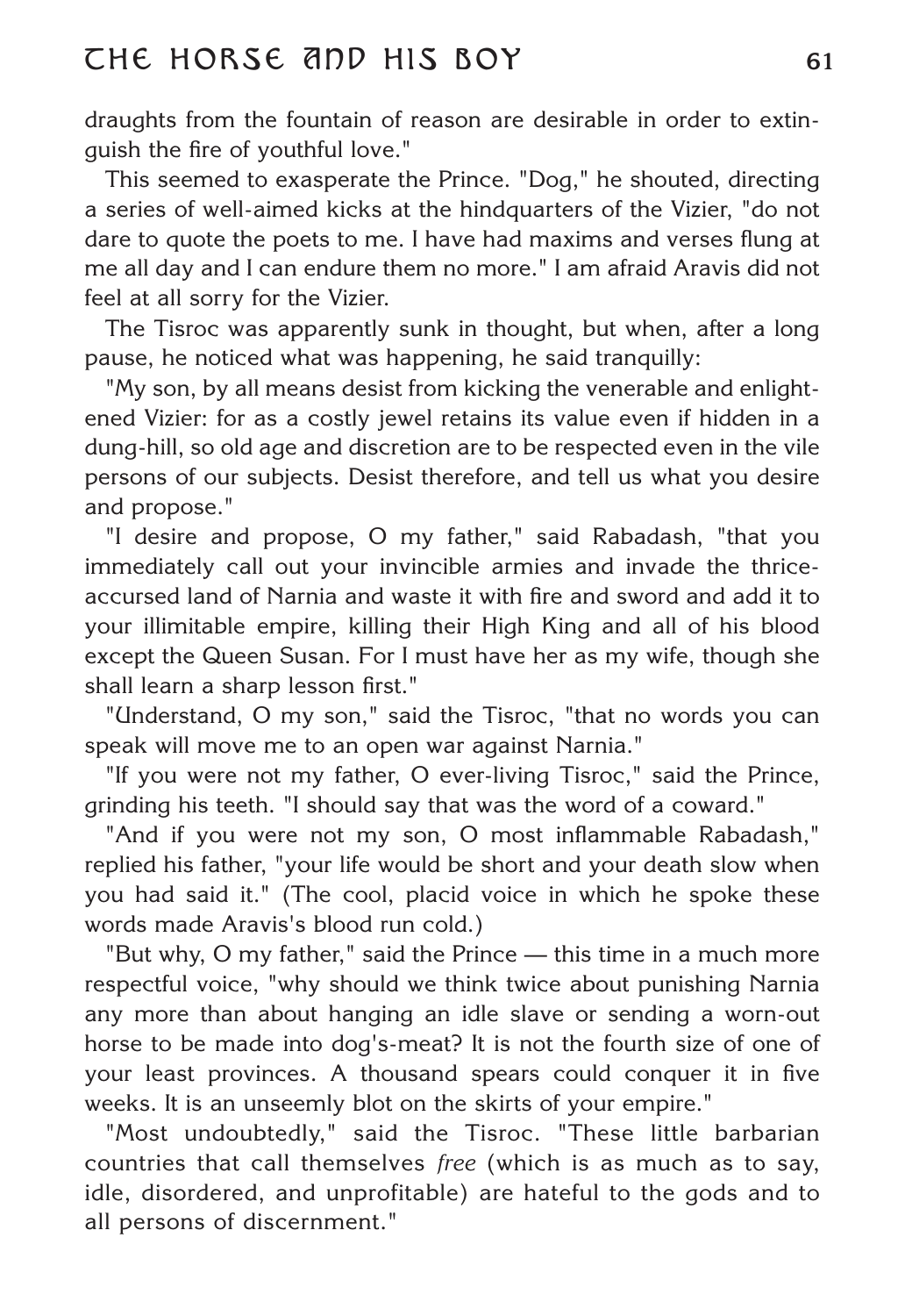"Then why have we suffered such a land as Narnia to remain thus long unsubdued?"

"Know, O enlightened Prince," said the Grand Vizier, "that until the year in which your exalted father began his salutary and unending reign, the land of Narnia was covered with ice and snow and was moreover ruled by a most powerful enchantress."

"This I know very well, O loquacious Vizier," answered the Prince. "But I know also that the enchantress is dead. And the ice and snow have vanished, so that Narnia is now wholesome, fruitful, and delicious."

"And this change, O most learned Prince, has doubtless been brought to pass by the powerful incantations of those wicked persons who now call themselves kings and queens of Narnia."

"I am rather of the opinion," said Rabadash, "that it has come about by the alteration of the stars and the operation of natural causes."

"All this," said the Tisroc, "is a question for the disputations of learned men. I will never believe that so great an alteration, and the killing of the old enchantress, were effected without the aid of strong magic. And such things are to be expected in that land, which is chiefly inhabited by demons in the shape of beasts that talk like men, and monsters that are half man and half beast. It is commonly reported that the High King of Narnia (whom may the gods utterly reject) is supported by a demon of hideous aspect and irresistible maleficence who appears in the shape of a Lion. Therefore the attacking of Narnia is a dark and doubtful enterprise, and I am determined not to put my hand out farther than I can draw it back."

"How blessed is Calormen," said the Vizier, popping up his face again, "on whose ruler the gods have been pleased to bestow prudence and circumspection! Yet as the irrefutable and sapient Tisroc has said it is very grievous to be constrained to keep our hands off such a dainty dish as Narnia. Gifted was that poet who said — " but at this point Ahoshta noticed an impatient movement of the Prince's toe and became suddenly silent.

"It is very grievous," said the Tisroc in his deep, quiet voice. "Every morning the sun is darkened in my eyes, and every night my sleep is the less refreshing, because I remember that Narnia is still free."

"O my father," said Rabadash. "How if I show you a way by which you can stretch out your arm to take Narnia and yet draw it back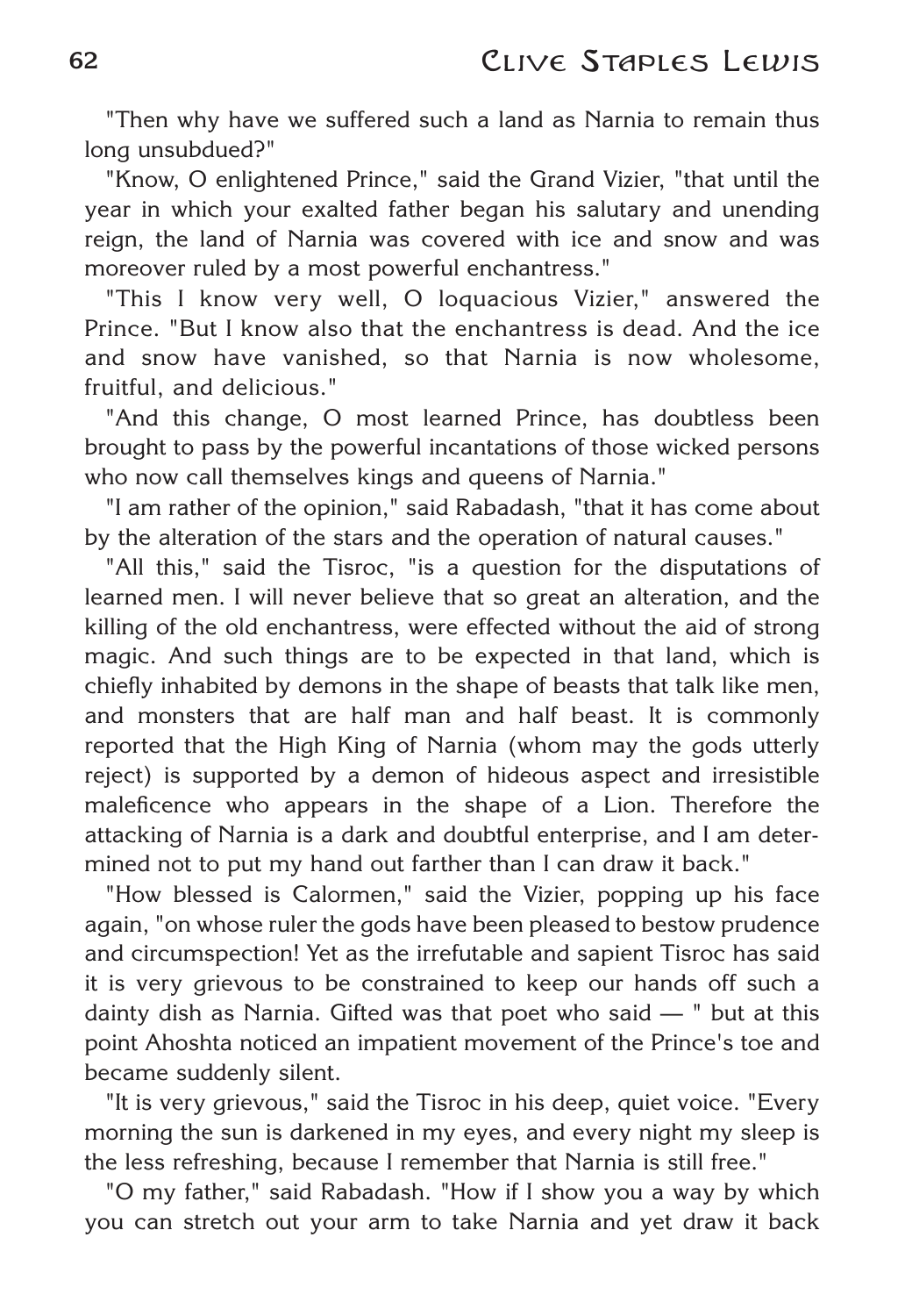unharmed if the attempt prove unfortunate?"

"If you can show me that, O Rabadash," said the Tisroc, "you will be the best of sons."

"Hear then, O father. This very night and in this hour I will take but two hundred horse and ride across the desert. And it shall seem to all men that you know nothing of my going. On the second morning I shall be at the gates of King Lune's castle of Anvard in Archenland. They are at peace with us and unprepared and I shall take Anvard before they have bestirred themselves. Then I will ride through the pass above Anvard and down through Narnia to Cair Paravel. The High King will not be there; when I left them he was already preparing a raid against the giants on his northern border. I shall find Cair Paravel, most likely, with open gates and ride in. I shall exercise prudence and courtesy and spill as little Narnian blood as I can. And what then remains but to sit there till the *Splendour Hyaline* puts in, with Queen Susan on board, catch my strayed bird as she sets foot ashore, swing her into the saddle, and then ride, ride, ride back to Anvard?"

"But is it not probable, O my son," said the Tisroc, "that at the taking of the woman either King Edmund or you will lose his life?"

"They will be a small company," said Rabadash, "and I will order ten of my men to disarm and bind him: restraining my vehement desire for his blood so that there shall be no deadly cause of war between you and the High King."

"And how if the *Splendour Hyaline* is at Cair Paravel before you?"

"I do not look for that with these winds, O my father."

"And lastly, O my resourceful son," said the Tisroc, "you have made clear how all this might give you the barbarian woman, but not how it helps me to the overthrowing of Narnia."

"O my father, can it have escaped you that though I and my horsemen will come and go through Narnia like an arrow from a bow, yet we shall have Anvard for ever? And when you hold Anvard you sit in the very gate of Narnia, and your garrison in Anvard can be increased by little and little till it is a great host."

"It is spoken with understanding and foresight. But how do I draw back my arm if all this miscarries?"

"You shall say that I did it without your knowledge and against your will, and without your blessing, being constrained by the violence of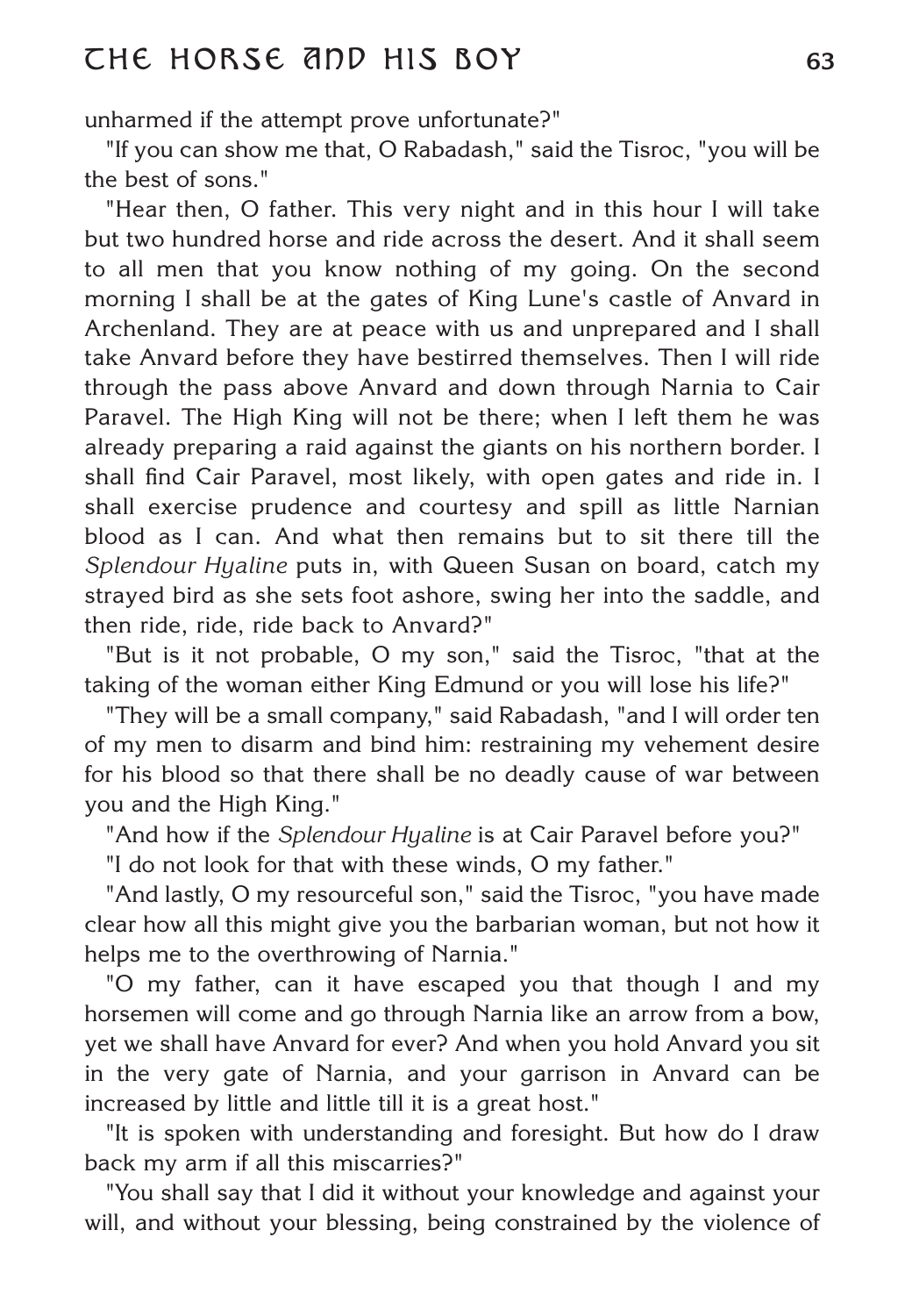my love and the impetuosity of youth."

"And how if the High King then demands that we send back the barbarian woman, his sister?"

"O my father, be assured that he will not. For though the fancy of a woman has rejected this marriage, the High King Peter is a man of prudence and understanding who will in no way wish to lose the high honour and advantage of being allied to our House and seeing his nephew and grand nephew on the throne of Calormen."

"He will not see that if I live for ever as is no doubt your wish," said the Tisroc in an even drier voice than usual.

"And also, O my father and O the delight of my eyes," said the Prince, after a moment of awkward silence, "we shall write letters as if from the Queen to say that she loves me and has no desire to return to Narnia. For it is well known that women are as changeable as weather-cocks. And even if they do not wholly believe the letters, they will not dare to come to Tashbaan in arms to fetch her."

"O enlightened Vizier," said the Tisroc, "bestow your wisdom upon us concerning this strange proposal."

"O eternal Tisroc," answered Ahoshta, "the strength of paternal affection is not unknown to me and I have often heard that sons are in the eyes of their fathers more precious than carbuncles. How then shall I dare freely to unfold to you my mind in a matter which may imperil the life of this exalted Prince?"

"Undoubtedly you will dare," replied the Tisroc. "Because you will find that the dangers of not doing so are at least equally great."

"To hear is to obey," moaned the wretched man. "Know then, O most reasonable Tisroc, in the first place, that the danger of the Prince is not altogether so great as might appear. For the gods have withheld from the barbarians the light of discretion, as that their poetry is not, like ours, full of choice apophthegms and useful maxims, but is all of love and war. Therefore nothing will appear to them more noble and admirable than such a mad enterprise as this of — ow!" For the Prince, at the word "mad", had kicked him again.

"Desist, O my son," said the Tisroc. "And you, estimable Vizier, whether he desists or not, by no means allow the flow of your eloquence to be interrupted. For nothing is more suitable to persons of gravity and decorum than to endure minor inconveniences with constancy."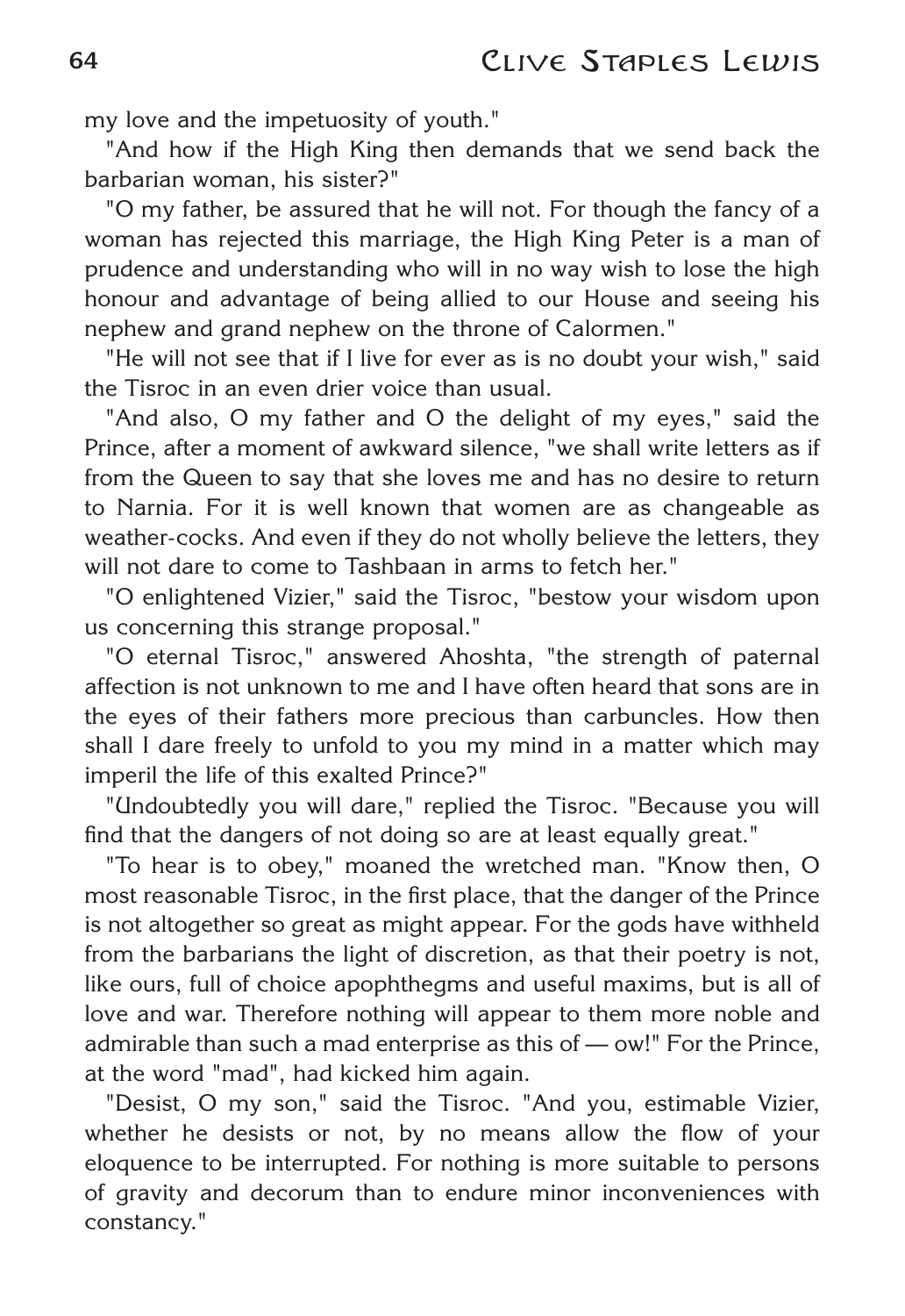"To hear is to obey," said the Vizier, wriggling himself round a little so as to get his hinder parts further away from Rabadash's toe. "Nothing, I say, will seem as pardonable, if not estimable, in their eyes as this  $-$  er  $-$  hazardous attempt, especially because it is undertaken for the love of a woman. Therefore, if the Prince by misfortune fell into their hands, they would assuredly not kill him. Nay, it may even be, that though he failed to carry off the queen, yet the sight of his great valour and of the extremity of his passion might incline her heart to him."

"That is a good point, old babbler," said Rabadash. "Very good, however it came into your ugly head."

"The praise of my masters is the light of my eyes," said Ahoshta. "And secondly, O Tisroc, whose reign must and shall be interminable, I think that with the aid of the gods it is very likely that Anvard will fall into the Prince's hands. And if so, we have Narnia by the throat."

There was a long pause and the room became so silent that the two girls hardly dared to breathe. At last the Tisroc spoke.

"Go, my son," he said. "And do as you have said. But expect no help nor countenance from me. I will not avenge you if you are killed and I will not deliver you if the barbarians cast you into prison. And if, either in success or failure, you shed a drop more than you need of Narnian noble blood and open war arises from it, my favour shall never fall upon you again and your next brother shall have your place in Calormen. Now go. Be swift, secret, and fortunate. May the strength of Tash the inexorable, the irresistible be in your sword and lance."

"To hear is to obey," cried Rabadash, and after kneeling for a moment to kiss his father's hands he rushed from the room. Greatly to the disappointment of Aravis, who was now horribly cramped, the Tisroc and the Vizier remained.

"O Vizier," said the Tisroc, "is it certain that no living soul knows of this council we three have held here to-night?"

"O my master," said Ahoshta, "it is not possible that any should know. For that very reason I proposed, and you in your infallible wisdom agreed, that we should meet here in the Old Palace where no council is ever held and none of the household has any occasion to come."

"It is well," said the Tisroc. "If any man knew, I would see to it that he died before an hour had passed. And do you also, O prudent Vizier,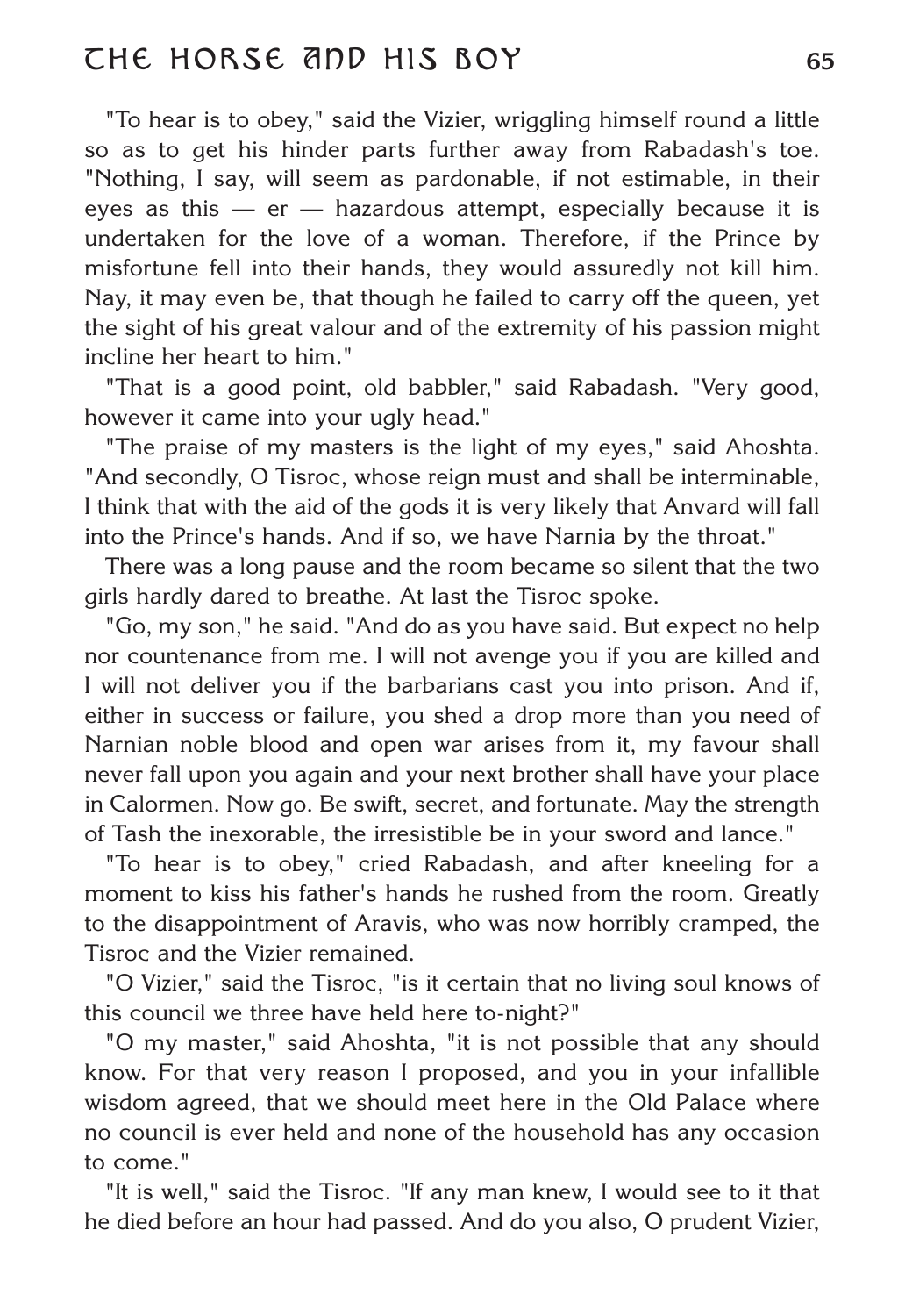forget it. I sponge away from my own heart and from yours all knowledge of the Prince's plans. He is gone without my knowledge or my consent, I know not whither, because of his violence and the rash and disobedient disposition of youth. No man will be more astonished than you and I to hear that Anvard is in his hands."

"To hear is to obey," said Ahoshta.

"That is why you will never think even in your secret heart that I am the hardest hearted of fathers who thus send my first-born son on an errand so likely to be his death; pleasing as it must be to you who do not love the Prince. For I see into the bottom of your mind."

"O impeccable Tisroc," said the Vizier. "In comparison with you I love neither the Prince nor my own life nor bread nor water nor the light of the sun."

"Your sentiments," said the Tisroc, "are elevated and correct. I also love none of these things in comparison with the glory and strength of my throne. If the Prince succeeds, we have Archenland, and perhaps hereafter Narnia. If he fails — I have eighteen other sons and Rabadash, after the manner of the eldest sons of kings, was beginning to be dangerous. More than five Tisrocs in Tashbaan have died before their time because their eldest sons, enlightened princes, grew tired of waiting for their throne. He had better cool his blood abroad than boil it in inaction here. And now, O excellent Vizier, the excess of my paternal anxiety inclines me to sleep. Command the musicians to my chamber. But before you lie down, call back the pardon we wrote for the third cook. I feel within me the manifest prognostics of indigestion."

"To hear is to obey," said the Grand Vizier. He crawled backwards on all fours to the door, rose, bowed, and went out. Even then the Tisroc remained seated in silence on the divan till Aravas almost began to be afraid that he had dropped asleep. But at last with a great creaking and sighing he heaved up his enormous body, signed to the slaves to precede him with the lights and went out. The door closed behind him, the room was once more totally dark, and the two girls could breathe freely again.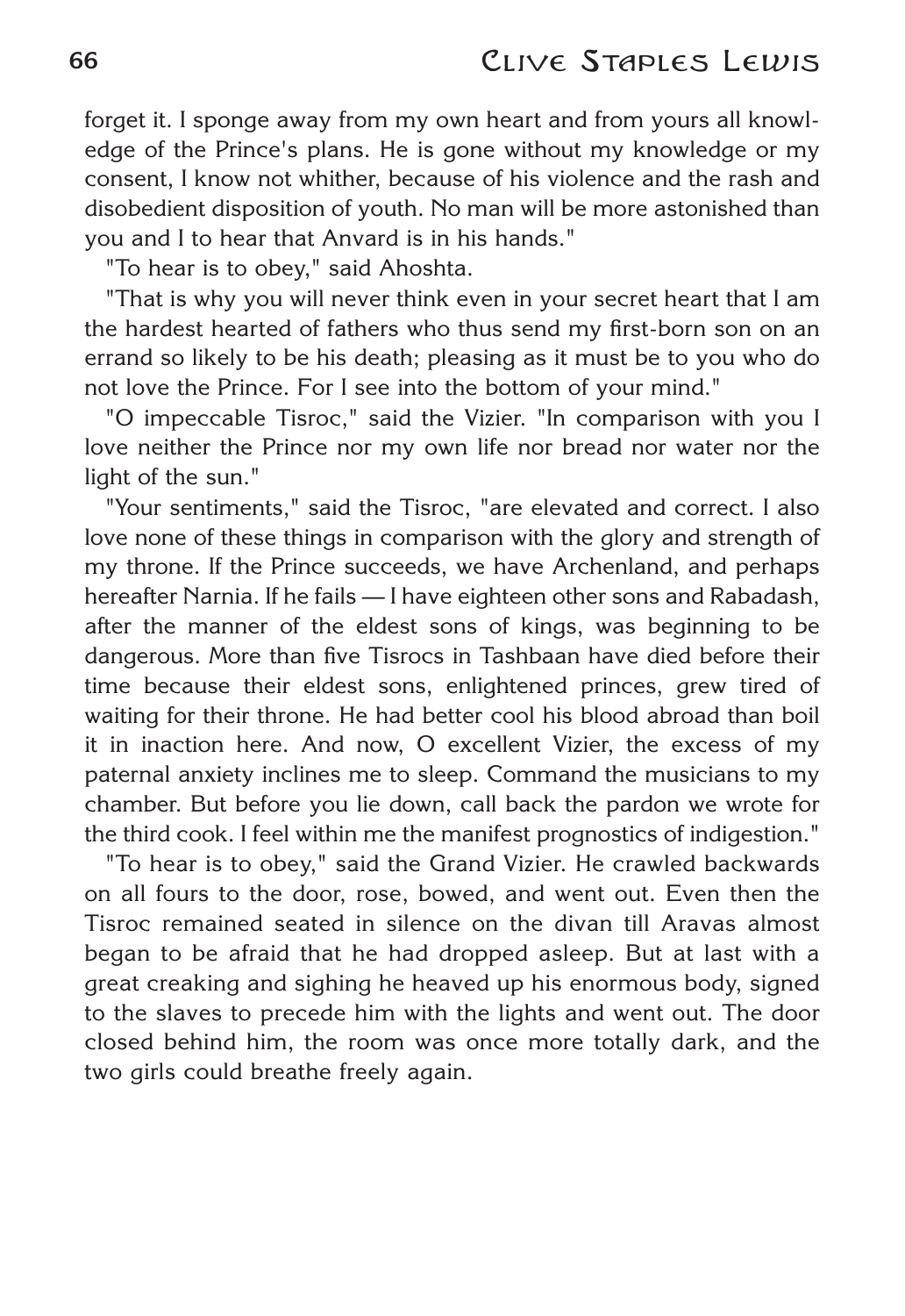#### Chapter IX

## Across the Desert

Now dreadful! How perfectly dreadful!" whimpered<br>Lasaraleen. "Oh darling, I am so frightened. I'm shaking<br>all over. Feel me."<br>"Come on," said Aravis, who was trembling herself.<br>"They've gone back to the new palace. Once we Lasaraleen. "Oh darling, I am so frightened. I'm shaking all over. Feel me."

"Come on," said Aravis, who was trembling herself. "They've gone back to the new palace. Once we're out of this room we're safe enough. But it's wasted a terrible time. Get me down to that water-gate as quick as you can."

"Darling, how *can* you?" squeaked Lasaraleen. "I can't do anything — not now. My poor nerves! No: we must just lie still a bit and then go back."

"Why back?" asked Aravis.

"Oh, you don't understand. You're so unsympathetic," said Lasaraleen, beginning to cry. Aravis decided it was no occasion for mercy.

"Look here!" she said, catching Lasaraleen and giving her a good shake. "If you say another word about going back, and if you don't start taking me to that water-gate at once — do you know what I'll do? I'll rush out into that passage and scream. Then we'll both be caught."

"But we shall both be k-k-killed!" said Lasaraleen. "Didn't you hear what the Tisroc (may he live for ever) said?"

"Yes, and I'd sooner be killed than married to Ahoshta. So come *on*." "Oh you *are* unkind," said Lasaraleen. "And I in such a state!"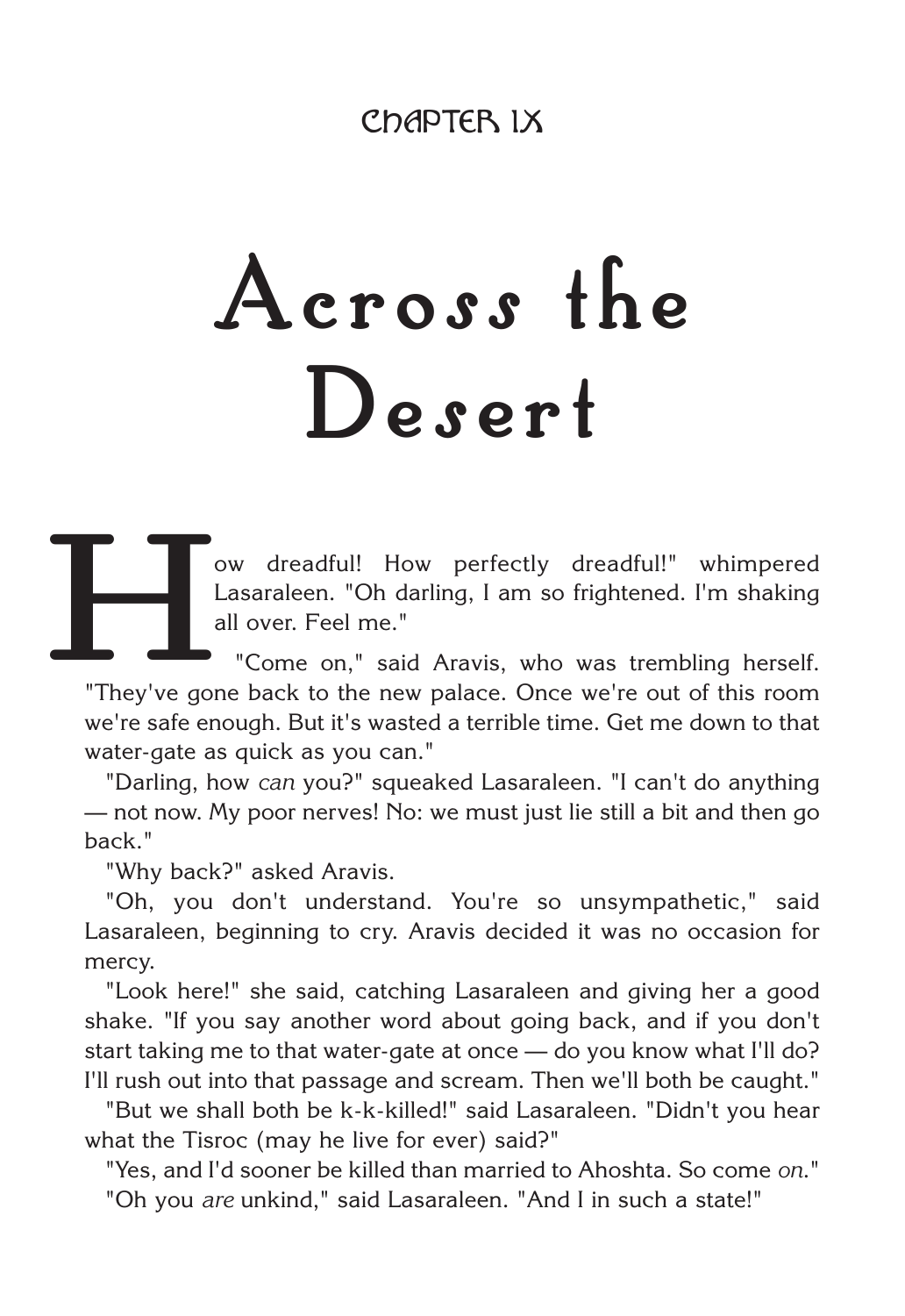But in the end she had to give in to Aravis. She led the way down the steps they had already descended, and along another corridor and so finally out into the open air. They were now in the palace garden which sloped down in terraces to the city wall. The moon shone brightly. One of the drawbacks about adventures is that when you come to the most beautiful places you are often too anxious and hurried to appreciate them; so that Aravis (though she remembered them years later) had only a vague impression of grey lawns, quietly bubbling fountains, and the long black shadows of cypress trees.

When they reached the very bottom and the wall rose frowning above them, Lasaraleen was shaking so that she could not unbolt the gate. Aravis did it. There, at last, was the river, full of reflected moonlight, and a little landing stage and a few pleasure boats.

"Good-bye," said Aravis, "and thank you. I'm sorry if I've been a pig. But think what I'm flying from!"

"Oh Aravis darling," said Lasaraleen. "Won't you change your mind? Now that you've seen what a very great man Ahoshta is!"

"Great man!" said Aravis. "A hideous grovelling slave who flatters when he's kicked but treasures it all up and hopes to get his own back by egging on that horrible Tisroc to plot his son's death. Faugh! I'd sooner marry my father's scullion than a creature like that."

"Oh Aravis, Aravis! How can you say such dreadful things; and about the Tisroc (may he live for ever) too. It must be right if *he's* going to do it!"

"Good-bye," said Aravis, "and I thought your dresses lovely. And I think your house is lovely too. I'm sure you'll have a lovely life though it wouldn't suit me. Close the door softly behind me."

She tore herself away from her friend's affectionate embraces, stepped into a punt, cast off, and a moment later was out in midstream, with a huge real moon overhead and a huge reflected moon down, deep down, in the river. The air was fresh and cool and as she drew near the further bank she heard the hooting of an owl. "Ah! That's better!" thought Aravis. She had always lived in the country and had hated every minute of her time in Tashbaan.

When she stepped ashore she found herself in darkness for the rise of the ground, and the trees, cut off the moonlight. But she managed to find the same road that Shasta had found, and came just as he had done to the end of the grass and the beginning of the sand, and looked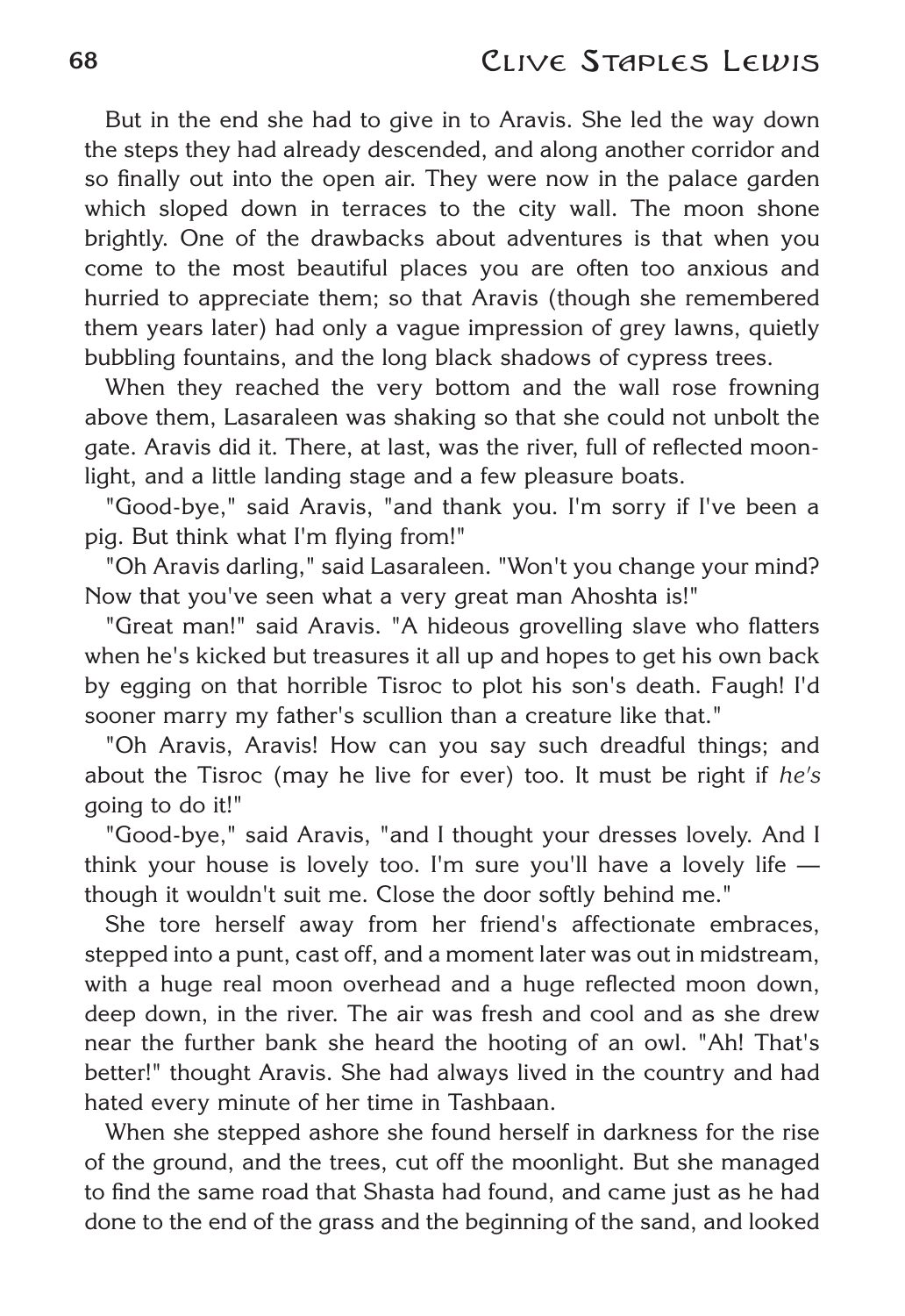(like him) to her left and saw the big, black Tombs. And now at last, brave girl though she was, her heart quailed. Supposing the others weren't there! Supposing the ghouls were! But she stuck out her chin (and a little bit of her tongue too) and went straight towards them.

But before she had reached them she saw Bree and Hwin and the groom.

"You can go back to your mistress now," said Aravis (quite forgetting that he couldn't, until the city gates opened next morning). "Here is money for your pains."

"To hear is to obey," said the groom, and at once set off at a remarkable speed in the direction of the city. There was no need to tell him to make haste: he also had been thinking a good deal about ghouls.

For the next few seconds Aravis was busy kissing the noses and patting the necks of Hwin and Bree just as if they were quite ordinary horses.

"And here comes Shasta! Thanks be to the Lion!" said Bree.

Aravis looked round, and there, right enough, was Shasta who had come out of hiding the moment he saw the groom going away.

"And now," said Aravis. "There's not a moment to lose." And in hasty words she told them about Rabadash's expedition.

"Treacherous hounds!" said Bree, shaking his mane and stamping with his hoof. "An attack in time of peace, without defiance sent! But we'll grease his oats for him. We'll be there before he is."

"Can we?" said Aravis, swinging herself into Hwin's saddle. Shasta wished he could mount like that.

"Brooh-hooh!" snorted Bree. "Up you get, Shasta. Can we! And with a good start too!"

"He said he was going to start at once," said Aravis.

"That's how humans talk," said Bree. "But you don't get a company of two hundred horse and horsemen watered and victualled and armed and saddled and started all in a minute. Now: what's our direction? Due North?"

"No," said Shasta. "I know about that. I've drawn a line. I'll explain later. Bear a bit to our left, both you horses. Ah — here it is!"

"Now," said Bree. "All that about galloping for a day and a night, like in stories, can't really be done. It must be walk and trot: but brisk trots and short walks. And whenever we walk you two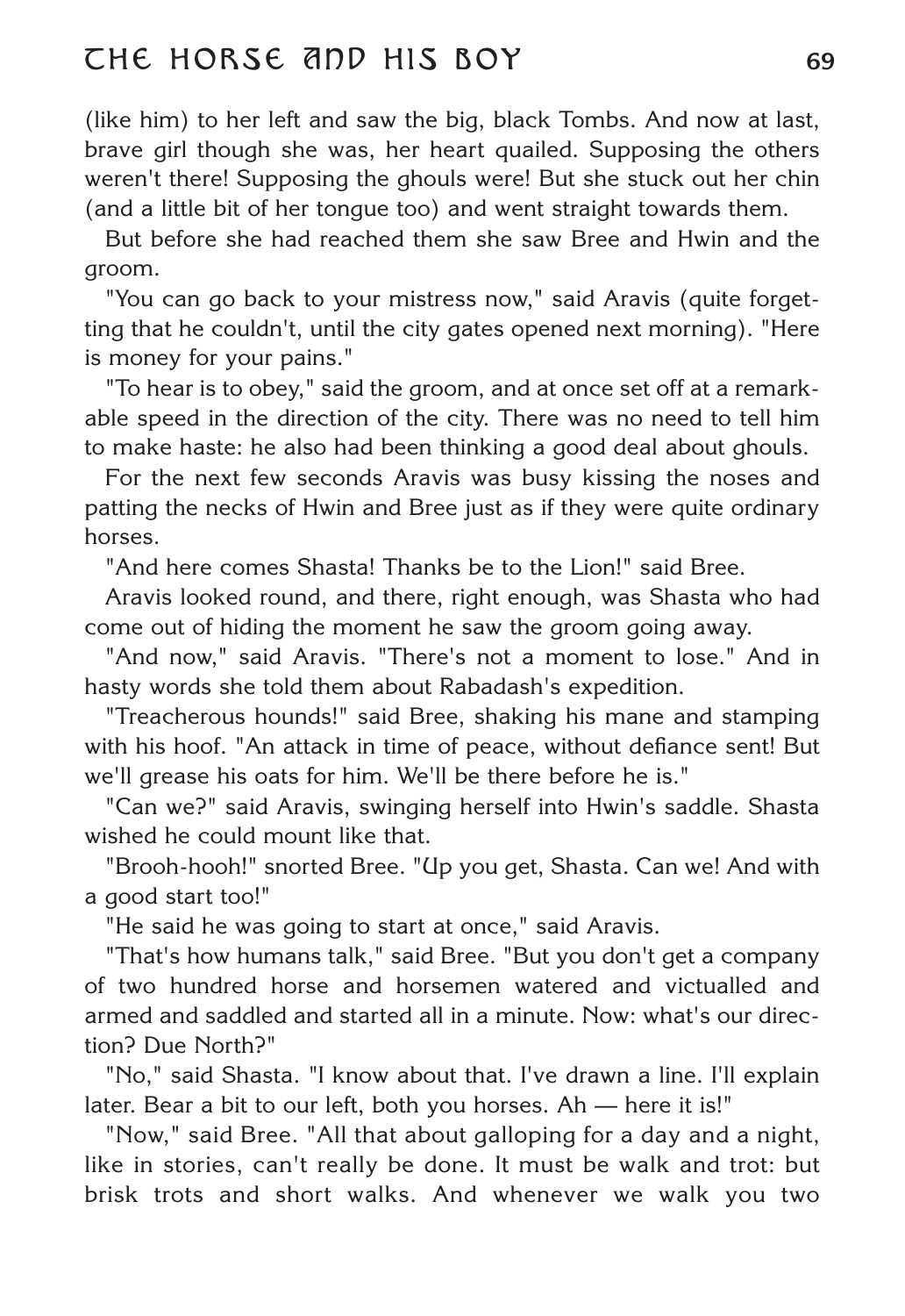humans can slip off and walk too. Now. Are you ready, Hwin? Off we go. Narnia and the North!"

At first it was delightful. The night had now been going on for so many hours that the sand had almost finished giving back all the sunheat it had received during the day, and the air was cool, fresh, and clear. Under the moonlight the sand, in every direction and as far as they could see, gleamed as if it were smooth water or a great silver tray. Except for the noise of Bree's and Hwin's hoofs there was not a sound to be heard. Shasta would nearly have fallen asleep if he had not had to dismount and walk every now and then.

This seemed to last for hours. Then there came a time when there was no longer any moon. They seemed to ride in the dead darkness for hours and hours. And after that there came a moment when Shasta noticed that he could see Bree's neck and head in front of him a little more clearly than before; and slowly, very slowly, he began to notice the vast grey flatness on every side. It looked absolutely dead, like something in a dead world; and Shasta felt quite terribly tired and noticed that he was getting cold and that his lips were dry. And all the time the squeak of the leather, the jingle of the bits, and the noise of the hoofs — not *Propputty-propputty* as it would be on a hard road, but *Thubbudy-thubbudy* on the dry sand.

At last, after hours of riding, far away on his right there came a single long streak of paler grey, low down on the horizon. Then a streak of red. It was the morning at last, but without a single bird to sing about it. He was glad of the walking bits now, for he was colder than ever.

Then suddenly the sun rose and everything changed in a moment. The grey sand turned yellow and twinkled as if it was strewn with diamonds. On their left the shadows of Shasta and Hwin and Bree and Aravis, enormously long, raced beside them. The double peak of Mount Pire, far ahead, flashed in the sunlight and Shasta saw they were a little out of the course. "A bit left, a bit left," he sang out. Best of all, when you looked back, Tashbaan was already small and remote. The Tombs were quite invisible: swallowed up in that single, jagged-edged hump which was the city of the Tisroc. Everyone felt better.

But not for long. Though Tashbaan looked very far away when they first saw it, it refused to look any further away as they went on.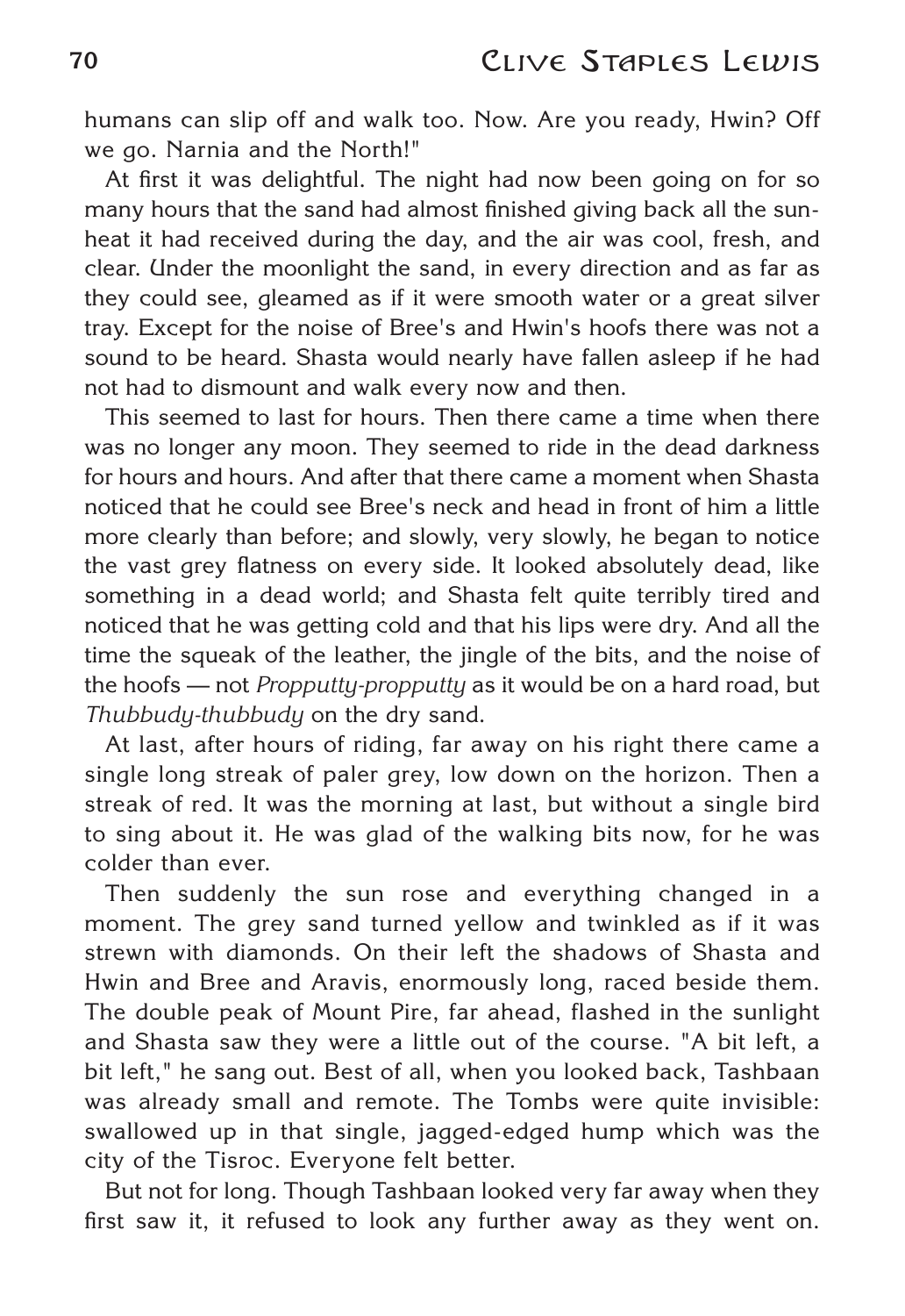Shasta gave up looking back at it, for it only gave him the feeling that they were not moving at all. Then the light became a nuisance. The glare of the sand made his eyes ache: but he knew he mustn't shut them. He must screw them up and keep on looking ahead at Mount Pire and shouting out directions. Then came the heat. He noticed it for the first time when he had to dismount and walk: as he slipped down to the sand the heat from it struck up into his face as if from the opening of an oven door. Next time it was worse. But the third time, as his bare feet touched the sand he screamed with pain and got one foot back in the stirrup and the other half over Bree's back before you could have said knife.

"Sorry, Bree," he gasped. "I can't walk. It burns my feet."

"Of course!" panted Bree. "Should have thought of that myself. Stay on. Can't be helped."

"It's all right for *you*," said Shasta to Aravis who was walking beside Hwin. "You've got shoes on."

Aravis said nothing and looked prim. Let's hope she didn't mean to, but she did.

On again, trot and walk and trot, jingle-jingle-jingle, squeak-squeaksqueak, smell of hot horse, smell of hot self, blinding glare, headache. And nothing at all different for mile after mile. Tashbaan would never look any further away. The mountains would never look any nearer. You felt this had been going on for always — jingle-jingle-jingle, squeak-squeak-squeak, smell of hot horse, smell of hot self.

Of course one tried all sorts of games with oneself to try to make the time pass: and of course they were all no good. And one tried very hard not to think of drinks — iced sherbet in a palace at Tashbaan, clear spring water tinkling with a dark earthy sound, cold, smooth milk just creamy enough and not too creamy — and the harder you tried not to think, the more you thought.

At last there was something different — a mass of rock sticking up out of the sand about fifty yards long and thirty feet high. It did not cast much shadow, for the sun was now very high, but it cast a little. Into that shade they crowded. There they ate some food and drank a little water. It is not easy giving a horse a drink out of a skin bottle, but Bree and Hwin were clever with their lips. No-one had anything like enough. No-one spoke. The horses were flecked with foam and their breathing was noisy. The children were pale.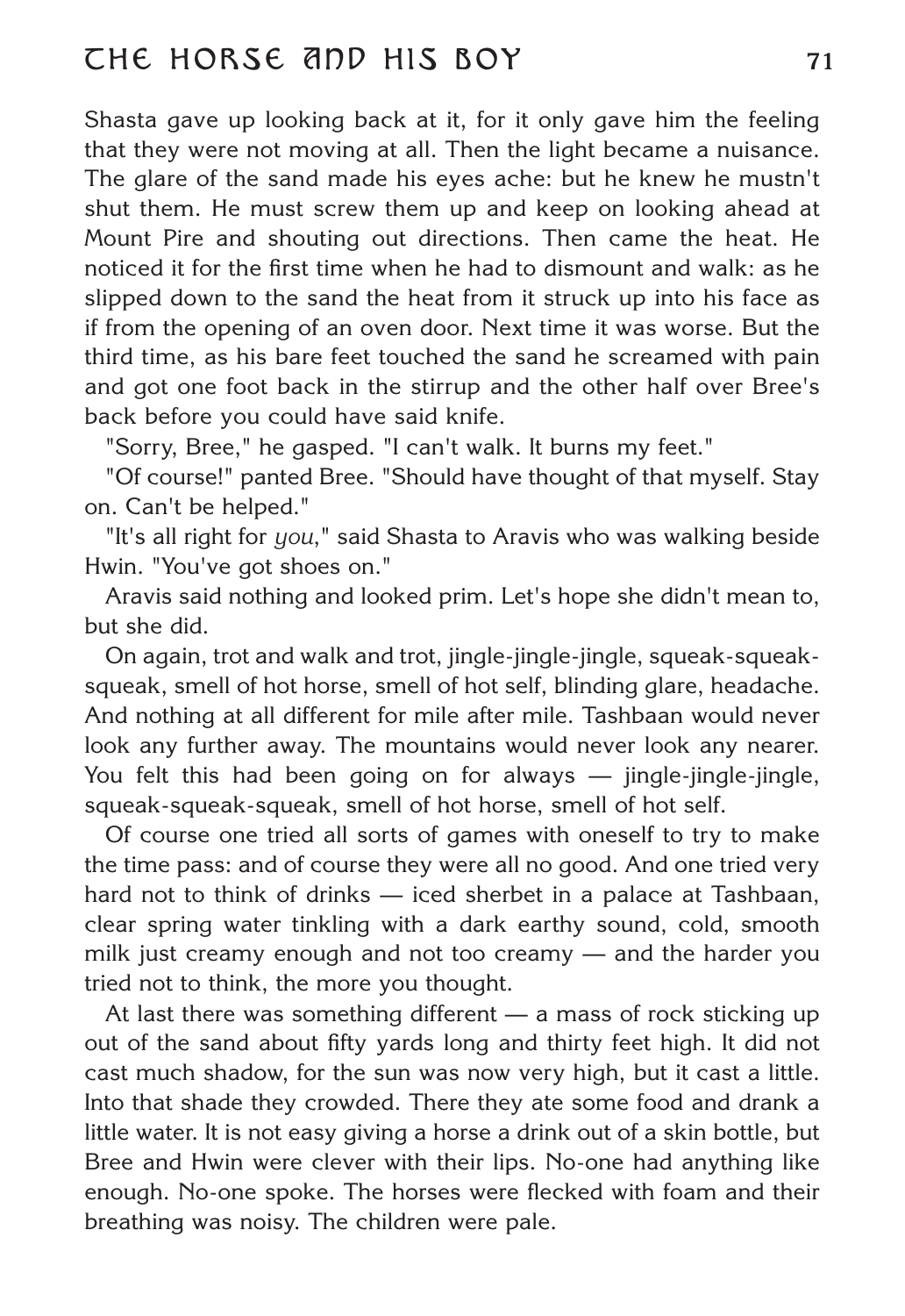After a very short rest they went on again. Same noises, same smells, same glare, till at last their shadows began to fall on their right, and then got longer and longer till they seemed to stretch out to the eastern end of the world. Very slowly the sun drew nearer to the western horizon. And now at last he was down and, thank goodness, the merciless glare was gone, though the heat coming up from the sand was still as bad as ever. Four pairs of eyes were looking out eagerly for any sign of the valley that Sallowpad the Raven had spoken about. But, mile after mile, there was nothing but level sand. And now the day was quite definitely done, and most of the stars were out, and still the Horses thundered on and the children rose and sank in their saddles, miserable with thirst and weariness. Not till the moon had risen did Shasta — in the strange, barking voice of someone whose mouth is perfectly dry — shout out:

"There it is!"

There was no mistaking it now. Ahead, and a little to their right, there was at last a slope: a slope downward and hummocks of rock on each side. The Horses were far too tired to speak but they swung round towards it and in a minute or two they were entering the gully. At first it was worse in there than it had been out in the open desert, for there was a breathless stuffiness between the rocky walls and less moonlight. The slope continued steeply downwards and the rocks on either hand rose to the height of cliffs. Then they began to meet vegetation — prickly cactus-like plants and coarse grass of the kind that would prick your fingers. Soon the horse-hoofs were falling on pebbles and stones instead of sand. Round every bend of the valley — and it had many bends — they looked eagerly for water. The Horses were nearly at the end of their strength now, and Hwin, stumbling and panting, was lagging behind Bree. They were almost in despair before at last they came to a little muddiness and a tiny trickle of water through softer and better grass. And the trickle became a brook, and the brook became a stream with bushes on each side, and the stream became a river, and there came (after more disappointments than I could possibly describe) a moment when Shasta, who had been in a kind of doze, suddenly realised that Bree had stopped and found himself slipping off. Before them a little cataract of water poured into a broad pool: and both the Horses were already in the pool with their heads down, drinking, drinking, drinking. "O-o-oh," said Shasta and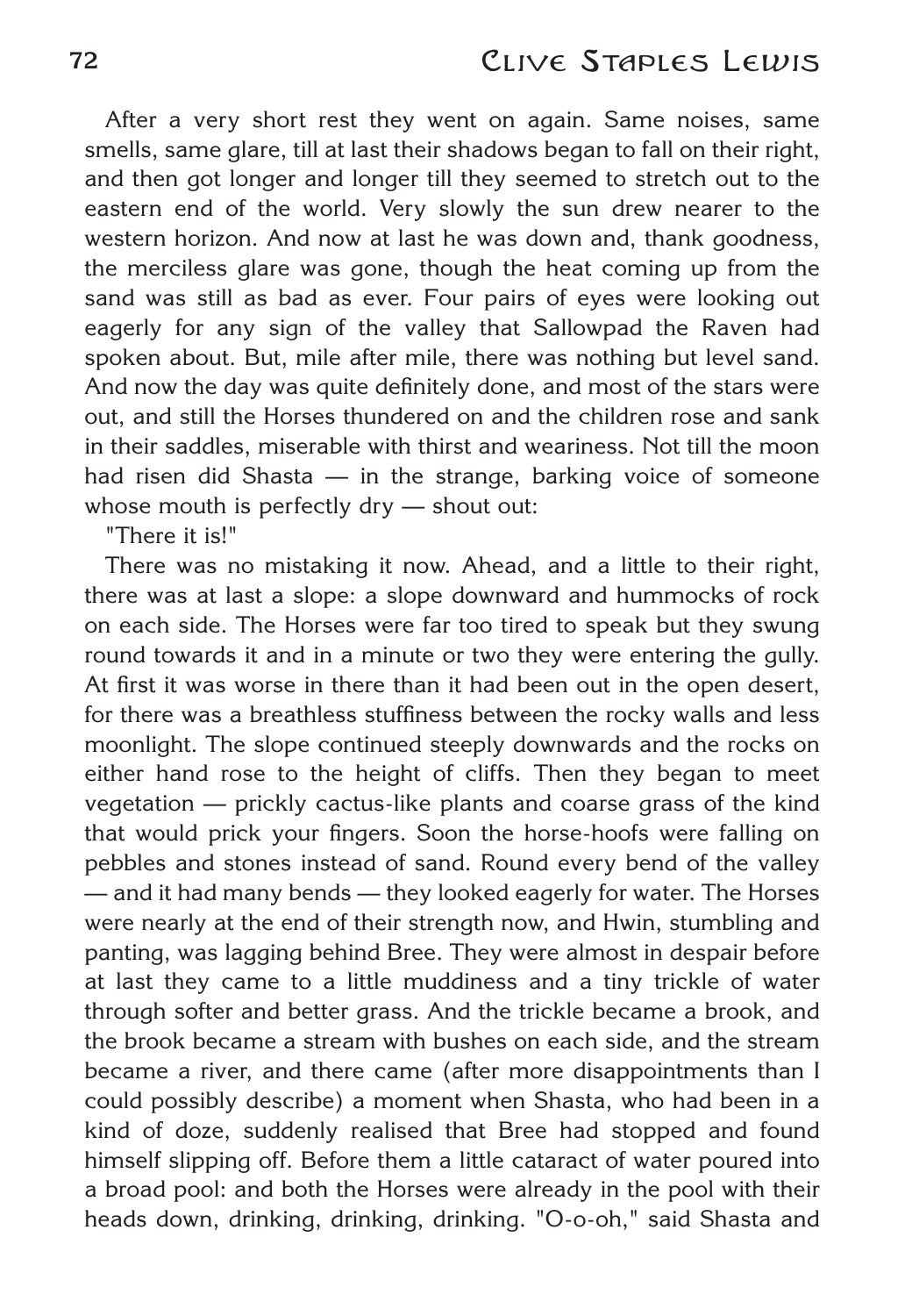plunged in  $-$  it was about up to his knees  $-$  and stooped his head right into the cataract. It was perhaps the loveliest moment in his life.

It was about ten minutes later when all four of them (the two children wet nearly all over) came out and began to notice their surroundings. The moon was now high enough to peep down into the valley. There was soft grass on both sides of the river, and beyond the grass, trees and bushes sloped up to the bases of the cliffs. There must have been some wonderful flowering shrubs hidden in that shadowy undergrowth for the whole glade was full of the coolest and most delicious smells. And out of the darkest recess among the trees there came a sound Shasta had never heard before — a nightingale.

Everyone was much too tired to speak or to eat. The Horses, without waiting to be unsaddled, lay down at once. So did Aravis and Shasta.

About ten minutes later the careful Hwin said, "But we mustn't go to sleep. We've got to keep ahead of that Rabadash."

"No," said Bree very slowly. "Mustn't go sleep. Just a little rest."

Shasta knew (for a moment) that they would all go to sleep if he didn't get up and do something about it, and felt that he ought to. In fact he decided that he would get up and persuade them to go on. But presently; not yet: not just yet...

Very soon the moon shone and the nightingale sang over two horses and two human children, all fast asleep.

It was Aravis who awoke first. The sun was already high in the heavens and the cool morning hours were already wasted. "It's my fault," she said to herself furiously as she jumped up and began rousing the others. "One wouldn't expect Horses to keep awake after a day's work like that, even if they *can* talk. And of course that Boy wouldn't; he's had no decent training. But *I* ought to have known better."

The others were dazed and stupid with the heaviness of their sleep.

"Heigh-ho — broo-hoo," said Bree. "Been sleeping in my saddle, eh? I'll never do that again. Most uncomfortable — "

"Oh come on, come on," said Aravis. "We've lost half the morning already. There isn't a moment to spare."

"A fellow's got to have a mouthful of grass," said Bree.

"I'm afraid we can't wait," said Aravis.

"What's the terrible hurry?" said Bree. "We've crossed the desert, haven't we?"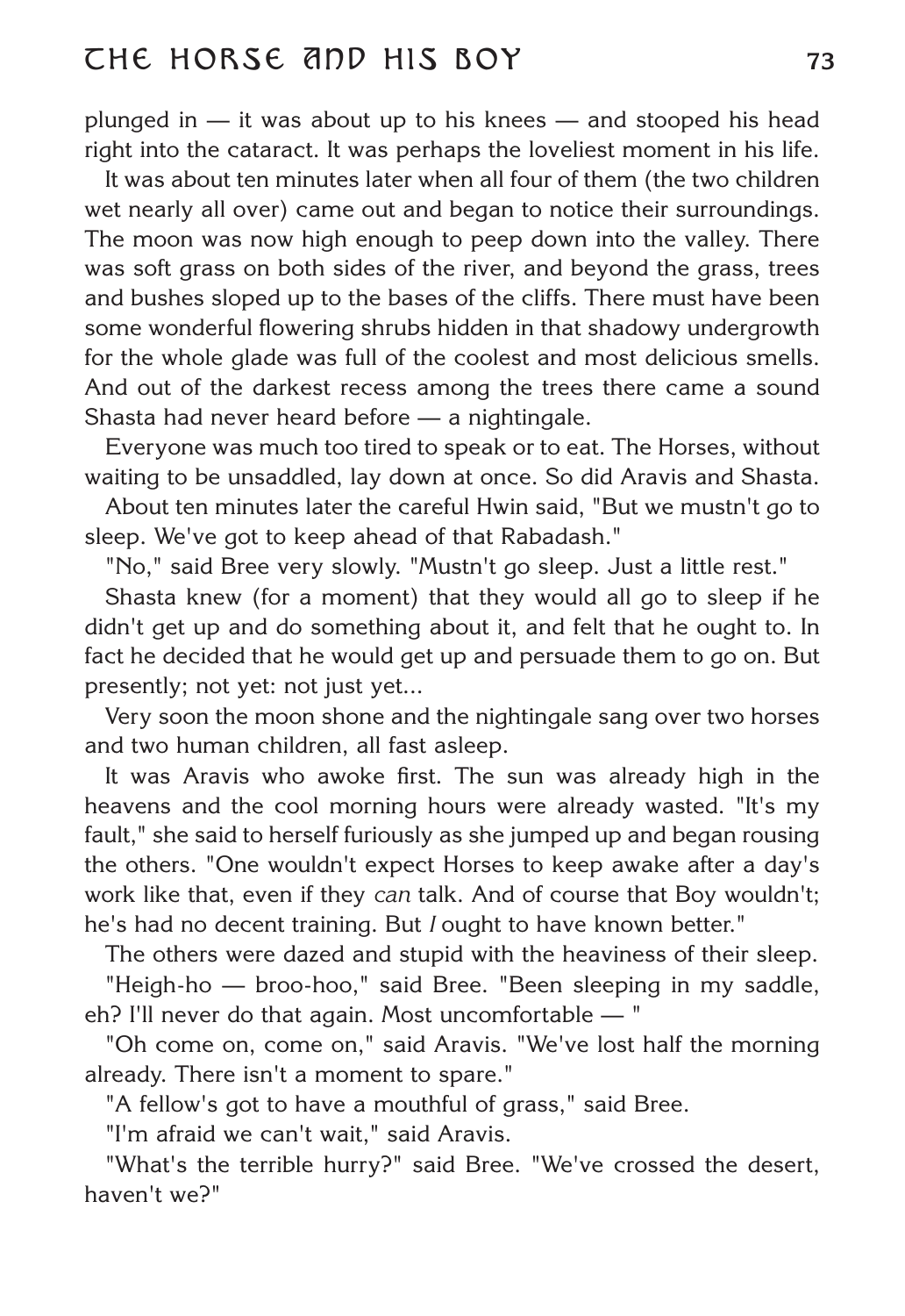"But we're not in Archenland yet," said Aravis. "And we've got to get there before Rabadash."

"Oh, we must be miles ahead of him," said Bree. "Haven't we been coming a shorter way? Didn't that Raven friend of yours say this was a short cut, Shasta?"

"He didn't say anything about *shorter*," answered Shasta. "He only said *better*, because you got to a river this way. If the oasis is due North of Tashbaan, then I'm afraid this may be longer."

"Well I can't go on without a snack," said Bree. "Take my bridle off, Shasta."

"P-please," said Hwin, very shyly, "I feel just like Bree that I can't go on. But when Horses have humans (with spurs and things) on their backs, aren't they often made to go on when they're feeling like this? and then they find they can. I m-mean — oughtn't we to be able to do even more, now that we're free. It's all for Narnia."

"I think, Ma'am," said Bree very crushingly, "that I know a little more about campaigns and forced marches and what a horse can stand than you do."

To this Hwin made no answer, being, like most highly bred mares, a very nervous and gentle person who was easily put down. In reality she was quite right, and if Bree had had a Tarkaan on his back at that moment to make him go on, he would have found that he was good for several hours' hard going. But one of the worst results of being a slave and being forced to do things is that when there is no-one to force you any more you find you have almost lost the power of forcing yourself.

So they had to wait while Bree had a snack and a drink, and of course Hwin and the children had a snack and a drink too. It must have been nearly eleven o'clock in the morning before they finally got going again. And even then Bree took things much more gently than yesterday. It was really Hwin, though she was the weaker and more tired of the two, who set the pace.

The valley itself, with its brown, cool river, and grass and moss and wild flowers and rhododendrons, was such a pleasant place that it made you want to ride slowly.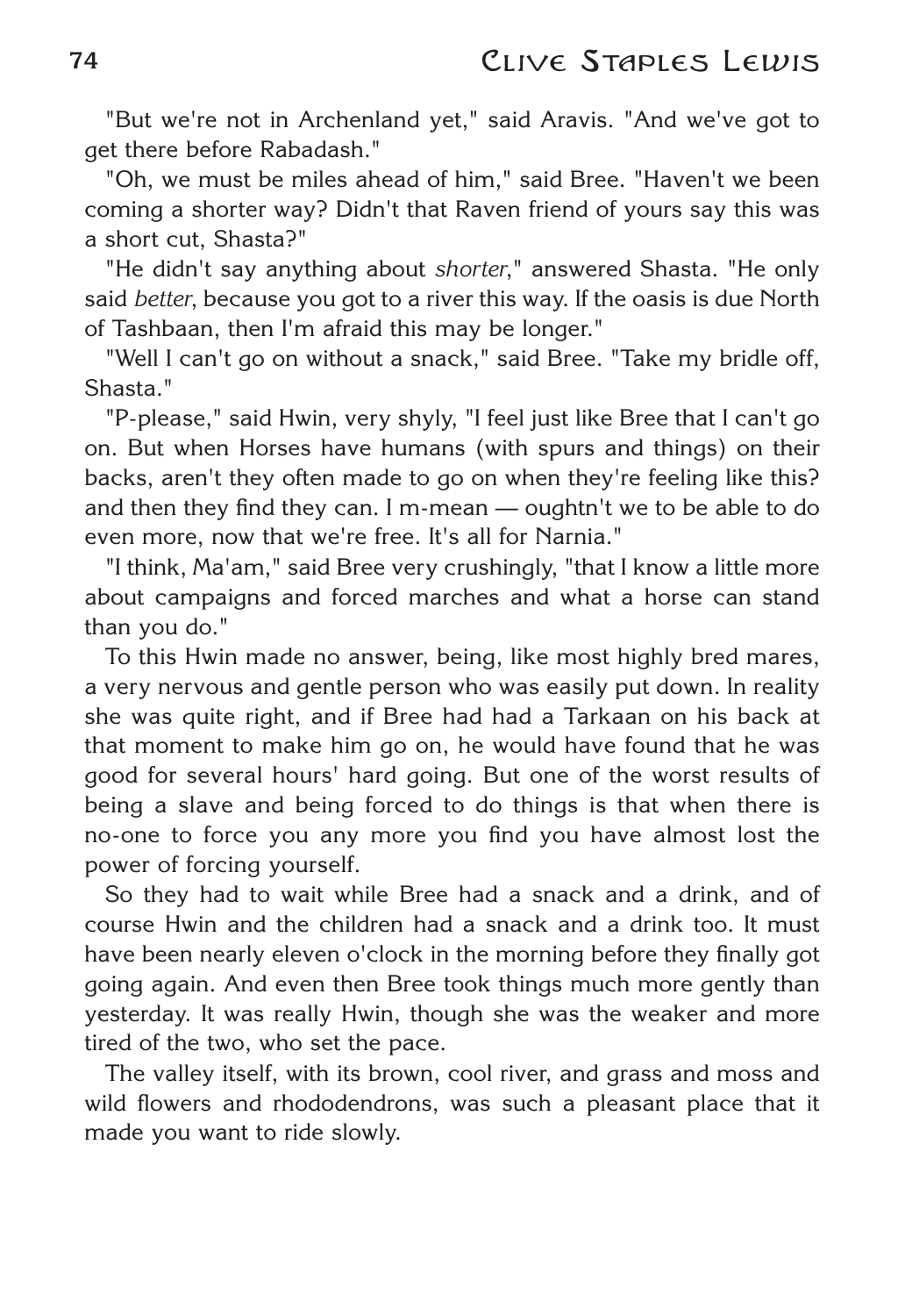#### Chapter X

## The Hermit of the S outhern March

fter they had ridden for several hours down the valley, it widened out and they could see what was ahead of them. The river which they had been following here joined a broader river, wide and turbulent, which flowed from t widened out and they could see what was ahead of them. The river which they had been following here joined a broader river, wide and turbulent, which flowed from their left to their right, towards the east. Beyond this new river a delightful country rose gently in low hills, ridge beyond ridge, to the Northern Mountains themselves. To the right there were rocky pinnacles, one or two of them with snow clinging to the ledges. To the left, pine-clad slopes, frowning cliffs, narrow gorges, and blue peaks stretched away as far as the eye could reach. He could no longer make out Mount Pire. Straight ahead the mountain range sank to a wooded saddle which of course must be the pass from Archenland into Narnia.

"Broo-hoo-hoo, the North, the green North!" neighed Bree: and certainly the lower hills looked greener and fresher than anything that Aravis and Shasta, with their southern-bred eyes, had ever imagined. Spirits rose as they clattered down to the water's-meet of the two rivers.

The eastern-flowing river, which was pouring from the higher mountains at the western end of the range, was far too swift and too broken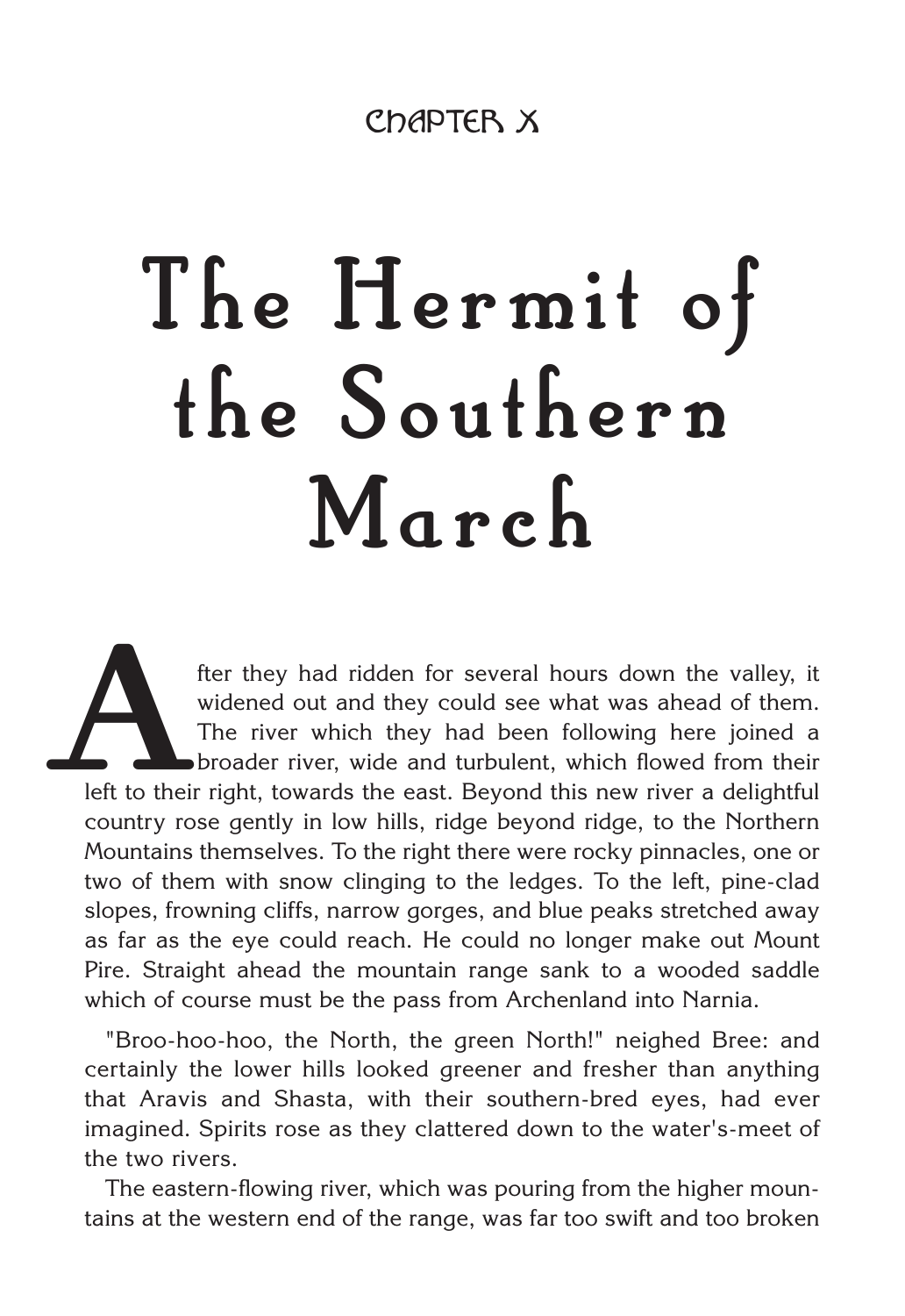with rapids for them to think of swimming it; but after some casting about, up and down the bank, they found a place shallow enough to wade. The roar and clatter of water, the great swirl against the horses' fetlocks, the cool, stirring air and the darting dragon-flies, filled Shasta with a strange excitement.

"Friends, we are in Archenland!" said Bree proudly as he splashed and churned his way out on the northern bank. "I think that river we've just crossed is called the Winding Arrow."

"I hope we're in time," murmured Hwin.

Then they began going up, slowly and zigzagging a good deal, for the hills were steep. It was all open park-like country with no roads or houses in sight. Scattered trees, never thick enough to be a forest, were everywhere. Shasta, who had lived all his life in an almost treeless grassland, had never seen so many or so many kinds. If you had been there you would probably have known (he didn't) that he was seeing oaks, beeches, silver birches, rowans and sweet chestnuts. Rabbits scurried away in every direction as they advanced, and presently they saw a whole herd of fallow deer making off among the trees.

"Isn't it simply glorious!" said Aravis.

At the first ridge Shasta turned in the saddle and looked back. There was no sign of Tashbaan; the desert, unbroken except by the narrow green crack which they had travelled down, spread to the horizon.

"Hullo!" he said suddenly. "What's that?"

"What's what?" said Bree, turning round. Hwin and Aravis did the same.

"That," said Shasta, pointing. "It looks like smoke. Is it a fire?"

"Sand-storm, I should say," said Bree.

"Not much wind to raise it," said Aravis.

"Oh!" exclaimed Hwin. "Look! There are things flashing in it. Look! They're helmets — and armour. And it's moving: moving this way."

"By Tash!" said Aravis. "It's the army. It's Rabadash."

"Of course it is," said Hwin. "Just what I was afraid of. Quick! We must get to Anvard before it." And without another word she whisked round and began galloping north. Bree tossed his head and did the same.

"Come *on*, Bree, come on," yelled Aravis over her shoulder.

This race was very gruelling for the Horses. As they topped each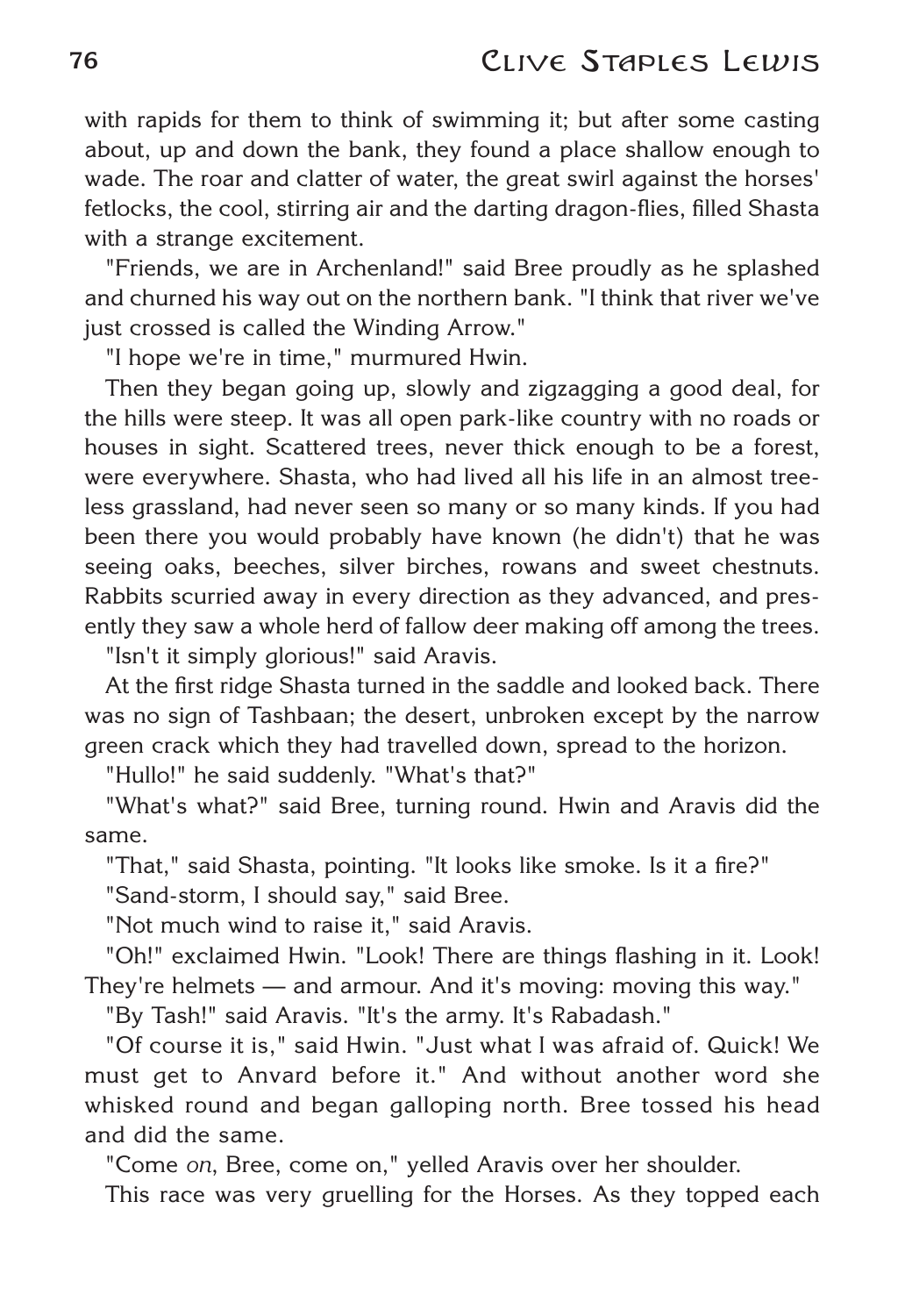ridge they found another valley and another ridge beyond it; and though they knew they were going in more or less the right direction, no one knew how far it was to Anvard. From the top of the second ridge Shasta looked back again. Instead of a dust-cloud well out in the desert he now saw a black, moving mass, rather like ants, on the far bank of the Winding Arrow. They were doubtless looking for a ford.

"They're on the river!" he yelled wildly.

"Quick! Quick!" shouted Aravis. "We might as well not have come at all if we don't reach Anvard in time. Gallop, Bree, gallop. Remember you're a war-horse."

It was all Shasta could do to prevent himself from shouting out similar instructions; but he thought, "The poor chap's doing all he can already," and held his tongue. And certainly both Horses were doing, if not all they could, all they thought they could; which is not quite the same thing. Bree had caught up with Hwin and they thundered side by side over the turf. It didn't look as if Hwin could possibly keep it up much longer.

At that moment everyone's feelings were completely altered by a sound from behind. It was not the sound they had been expecting to hear — the noise of hoofs and jingling armour, mixed, perhaps, with Calormene battle-cries. Yet Shasta knew it at once. It was the same snarling roar he had heard that moonlit night when they first met Aravis and Hwin. Bree knew it too. His eyes gleamed red and his ears lay flat back on his skull. And Bree now discovered that he had not really been going as fast — not quite as fast — as he could. Shasta felt the change at once. Now they were really going all out. In a few seconds they were well ahead of Hwin.

"It's not fair," thought Shasta. "I *did* think we'd be safe from lions here!"

He looked over his shoulder. Everything was only too clear. A huge tawny creature, its body low to the ground, like a cat streaking across the lawn to a tree when a strange dog has got into the garden, was behind them. And it was nearer every second and half second.

He looked forward again and saw something which he did not take in, or even think about. Their way was barred by a smooth green wall about ten feet high. In the middle of that wall there was a gate, open. In the middle of the gateway stood a tall man dressed, down to his bare feet, in a robe coloured like autumn leaves, leaning on a straight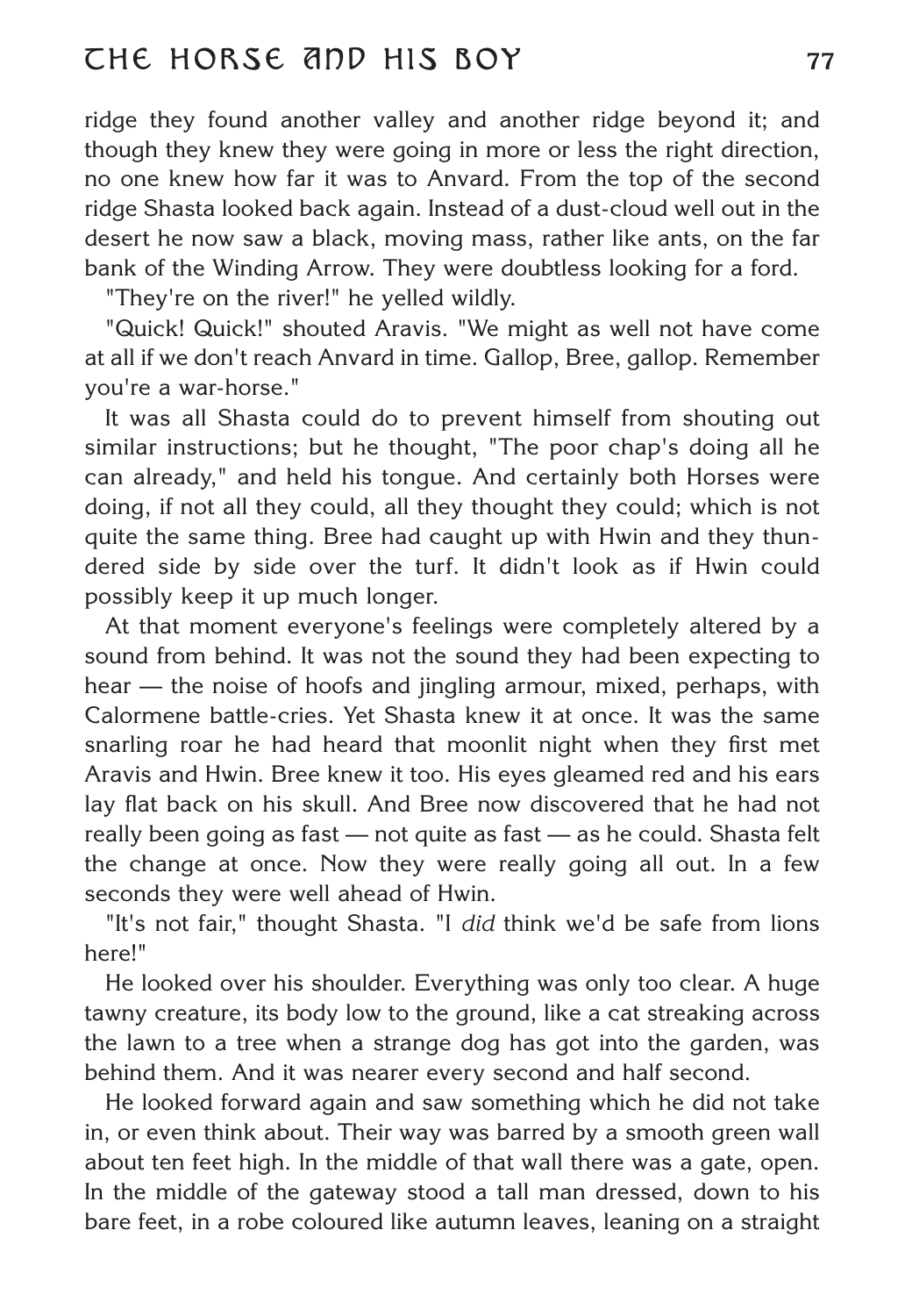staff. His beard fell almost to his knees.

Shasta saw all this in a glance and looked back again. The lion *had* almost got Hwin now. It was making snaps at her hind legs, and there was no hope now in her foam-flecked, wide-eyed face.

"Stop," bellowed Shasta in Bree's ear. "Must go back. Must help!"

Bree always said afterwards that he never heard, or never understood this; and as he was in general a very truthful horse we must accept his word.

Shasta slipped his feet out of the stirrups, slid both his legs over on the left side, hesitated for one hideous hundredth of a second, and jumped. It hurt horribly and nearly winded him; but before he knew how it hurt him he was staggering back to help Aravis. He had never done anything like this in his life before and hardly knew why he was doing it now.

One of the most terrible noises in the world, a horse's scream, broke from Hwin's lips. Aravis was stooping low over Hwin's neck and seemed to be trying to draw her sword. And now all three — Aravis, Hwin, and the lion — were almost on top of Shasta. Before they reached him the lion rose on its hind legs, larger than you would have believed a lion could be, and jabbed at Aravis with its right paw. Shasta could see all the terrible claws extended. Aravis screamed and reeled in the saddle. The lion was tearing her shoulders. Shasta, half mad with horror, managed to lurch towards the brute. He had no weapon, not even a stick or a stone. He shouted out, idiotically, at the lion as one would at a dog. "Go home! Go home!" For a fraction of a second he was staring right into its wide-opened, raging mouth. Then, to his utter astonishment, the lion, still on its hind legs, checked itself suddenly, turned head over heels, picked itself up, and rushed away.

Shasta did not for a moment suppose it had gone for good. He turned and raced for the gate in the green wall which, now for the first time, he remembered seeing. Hwin, stumbling and nearly fainting, was just entering the gate: Aravis still kept her seat but her back was covered with blood.

"Come in, my daughter, come in," the robed and bearded man was saying, and then "Come in, my son" as Shasta panted up to him. He heard the gate closed behind him; and the bearded stranger was already helping Aravis off her horse.

They were in a wide and perfectly circular enclosure, protected by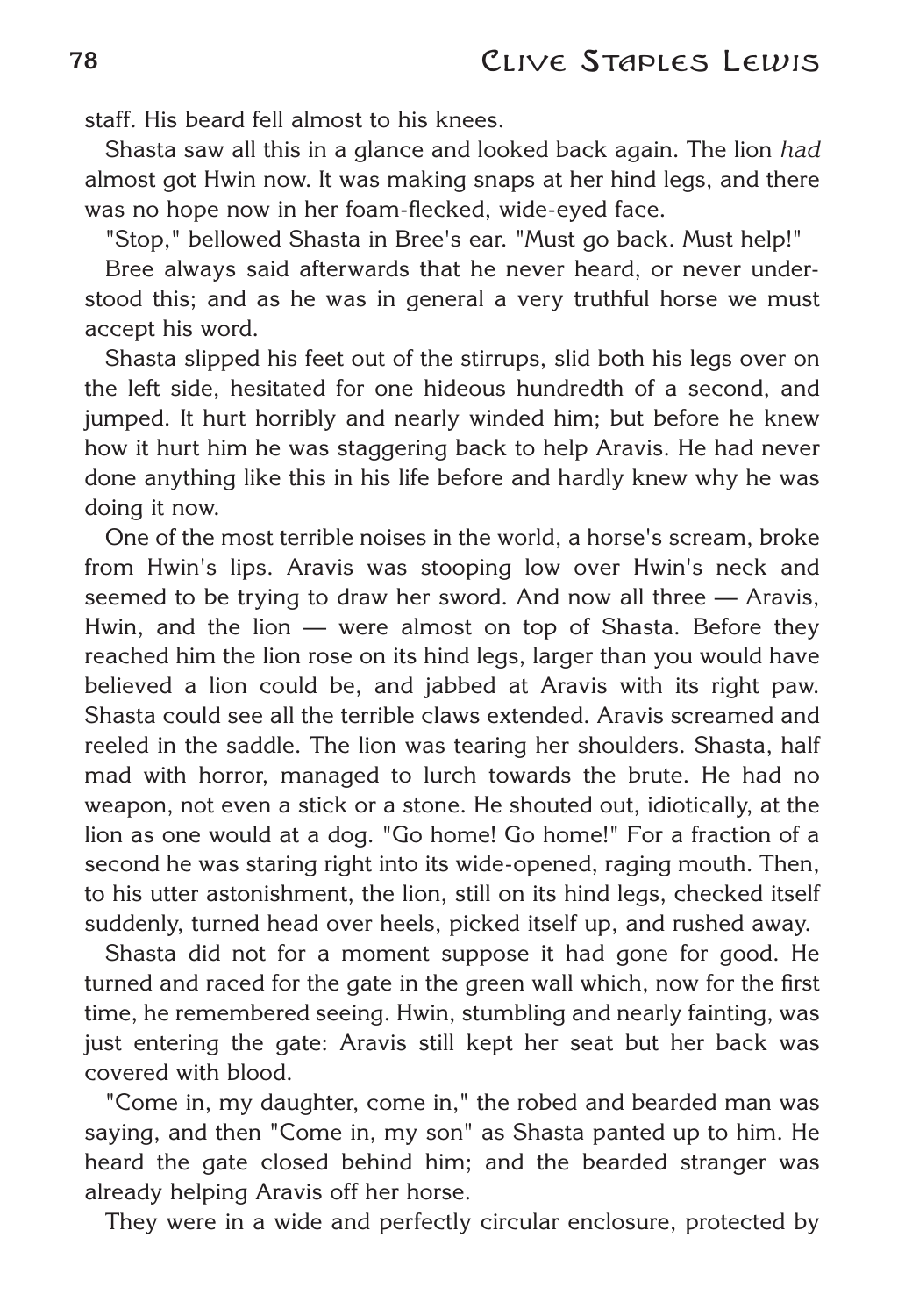a high wall of green turf. A pool of perfectly still water, so full that the water was almost exactly level with the ground, lay before him. At one end of the pool, completely overshadowing it with its branches, there grew the hugest and most beautiful tree that Shasta had ever seen. Beyond the pool was a little low house of stone roofed with deep and ancient thatch. There was a sound of bleating and over at the far side of the enclosure there were some goats. The level ground was completely covered with the finest grass.

"Are — are — are you," panted Shasta. "Are you King Lune of Archenland?"

The old man shook his head. "No," he replied in a quiet voice, "I am the Hermit of the Southern March. And now, my son, waste no time on questions, but obey. This damsel is wounded. Your horses are spent. Rabadash is at this moment finding a ford over the Winding Arrow. If you run now, without a moment's rest, you will still be in time to warn King Lune."

Shasta's heart fainted at these words for he felt he had no strength left. And he writhed inside at what seemed the cruelty and unfairness of the demand. He had not yet learned that if you do one good deed your reward usually is to be set to do another and harder and better one. But all he said out loud was:

"Where is the King?"

The Hermit turned and pointed with his staff. "Look," he said. "There is another gate, right opposite to the one you entered by. Open it and go straight ahead: always straight ahead, over level or steep, over smooth or rough, over dry or wet. I know by my art that you will find King Lune straight ahead. But run, run: always run."

Shasta nodded his head, ran to the northern gate and disappeared beyond it. Then the Hermit took Aravis, whom he had all this time been supporting with his left arm, and half led, half carried her into the house. After a long time he came out again.

"Now, cousins," he said to the Horses. "It is your turn."

Without waiting for an answer — and indeed they were too exhausted to speak — he took the bridles and saddles off both of them. Then he rubbed them both down, so well that a groom in a king's stable could not have done it better.

"There, cousins," he said, "dismiss it all from your minds and be comforted. Here is water and there is grass. You shall have a hot mash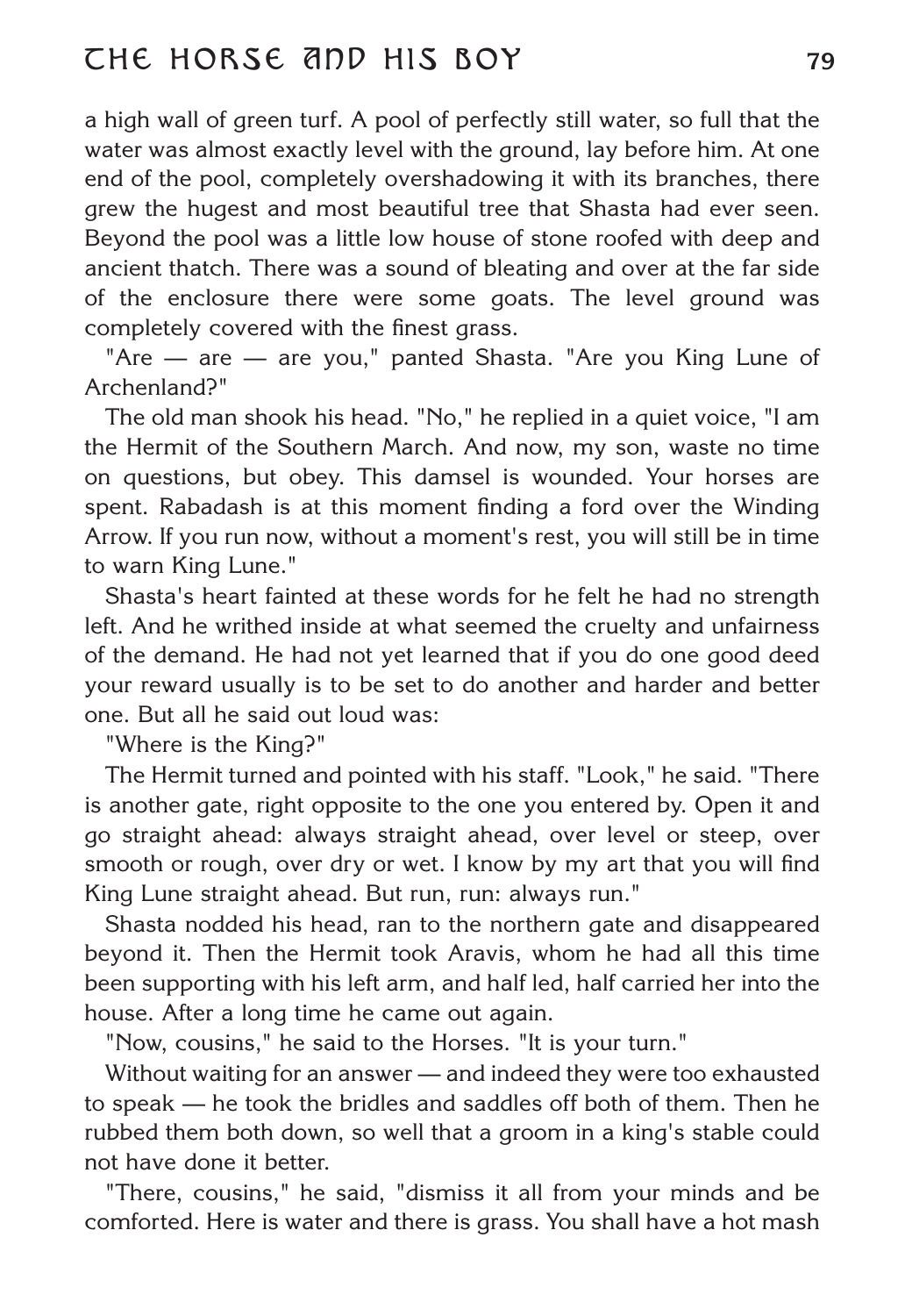when I have milked my other cousins, the goats."

"Sir," said Hwin, finding her voice at last, "will the Tarkheena live? Has the lion killed her?"

"I who know many present things by my art," replied the Hermit with a smile, "have yet little knowledge of things future. Therefore I do not know whether any man or woman or beast in the whole world will be alive when the sun sets to-night. But be of good hope. The damsel is likely to live as long as any of her age."

When Aravis came to herself she found that she was lying on her face on a low bed of extraordinary softness in a cool, bare room with walls of undressed stone. She couldn't understand why she had been laid on her face; but when she tried to turn and felt the hot, burning pains all over her back, she remembered, and realised why. She couldn't understand what delightfully springy stuff the bed was made of, because it was made of heather (which is the best bedding) and heather was a thing she had never seen or heard of.

The door opened and the Hermit entered, carrying a large wooden bowl in his hand. After carefully setting this down, he came to the bedside, and asked:

"How do you find yourself, my daughter?"

"My back is very sore, father," said Aravis, "but there is nothing else wrong with me."

He knelt beside her, laid his hand on her forehead, and felt her pulse.

"There is no fever," he said. "You will do well. Indeed there is no reason why you should not get up to-morrow. But now, drink this."

He fetched the wooden bowl and held it to her lips. Aravis couldn't help making a face when she tasted it, for goats' milk is rather a shock when you are not used to it. But she was very thirsty and managed to drink it all and felt better when she had finished.

"Now, daughter, you may sleep when you wish," said the Hermit. "For your wounds are washed and dressed and though they smart they are no more serious than if they had been the cuts of a whip. It must have been a very strange lion; for instead of catching you out of the saddle and getting his teeth into you, he has only drawn his claws across your back. Ten scratches: sore, but not deep or dangerous."

"I say!" said Aravis. "I *have* had luck."

"Daughter," said the Hermit, "I have now lived a hundred and nine winters in this world and have never yet met any such thing as Luck.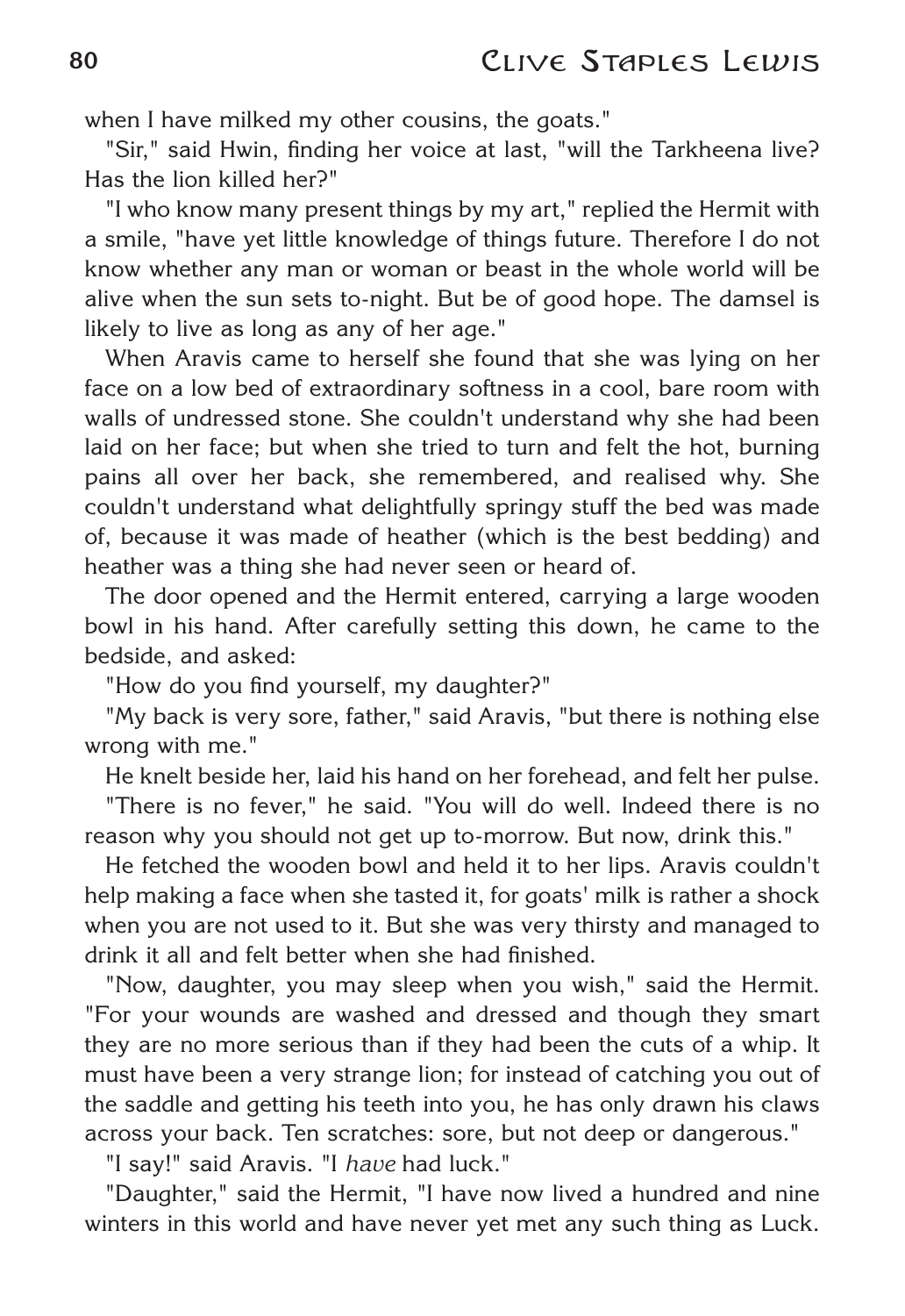There is something about all this that I do not understand: but if ever we need to know it, you may be sure that we shall."

"And what about Rabadash and his two hundred horse?" asked Aravis.

"They will not pass this way, I think," said the Hermit. "They must have found a ford by now well to the east of us. From there they will try to ride straight to Anvard."

"Poor Shasta!" said Aravis. "Has he far to go? Will he get there first?" "There is good hope of it," said the old man.

Aravis lay down again (on her side this time) and said, "Have I been asleep for a long time? It seems to be getting dark."

The Hermit was looking out of the only window, which faced north. "This is not the darkness of night," he said presently. "The clouds are rolling down from Stormness Head. Our foul weather always comes from there in these parts. There will be thick fog to-night."

Next day, except for her sore back, Aravis felt so well that after breakfast (which was porridge and cream) the Hermit said she could get up. And of course she at once went out to speak to the Horses. The weather had changed and the whole of that green enclosure was filled, like a great green cup, with sunlight. It was a very peaceful place, lonely and quiet.

Hwin at once trotted across to Aravis and gave her a horse-kiss.

"But where's Bree?" said Aravis when each had asked after the other's health and sleep.

"Over there," said Hwin, pointing with her nose to the far side of the circle. "And I wish you'd come and talk to him. There's something wrong, I can't get a word out of him."

They strolled across and found Bree lying with his face towards the wall, and though he must have heard them coming, he never turned his head or spoke a word.

"Good morning, Bree," said Aravis. "How are you this morning?" Bree muttered something that no one could hear.

"The Hermit says that Shasta probably got to King Lune in time," continued Aravis, "so it looks as if all our troubles were over. Narnia, at last, Bree!"

"I shall never see Narnia," said Bree in a low voice.

"Aren't you well, Bree dear?" said Aravis.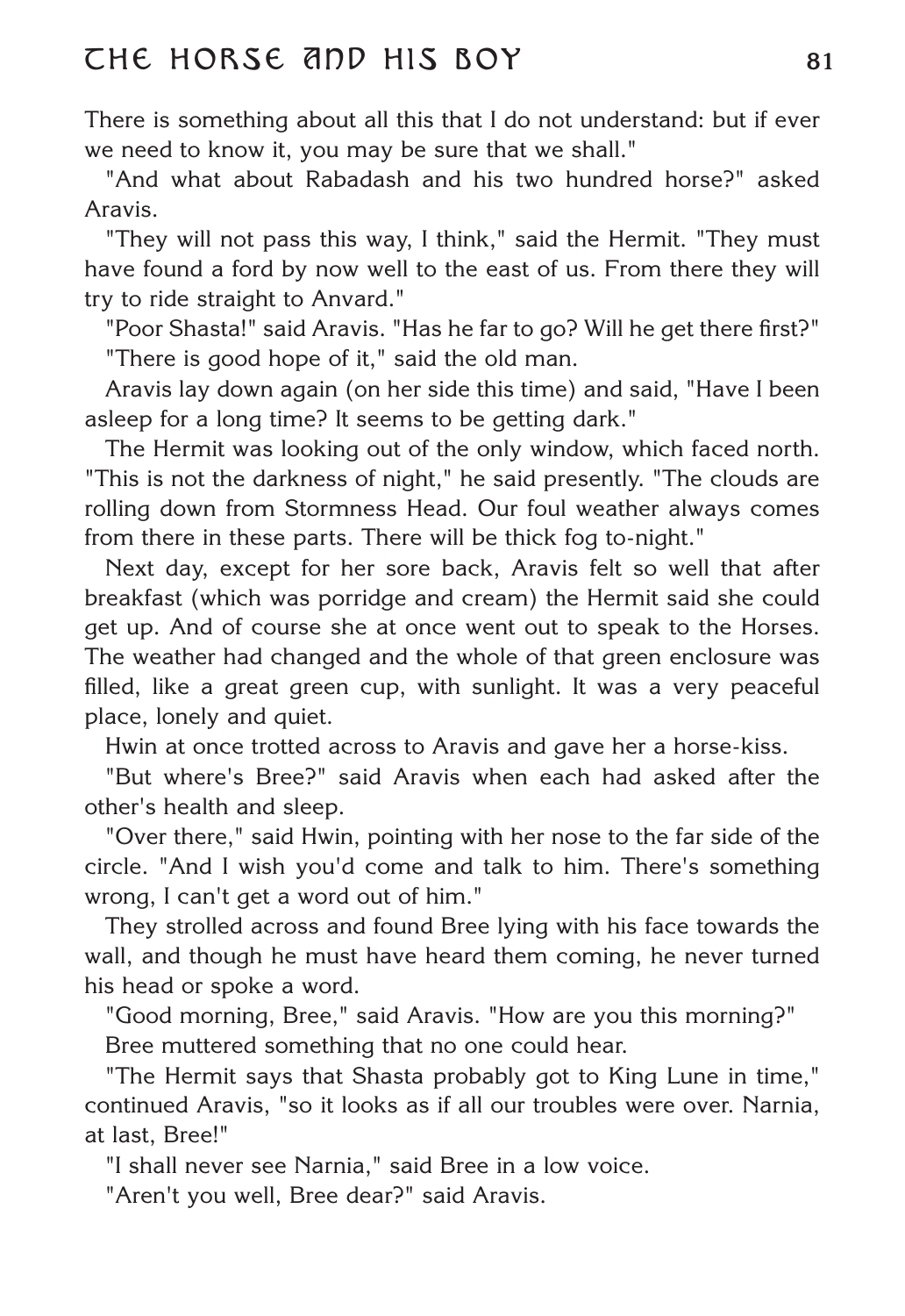Bree turned round at last, his face mournful as only a horse's can be.

"I shall go back to Calormen," he said.

"What?" said Aravis. "Back to slavery!"

"Yes," said Bree. "Slavery is all I'm fit for. How can I ever show my face among the free Horses of Narnia? — I who left a mare and a girl and a boy to be eaten by lions while I galloped all I could to save my own wretched skin!"

"We all ran as hard as we could," said Hwin.

"Shasta didn't!" snorted Bree. "At least he ran in the right direction: ran *back*. And that is what shames me most of all. I, who called myself a war-horse and boasted of a hundred fights, to be beaten by a little human boy — a child, a mere foal, who had never held a sword nor had any good nurture or example in his life!"

"I know," said Aravis. "I felt just the same. Shasta was marvellous. I'm just as bad as you, Bree. I've been snubbing him and looking down on him ever since you met us and now he turns out to be the best of us all. But I think it would be better to stay and say we're sorry than to go back to Calormen."

"It's all very well for you," said Bree. "You haven't disgraced yourself. But I've lost everything."

"My good Horse," said the Hermit, who had approached them unnoticed because his bare feet made so little noise on that sweet, dewy grass. "My good Horse, you've lost nothing but your self-conceit. No, no, cousin. Don't put back your ears and shake your mane at me. If you are really so humbled as you sounded a minute ago, you must learn to listen to sense. You're not quite the great horse you had come to think, from living among poor dumb horses. Of course you were braver and cleverer than *them*. You could hardly help being that. It doesn't follow that you'll be anyone very special in Narnia. But as long as you know you're nobody very special, you'll be a very decent sort of Horse, on the whole, and taking one thing with another. And now, if you and my other four-footed cousin will come round to the kitchen door we'll see about the other half of that mash."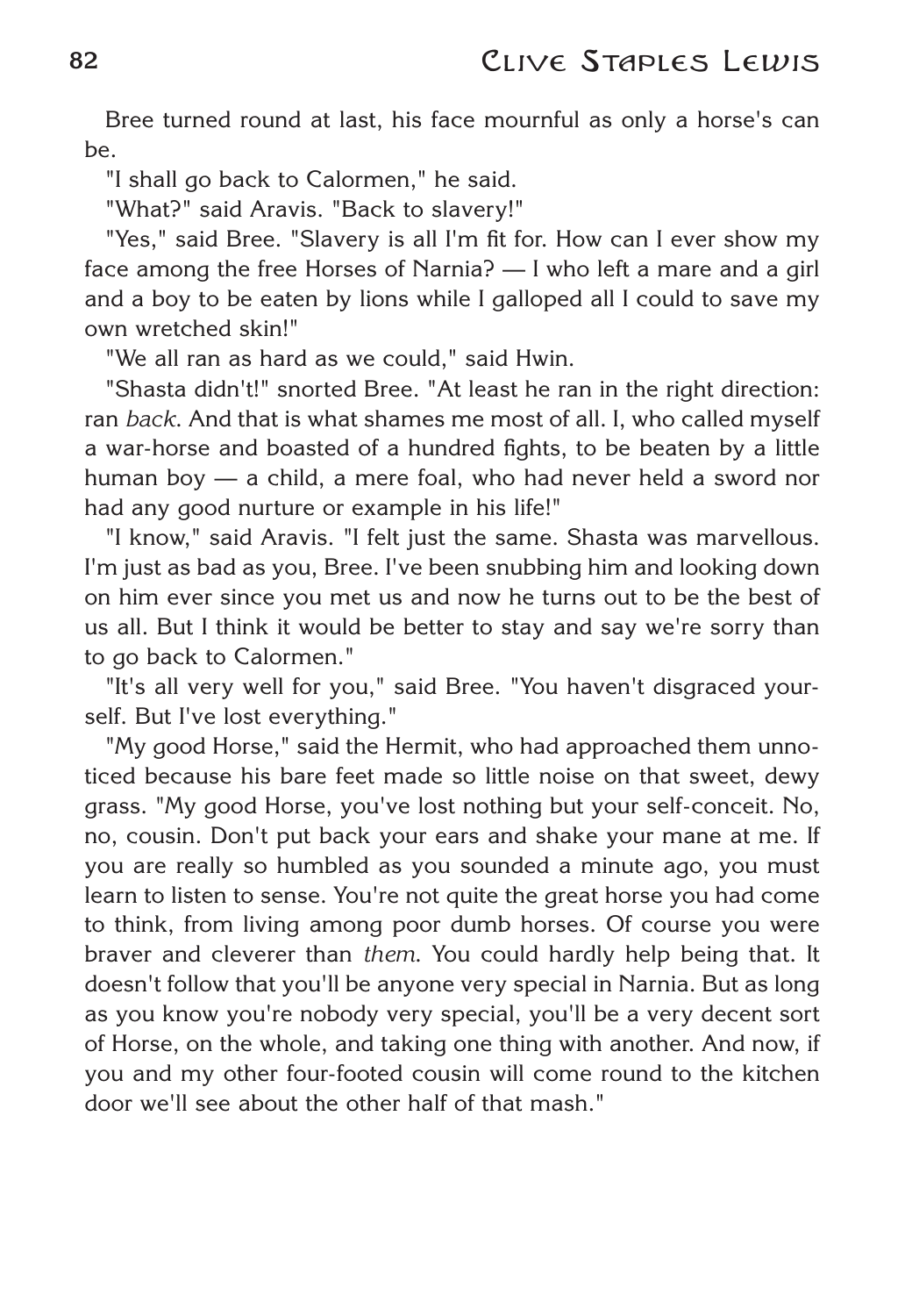#### Chapter XI

### The Unwelcome Fellow Traveller



The trees were thicker now than they had yet been and in the more open spaces there was bracken. The sun had gone in without making it any cooler. It had become one of those hot, grey days when there seem to be twice as many flies as usual. Shasta's face was covered with them; he didn't even try to shake them off — he had too much else to do.

Suddenly he heard a horn — not a great throbbing horn like the horns of Tashbaan but a merry call, *Ti-ro-to-to-ho*! Next moment he came out into a wide glade and found himself in a crowd of people.

At least, it looked a crowd to him. In reality there were about fifteen or twenty of them, all gentlemen in green hunting dress, with their horses; some in the saddle and some standing by their horses' heads. In the centre someone was holding the stirrup for a man to mount. And the man he was holding it for was the jolliest, fat, apple-cheeked,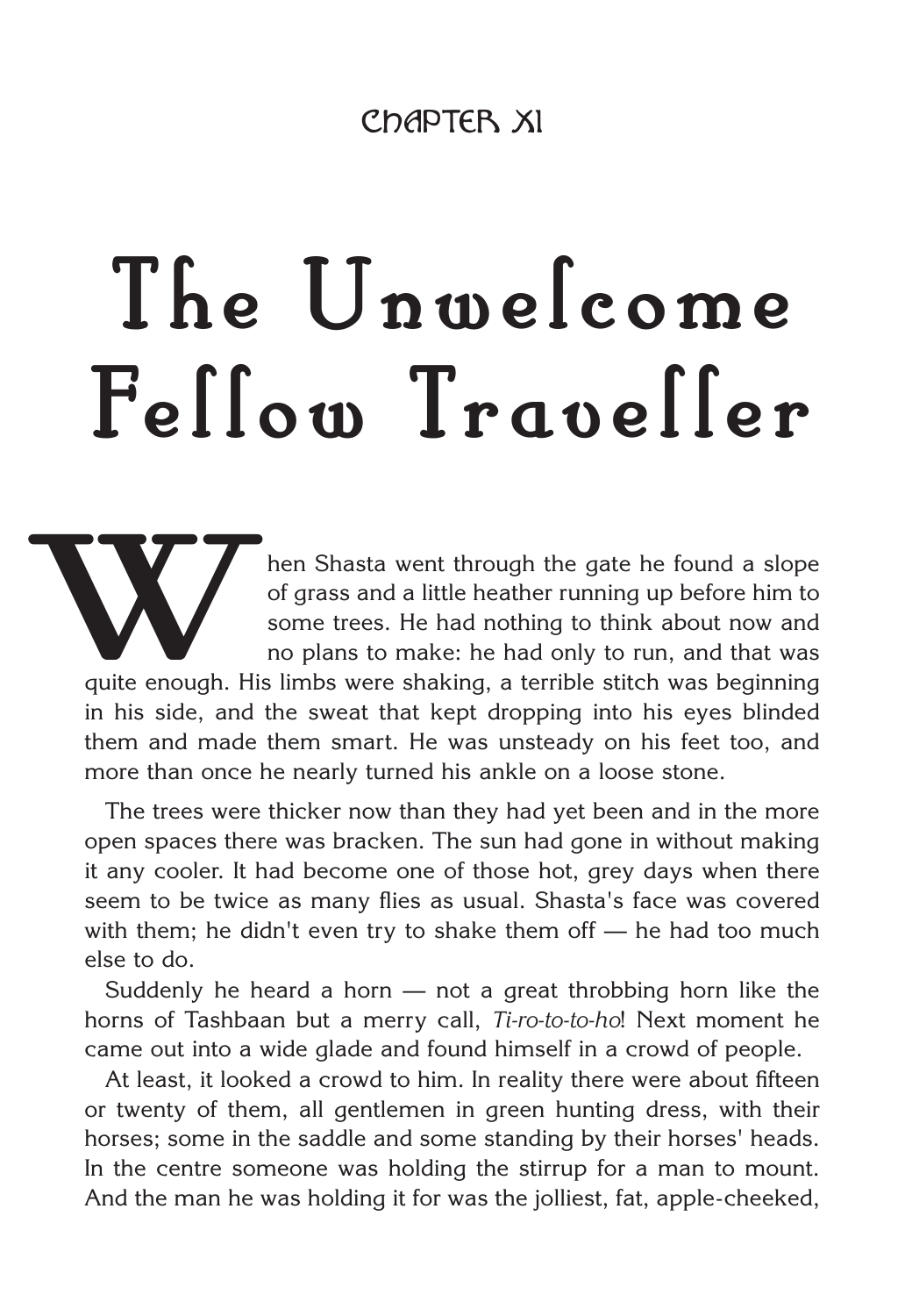twinkling-eyed King you could imagine.

As soon as Shasta came in sight this King forgot all about mounting his horse. He spread out his arms to Shasta, his face lit up, and he cried out in a great, deep voice that seemed to come from the bottom of his chest.

"Corin! My son! And on foot, and in rags! What — "

"No," panted Shasta, shaking his head. "Not Prince Corin.  $I - I - I$ know I'm like him... saw his Highness in Tashbaan... sent his greetings."

The King was staring at Shasta with an extraordinary expression on his face.

"Are you K-King Lune?" gasped Shasta. And then, without waiting for an answer, "Lord King — fly — Anvard — shut the gates — enemies upon you — Rabadash and two hundred horse."

"Have you assurance of this, boy?" asked one of the other gentlemen.

"My own eyes," said Shasta. "I've seen them. Raced them all the way from Tashbaan."

"On foot?" said the gentleman, raising his eyebrows a little.

"Horses — with the Hermit," said Shasta.

"Question him no more, Darrin," said King Lune. "I see truth in his face. We must ride for it, gentlemen. A spare horse there, for the boy. You can ride fast, friend?"

For answer Shasta put his foot in the stirrup of the horse which had been led towards him and a moment later he was in the saddle. He had done it a hundred times with Bree in the last few weeks, and his mounting was very different now from what it had been on that first night when Bree had said that he climbed up a horse as if he were climbing a haystack.

He was pleased to hear the Lord Darrin say to the King, "The boy has a true horseman's seat, Sire. I'll warrant there's noble blood in him."

"His blood, aye, there's the point," said the King. And he stared hard at Shasta again with that curious expression, almost a hungry expression, in his steady, grey eyes.

But by now the whole party was moving off at a brisk canter. Shasta's seat was excellent but he was sadly puzzled what to do with his reins, for he had never touched the reins while he was on Bree's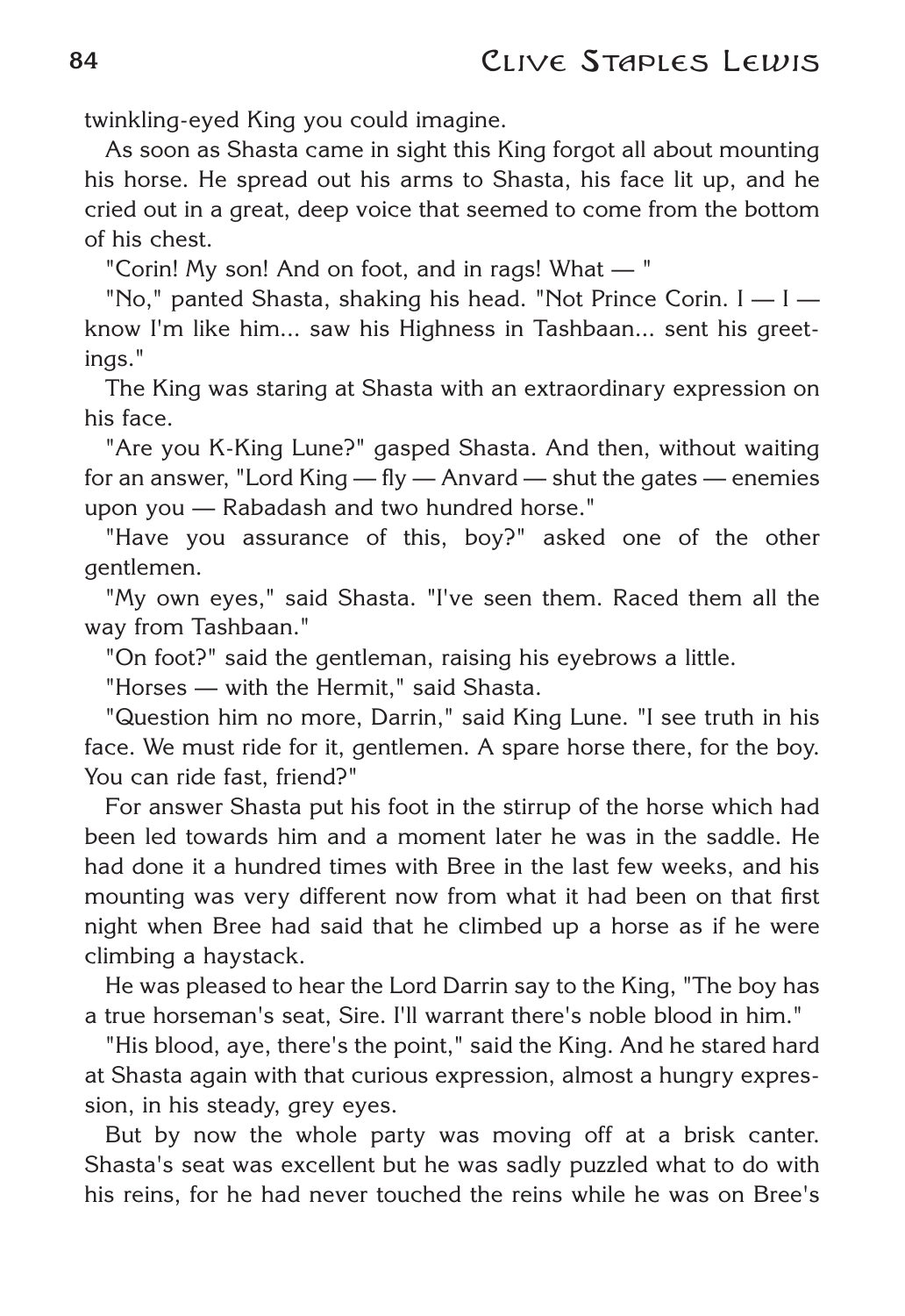back. But he looked very carefully out of the corners of his eyes to see what the others were doing (as some of us have done at parties when we weren't quite sure which knife or fork we were meant to use) and tried to get his fingers right. But he didn't dare to try really directing the horse; he trusted it would follow the rest. The horse was of course an ordinary horse, not a Talking Horse; but it had quite wits enough to realise that the strange boy on its back had no whip and no spurs and was not really master of the situation. That was why Shasta soon found himself at the tail end of the procession.

Even so, he was going pretty fast. There were no flies now and the air in his face was delicious. He had got his breath back too. And his errand had succeeded. For the first time since the arrival at Tashbaan (how long ago it seemed!) he was beginning to enjoy himself.

He looked up to see how much nearer the mountain tops had come. To his disappointment he could not see them at all: only a vague greyness, rolling down towards them. He had never been in mountain country before and was surprised. "It's a cloud," he said to himself, "a cloud coming down. I see. Up here in the hills one is really in the sky. I shall see what the inside of a cloud is like. What fun! I've often wondered." Far away on his left, and a little behind him, the sun was getting ready to set.

They had come to a rough kind of road by now and were making very good speed. But Shasta's horse was still the last of the lot. Once or twice when the road made a bend (there was now continuous forest on each side of it) he lost sight of the others for a second or two.

Then they plunged into the fog, or else the fog rolled over them. The world became grey. Shasta had not realised how cold and wet the inside of a cloud would be; nor how dark. The grey turned to black with alarming speed.

Someone at the head of the column winded the horn every now and then, and each time the sound came from a little further off. He couldn't see any of the others now, but of course he'd be able to as soon as he got round the next bend. But when he rounded it he still couldn't see them. In fact he could see nothing at all. His horse was walking now. "Get on, Horse, get on," said Shasta. Then came the horn, very faint. Bree had always told him that he must keep his heels well turned out, and Shasta had got the idea that something very terrible would happen if he dug his heels into a horse's sides. This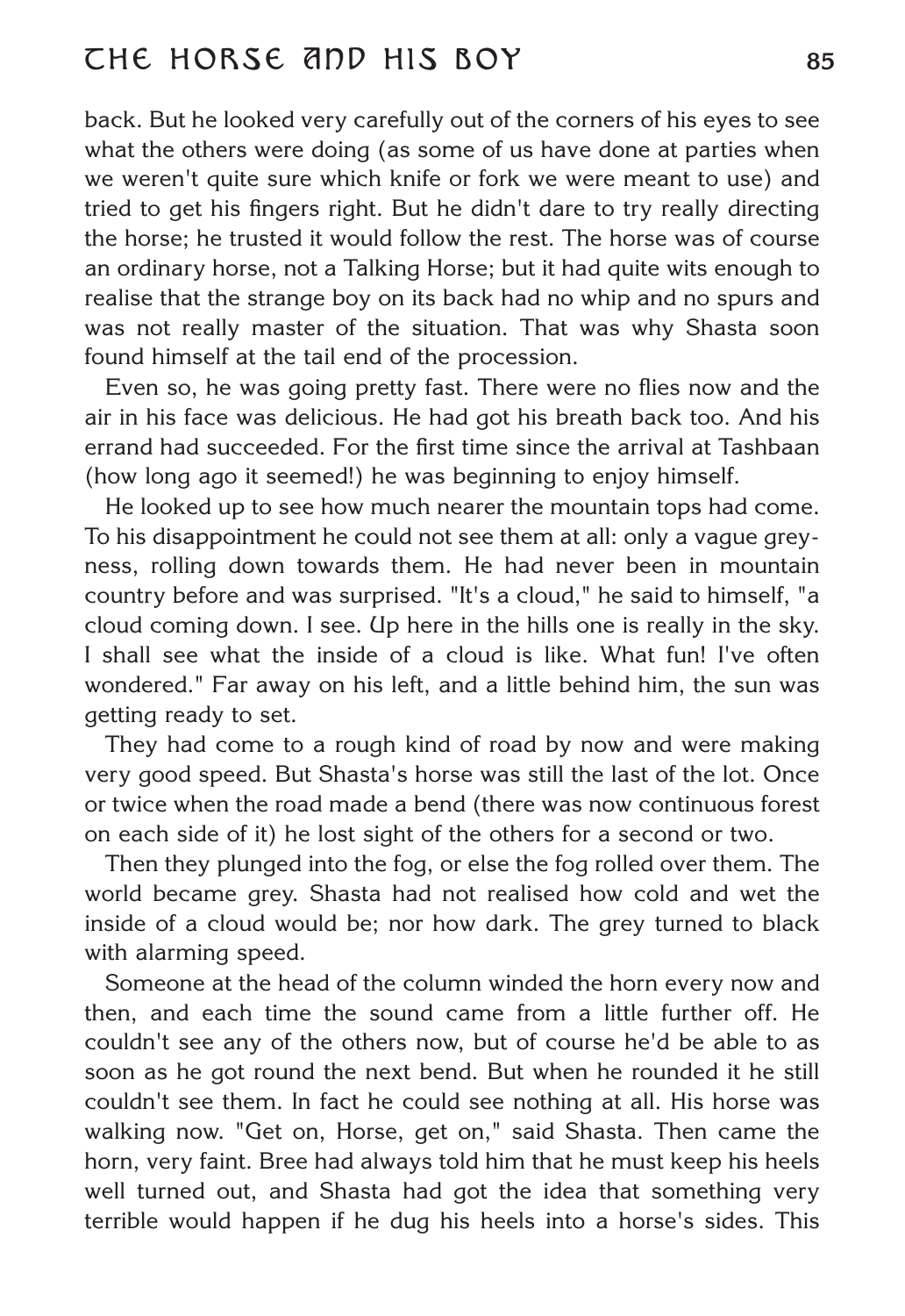seemed to him an occasion for trying it. "Look here, Horse," he said, "if you don't buck up, do you know what I'll do? I'll dig my heels into you. I really will." The horse, however, took no notice of this threat. So Shasta settled himself firmly in the saddle, gripped with his knees, clenched his teeth, and punched both the horse's sides with his heels as hard as he could.

The only result was that the horse broke into a kind of pretence of a trot for five or six paces and then subsided into a walk again. And now it was quite dark and they seemed to have given up blowing that horn. The only sound was a steady drip-drip from the branches of the trees.

"Well, I suppose even a walk will get us somewhere sometime," said Shasta to himself. "I only hope I shan't run into Rabadash and his people."

He went on for what seemed a long time, always at a walking pace. He began to hate that horse, and he was also beginning to feel very hungry.

Presently he came to a place where the road divided into two. He was just wondering which led to Anvard when he was startled by a noise from behind him. It was the noise of trotting horses. "Rabadash!" thought Shasta. He had no way of guessing which road Rabadash would take. "But if I take one," said Shasta to himself, "He *may* take the other: and if I stay at the cross-roads I'm *sure* to be caught." He dismounted and led his horse as quickly as he could along the right-hand road.

The sound of the cavalry grew rapidly nearer and in a minute or two Shasta realised that they were at the cross-roads. He held his breath, waiting to see which way they would take.

There came a low word of command "Halt!" then a moment of horsey noises — nostrils blowing, hoofs pawing, bits being champed, necks being patted. Then a voice spoke.

"Attend, all of you," it said. "We are now within a furlong of the castle. Remember your orders. Once we are in Narnia, as we should be by sunrise, you are to kill as little as possible. On *this* venture you are to regard every drop of Narnian blood as more precious than a gallon of your own. On this venture, I say. The gods will send us a happier hour and then you must leave nothing alive between Cair Paravel and the Western Waste. But we are not yet in Narnia. Here in Archenland it is another thing. In the assault on this castle of King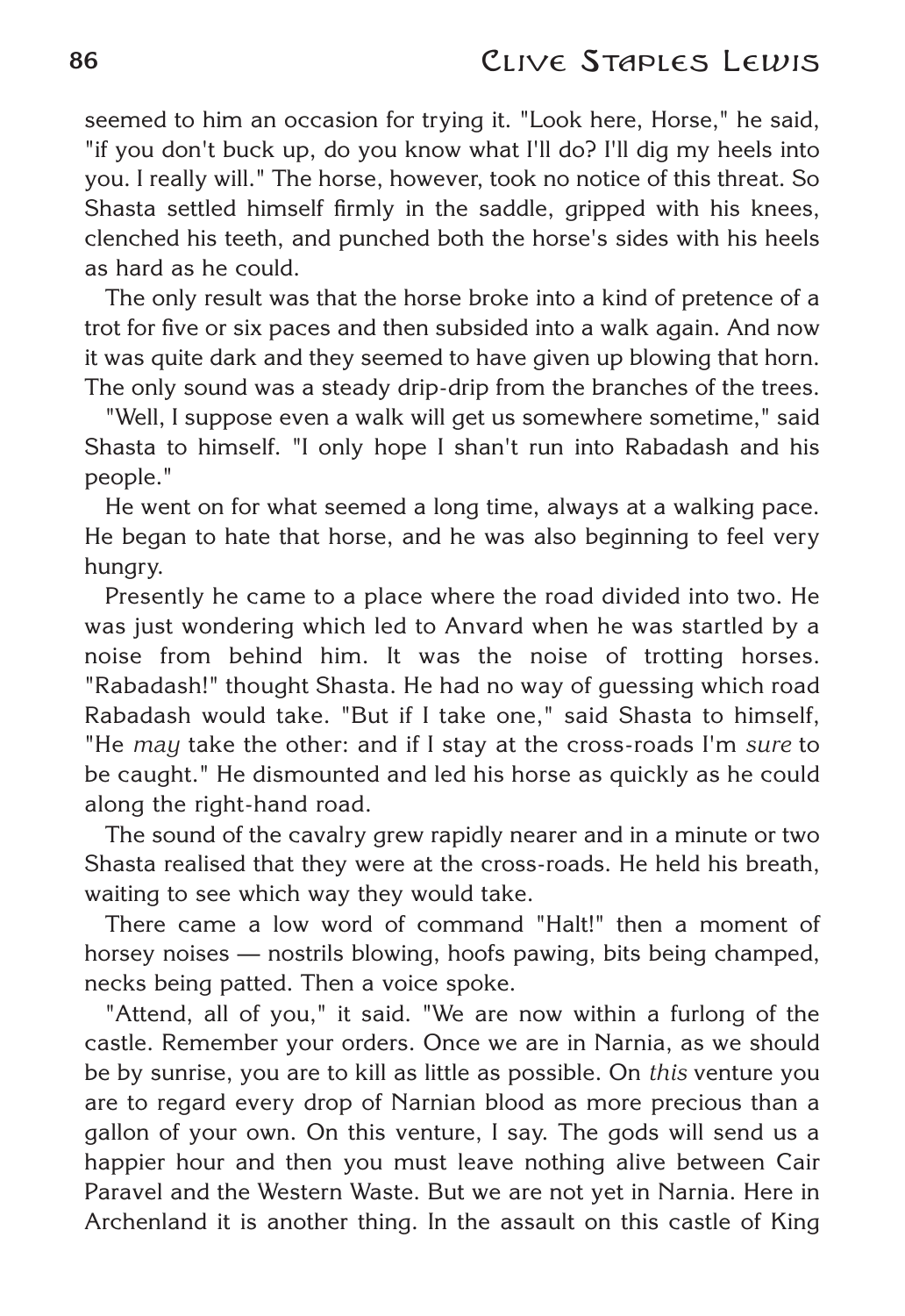Lune's, nothing matters but speed. Show your mettle. It must be mine within an hour. And if it is, I give it all to you. I reserve no booty for myself. Kill me every barbarian male within its walls, down to the child that was born yesterday, and everything else is yours to divide as you please — the women, the gold, the jewels, the weapons, and the wine. The man that I see hanging back when we come to the gates shall be burned alive. In the name of Tash the irresistible, the inexorable — forward!"

With a great cloppitty-clop the column began to move, and Shasta breathed again. They had taken the other road.

Shasta thought they took a long time going past, for though he had been talking and thinking about "two hundred horse" all day, he had not realised how many they really were. But at last the sound died away and once more he was alone amid the drip-drip from the trees.

He now knew the way to Anvard but of course he could not now go there: that would only mean running into the arms of Rabadash's troopers. "What on earth am I to do?" said Shasta to himself. But he remounted his horse and continued along the road he had chosen, in the faint hope of finding some cottage where he might ask for shelter and a meal. He had thought, of course, of going back to Aravis and Bree and Hwin at the hermitage, but he couldn't because by now he had not the least idea of the direction.

"After all," said Shasta, "this road is bound to get to somewhere."

But that all depends on what you mean by somewhere. The road kept on getting to somewhere in the sense that it got to more and more trees, all dark and dripping and to colder and colder air. And strange, icy winds kept blowing the mist past him though they never blew it away. If he had been used to mountain country he would have realised that this meant he was now very high up — perhaps right at the top of the pass. But Shasta knew nothing about mountains.

"I *do* think," said Shasta, "that I must be the most unfortunate boy that ever lived in the whole world. Everything goes right for everyone except me. Those Narnian lords and ladies got safe away from Tashbaan; I was left behind. Aravis and Bree and Hwin are all as snug as anything with that old Hermit: of course I was the one who was sent on. King Lune and his people must have got safely into the castle and shut the gates long before Rabadash arrived, but I get left out."

And being very tired and having nothing inside him, he felt so sorry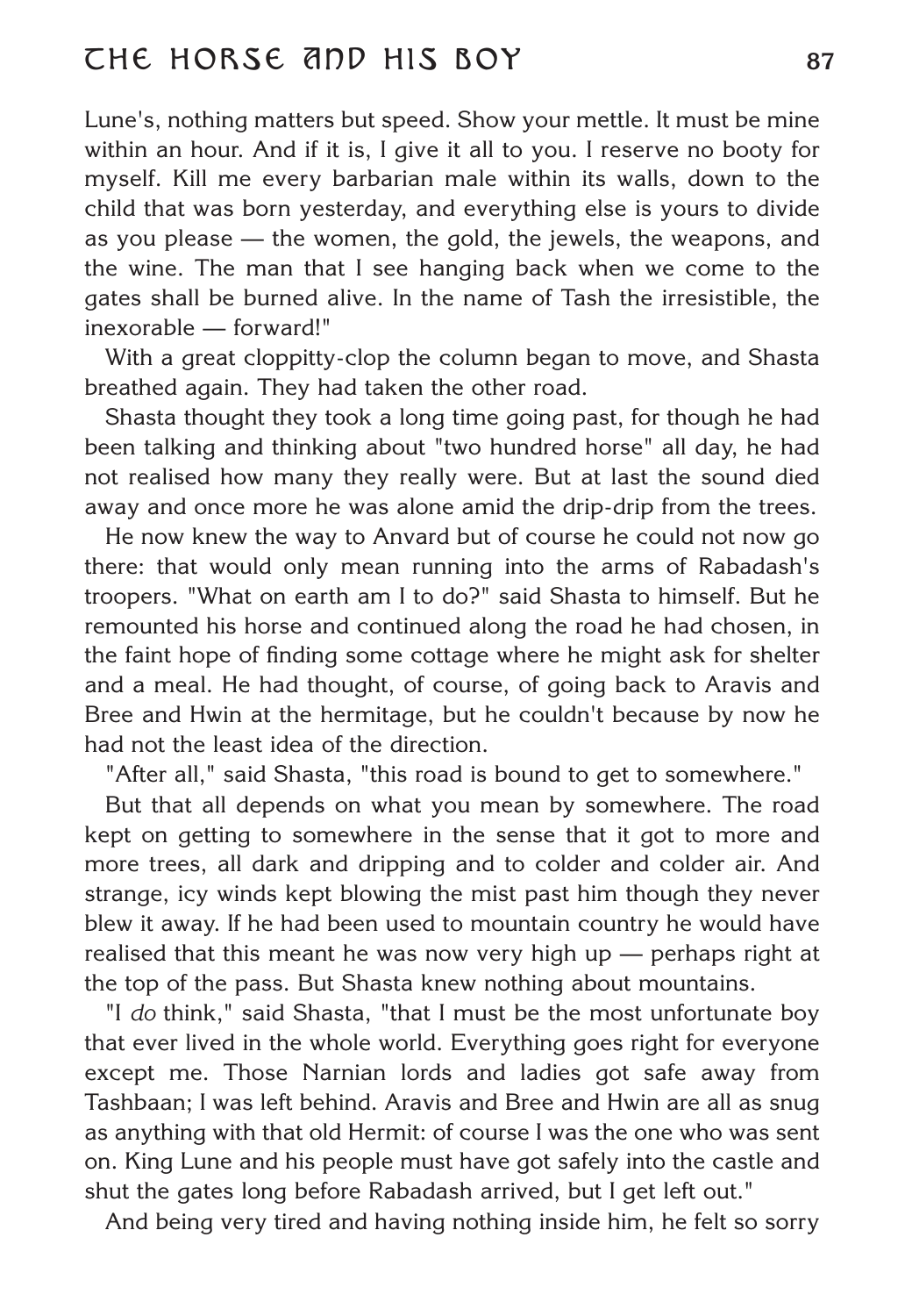for himself that the tears rolled down his cheeks.

What put a stop to all this was a sudden fright. Shasta discovered that someone or somebody was walking beside him. It was pitch dark and he could see nothing. And the Thing (or Person) was going so quietly that he could hardly hear any footfalls. What he could hear was breathing. His invisible companion seemed to breathe on a very large scale, and Shasta got the impression that it was a very large creature. And he had come to notice this breathing so gradually that he had really no idea how long it had been there. It was a horrible shock.

It darted into his mind that he had heard long ago that there were giants in these Northern countries. He bit his lip in terror. But now that he really had something to cry about, he stopped crying.

The Thing (unless it was a Person) went on beside him so very quietly that Shasta began to hope he had only imagined it. But just as he was becoming quite sure of it, there suddenly came a deep, rich sigh out of the darkness beside him. That couldn't be imagination! Anyway, he had felt the hot breath of that sigh on his chilly left hand.

If the horse had been any good  $-$  or if he had known how to get any good out of the horse — he would have risked everything on a break away and a wild gallop. But he knew he couldn't make that horse gallop. So he went on at a walking pace and the unseen companion walked and breathed beside him. At last he could bear it no longer.

"Who *are* you?" he said, scarcely above a whisper.

"One who has waited long for you to speak," said the Thing. Its voice was not loud, but very large and deep.

"Are you — are you a giant?" asked Shasta.

"You might call me a giant," said the Large Voice. "But I am not like the creatures you call giants."

"I can't see you at all," said Shasta, after staring very hard. Then (for an even more terrible idea had come into his head) he said, almost in a scream, "You're not — not something *dead*, are you? Oh please please do go away. What harm have I ever done you? Oh, I am the unluckiest person in the whole world?"

Once more he felt the warm breath of the Thing on his hand and face. "There," it said, "that is not the breath of a ghost. Tell me your sorrows."

Shasta was a little reassured by the breath: so he told how he had never known his real father or mother and had been brought up sternly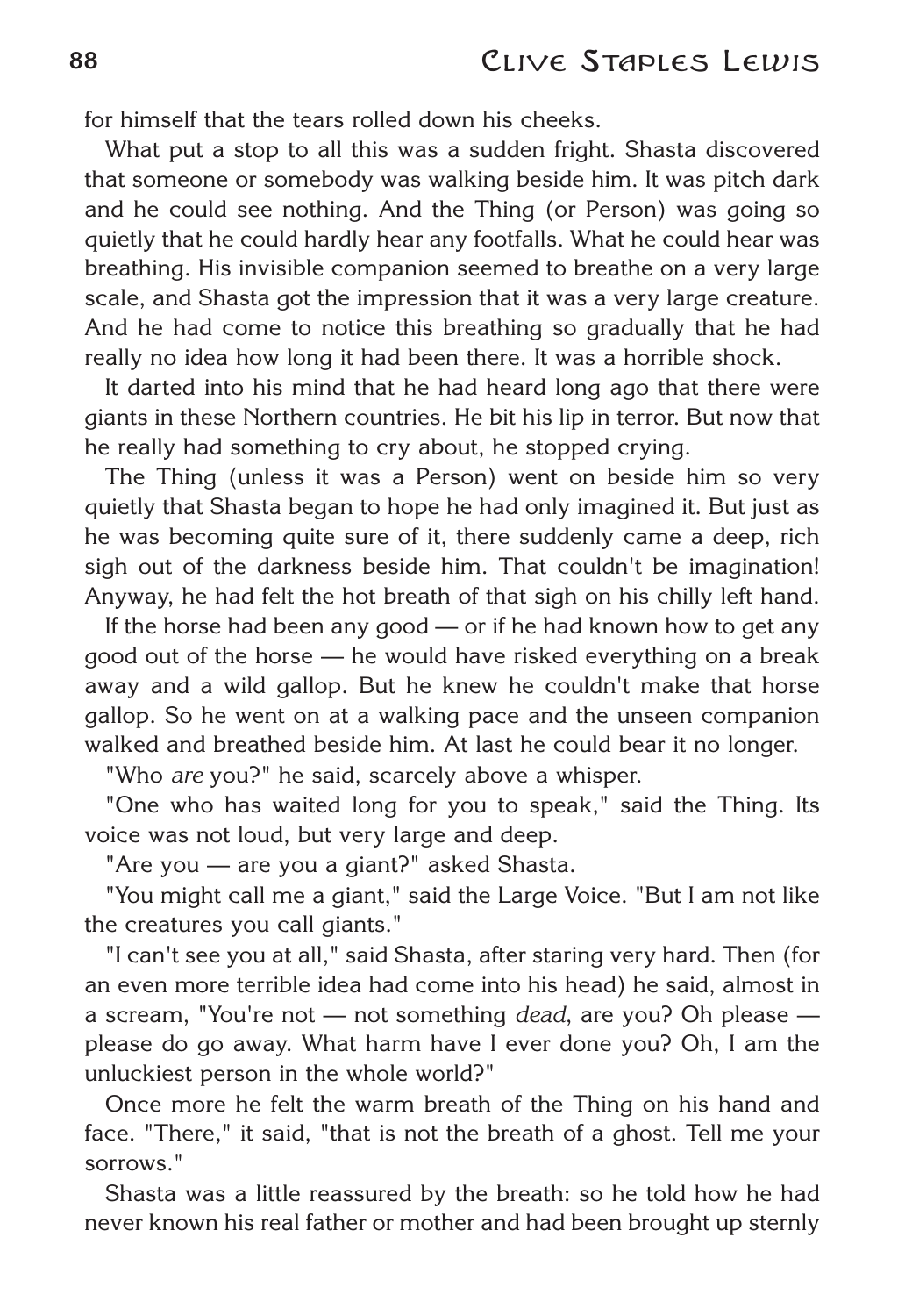by the fisherman. And then he told the story of his escape and how they were chased by lions and forced to swim for their lives; and of all their dangers in Tashbaan and about his night among the Tombs and how the beasts howled at him out of the desert. And he told about the heat and thirst of their desert journey and how they were almost at their goal when another lion chased them and wounded Aravis. And also, how very long it was since he had had anything to eat.

"I do not call you unfortunate," said the Large Voice.

"Don't you think it was bad luck to meet so many lions?" said Shasta.

"There was only one lion," said the Voice.

"What on earth do you mean? I've just told you there were at least two the first night, and — "

"There was only one: but he was swift of foot."

"How do you know?"

"*I* was the lion." And as Shasta gaped with open mouth and said nothing, the Voice continued. "I was the lion who forced you to join with Aravis. I was the cat who comforted you among the houses of the dead. I was the lion who drove the jackals from you while you slept. I was the lion who gave the Horses the new strength of fear for the last mile so that you should reach King Lune in time. And I was the lion you do not remember who pushed the boat in which you lay, a child near death, so that it came to shore where a man sat, wakeful at midnight, to receive you."

"Then it was you who wounded Aravis?"

"It was I."

"But what for?"

"Child," said the Voice, "I am telling you your story, not hers. I tell no-one any story but his own."

"Who are you?" asked Shasta.

"Myself," said the Voice, very deep and low so that the earth shook: and again "Myself," loud and clear and gay: and then the third time "Myself," whispered so softly you could hardly hear it, and yet it seemed to come from all round you as if the leaves rustled with it.

Shasta was no longer afraid that the Voice belonged to something that would eat him, nor that it was the voice of a ghost. But a new and different sort of trembling came over him. Yet he felt glad too.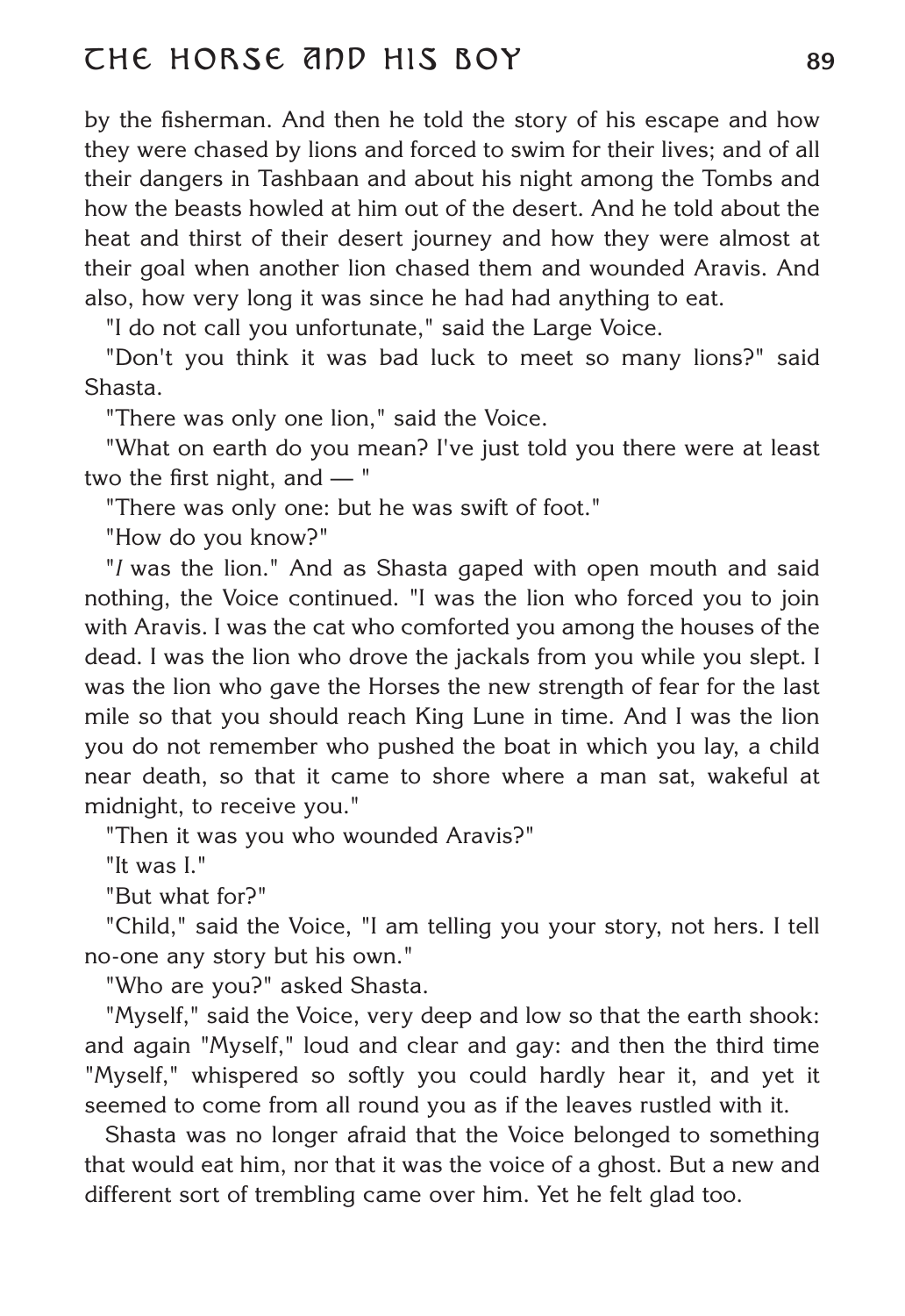The mist was turning from black to grey and from grey to white. This must have begun to happen some time ago, but while he had been talking to the Thing he had not been noticing anything else. Now, the whiteness around him became a shining whiteness; his eyes began to blink. Somewhere ahead he could hear birds singing. He knew the night was over at last. He could see the mane and ears and head of his horse quite easily now. A golden light fell on them from the left. He thought it was the sun.

He turned and saw, pacing beside him, taller than the horse, a Lion. The horse did not seem to be afraid of it or else could not see it. It was from the Lion that the light came. No-one ever saw anything more terrible or beautiful.

Luckily Shasta had lived all his life too far south in Calormen to have heard the tales that were whispered in Tashbaan about a dreadful Narnian demon that appeared in the form of a lion. And of course he knew none of the true stories about Aslan, the great Lion, the son of the Emperor-over-sea, the King above all High Kings in Narnia. But after one glance at the Lion's face he slipped out of the saddle and fell at its feet. He couldn't say anything but then he didn't want to say anything, and he knew he needn't say anything.

The High King above all kings stooped towards him. Its mane, and some strange and solemn perfume that hung about the mane, was all round him. It touched his forehead with its tongue. He lifted his face and their eyes met. Then instantly the pale brightness of the mist and the fiery brightness of the Lion rolled themselves together into a swirling glory and gathered themselves up and disappeared. He was alone with the horse on a grassy hillside under a blue sky. And there were birds singing.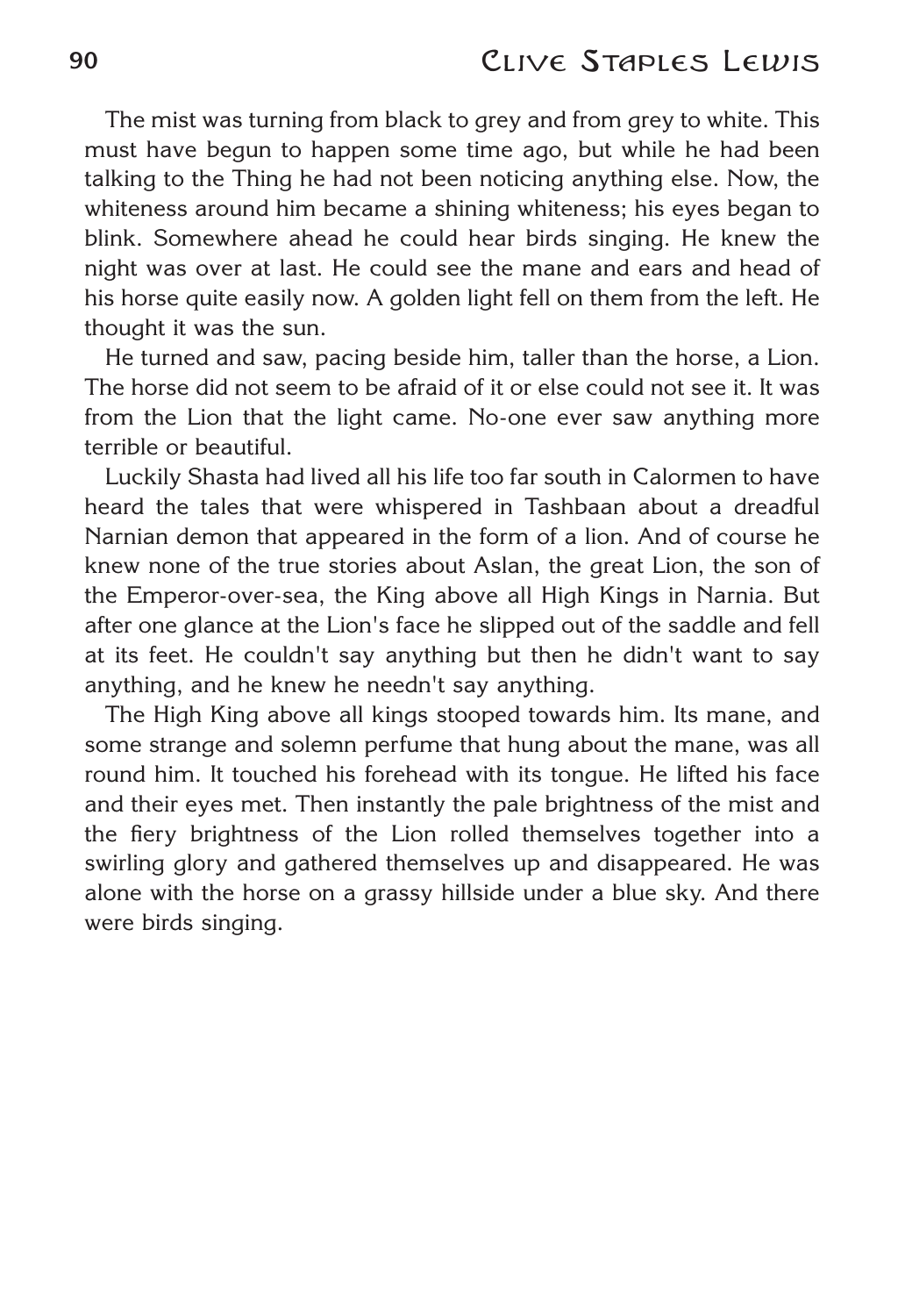#### Chapter XII

### Shasta in Narnia

as it all a dream?" wondered Shasta. But it couldn't<br>have been a dream for there in the grass before him<br>he saw the deep, large print of the Lion's front right<br>paw. It took one's breath away to think of the<br>weight that cou have been a dream for there in the grass before him he saw the deep, large print of the Lion's front right paw. It took one's breath away to think of the

weight that could make a footprint like that. But there was something more remarkable than the size about it. As he looked at it, water had already filled the bottom of it. Soon it was full to the brim, and then overflowing, and a little stream was running downhill, past him, over the grass.

Shasta stooped and drank  $-$  a very long drink  $-$  and then dipped his face in and splashed his head. It was extremely cold, and clear as glass, and refreshed him very much. After that he stood up, shaking the water out of his ears and flinging the wet hair back from his forehead, and began to take stock of his surroundings.

Apparently it was still very early morning. The sun had only just risen, and it had risen out of the forests which he saw low down and far away on his right. The country which he was looking at was absolutely new to him. It was a green valley-land dotted with trees through which he caught the gleam of a river that wound away roughly to the north-west. On the far side of the valley there were high and even rocky hills, but they were lower than the mountains he had seen yesterday. Then he began to guess where he was. He turned and looked behind him and saw that the slope on which he was standing belonged to a range of far higher mountains.

"I see," said Shasta to himself. "Those are the big mountains between Archenland and Narnia. I was on the other side of them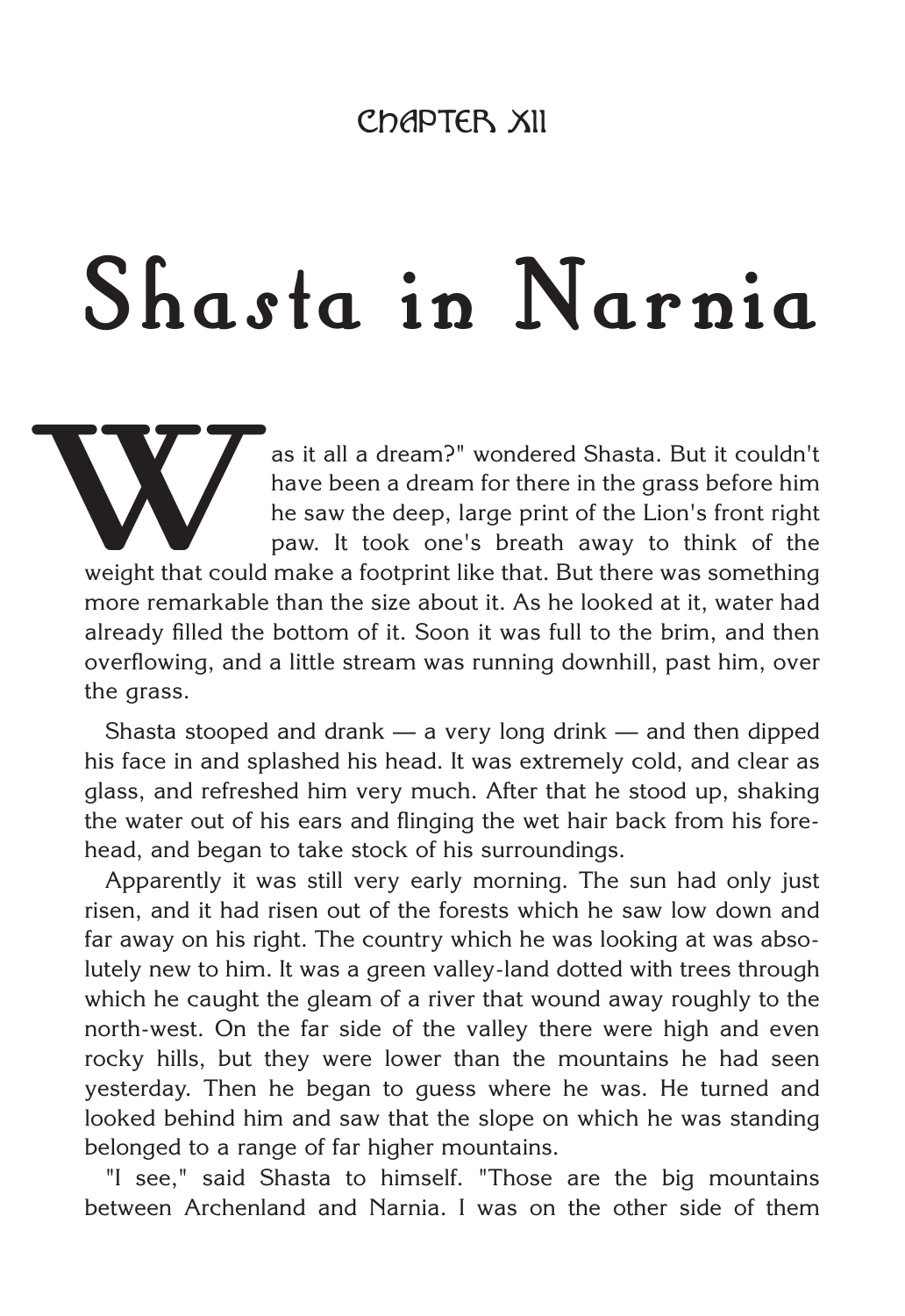yesterday. I must have come through the pass in the night. What luck that I hit it! — at least it wasn't luck at all really, it was *Him*. And now I'm in Narnia."

He turned and unsaddled his horse and took off its bridle — "Though you *are* a perfectly horrid horse," he said. It took no notice of this remark and immediately began eating grass. That horse had a very low opinion of Shasta.

"I wish I could eat grass!" thought Shasta. "It's no good going back to Anvard, it'll all be besieged. I'd better get lower down into the valley and see if I can get anything to eat."

So he went on downhill (the thick dew was cruelly cold to his bare feet) till he came into a wood. There was a kind of track running through it and he had not followed this for many minutes when he heard a thick and rather wheezy voice saying to him,

"Good morning, neighbour."

Shasta looked round eagerly to find the speaker and presently saw a small, prickly person with a dark face who had just come out from among the trees. At least, it was small for a person but very big indeed for a hedgehog, which was what it was.

"Good morning," said Shasta. "But I'm not a neighbour. In fact I'm a stranger in these parts."

"Ah?" said the Hedgehog inquiringly.

"I've come over the mountains — from Archenland, you know."

"Ah, Archenland," said the Hedgehog. "That's a terrible long way. Never been there myself."

"And I think, perhaps," said Shasta, "someone ought to be told that there's an army of savage Calormenes attacking Anvard at this very moment."

"You don't say so!" answered the Hedgehog. "Well, think of that. And they do say that Calormen is hundreds and thousands of miles away, right at the world's end, across a great sea of sand."

"It's not nearly as far as you think," said Shasta. "And oughtn't something to be done about this attack on Anvard. Oughtn't your High King to be told?"

"Certain sure, something ought to be done about it," said the Hedgehog. "But you see I'm just on my way to bed for a good day's sleep. Hullo, neighbour!"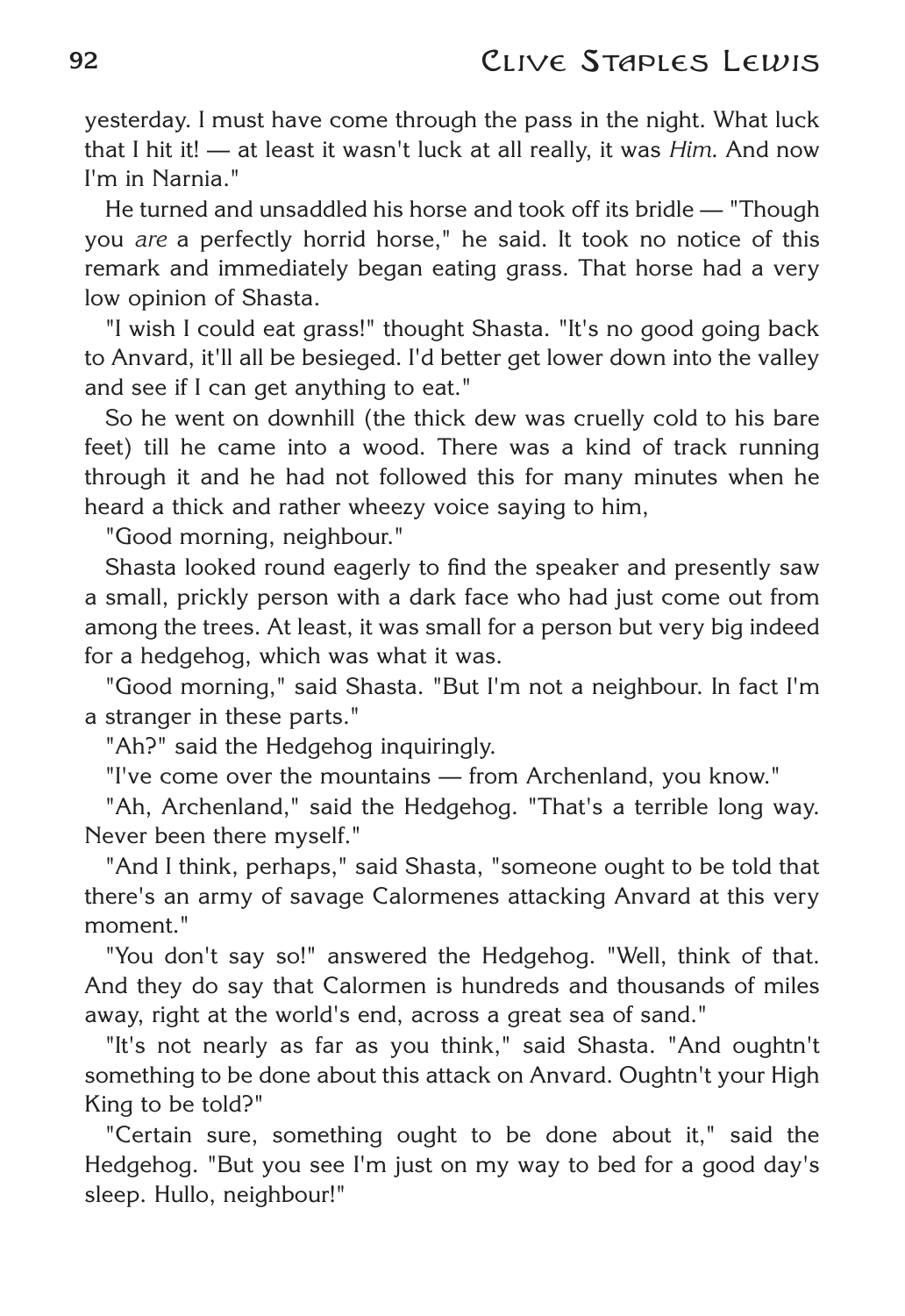The last words were addressed to an immense biscuit-coloured rabbit whose head had just popped up from somewhere beside the path. The Hedgehog immediately told the Rabbit what it had just learned from Shasta. The Rabbit agreed that this was very remarkable news and that somebody ought to tell someone about it with a view to doing something.

And so it went on. Every few minutes they were joined by other creatures, some from the branches overhead and some from little underground houses at their feet, till the party consisted of five rabbits, a squirrel, two magpies, a goat-foot faun, and a mouse, who all talked at the same time and all agreed with the Hedgehog. For the truth was that in that golden age when the Witch and the Winter had gone and Peter the High King ruled at Cair Paravel, the smaller woodland people of Narnia were so safe and happy that they were getting a little careless.

Presently, however, two more practical people arrived in the little wood. One was a Red Dwarf whose name appeared to be Duffle. The other was a stag, a beautiful lordly creature with wide liquid eyes, dappled flanks and legs so thin and graceful that they looked as if you could break them with two fingers.

"Lion alive!" roared the Dwarf as soon as he had heard the news. "And if that's so, why are we all standing still, chattering? Enemies at Anvard! News must be sent to Cair Paravel at once. The army must be called out. Narnia must go to the aid of King Lune."

"Ah!" said the Hedgehog. "But you won't find the High King at the Cair. He's away to the North trouncing those giants. And talking of giants, neighbours, that puts me in mind —

"Who'll take our message?" interrupted the Dwarf. "Anyone here got more speed than me?"

"I've got speed," said the Stag. "What's my message? How many Calormenes?"

"Two hundred: under Prince Rabadash. And — "

But the Stag was already away  $-$  all four legs off the ground at once, and in a moment its white stern had disappeared among the remoter trees.

"Wonder where he's going," said a Rabbit. "He won't find the High King at Cair Paravel, you know."

"He'll find Queen Lucy," said Duffle. "And then — hullo! What's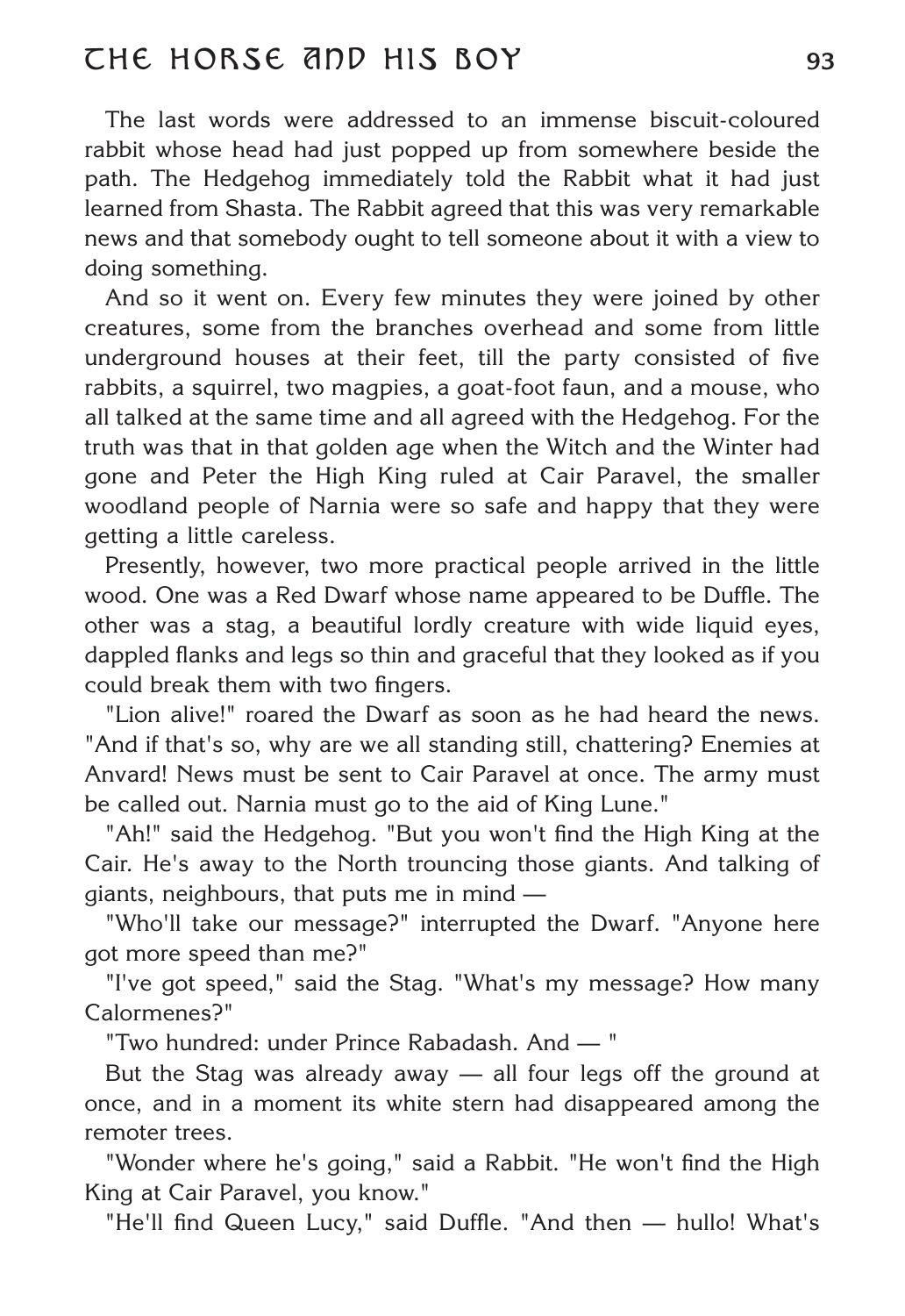wrong with the Human? It looks pretty green. Why, I do believe it's quite faint. Perhaps it's mortal hungry. When did you last have a meal, youngster?"

"Yesterday morning," said Shasta weakly.

"Come on, then, come on," said the Dwarf, at once throwing his thick little arms round Shasta's waist to support him. "Why, neighbours, we ought all to be ashamed of ourselves! You come with me, lad. Breakfast! better than talking."

With a great deal of bustle, muttering reproaches to itself, the Dwarf half led and half supported Shasta at a great speed further into the wood and a little downhill. It was a longer walk than Shasta wanted at that moment and his legs had begun to feel very shaky before they came out from the trees onto bare hillside. There they found a little house with a smoking chimney and an open door, and as they came to the doorway Duffle called out,

"Hey, brothers! A visitor for breakfast."

And immediately, mixed with a sizzling sound, there came to Shasta a simply delightful smell. It was one he had never smelled in his life before, but I hope you have. It was, in fact, the smell of bacon and eggs and mushrooms all frying in a pan.

"Mind your head, lad," said Duffle a moment too late, for Shasta had already bashed his forehead against the low lintel of the door. "Now," continued the Dwarf, "sit you down. The table's a bit low for you, but then the stool's low too. That's right. And here's porridge — and here's a jug of cream — and here's a spoon."

By the time Shasta had finished his porridge, the Dwarf's two brothers (whose names were Rogin and Bricklethumb) were putting the dish of bacon and eggs and mushrooms, and the coffee pot and the hot milk, and the toast, on the table.

It was all new and wonderful to Shasta for Calormene food is quite different. He didn't even know what the slices of brown stuff were, for he had never seen toast before. He didn't know what the yellow soft thing they smeared on the toast was, because in Calormen you nearly always get oil instead of butter. And the house itself was quite different from the dark, frowsty, fish-smelling hut of Arsheesh and from the pillared and carpeted halls in the palaces of Tashbaan. The roof was very low, and everything was made of wood and there was a cuckooclock and a red-and-white checked table-cloth and a bowl of wild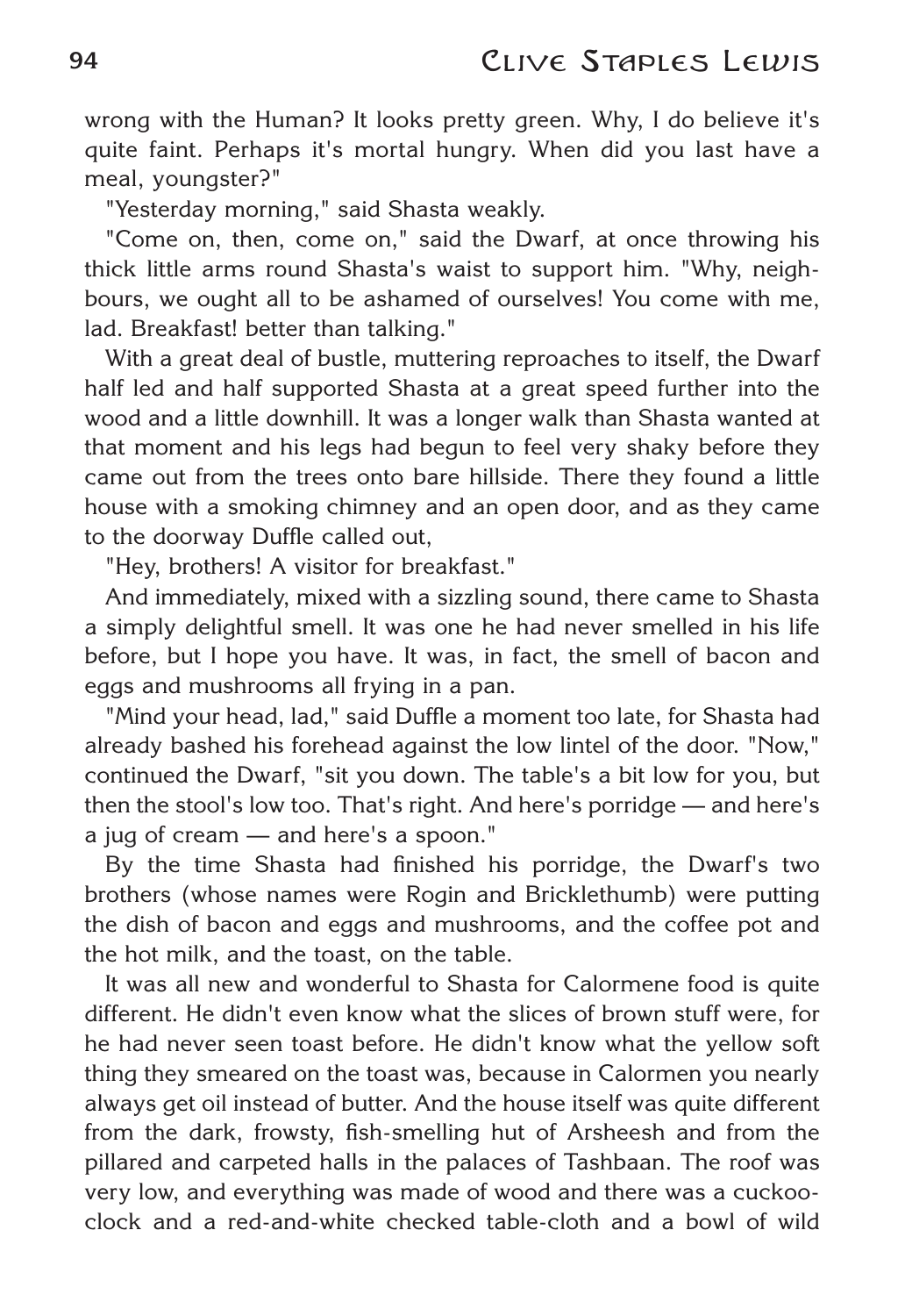flowers and little white curtains on the thick-paned windows. It was also rather troublesome having to use dwarf cups and plates and knives and forks. This meant that helpings were very small, but then there were a great many helpings, so that Shasta's plate or cup was being filled every moment, and every moment the Dwarfs themselves were saying, "Butter please," or "Another cup of coffee," or "I'd like a few more mushrooms," or "What about frying another egg or so?" And when at last they had all eaten as much as they possibly could the three Dwarfs drew lots for who would do the washing-up, and Rogin was the unlucky one. Then Duffle and Bricklethumb took Shasta outside to a bench which ran against the cottage wall, and they all stretched out their legs and gave a great sigh of contentment and the two Dwarfs lit their pipes. The dew was off the grass now and the sun was warm; indeed, if there hadn't been a light breeze, it would have been too hot.

"Now, Stranger," said Duffle, "I'll show you the lie of the land. You can see nearly all South Narnia from here, and we're rather proud of the view. Right away on your left, beyond those near hills, you can just see the Western Mountains. And that round hill away on your right is called the Hill of the Stone Table. Just beyond — "

But at that moment he was interrupted by a snore from Shasta who, what with his night's journey and his excellent breakfast, had gone fast asleep. The kindly Dwarfs, as soon as they noticed this, began making signs to each other not to wake him, and indeed did so much whispering and nodding and getting up and tiptoeing away that they certainly would have waked him if he had been less tired.

He slept pretty well nearly all day but woke up in time for supper. The beds in that house were all too small for him but they made him a fine bed of heather on the floor, and he never stirred nor dreamed all night. Next morning they had just finished breakfast when they heard a shrill, exciting sound from outside.

"Trumpets!" said all the Dwarfs, as they and Shasta all came running out.

The trumpets sounded again: a new noise to Shasta, not huge and solemn like the horns of Tashbaan nor gay and merry like King Lune's hunting horn, but clear and sharp and valiant. The noise was coming from the woods to the East, and soon there was a noise of horse-hoofs mixed with it. A moment later the head of the column came into sight.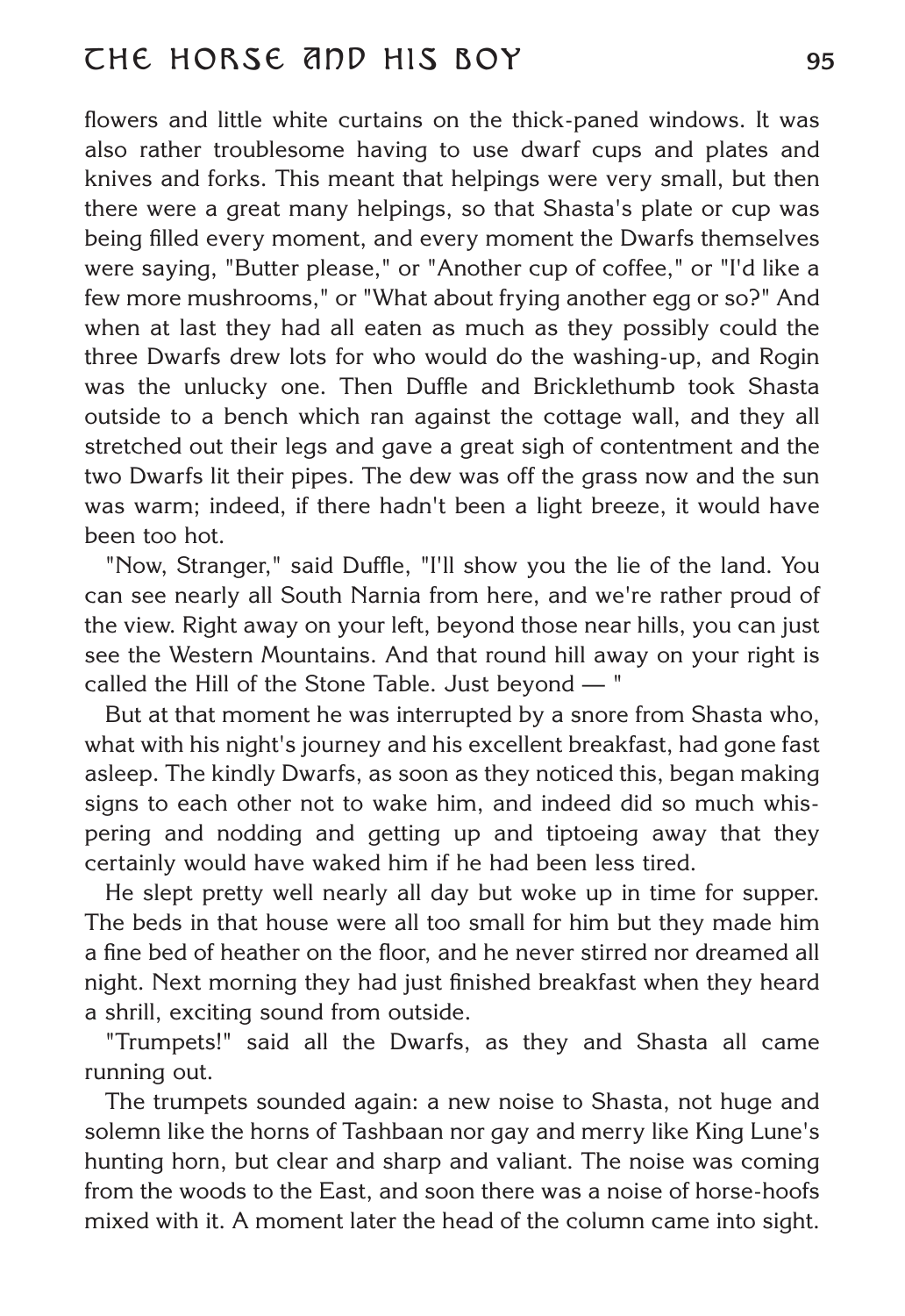First came the Lord Peridan on a bay horse carrying the great banner of Narnia — -a red lion on a green ground. Shasta knew him at once. Then came three people riding abreast, two on great chargers and one on a pony. The two on the chargers were King Edmund and a fair-haired lady with a very merry face who wore a helmet and mail shirt and carried a bow across her shoulder and a quiver full of arrows at her side. ("The Queen Lucy," whispered Duffle.) But the one on the pony was Corin. After that came the main body of the army: men on ordinary horses, men on Talking Horses (who didn't mind being ridden on proper occasions, as when Narnia went to war), centaurs, stern, hard-bitten bears, great Talking Dogs, and last of all six giants. For there are good giants in Narnia. But though he knew they were on the right side Shasta at first could hardly bear to look at them; there are some things that take a lot of getting used to.

Just as the King and Queen reached the cottage and the Dwarfs began making low bows to them, King Edmund called out,

"Now, friends! Time for a halt and a morsel!" and at once there was a great bustle of people dismounting and haversacks being opened and conversation beginning when Corin came running up to Shasta and seized both his hands and cried,

"What! *You* here! So you got through all right? I am glad. Now we shall have some sport. And isn't it luck! We only got into harbour at Cair Paravel yesterday morning and the very first person who met us was Chervy the Stag with all this news of an attack on Anvard. Don't you think —

"Who is your Highness's friend?" said King Edmund who had just got off his horse.

"Don't you see, Sire?" said Corin. "It's my double: the boy you mistook me for at Tashbaan."

"Why, so he is your double," exclaimed Queen Lucy. "As like as two twins. This is a marvellous thing."

"Please, your Majesty," said Shasta to King Edmund, "I was no traitor, really I wasn't. And I couldn't help hearing your plans. But I'd never have dreamed of telling them to your enemies."

"I know now that you were no traitor, boy," said King Edmund, laying his hand on Shasta's head. "But if you would not be taken for one, another time try not to hear what's meant for other ears. But all's well."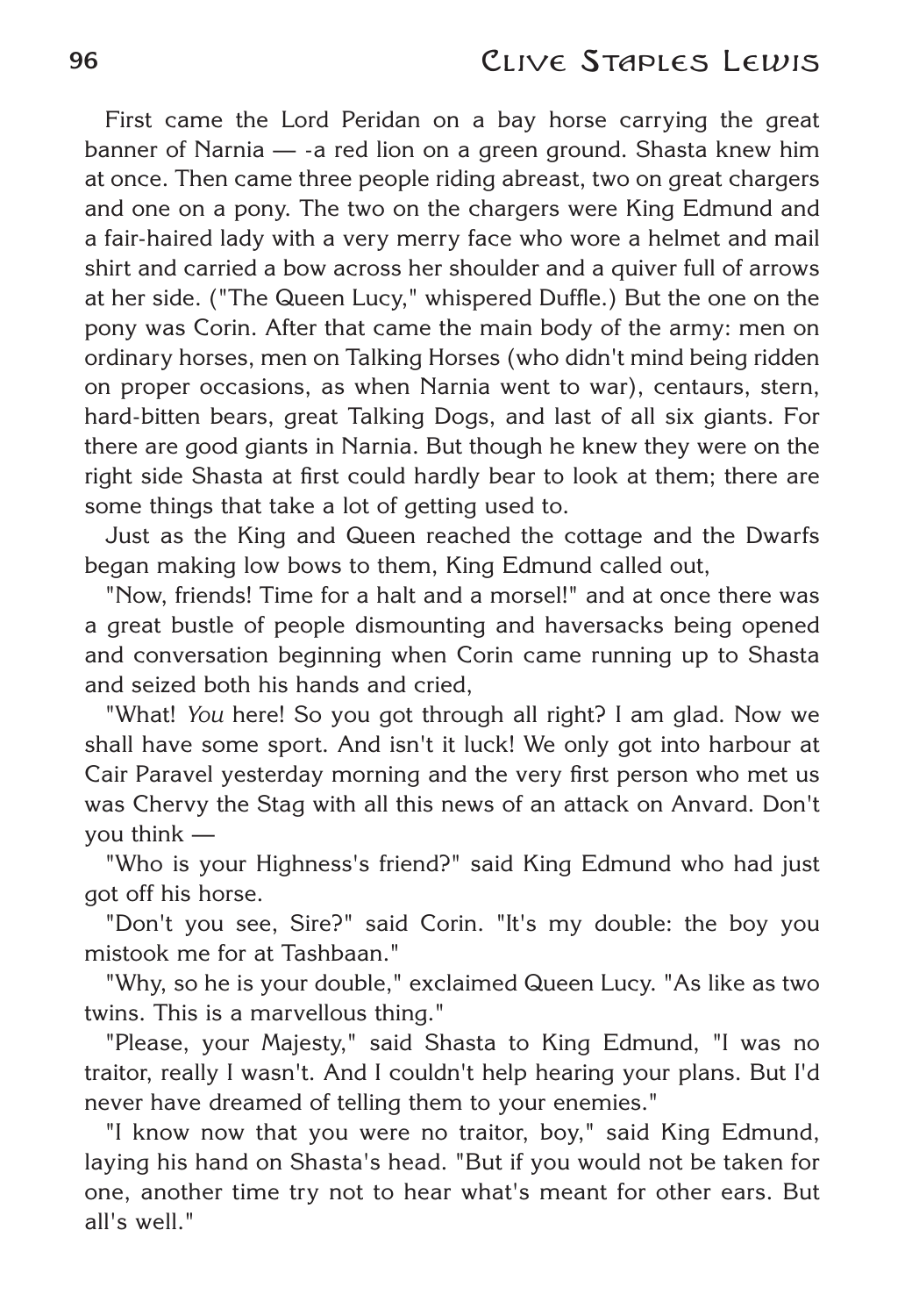After that there was so much bustle and talk and coming and going that Shasta for a few minutes lost sight of Corin and Edmund and Lucy. But Corin was the sort of boy whom one is sure to hear of pretty soon and it wasn't very long before Shasta heard King Edmund saying in a loud voice:

"By the Lion's Mane, prince, this is too much! Will your Highness never be better? You are more of a heart's-scald than our whole army together! I'd as lief have a regiment of hornets in my command as you."

Shasta wormed his way through the crowd and there saw Edmund, looking very angry indeed, Corin looking a little ashamed of himself, and a strange Dwarf sitting on the ground making faces. A couple of fauns had apparently just been helping it out of its armour.

"If I had but my cordial with me," Queen Lucy was saying, "I could soon mend this. But the High King has so strictly charged me not to carry it commonly to the wars and to keep it only for great extremities!"

What had happened was this. As soon as Corin had spoken to Shasta, Corin's elbow had been plucked by a Dwarf in the army called Thornbut.

"What is it, Thornbut?" Corin had said.

"Your Royal Highness," said Thornbut, drawing him aside, "our march to-day will bring us through the pass and right to your royal father's castle. We may be in battle before night."

"I know," said Corin. "Isn't it splendid!"

"Splendid or not," said Thornbut, "I have the strictest orders from King Edmund to see to it that your Highness is not in the fight. You will be allowed to see it, and that's treat enough for your Highness's little years."

"Oh what nonsense!" Corin burst out. "Of course I'm going to fight. Why, the Queen Lucy's going to be with the archers."

"The Queen's grace will do as she pleases," said Thornbut. "But you are in my charge. Either I must have your solemn and princely word that you'll keep your pony beside mine — not half a neck ahead — till I give your Highness leave to depart: or else — it is his Majesty's word — we must go with our wrists tied together like two prisoners."

"I'll knock you down if you try to bind me," said Corin.

"I'd like to see your Highness do it," said the Dwarf.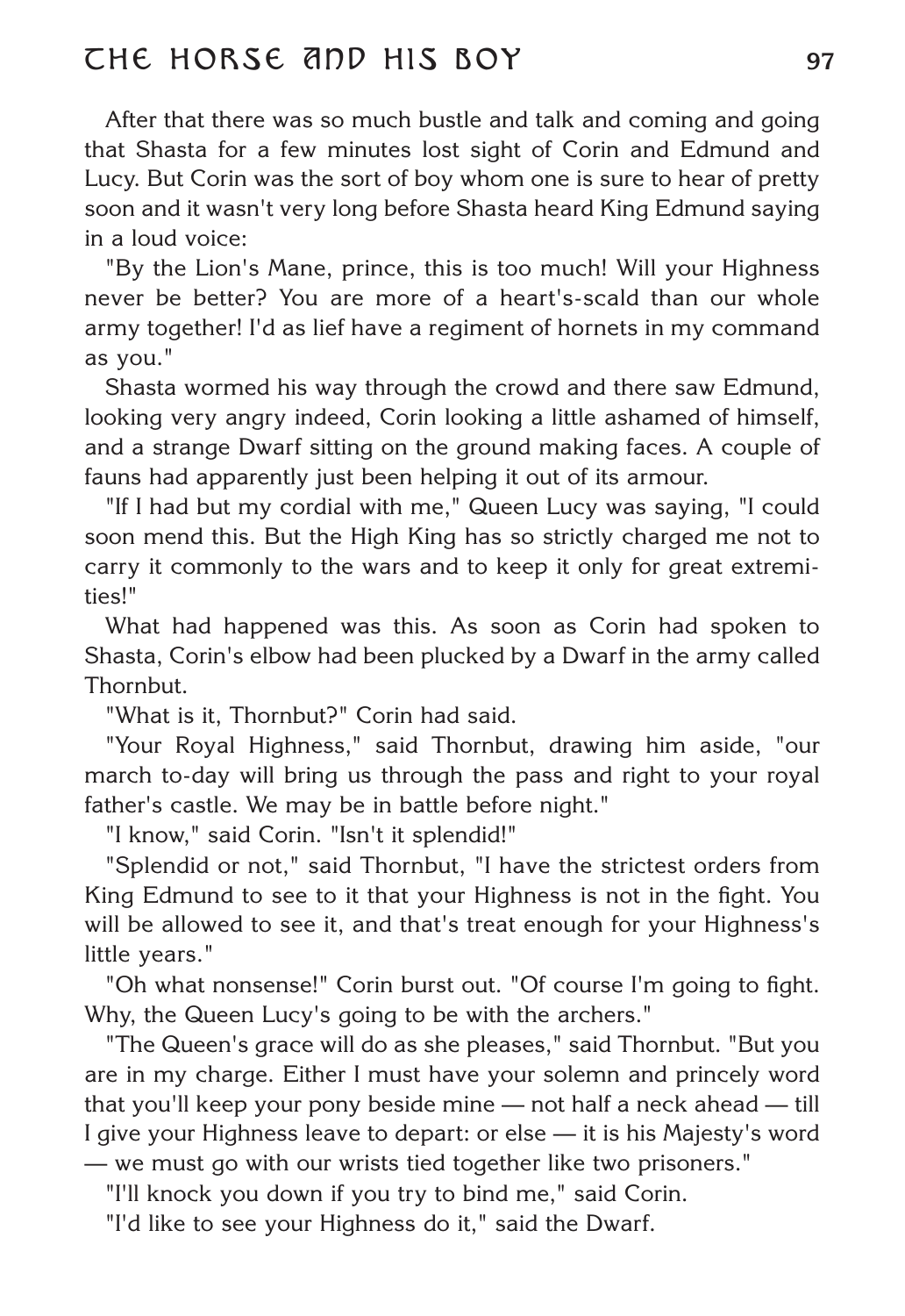That was quite enough for a boy like Corin and in a second he and the Dwarf were at it hammer and tongs. It would have been an even match for, though Corin had longer arms and more height, the Dwarf was older and tougher. But it was never fought out (that's the worst of fights on a rough hillside) for by very bad luck Thornbut trod on a loose stone, came flat down on his nose, and found when he tried to get up that he had sprained his ankle: a real excruciating sprain which would keep him from walking or riding for at least a fortnight.

"See what your Highness has done," said King Edmund. "Deprived us of a proved warrior on the very edge of battle."

"I'll take his place, Sire," said Corin.

"Pshaw," said Edmund. "No-one doubts your courage. But a boy in battle is a danger only to his own side."

At that moment the King was called away to attend to something else, and Corin, after apologising handsomely to the Dwarf, rushed up to Shasta and whispered,

"Quick. There's a spare pony now, and the Dwarf's armour. Put it on before anyone notices."

"What for?" said Shasta.

"Why, so that you and I can fight in the battle of course! Don't you want to?"

"Oh — ah, yes, of course," said Shasta. But he hadn't been thinking of doing so at all, and began to get a most uncomfortable prickly feeling in his spine.

"That's right," said Corin. "Over your head. Now the sword-belt. But we must ride near the tail of the column and keep as quiet as mice. Once the battle begins every one will be far too busy to notice us."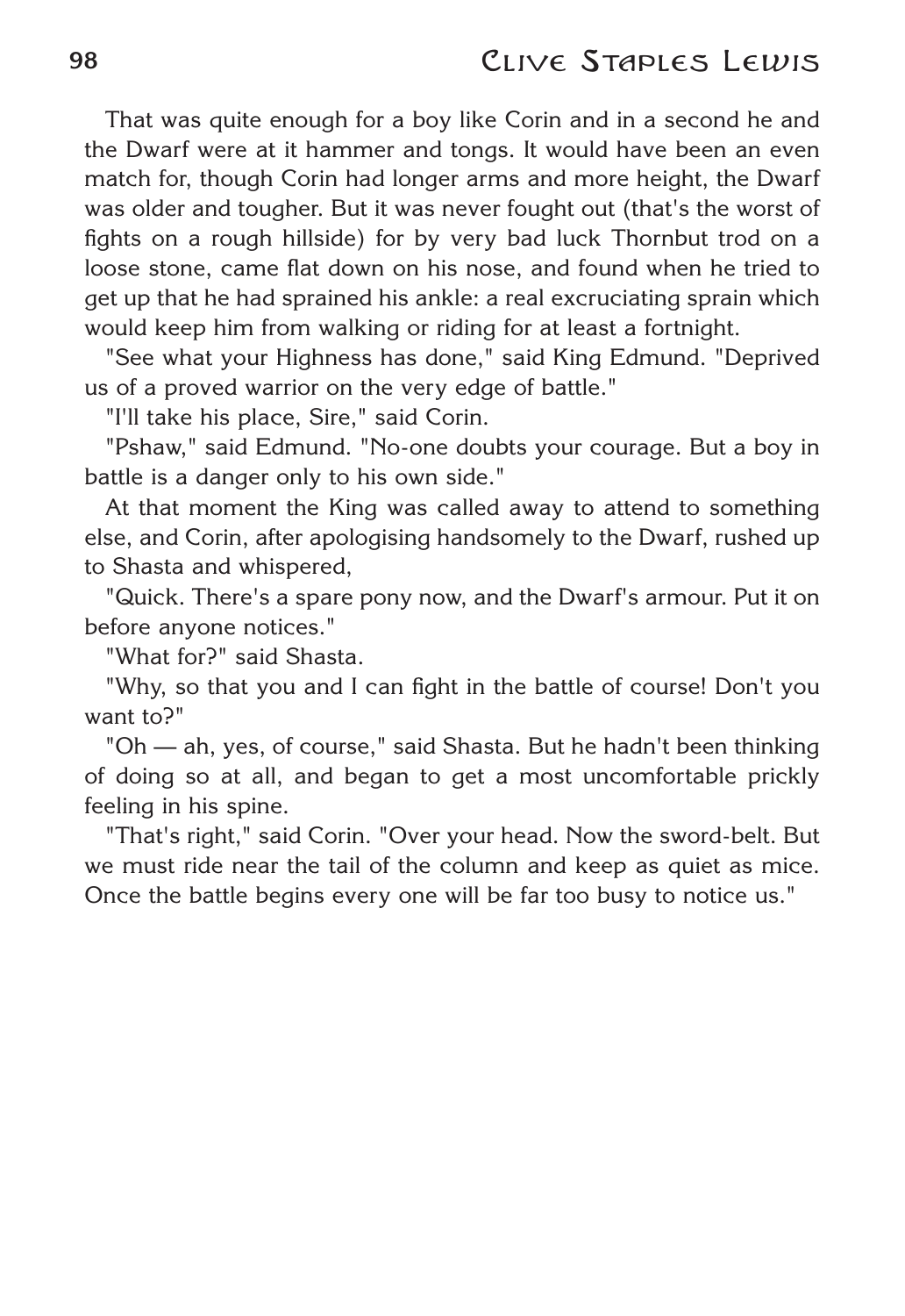#### Chapter XIII

# The Fight at Anvard

y about eleven o'clock the whole company was once more on the march, riding westward with the mountains on their left. Corin and Shasta rode right at the rear with the Giants immediately in front of them. Lucy and Edmund a on the march, riding westward with the mountains on their left. Corin and Shasta rode right at the rear with the Giants immediately in front of them. Lucy and Edmund and Peridan "But where is his goosecap Highness?" Edmund only replied, "Not in the front, and that's good news enough. Leave well alone."

Shasta told Corin most of his adventures and explained that he had learned all his riding from a horse and didn't really know how to use the reins. Corin instructed him in this, besides telling him all about their secret sailing from Tashbaan.

"And where is the Queen Susan?"

"At Cair Paravel," said Corin. "She's not like Lucy, you know, who's as good as a man, or at any rate as good as a boy. Queen Susan is more like an ordinary grown-up lady. She doesn't ride to the wars, though she is an excellent archer."

The hillside path which they were following became narrower all the time and the drop on their right hand became steeper. At last they were going in single file along the edge of a precipice and Shasta shuddered to think that he had done the same last night without knowing it. "But of course," he thought, "I was quite safe. That is why the Lion kept on my left. He was between me and the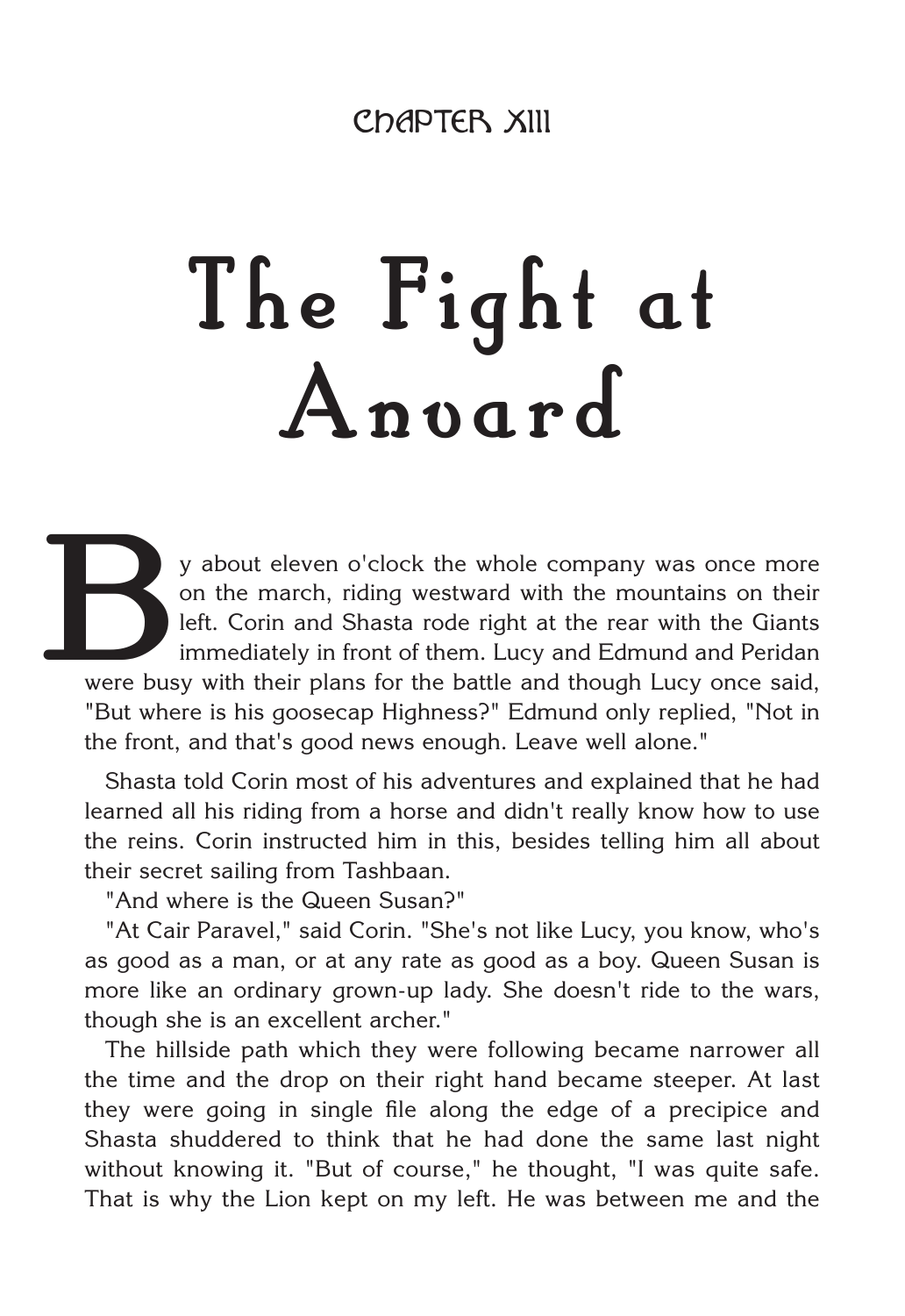edge all the time."

Then the path went left and south away from the cliff and there were thick woods on both sides of it and they went steeply up and up into the pass. There would have been a splendid view from the top if it were open ground but among all those trees you could see nothing — only, every now and then, some huge pinnacle of rock above the tree-tops, and an eagle or two wheeling high up in the blue air.

"They smell battle," said Corin, pointing at the birds. "They know we're preparing a feed for them."

Shasta didn't like this at all.

When they had crossed the neck of the pass and come a good deal lower they reached more open ground and from here Shasta could see all Archenland, blue and hazy, spread out below him and even (he thought) a hint of the desert beyond it. But the sun, which had perhaps two hours or so to go before it set, was in his eyes and he couldn't make things out distinctly.

Here the army halted and spread out in a line, and there was a great deal of rearranging. A whole detachment of very dangerous-looking Talking Beasts whom Shasta had not noticed before and who were mostly of the cat kind (leopards, panthers, and the like) went padding and growling to take up their positions on the left. The giants were ordered to the right, and before going there they all took off something they had been carrying on their backs and sat down for a moment. Then Shasta saw that what they had been carrying and were now putting on were pairs of boots: horrid, heavy, spiked boots which came up to their knees. Then they sloped their huge clubs over their shoulders and marched to their battle position. The archers, with Queen Lucy, fell to the rear and you could first see them bending their bows and then hear the twang-twang as they tested the strings. And wherever you looked you could see people tightening girths, putting on helmets, drawing swords, and throwing cloaks to the ground. There was hardly any talking now. It was very solemn and very dreadful. "I'm in for it now — I really am in for it now," thought Shasta.

Then there came noises far ahead: the sound of many men shouting and a steady thud-thud-thud.

"Battering ram," whispered Corin. "They're battering the gate."

Even Corin looked quite serious now.

"Why doesn't King Edmund get on?" he said. "I can't stand this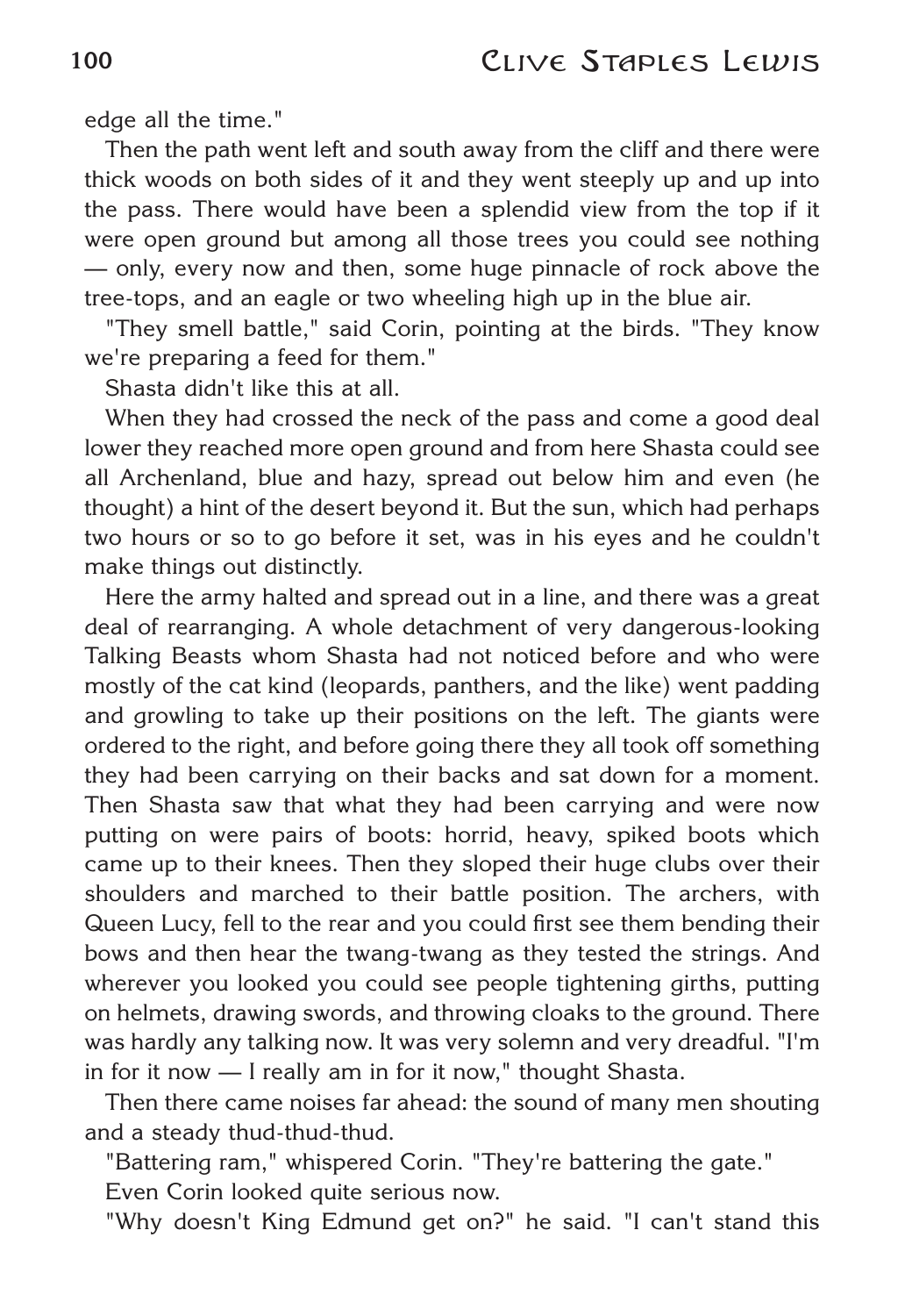waiting about. Chilly too."

Shasta nodded: hoping he didn't look as frightened as he felt.

The trumpet at last! On the move now — now trotting — the banner streaming out in the wind. They had topped a low ridge now, and below them the whole scene suddenly opened out; a little, manytowered castle with its gate towards them. No moat, unfortunately, but of course the gate shut and the portcullis down. On the walls they could see, like little white dots, the faces of the defenders. Down below, about fifty of the Calormenes, dismounted, were steadily swinging a great tree trunk against the gate. But at once the scene changed. The main bulk of Rabadash's men had been on foot ready to assault the gate. But now he had seen the Narnians sweeping down from the ridge. There is no doubt those Calormenes are wonderfully trained. It seemed to Shasta only a second before a whole line of the enemy were on horseback again, wheeling round to meet them, swinging towards them.

And now a gallop. The ground between the two armies grew less every moment. Faster, faster. All swords out now, all shields up to the nose, all prayers said, all teeth clenched. Shasta was dreadfully frightened. But it suddenly came into his head "If you funk this, you'll funk every battle all your life. Now or never."

But when at last the two lines met he had really very little idea of what happened. There was a frightful confusion and an appalling noise. His sword was knocked clean out of his hand pretty soon. And he'd got the reins tangled somehow. Then he found himself slipping. Then a spear came straight at him and as he ducked to avoid it he rolled right off his horse, bashed his left knuckles terribly against someone else's armour, and then —

But it is no use trying to describe the battle from Shasta's point of view; he understood too little of the fight in general and even of his own part in it. The best way I can tell you what really happened is to take you some miles away to where the Hermit of the Southern March sat gazing into the smooth pool beneath the spreading tree, with Bree and Hwin and Aravis beside him.

For it was in this pool that the Hermit looked when he wanted to know what was going on in the world outside the green walls of his hermitage. There, as in a mirror, he could see, at certain times, what was going on in the streets of cities far further south than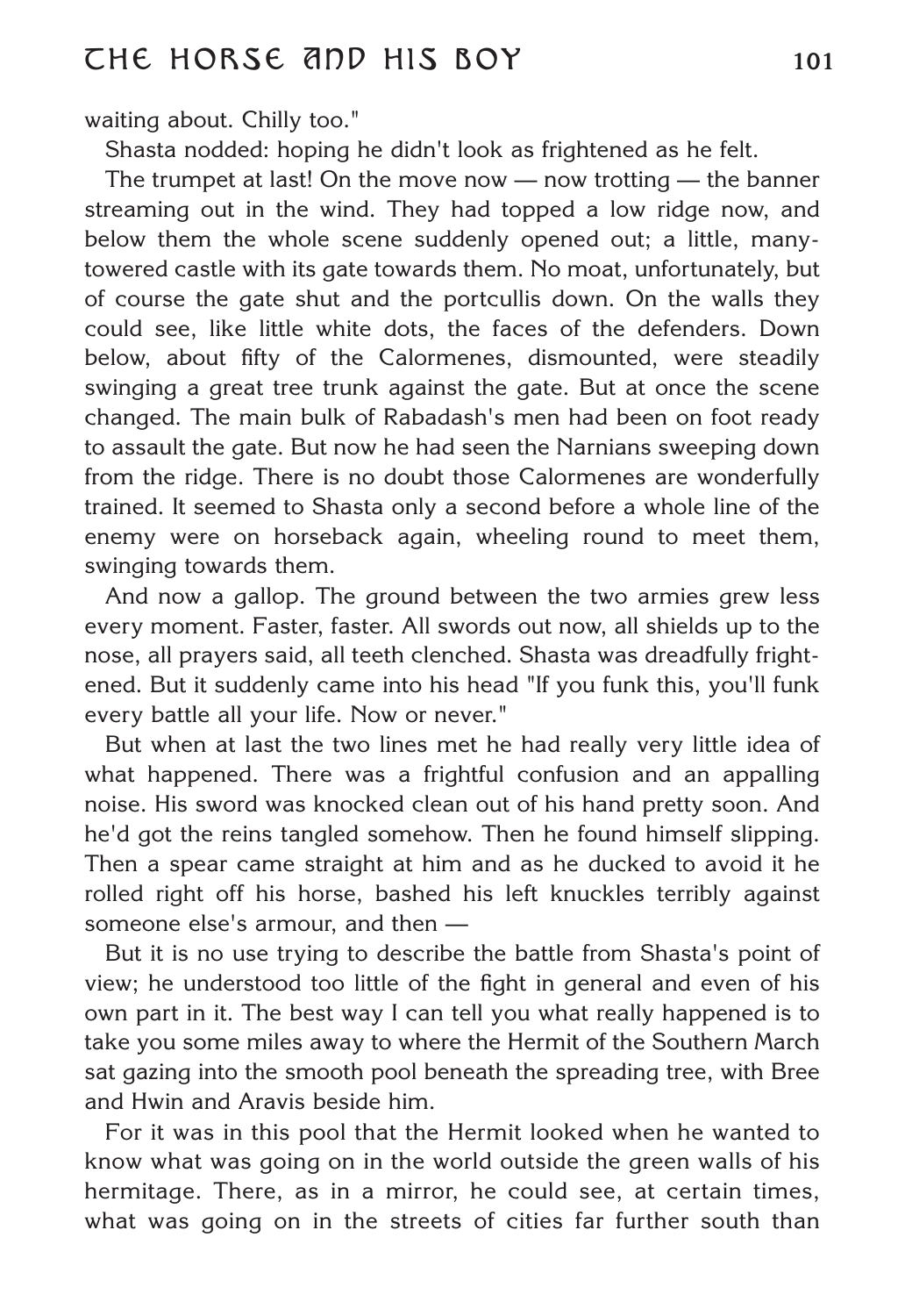Tashbaan, or what ships were putting into Redhaven in the remote Seven Isles, or what robbers or wild beasts stirred in the great Western forests between Lantern Waste and Telmar. And all this day he had hardly left his pool, even to eat or drink, for he knew that great events were on foot in Archenland. Aravis and the Horses gazed into it too. They could see it was a magic pool: instead of reflecting the tree and the sky it revealed cloudy and coloured shapes moving, always moving, in its depths. But they could see nothing clearly. The Hermit could and from time to time he told them what he saw. A little while before Shasta rode into his first battle, the Hermit had begun speaking like this:

"I see one — two — three eagles wheeling in the gap by Stormness Head. One is the oldest of all the eagles. He would not be out unless battle was at hand. I see him wheel to and fro, peering down sometimes at Anvard and sometimes to the east, behind Stormness. Ah — I see now what Rabadash and his men have been so busy at all day. They have felled and lopped a great tree and they are now coming out of the woods carrying it as a ram. They have learned something from the failure of last night's assault. He would have been wiser if he had set his men to making ladders: but it takes longer and he is impatient. Fool that he is! he ought to have ridden back to Tashbaan as soon as the first attack failed, for his whole plan depended on speed and surprise. Now they are bringing their ram into position. King Lune's men are shooting hard from the walls. Five Calormenes have fallen: but not many will. They have their shields above their heads. Rabadash is giving his orders now. With him are his most trusted lords, fierce Tarkaans from the eastern provinces. I can see their faces. There is Corradin of Castle Tormunt, and Azrooh, and Chlamash, and Ilgamuth of the twisted lip, and a tall Tarkaan with a crimson beard — "

"By the Mane, my old master Anradin!" said Bree.

"S-s-sh," said Aravis.

"Now the ram has started. If I could hear as well as see, what a noise that would make! Stroke after stroke: and no gate can stand it for ever. But wait! Something up by Stormness has scared the birds. They're coming out in masses. And wait again… I can't see yet… ah! Now I can. The whole ridge, up on the east, is black with horsemen. If only the wind would catch that standard and spread it out. They're over the ridge now, whoever they are. Aha! I've seen the banner now.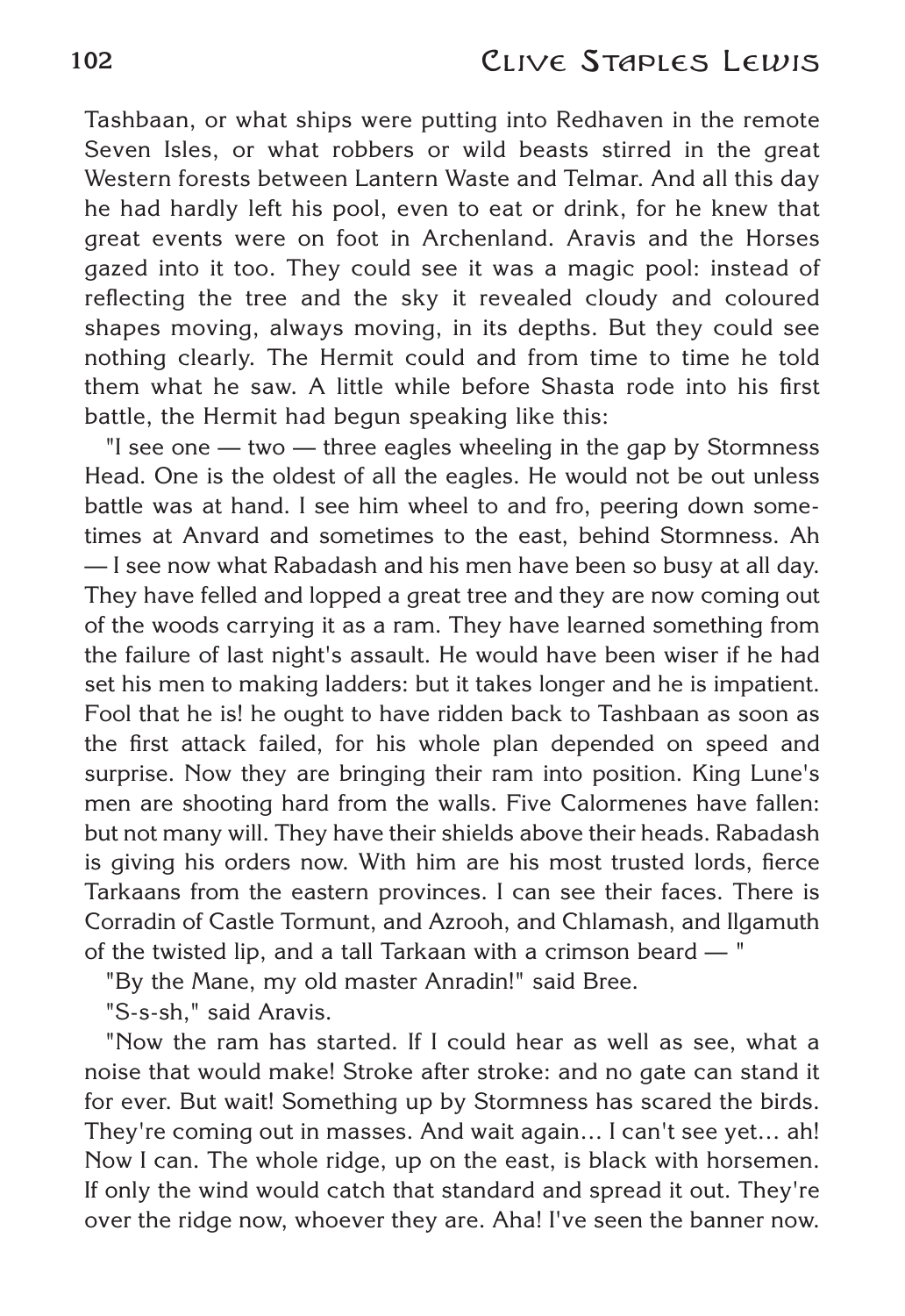Narnia, Narnia! It's the red lion. They're in full career down the hill now. I can see King Edmund. There's a woman behind among the archers. Oh! — "

"What is it?" asked Hwin breathlessly.

"All his Cats are dashing out from the left of the line."

"Cats?" said Aravis.

"Great cats, leopards and such," said the Hermit impatiently. "I see, I see. The Cats are coming round in a circle to get at the horses of the dismounted men. A good stroke. The Calormene horses are mad with terror already. Now the Cats are in among them. But Rabadash has reformed his line and has a hundred men in the saddle. They're riding to meet the Narnians. There's only a hundred yards between the two lines now. Only fifty. I can see King Edmund, I can see the Lord Peridan. There are two mere children in the Narnian line. What can the King be about to let them into the battle? Only ten yards — the lines have met. The Giants on the Narnian right are doing wonders... but one's down... shot through the eye, I suppose. The centre's all in a muddle. I can see more on the left. There are the two boys again. Lion alive! one is Prince Corin. The other, like him as two peas. It's your little Shasta. Corin is fighting like a man. He's killed a Calormene. I can see a bit of the centre now. Rabadash and Edmund almost met then, but the press has separated them — "

"What about Shasta?" said Aravis.

"Oh the fool!" groaned the Hermit. "Poor, brave little fool. He knows nothing about this work. He's making no use at all of his shield. His whole side's exposed. He hasn't the faintest idea what to do with his sword. Oh, he's remembered it now. He's waving it wildly about... nearly cut his own pony's head off, and he will in a moment if he's not careful. It's been knocked out of his hand now. It's mere murder sending a child into the battle; he can't live five minutes. Duck, you fool — oh, he's down."

"Killed?" asked three voices breathlessly.

"How can I tell?" said the Hermit. "The Cats have done their work. All the riderless horses are dead or escaped now: no retreat for the Calormenes on *them*. Now the Cats are turning back into the main battle. They're leaping on the rams-men. The ram is down. Oh, good! good! The gates are opening from the inside: there's going to be a sortie. The first three are out. It's King Lune in the middle: the brothers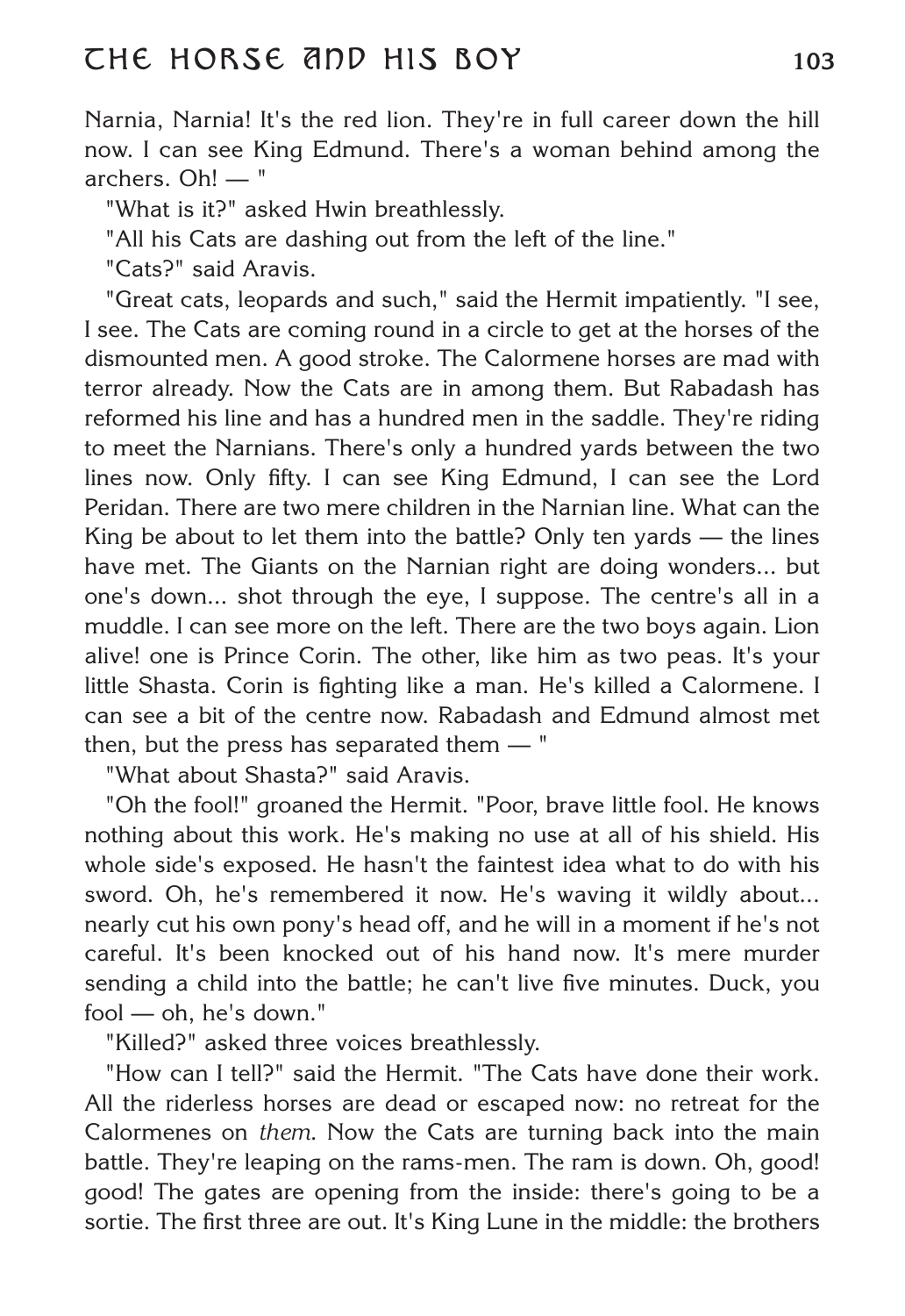Dar and Darrin on each side of him. Behind them are Tran and Shar and Cole with his brother Colin. There are ten — twenty — nearly thirty of them out by now. The Calormene line is being forced back upon them. King Edmund is dealing marvellous strokes. He's just slashed Corradin's head off. Lots of Calormenes have thrown down their arms and are running for the woods. Those that remain are hard pressed. The Giants are closing in on the right — Cats on the left — King Lune from their rear. The Calormenes are a little knot now, fighting back to back. Your Tarkaan's down, Bree. Lune and Azrooh are fighting hand to hand; the King looks like winning — the King is keeping it up well — the King has won. Azrooh's down. King Edmund's down — no, he's up again: he's at it with Rabadash. They're fighting in the very gate of the castle. Several Calormenes have surrendered. Darrin has killed Ilgamuth. I can't see what's happened to Rabadash. I think he's dead, leaning against the castle wall, but I don't know. Chlamash and King Edmund are still fighting but the battle is over everywhere else. Chlamash has surrendered. The battle is over. The Calormenes are utterly defeated."

When Shasta fell off his horse he gave himself up for lost. But horses, even in a battle, tread on human beings very much less than you would suppose. After a very horrible ten minutes or so Shasta realised suddenly that there were no longer any horses stamping about in the immediate neighbourhood and that the noise (for there were still a good many noises going on) was no longer that of a battle. He sat up and stared about him. Even he, little as he knew of battles, could soon see that the Archenlanders and Narnians had won. The only living Calormenes he could see were prisoners, the castle gates were wide open, and King Lune and King Edmund were shaking hands across the battering ram. From the circle of lords and warriors around them there arose a sound of breathless and excited, but obviously cheerful, conversation. And then, suddenly, it all united and swelled into a great roar of laughter.

Shasta picked himself up, feeling uncommonly stiff, and ran towards the sound to see what the joke was. A very curious sight met his eyes. The unfortunate Rabadash appeared to be suspended from the castle walls. His feet, which were about two feet from the ground, were kicking wildly. His chain-shirt was somehow hitched up so that it was horribly tight under the arms and came half way over his face. In fact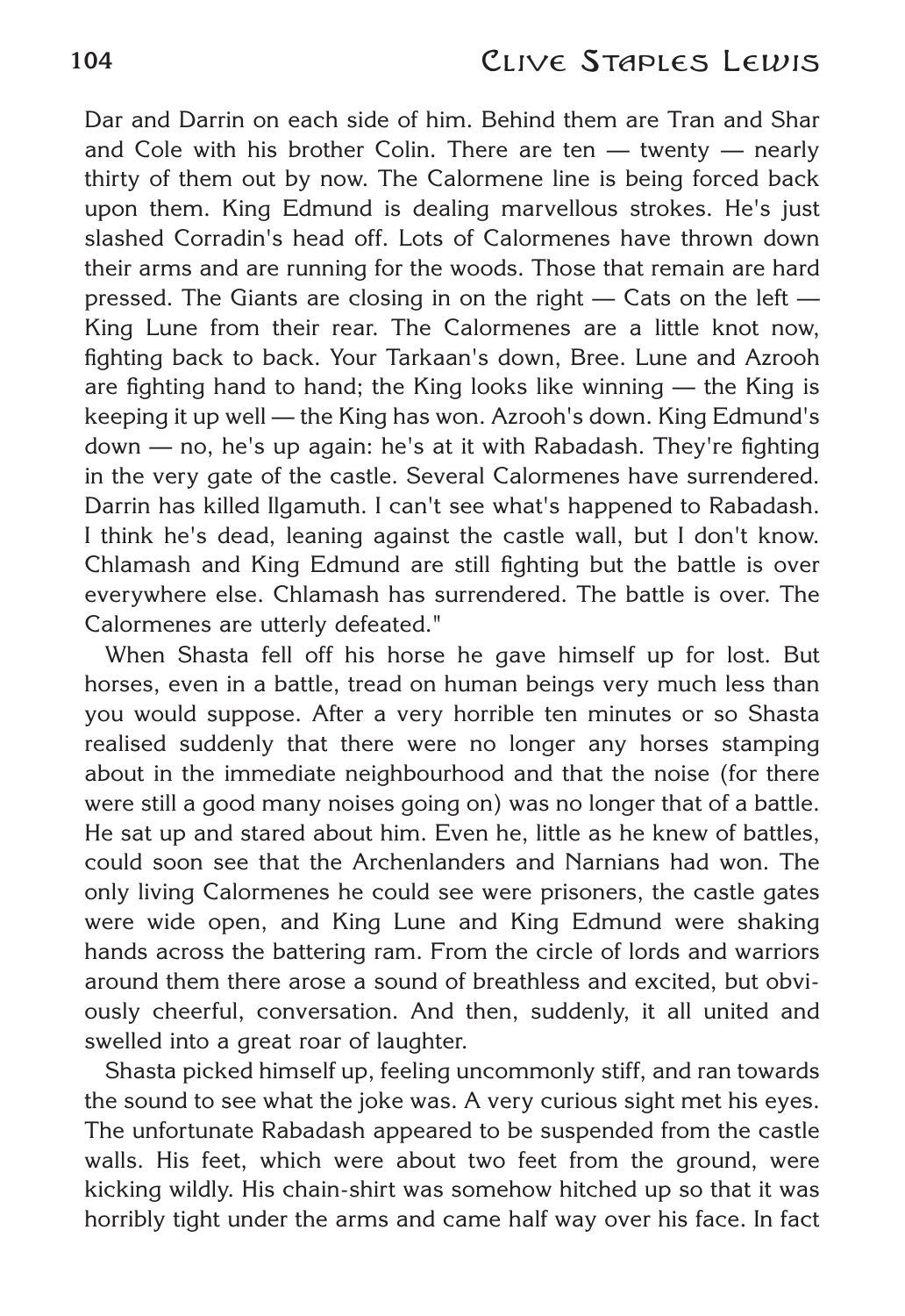he looked just as a man looks if you catch him in the very act of getting into a stiff shirt that is a little too small for him. As far as could be made out afterwards (and you may be sure the story was well talked over for many a day) what had happened was something like this. Early in the battle one of the Giants had made an unsuccessful stamp at Rabadash with his spiked boot: unsuccessful because it didn't crush Rabadash, which was what the Giant had intended, but not quite useless because one of the spikes tore the chain mail, just as you or I might tear an ordinary shirt. So Rabadash, by the time he encountered Edmund at the gate, had a hole in the back of his hauberk. And when Edmund pressed him back nearer and nearer to the wall, he jumped up on a mounting block and stood there raining down blows on Edmund from above. But then, finding that this position, by raising him above the heads of everyone else, made him a mark for every arrow from the Narnian bows, he decided to jump down again. And he meant to look and sound — no doubt for a moment he *did* look and sound — very grand and very dreadful as he jumped, crying, "The bolt of Tash falls from above." But he had to jump sideways because the crowd in front of him left him no landing place in that direction. And then, in the neatest way you could wish, the tear in the back of his hauberk caught on a hook in the wall. (Ages ago this hook had had a ring in it for tying horses to.) And there he found himself, like a piece of washing hung up to dry, with everyone laughing at him.

"Let me down, Edmund," howled Rabadash. "Let me down and fight me like a king and a man; or if you are too great a coward to do that, kill me at once."

"Certainly," began King Edmund, but King Lune interrupted.

"By your Majesty's good leave," said King Lune to Edmund. "Not so." Then, turning to Rabadash he said, "Your royal Highness, if you had given that challenge a week ago, I'll answer for it there was no-one in King Edmund's dominion, from the High King down to the smallest Talking Mouse, who would have refused it. But by attacking our castle of Anvard in time of peace without defiance sent, you have proved yourself no knight, but a traitor, and one rather to be whipped by the hangman than to be suffered to cross swords with any person of honour. Take him down, bind him, and carry him within till our pleasure is further known."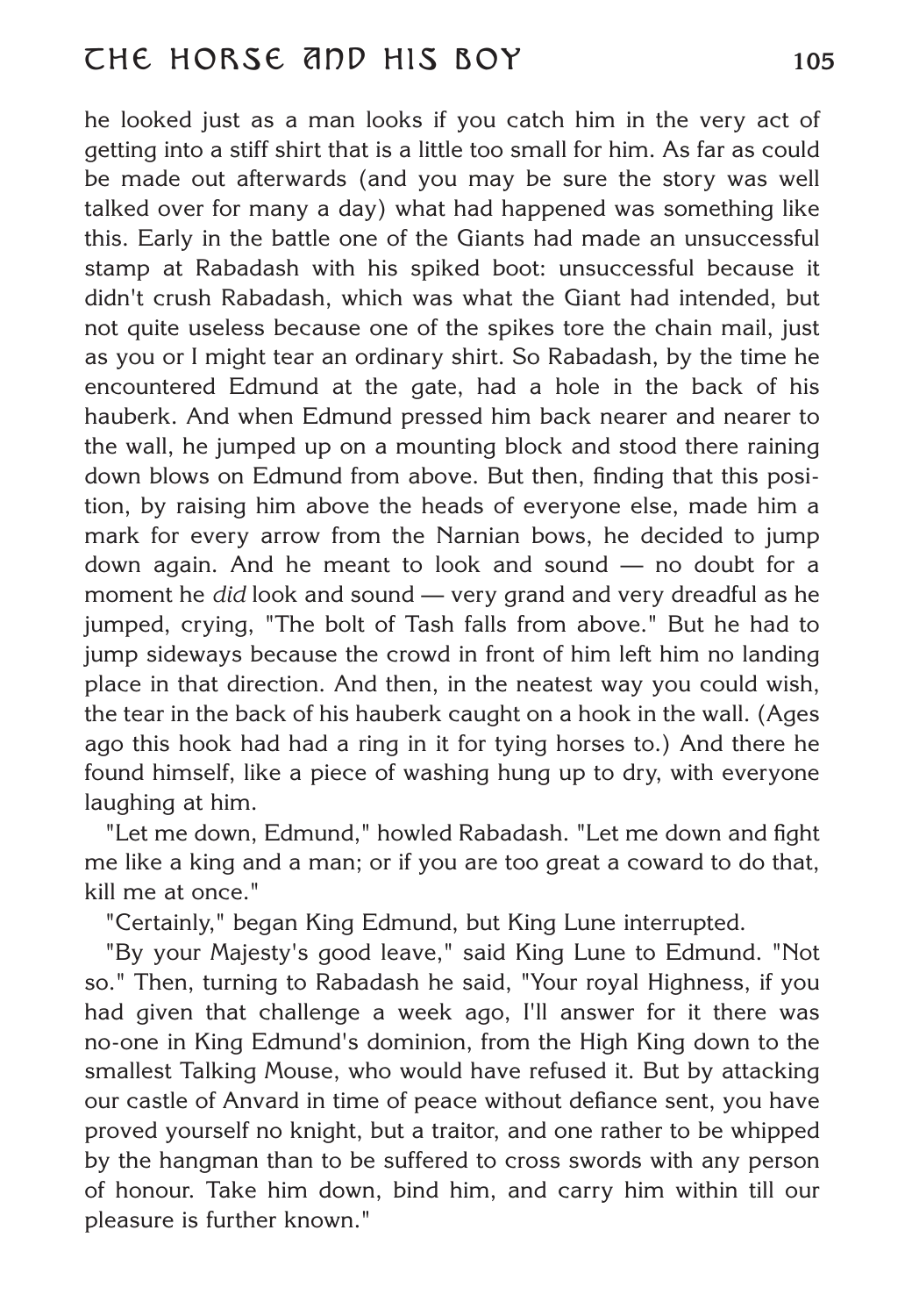Strong hands wrenched Rabadash's sword from him and he was carried away into the castle, shouting, threatening, cursing, and even crying. For though he could have faced torture he couldn't bear being made ridiculous. In Tashbaan every one had always taken him seriously.

At that moment Corin ran up to Shasta, seized his hand and started dragging him towards King Lune. "Here he is, Father, here he is," cried Corin.

"Aye, and here *thou* art, at last," said the King in a very gruff voice. "And hast been in the battle, clean contrary to your obedience. A boy to break a father's heart! At your age a rod to your breech were fitter than a sword in your fist, ha!" But everyone, including Corin, could see that the King was very proud of him.

"Chide him no more, Sire, if it please you," said Lord Darrin. "His Highness would not be your son if he did not inherit your conditions. It would grieve your Majesty more if he had to be reproved for the opposite fault."

"Well, well," grumbled the King. "We'll pass it over for this time. And  $now - "$ 

What came next surprised Shasta as much as anything that had ever happened to him in his life. He found himself suddenly embraced in a bear-like hug by King Lune and kissed on both cheeks. Then the King set him down again and said, "Stand here together, boys, and let all the court see you. Hold up your heads. Now, gentlemen, look on them both. Has any man any doubts?"

And still Shasta could not understand why everyone stared at him and at Corin nor what all the cheering was about.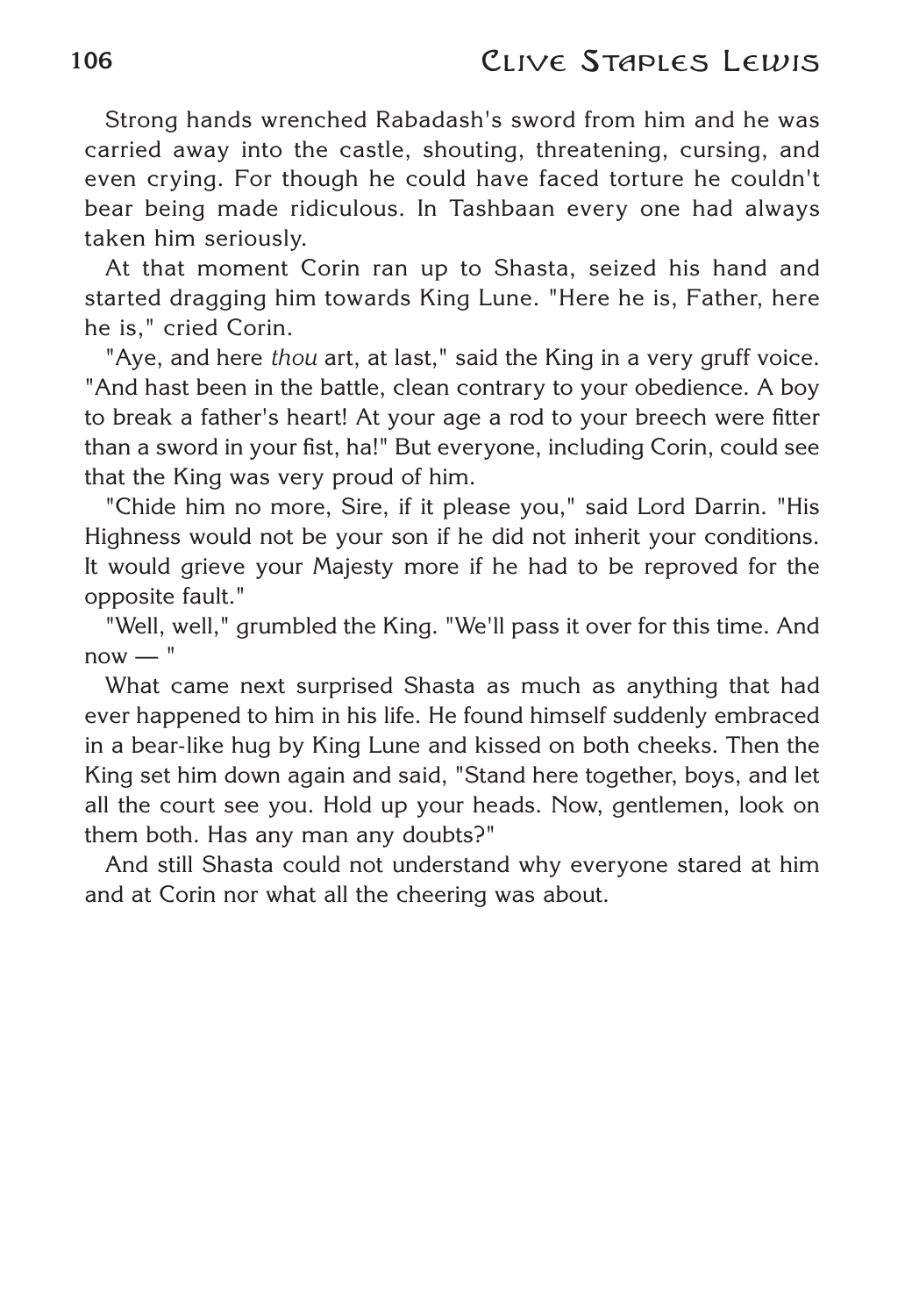### Chapter XIV

# How Bree Became a Wiser Horse



he was greeted by King Lune. But as he could only see, not hear, he did not know what anyone was saying and, once the fighting had stopped and the talking had begun, it was not worth while looking in the pool any longer.

Next morning, while the Hermit was indoors, the three of them discussed what they should do next.

"I've had enough of this," said Hwin. "The Hermit has been very good to us and I'm very much obliged to him, I'm sure. But I'm getting as fat as a pet pony, eating all day and getting no exercise. Let's go on to Narnia."

"Oh not to-day, Ma'am," said Bree. "I wouldn't hurry things. Some other day, don't you think?"

"We must see Shasta first and say good-bye to him — and — and apologise," said Aravis.

"Exactly!" said Bree with great enthusiasm. "Just what I was going to say."

"Oh, of course," said Hwin. "I expect he is in Anvard. Naturally we'd look in on him and say good-bye. But that's on our way. And why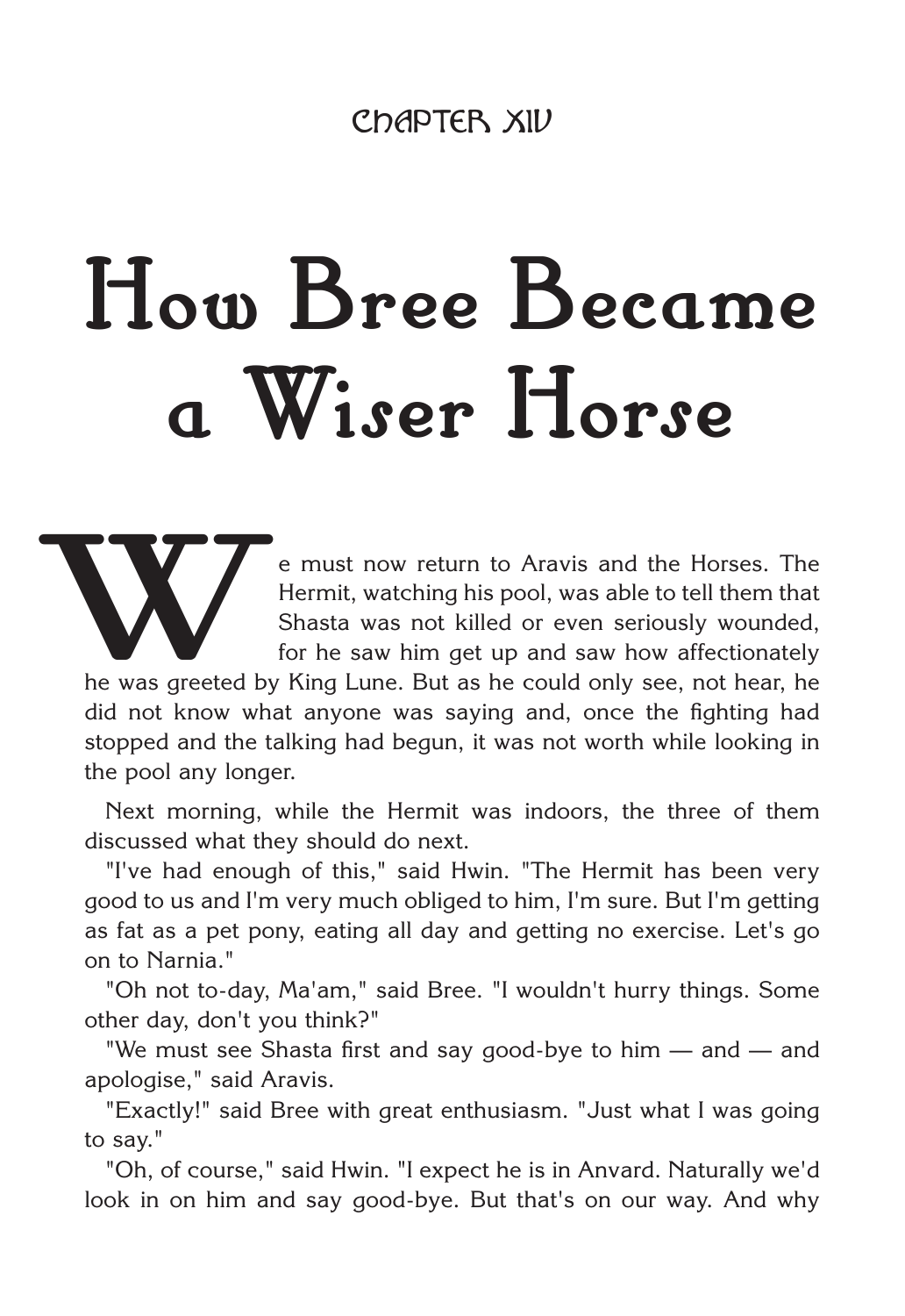shouldn't we start at once? After all, I thought it was Narnia we all wanted to get to?"

"I suppose so," said Aravis. She was beginning to wonder what exactly she would do when she got there and was feeling a little lonely.

"Of course, of course," said Bree hastily. "But there's no need to rush things, if you know what I mean."

"No, I don't know what you mean," said Hwin. "Why don't you want to go?"

"M-m-m, broo-hoo," muttered Bree. "Well, don't you see, Ma'am — it's an important occasion — returning to one's own country entering society — the best society — it is so essential to make a good impression — not perhaps looking quite ourselves, yet, eh?"

Hwin broke out into a horse-laugh. "It's your tail, Bree! I see it all now. You want to wait till your tail's grown again! And we don't even know if tails are worn long in Narnia. Really, Bree, you're as vain as that Tarkheena in Tashbaan!"

"You *are* silly, Bree," said Aravis.

"By the Lion's Mane, Tarkheena, I'm nothing of the sort," said Bree indignantly. "I have a proper respect for myself and for my fellow horses, that's all."

"Bree," said Aravis, who was not very interested in the cut of his tail, "I've been wanting to ask you something for a long time. Why do you keep on swearing *By the Lion* and *By the Lion's Mane*? I thought you hated lions."

"So I do," answered Bree. "But when I speak of the Lion of course I mean Aslan, the great deliverer of Narnia who drove away the Witch and the Winter. All Narnians swear by *him*."

"But is he a lion?"

"No, no, of course not," said Bree in a rather shocked voice.

"All the stories about him in Tashbaan say he is," replied Aravis. "And if he isn't a lion why do you call him a lion?"

"Well you'd hardly understand that at your age," said Bree. "And I was only a little foal when I left so I don't quite fully understand it myself."

(Bree was standing with his back to the green wall while he said this, and the other two were facing him. He was talking in rather a superior tone with his eyes half shut; that was why he didn't see the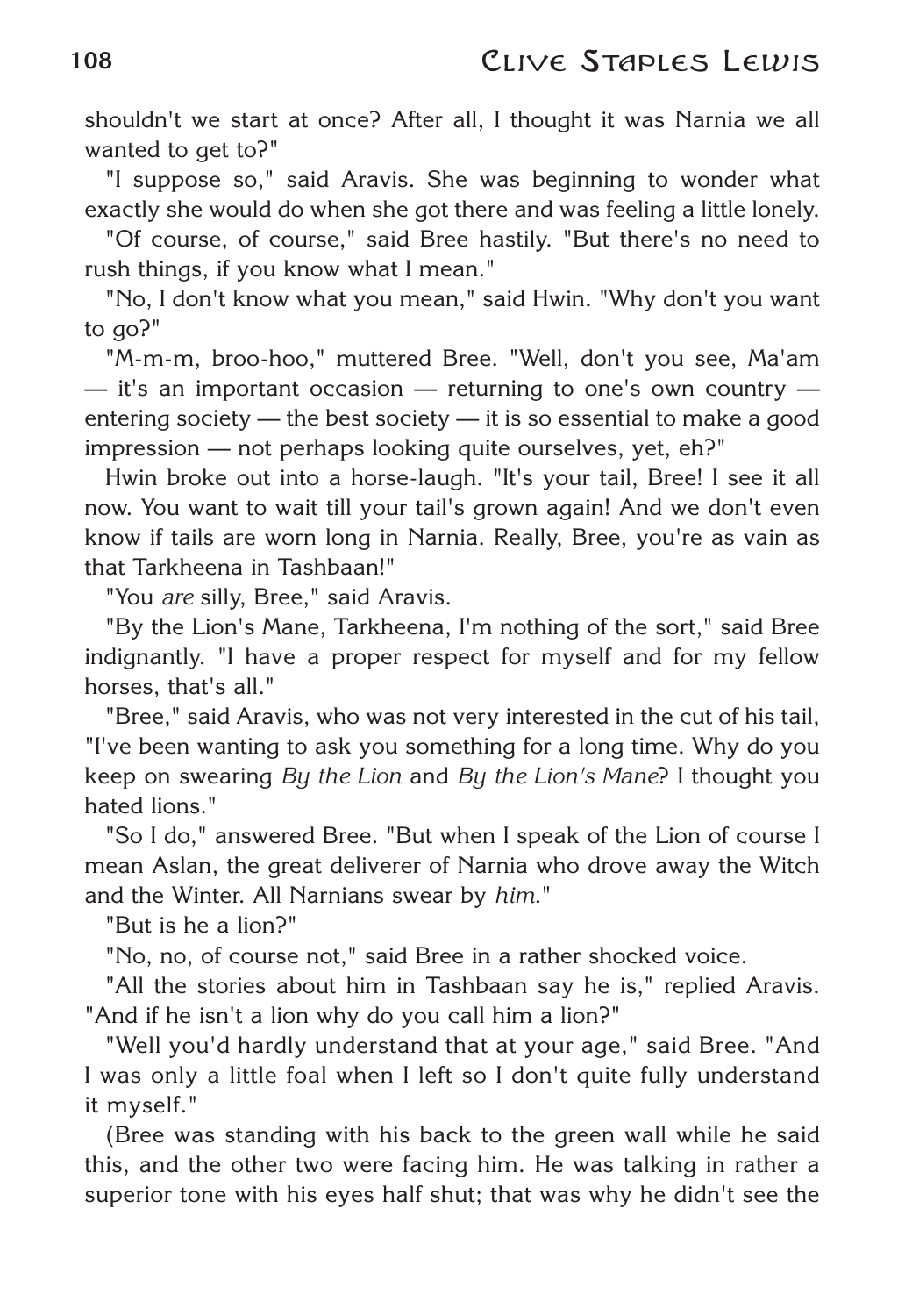changed expression in the faces of Hwin and Aravis. They had good reason to have open mouths and staring eyes; because while Bree spoke they saw an enormous lion leap up from outside and balance itself on the top of the green wall; only it was a brighter yellow and it was bigger and more beautiful and more alarming than any lion they had ever seen. And at once it jumped down inside the wall and began approaching Bree from behind. It made no noise at all. And Hwin and Aravis couldn't make any noise themselves, no more than if they were frozen.)

"No doubt," continued Bree, "when they speak of him as a Lion they only mean he's as strong as a lion or (to our enemies, of course) as fierce as a lion. Or something of that kind. Even a little girl like you, Aravis, must see that it would be quite absurd to suppose he is a *real* lion. Indeed it would be disrespectful. If he was a lion he'd have to be a Beast just like the rest of us. Why!" (and here Bree began to laugh) "If he was a lion he'd have four paws, and a tail, and Whiskers!… Aie, ooh, hoo-hoo! Help!"

For just as he said the word *Whiskers* one of Aslan's had actually tickled his ear. Bree shot away like an arrow to the other side of the enclosure and there turned; the wall was too high for him to jump and he could fly no further. Aravis and Hwin both started back. There was about a second of intense silence.

Then Hwin, though shaking all over, gave a strange little neigh, and trotted across to the Lion.

"Please," she said, "you're so beautiful. You may eat me if you like. I'd sooner be eaten by you than fed by anyone else."

"Dearest daughter," said Aslan, planting a lion's kiss on her twitching, velvet nose, "I knew you would not be long in coming to me. Joy shall be yours."

Then he lifted his head and spoke in a louder voice.

"Now, Bree," he said, "you poor, proud, frightened Horse, draw near. Nearer still, my son. Do not dare not to dare. Touch me. Smell me. Here are my paws, here is my tail, these are my whiskers. I am a true Beast."

"Aslan," said Bree in a shaken voice, "I'm afraid I must be rather a fool."

"Happy the Horse who knows that while he is still young. Or the Human either. Draw near, Aravis my daughter. See! My paws are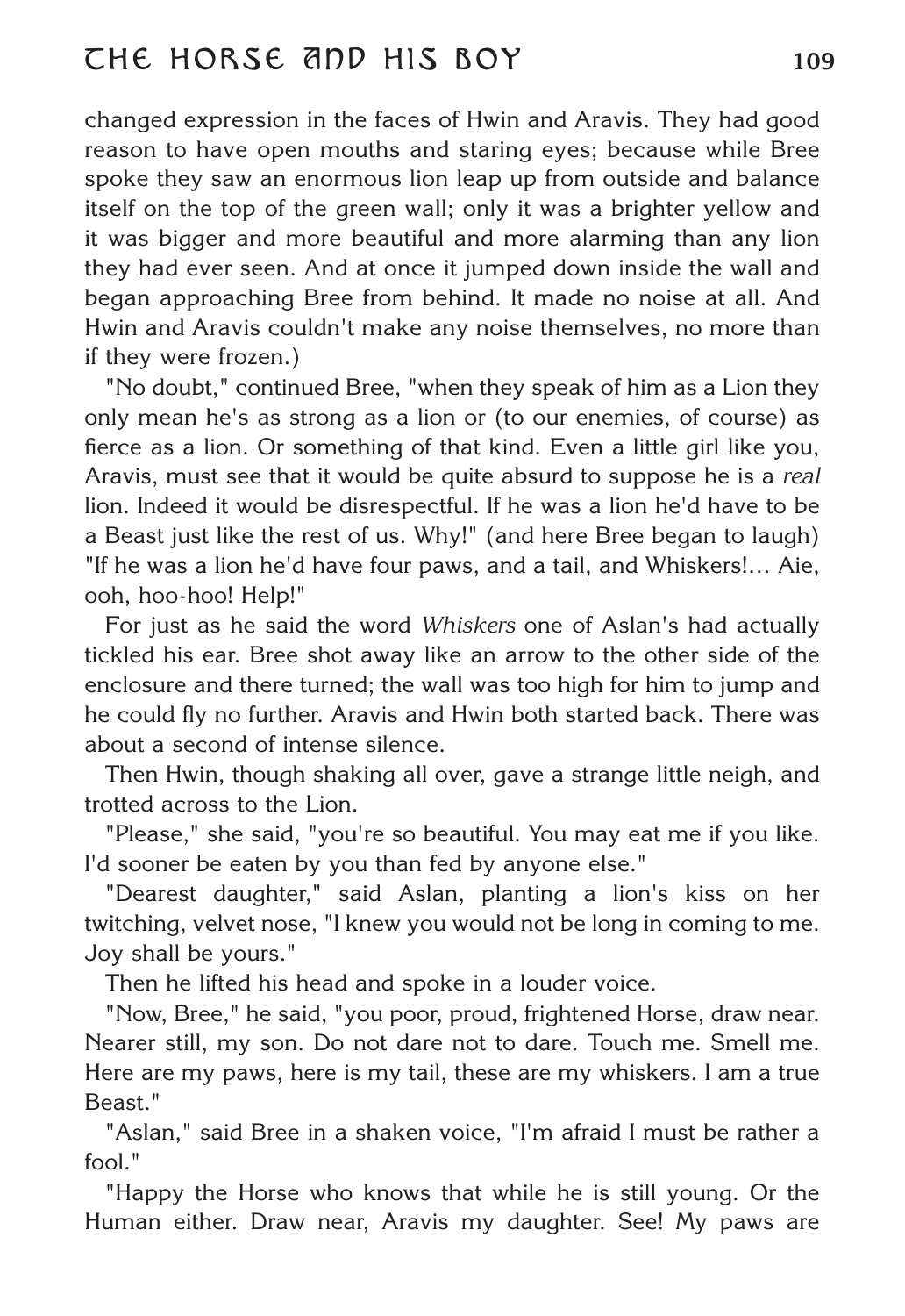velveted. You will not be torn this time."

"This time, Sir?" said Aravis.

"It was I who wounded you," said Aslan. "I am the only lion you met in all your journeyings. Do you know why I tore you?"

"No, sir."

"The scratches on your back, tear for tear, throb for throb, blood for blood, were equal to the stripes laid on the back of your stepmother's slave because of the drugged sleep you cast upon her. You needed to know what it felt like."

"Yes, sir. Please — "

"Ask on, my dear," said Aslan.

"Will any more harm come to her by what I did?"

"Child," said the Lion, "I am telling you your story, not hers. No-one is told any story but their own." Then he shook his head and spoke in a lighter voice.

"Be merry, little ones," he said. "We shall meet soon again. But before that you will have another visitor." Then in one bound he reached the top of the wall and vanished from their sight.

Strange to say, they felt no inclination to talk to one another about him after he had gone. They all moved slowly away to different parts of the quiet grass and there paced to and fro, each alone, thinking.

About half an hour later the two Horses were summoned to the back of the house to eat something nice that the Hermit had got ready for them and Aravis, still walking and thinking, was startled by the harsh sound of a trumpet outside the gate.

"Who is there?" said Aravis.

"His Royal Highness Prince Cor of Archenland," said a voice from outside.

Aravis undid the door and opened it, drawing back a little way to let the strangers in.

Two soldiers with halberds came first and took their stand at each side of the entry. Then followed a herald, and the trumpeter.

"His Royal Highness Prince Cor of Archenland desires an audience of the Lady Aravis," said the Herald. Then he and the trumpeter drew aside and bowed and the soldiers saluted and the Prince himself came in. All his attendants withdrew and closed the gate behind them.

The Prince bowed, and a very clumsy bow for a Prince it was. Aravis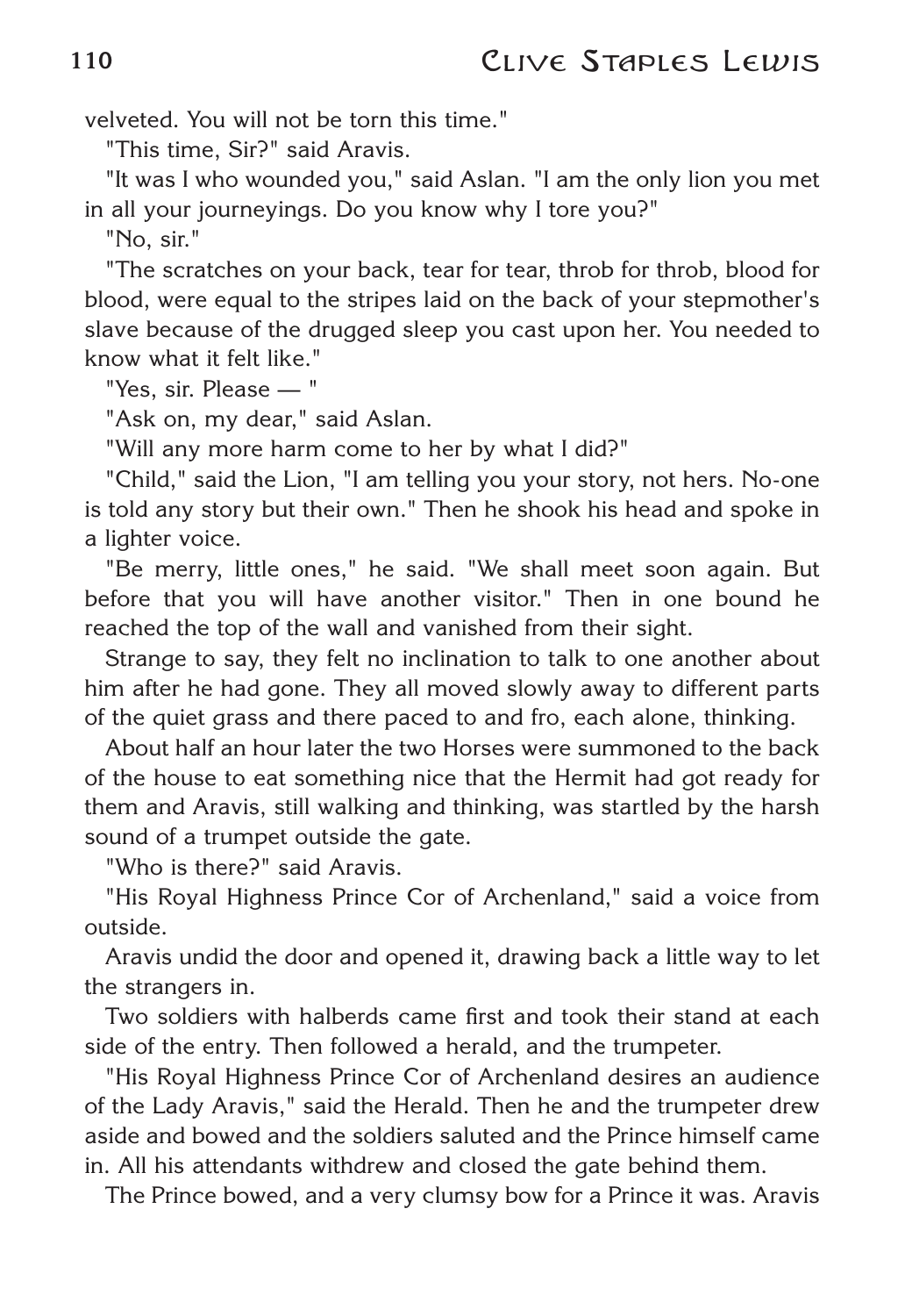curtsied in the Calormene style (which is not at all like ours) and did it very well because, of course, she had been taught how. Then she looked up and saw what sort of person this Prince was.

She saw a mere boy. He was bare-headed and his fair hair was encircled with a very thin band of gold, hardly thicker than a wire. His upper tunic was of white cambric, as fine as a handkerchief, so that the bright red tunic beneath it showed through. His left hand, which rested on his enamelled sword hilt, was bandaged.

Aravis looked twice at his face before she gasped and said, "Why! It's Shasta!"

Shasta all at once turned very red and began speaking very quickly. "Look here, Aravis," he said, "I do hope you won't think I'm got up like this (and the trumpeter and all) to try to impress you or make out that I'm different or any rot of that sort. Because I'd far rather have come in my old clothes, but they're burnt now, and my father said — "

"Your father?" said Aravis.

"Apparently King Lune is my father," said Shasta. "I might really have guessed it. Corin being so like me. We were twins, you see. Oh, and my name isn't Shasta, it's Cor."

"Cor is a nicer name than Shasta," said Aravis.

"Brothers' names run like that in Archenland," said Shasta (or Prince Cor as we must now call him). "Like Dar and Darrin, Cole and Colin and so on."

"Shasta — I mean Cor," said Aravis. "No, shut up. There's something I've got to say at once. I'm sorry I've been such a pig. But I did change before I knew you were a Prince, honestly I did: when you went back, and faced the Lion."

"It wasn't really going to kill you at all, that Lion," said Cor.

"I know," said Aravis, nodding. Both were still and solemn for a moment as each saw that the other knew about Aslan.

Suddenly Aravis remembered Cor's bandaged hand.

"I say!" she cried, "I forgot! You've been in a battle. Is that a wound?"

"A mere scratch," said Cor, using for the first time a rather lordly tone. But a moment later he burst out laughing and said, "If you want to know the truth, it isn't a proper wound at all. I only took the skin off my knuckles, just as any clumsy fool might do without going near a battle."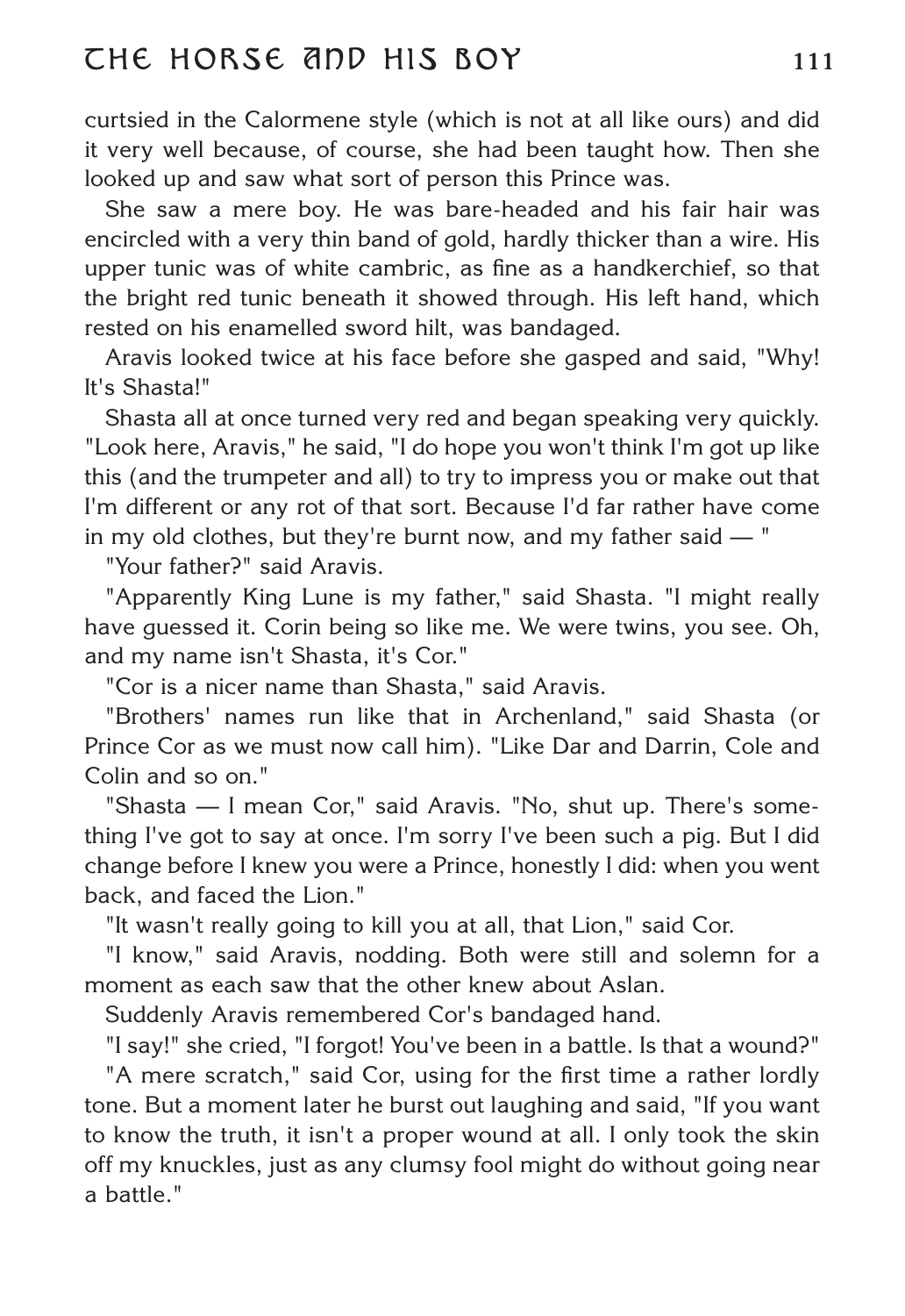"Still you were in the battle," said Aravis. "It must have been wonderful."

"It wasn't at all like what I thought," said Cor.

"But Sha — Cor, I mean — you haven't told me anything yet about King Lune and how he found out who you were."

"Well, let's sit down," said Cor. "For it's rather a long story. And by the way, Father's an absolute brick. I'd be just as pleased — or very nearly — at finding he's my father even if he wasn't a king. Even though Education and all sorts of horrible things are going to happen to me. But you want the story. Well, Corin and I were twins. And about a week after we were both born, apparently, they took us to a wise old Centaur in Narnia to be blessed or something. Now this Centaur was a prophet as a good many Centaurs are. Perhaps you haven't seen any Centaurs yet? There were some in the battle yesterday. Most remarkable people, but I can't say I feel quite at home with them yet. I say, Aravis, there are going to be a lot of things to get used to in these Northern countries."

"Yes, there are," said Aravis. "But get on with the story."

"Well, as soon as he saw Corin and me, it seems this Centaur looked at me and said, A day will come when that boy will save Archenland from the deadliest danger in which ever she lay. So of course my Father and Mother were very pleased. But there was someone present who wasn't. This was a chap called the Lord Bar who had been Father's Lord Chancellor. And apparently he'd done something wrong — bezzling or some word like that — I didn't understand that part very well — and Father had had to dismiss him. But nothing else was done to him and he was allowed to go on living in Archenland. But he must have been as bad as he could be, for it came out afterwards he had been in the pay of the Tisroc and had sent a lot of secret information to Tashbaan. So as soon as he heard I was going to save Archenland from a great danger he decided I must be put out of the way. Well, he succeeded in kidnapping me (I don't exactly know how) and rode away down the Winding Arrow to the coast. He'd had everything prepared and there was a ship manned with his own followers lying ready for him and he put out to sea with me on board. But Father got wind of it, though not quite in time, and was after him as quickly as he could. The Lord Bar was already at sea when Father reached the coast, but not out of sight. And Father was embarked in one of his own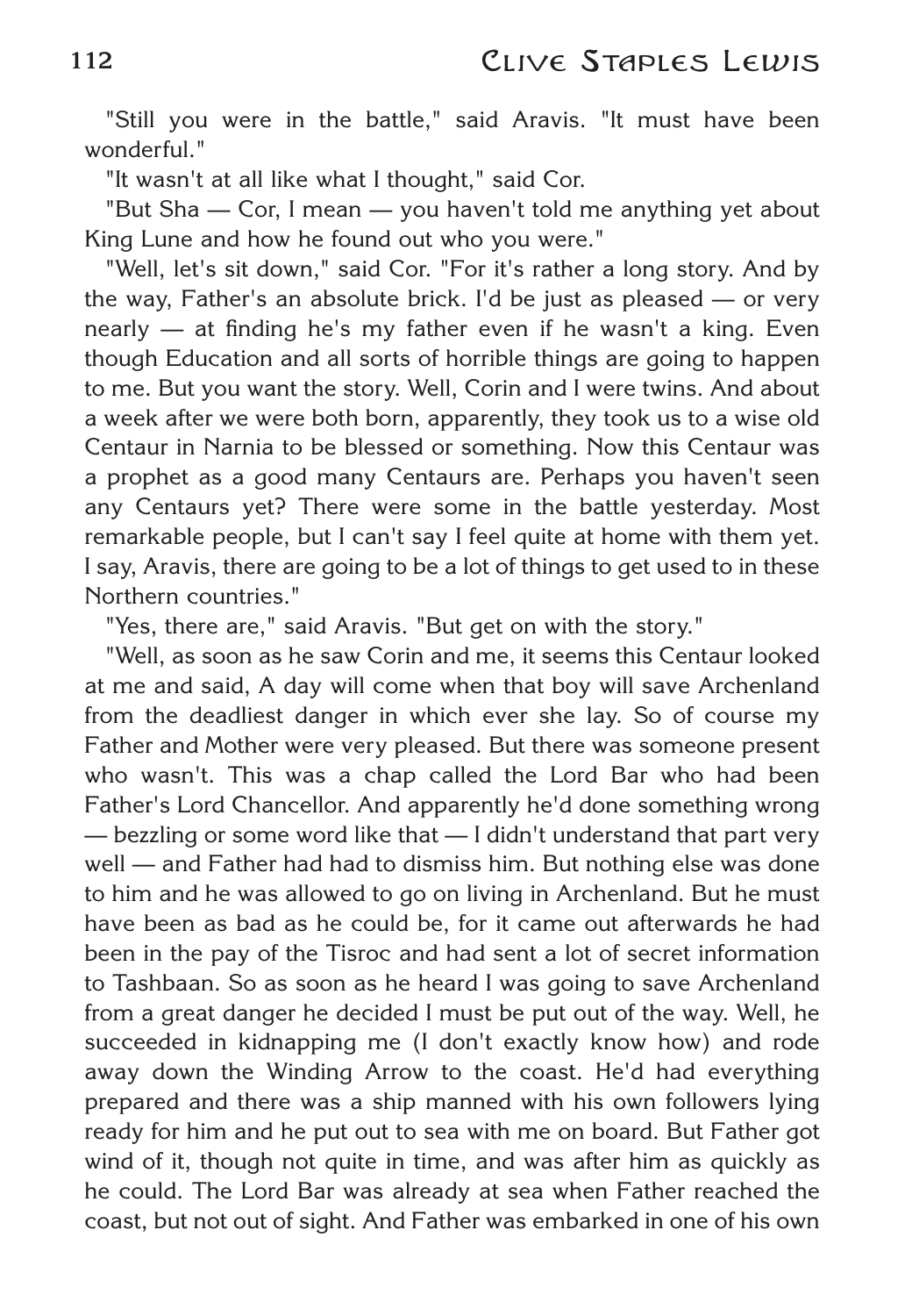war-ships within twenty minutes.

"It must have been a wonderful chase. They were six days following Bar's galleon and brought her to battle on the seventh. It was a great sea-fight (I heard a lot about it yesterday evening) from ten o'clock in the morning till sunset. Our people took the ship in the end. But I wasn't there. The Lord Bar himself had been killed in the battle. But one of his men said that, early that morning, as soon as he saw he was certain to be overhauled, Bar had given me to one of his knights and sent us both away in the ship's boat. And that boat was never seen again. But of course that was the same boat that Aslan (he seems to be at the back of all the stories) pushed ashore at the right place for Arsheesh to pick me up. I wish I knew that knight's name, for he must have kept me alive and starved himself to do it."

"I suppose Aslan would say that was part of someone else's story," said Aravis.

"I was forgetting that," said Cor.

"And I wonder how the prophecy will work out," said Aravis, "and what the great danger is that you're to save Archenland from."

"Well," said Cor rather awkwardly, "they seem to think I've done it already."

Aravis clapped her hands. "Why, of course!" she said. "How stupid I am. And how wonderful! Archenland can never be in much greater danger than it was when Rabadash had crossed the Arrow with his two hundred horse and you hadn't yet got through with your message. Don't you feel proud?"

"I think I feel a bit scared," said Cor.

"And you'll be living at Anvard now," said Aravis rather wistfully.

"Oh!" said Cor, "I'd nearly forgotten what I came about. Father wants you to come and live with us. He says there's been no lady in the court (they call it the court, I don't know why) since Mother died. Do, Aravis. You'll like Father — and Corin. They're not like me; they've been properly brought up. You needn't be afraid that — "

"Oh stop it," said Aravis, "or we'll have a real fight. Of course I'll come."

"Now let's go and see the Horses," said Cor.

There was a great and joyous meeting between Bree and Cor, and Bree, who was still in a rather subdued frame of mind, agreed to set out for Anvard at once: he and Hwin would cross into Narnia on the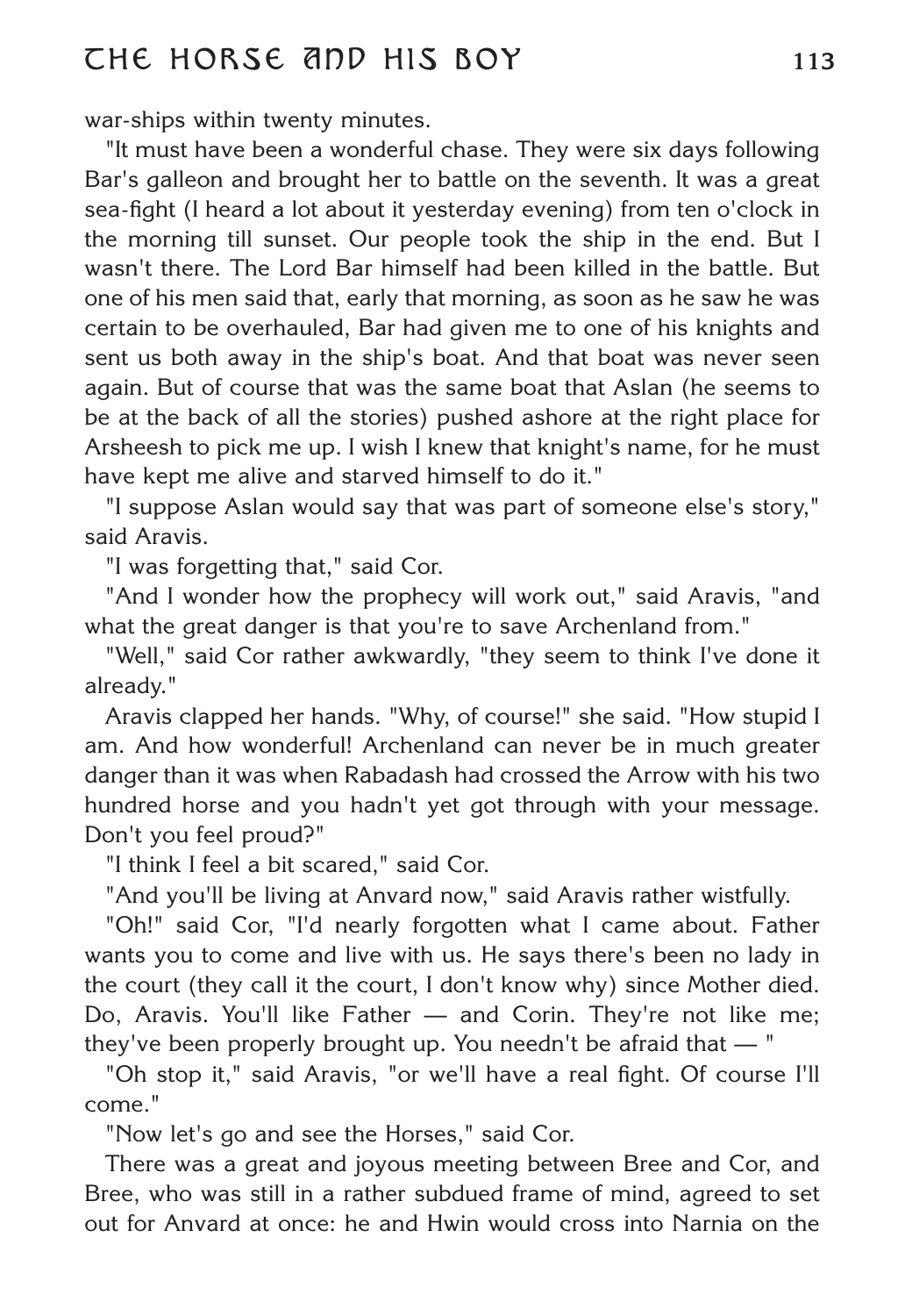following day. All four bade an affectionate farewell to the Hermit and promised that they would soon visit him again. By about the middle of the morning they were on their way. The Horses had expected that Aravis and Cor would ride, but Cor explained that except in war, where everyone must do what he can do best, no-one in Narnia or Archenland ever dreamed of mounting a Talking Horse.

This reminded poor Bree again of how little he knew about Narnian customs and what dreadful mistakes he might make. So while Hwin strolled along in a happy dream, Bree got more nervous and more self-conscious with every step he took.

"Buck up, Bree," said Cor. "It's far worse for me than for you. You aren't going to be *educated*. I shall be learning reading and writing and heraldry and dancing and history and music while you'll be galloping and rolling on the hills of Narnia to your heart's content."

"But that's just the point," groaned Bree. "Do Talking Horses roll? Supposing they don't? I can't bear to give it up. What do you think, Hwin?"

"I'm going to roll anyway," said Hwin. "I don't suppose any of them will care two lumps of sugar whether you roll or not."

"Are we near that castle?" said Bree to Cor.

"Round the next bend," said the Prince.

"Well," said Bree, "I'm going to have a good one now: it may be the last. Wait for me a minute."

It was five minutes before he rose again, blowing hard and covered with bits of bracken.

"Now I'm ready," he said in a voice of profound gloom. "Lead on, Prince Cor. Narnia and the North."

But he looked more like a horse going to a funeral than a long-lost captive returning to home and freedom.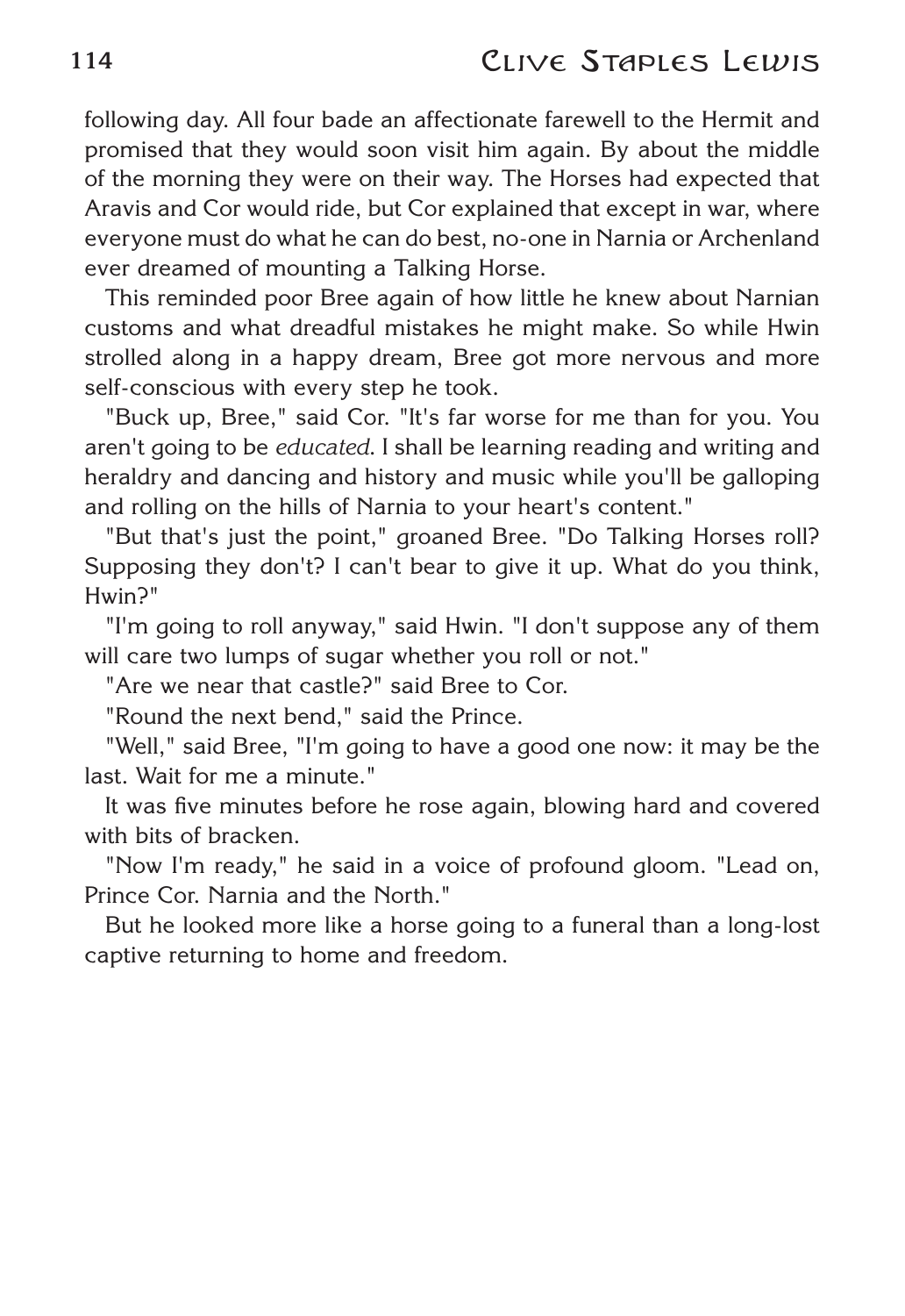#### Chapter XV

## Rabadash the Ridiculous

The next turn of the road brought them out from among the trees and there, across green lawns, sheltered from the north wind by the high wooded ridge at its back, they saw the castle of Anvard. It was very old and built of trees and there, across green lawns, sheltered from the north wind by the high wooded ridge at its back, they saw the castle of Anvard. It was very old and built of a warm, reddish-brown stone.

Before they had reached the gate King Lune came out to meet them, not looking at all like Aravis's idea of a king and wearing the oldest of old clothes; for he had just come from making a round of the kennels with his Huntsman and had only stopped for a moment to wash his doggy hands. But the bow with which he greeted Aravis as he took her hand would have been stately enough for an Emperor.

"Little lady," he said, "we bid you very heartily welcome. If my dear wife were still alive we could make you better cheer but could not do it with a better will. And I am sorry that you have had misfortunes and been driven from your father's house, which cannot but be a grief to you. My son Cor has told me about your adventures together and all your valour."

"It was he who did all that, Sir," said Aravis. "Why, he rushed at a lion to save me."

"Eh, what's that?" said King Lune, his face brightening. "I haven't heard that part of the story."

Then Aravis told it. And Cor, who had very much wanted the story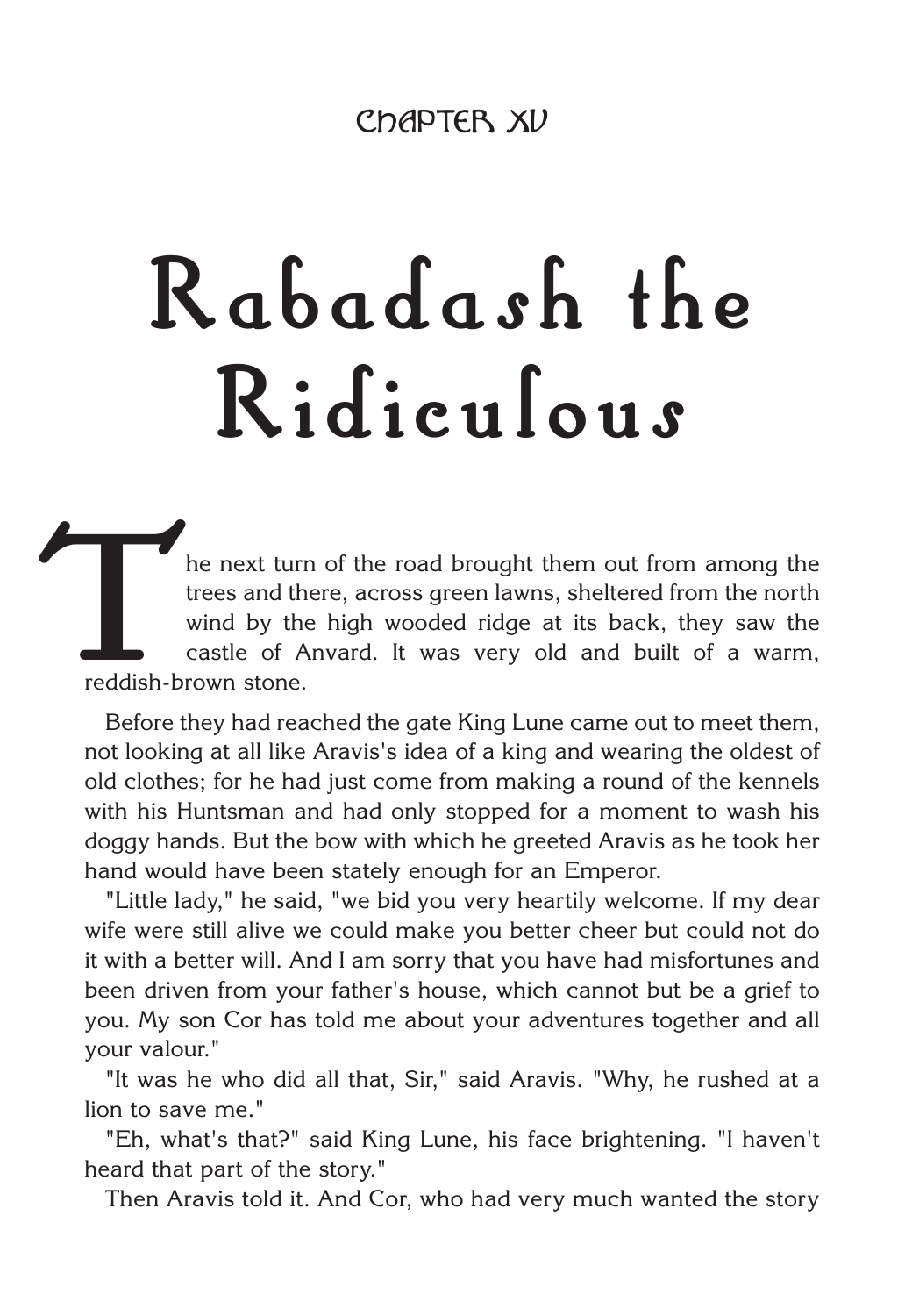to be known, though he felt he couldn't tell it himself, didn't enjoy it so much as he had expected, and indeed felt rather foolish. But his father enjoyed it very much indeed and in the course of the next few weeks told it to so many people that Cor wished it had never happened.

Then the King turned to Hwin and Bree and was just as polite to them as to Aravis, and asked them a lot of questions about their families and where they had lived in Narnia before they had been captured. The Horses were rather tongue-tied for they weren't yet used to being talked to as equals by Humans — grown-up Humans, that is. They didn't mind Aravis and Cor.

Presently Queen Lucy came out from the castle and joined them and King Lune said to Aravis, "My dear, here is a loving friend of our house, and she has been seeing that your apartments are put to rights for you better than I could have done it."

"You'd like to come and see them, wouldn't you?" said Lucy, kissing Aravis. They liked each other at once and soon went away together to talk about Aravis's bedroom and Aravis's boudoir and about getting clothes for her, and all the sort of things girls do talk about on such an occasion.

After lunch, which they had on the terrace (it was cold birds and cold game pie and wine and bread and cheese), King Lune ruffled up his brow and heaved a sigh and said, "Heigh-ho! We have still that sorry creature Rabadash on our hands, my friends, and must needs resolve what to do with him."

Lucy was sitting on the King's right and Aravis on his left. King Edmund sat at one end of the table and the Lord Darrin faced him at the other. Dar and Peridan and Cor and Corin were on the same side as the King.

"Your Majesty would have a perfect right to strike off his head," said Peridan. "Such an assault as he made puts him on a level with assassins."

"It is very true," said Edmund. "But even a traitor may mend. I have known one that did." And he looked very thoughtful.

"To kill this Rabadash would go near to raising war with the Tisroc," said Darrin.

"A fig for the Tisroc," said King Lune. "His strength is in numbers and numbers will never cross the desert. But I have no stomach for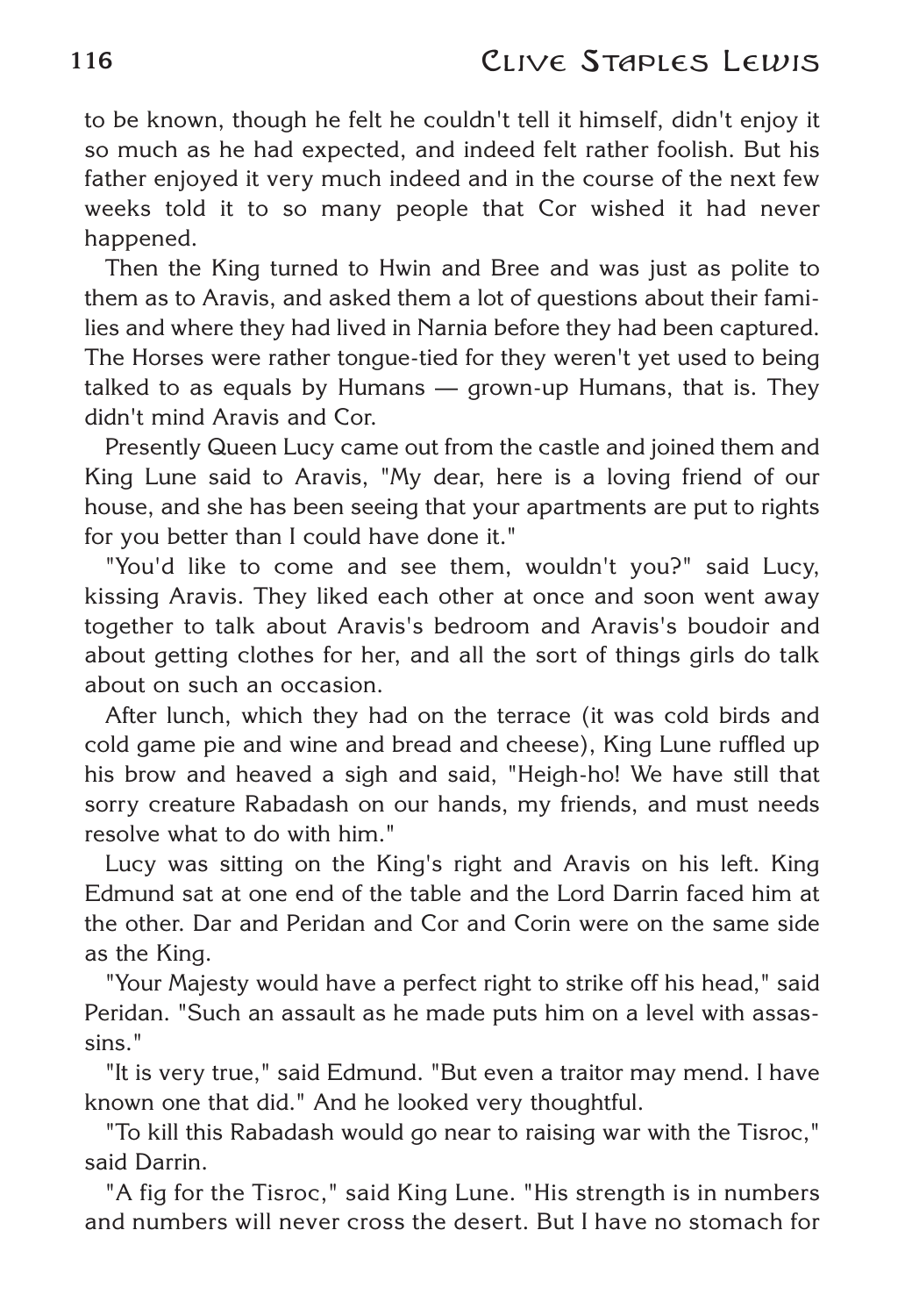killing men (even traitors) in cold blood. To have cut his throat in the battle would have eased my heart mightily: but this is a different thing."

"By my counsel," said Lucy, "your Majesty shall give him another trial. Let him go free on strait promise of fair dealing in the future. It may be that he will keep his word."

"Maybe Apes will grow honest, Sister," said Edmund. "But, by the Lion, if he breaks it again, it may be in such time and place that any of us could swap off his head in clean battle."

"It shall be tried," said the King: and then to one of the attendants, "Send for the prisoner, friend."

Rabadash was brought before them in chains. To look at him anyone would have supposed that he had passed the night in a noisome dungeon without food or water; but in reality he had been shut up in quite a comfortable room and provided with an excellent supper. But as he was sulking far too furiously to touch the supper and had spent the whole night stamping and roaring and cursing, he naturally did not now look his best.

"Your royal Highness needs not to be told," said King Lune, "that by the law of nations as well as by all reasons, of prudent policy, we have as good right to your head as ever one mortal man had against another. Nevertheless, in consideration of your youth and the ill nurture, devoid of all gentilesse and courtesy, which you have doubtless had in the land of slaves and tyrants, we are disposed to set you free, unharmed, on these conditions: first, that — "

"Curse you for a barbarian dog!" spluttered Rabadash. "Do you think I will even hear your conditions? Faugh! You talk very largely of nurture and I know not what. It's easy, to a man in chains, ha! Take off these vile bonds, give me a sword, and let any of you who dares then debate with me."

Nearly all the lords sprang to their feet, and Corin shouted:

"Father! Can I *box* him? Please."

"Peace! Your Majesties! My Lords!" said King Lune. "Have we no more gravity among us than to be so chafed by the taunt of a pajock? Sit down, Corin, or shalt leave the table. I ask your Highness again, to hear our conditions."

"I hear no conditions from barbarians and sorcerers," said Rabadash. "Not one of you dare touch a hair of my head. Every insult you have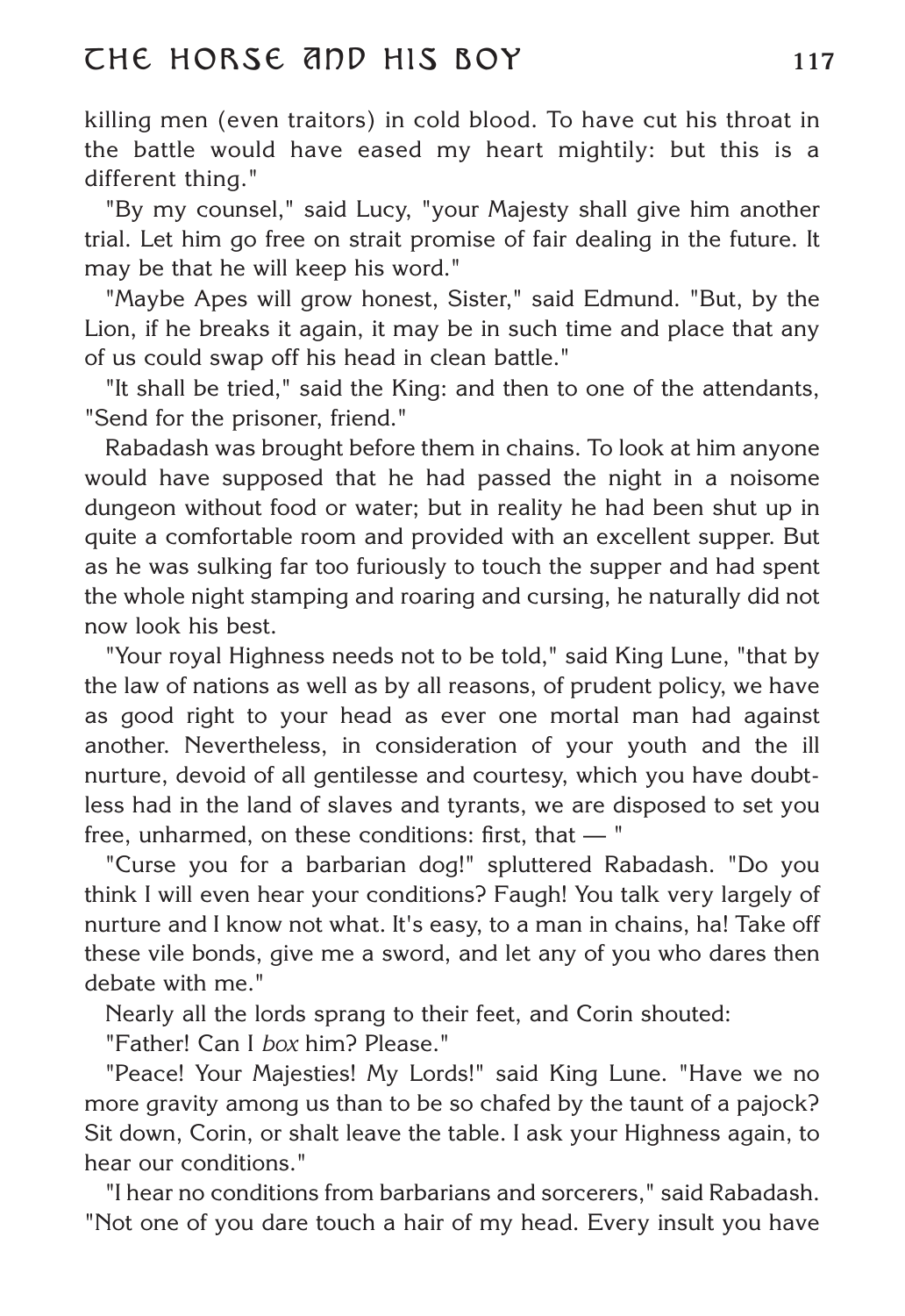heaped on me shall be paid with oceans of Narnian and Archenlandish blood. Terrible shall the vengeance of the Tisroc be: even now. But kill me, and the burnings and torturings in these northern lands shall become a tale to frighten the world a thousand years hence. Beware! Beware! Beware! The bolt of Tash falls from above!"

"Does it ever get caught on a hook half way?" asked Corin.

"Shame, Corin," said the King. "Never taunt a man save when he is stronger than you: then, as you please."

"Oh you foolish Rabadash," sighed Lucy.

Next moment Cor wondered why everyone at the table had risen and was standing perfectly still. Of course he did the same himself. And then he saw the reason. Aslan was among them though no-one had seen him coming. Rabadash started as the immense shape of the Lion paced softly in between him and his accusers.

"Rabadash," said Aslan. "Take heed. Your doom is very near, but you may still avoid it. Forget your pride (what have you to be proud of?) and your anger (who has done you wrong?) and accept the mercy of these good kings."

Then Rabadash rolled his eyes and spread out his mouth into a horrible, long mirthless grin like a shark, and wagged his ears up and down (anyone can learn how to do this if they take the trouble). He had always found this very effective in Calormen. The bravest had trembled when he made these faces, and ordinary people had fallen to the floor, and sensitive people had often fainted. But what Rabadash hadn't realised is that it is very easy to frighten people who know you can have them boiled alive the moment you give the word. The grimaces didn't look at all alarming in Archenland; indeed Lucy only thought Rabadash was going to be sick.

"Demon! Demon! Demon!" shrieked the Prince. "I know you. You are the foul fiend of Narnia. You are the enemy of the gods. Learn who *I*  am, horrible phantasm. I am descended from Tash, the inexorable, the irresistible. The curse of Tash is upon you. Lightning in the shape of scorpions shall be rained on you. The mountains of Narnia shall be ground into dust. The — "

"Have a care, Rabadash," said Aslan quietly. "The doom is nearer now: it is at the door: it has lifted the latch."

"Let the skies fall," shrieked Rabadash. "Let the earth gape! Let blood and fire obliterate the world! But be sure I will never desist till I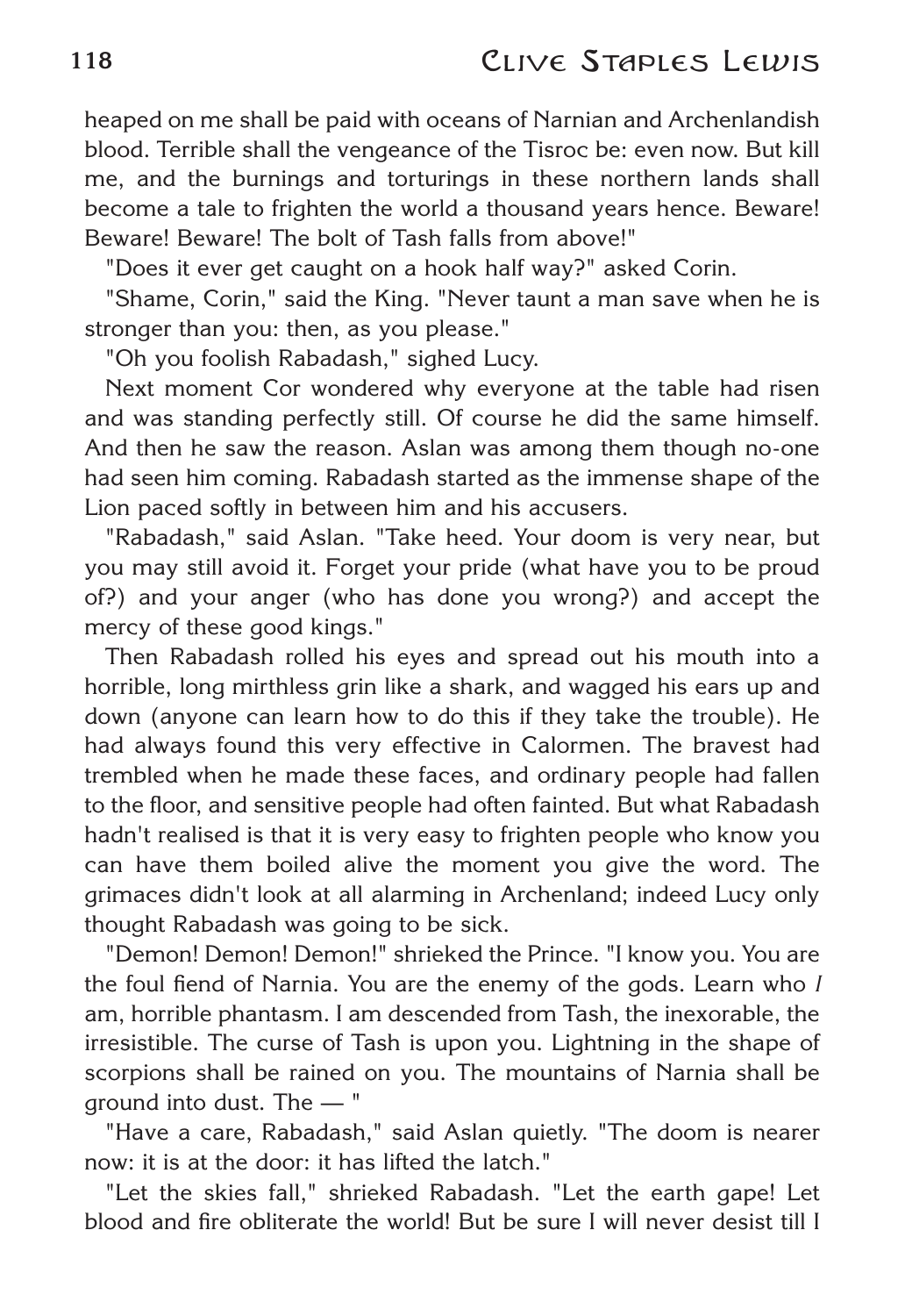have dragged to my palace by her hair the barbarian queen, the daughter of dogs, the — "

"The hour has struck," said Aslan: and Rabadash saw, to his supreme horror, that everyone had begun to laugh.

They couldn't help it. Rabadash had been wagging his ears all the time and as soon as Aslan said, "The hour has struck!" the ears began to change. They grew longer and more pointed and soon were covered with grey hair. And while everyone was wondering where they had seen ears like that before, Rabadash's face began to change too. It grew longer, and thicker at the top and larger eyed, and the nose sank back into the face (or else the face swelled out and became all nose) and there was hair all over it. And his arms grew longer and came down in front of him till his hands were resting on the ground: only they weren't hands, now, they were hoofs. And he was standing on all fours, and his clothes disappeared, and everyone laughed louder and louder (because they couldn't help it) for now what had been Rabadash was simply and unmistakably, a donkey. The terrible thing was that his human speech lasted just a moment longer than his human shape, so that when he realised the change that was coming over him, he screamed out:

"Oh, not a Donkey! Mercy! If it were even a horse — even a horse  $-$  e'en  $-$  a  $-$  hor  $-$  eeh  $-$  auh, eeh-auh." And so the words died away into a donkey's bray.

"Now hear me, Rabadash," said Aslan. "Justice shall be mixed with mercy. You shall not always be an Ass."

At this of course the Donkey twitched its ears forward — and that also was so funny that everybody laughed all the more. They tried not to, but they tried in vain.

"You have appealed to Tash," said Aslan. "And in the temple of Tash you shall be healed. You must stand before the altar of Tash in Tashbaan at the great Autumn Feast this year and there, in the sight of all Tashbaan, your ass's shape will fall from you and all men will know you for Prince Rabadash. But as long as you live, if ever you go more than ten miles away from the great temple in Tashbaan you shall instantly become again as you now are. And from that second change there will be no return."

There was a short silence and then they all stirred and looked at one another as if they were waking from sleep. Aslan was gone. But there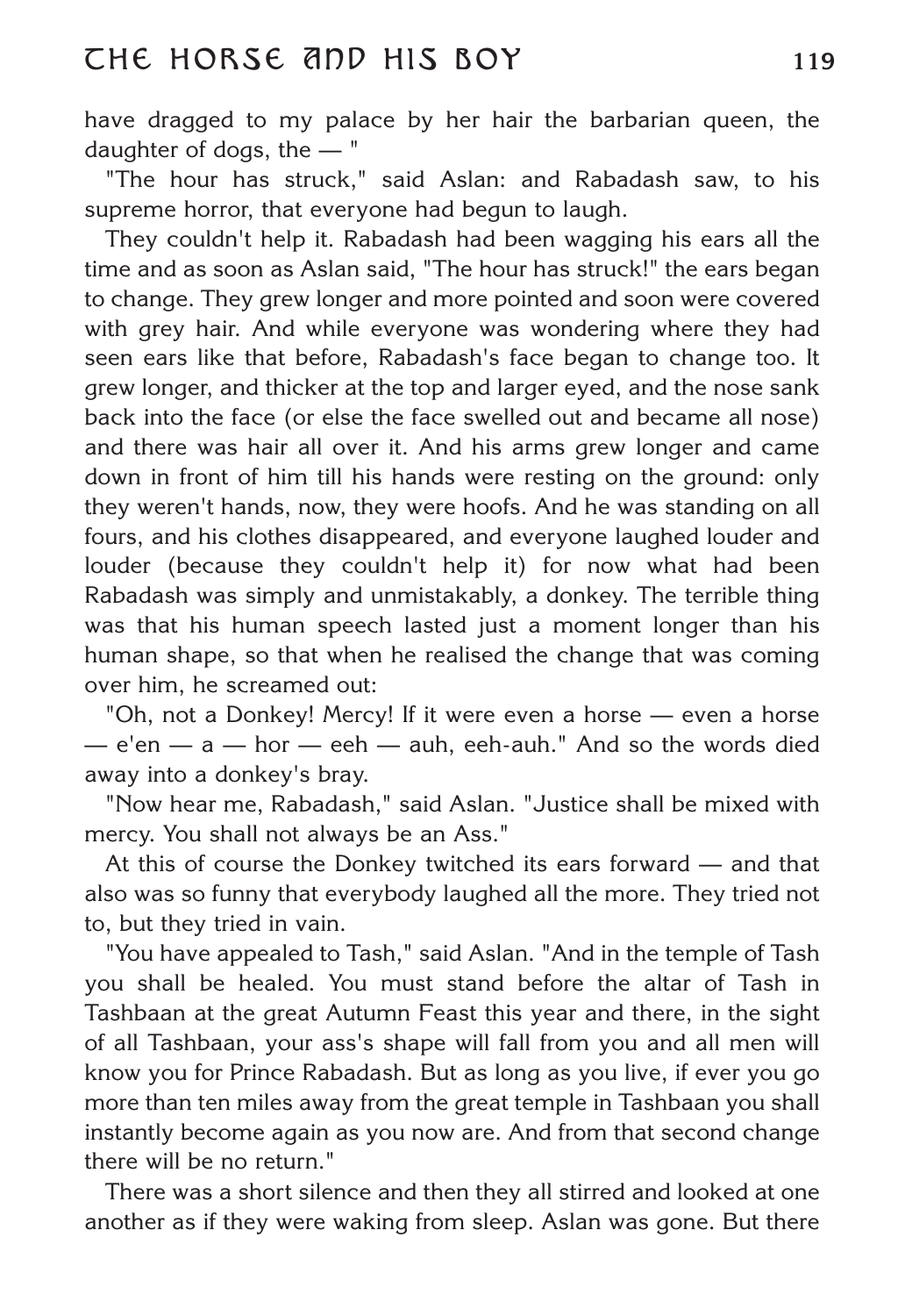was a brightness in the air and on the grass, and a joy in their hearts, which assured them that he had been no dream: and anyway, there was the donkey in front of them.

King Lune was the kindest-hearted of men and on seeing his enemy in this regrettable condition he forgot all his anger.

"Your royal Highness," he said, "I am most truly sorry that things have come to this extremity. Your Highness will bear witness that it was none of our doing. And of course we shall be delighted to provide your Highness with shipping back to Tashbaan for the — er — treatment which Aslan has prescribed. You shall have every comfort which your Highness's situation allows: the best of the cattle-boats — the freshest carrots and thistles — "

But a deafening bray from the Donkey and a well-aimed kick at one of the guards made it clear that these kindly offers were ungratefully received.

And here, to get him out of the way, I'd better finish off the story of Rabadash. He (or it) was duly sent back by boat to Tashbaan and brought into the temple of Tash at the great Autumn Festival, and then he became a man again. But of course four or five thousand people had seen the transformation and the affair could not possibly be hushed up. And after the old Tisroc's death when Rabadash became Tisroc in his place he turned out the most peaceable Tisroc Calormen had ever known. This was because, not daring to go more than ten miles from Tashbaan, he could never go on a war himself; and he didn't want his Tarkaans to win fame in the wars at his expense, for that is the way Tisrocs get overthrown. But though his reasons were selfish, it made things much more comfortable for all the smaller countries round Calormen. His own people never forgot that he had been a donkey. During his reign, and to his face, he was called Rabadash the Peacemaker, but after his death and behind his back he was called Rabadash the Ridiculous, and if you look him up in a good History of Calormen (try the local library) you will find him under that name. And to this day in Calormene schools, if you do anything unusually stupid, you are very likely to be called "a second Rabadash".

Meanwhile at Anvard everyone was very glad that he had been disposed of before the real fun began, which was a grand feast held that evening on the lawn before the castle, with dozens of lanterns to help the moonlight. And the wine flowed and tales were told and jokes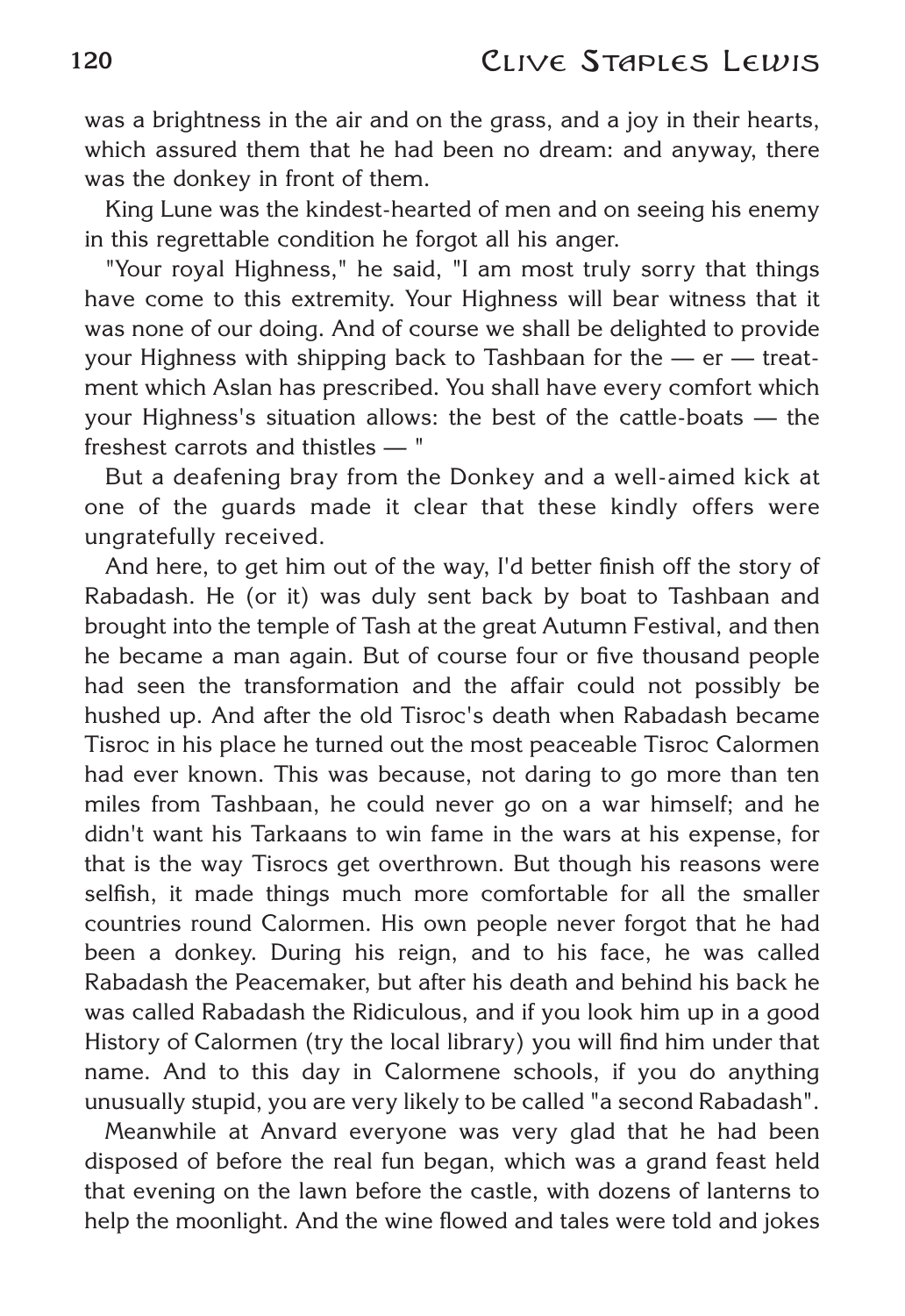were cracked, and then silence was made and the King's poet with two fiddlers stepped out into the middle of the circle. Aravis and Cor prepared themselves to be bored, for the only poetry they knew was the Calormene kind, and you know now what that was like. But at the very first scrape of the fiddles a rocket seemed to go up inside their heads, and the poet sang the great old lay of Fair Olvin and how he fought the Giant Pire and turned him into stone (and that is the origin of Mount Pire — it was a two-headed Giant) and won the Lady Liln for his bride; and when it was over they wished it was going to begin again. And though Bree couldn't sing he told the story of the fight at Zalindreh. And Lucy told again (they had all, except Aravis and Cor, heard it many times but they all wanted it again) the tale of the Wardrobe and how she and King Edmund and Queen Susan and Peter the High King had first come into Narnia.

And presently, as was certain to happen sooner or later, King Lune said it was time for young people to be in bed. "And to-morrow, Cor," he added, "shalt come over all the castle with me and see the estres and mark all its strength and weakness: for it will be thine to guard when I'm gone."

"But Corin will be the King then, Father," said Cor.

"Nay, lad," said King Lune, "thou art my heir. The crown comes to thee."

"But I don't want it," said Cor. "I'd far rather — "

"'Tis no question what thou wantest, Cor, nor I either. 'Tis in course of law."

"But if we're twins we must be the same age."

"Nay," said the King with a laugh. "One must come first. Art Corin's elder by full twenty minutes. And his better too, let's hope, though that's no great mastery." And he looked at Corin with a twinkle in his eyes.

"But, Father, couldn't you make whichever you like to be the next King?"

"No. The King's under the law, for it's the law makes him a king. Hast no more power to start away from thy crown than any sentry from his post."

"Oh dear," said Cor. "I don't want to at all. And Corin — I am most dreadfully sorry. I never dreamed my turning up was going to chisel you out of your kingdom."